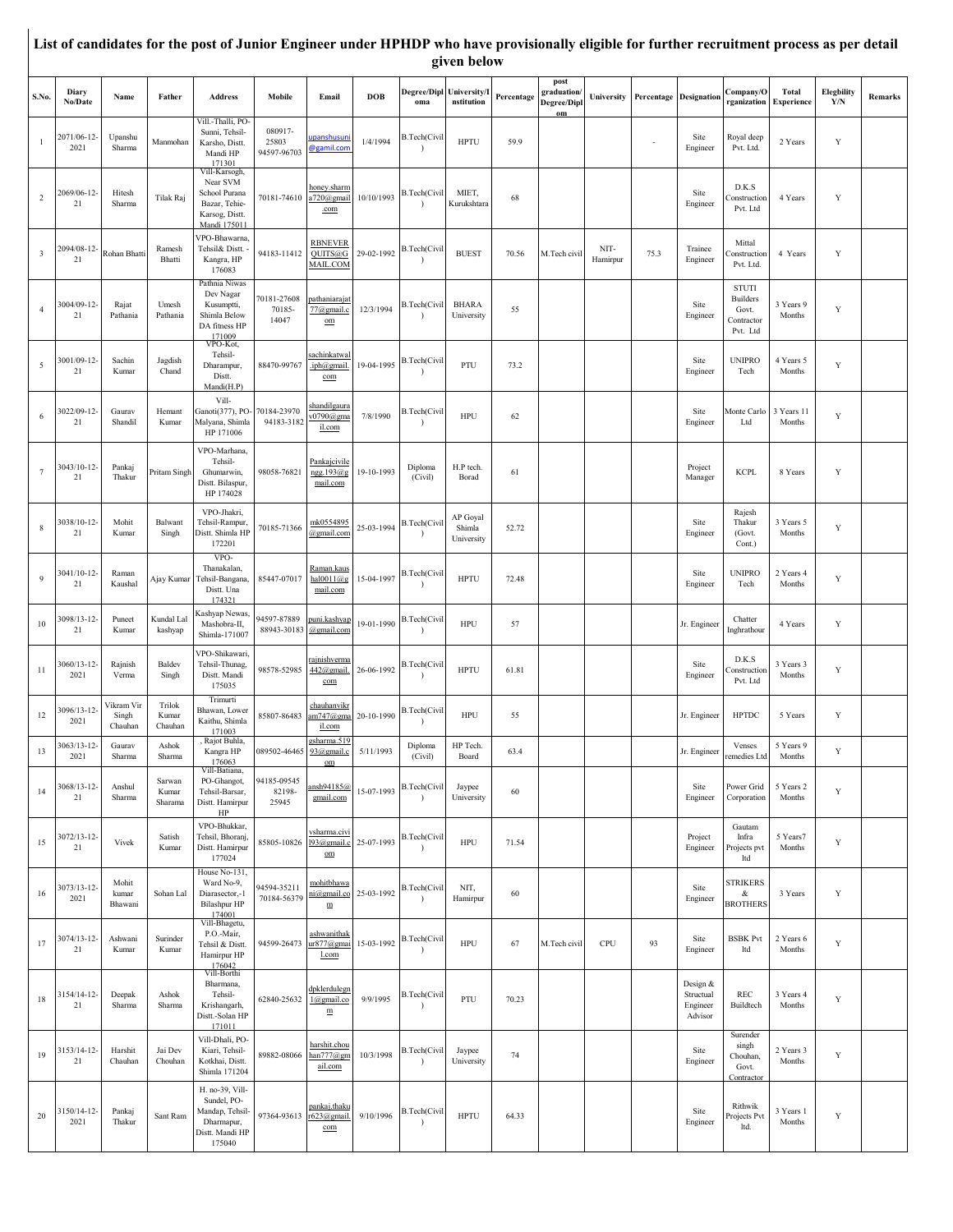| 21 | 3149/14-12-<br>21   | Pankaj<br>Sharma          | lakhi Ram<br>Sharama         | Vill-Drabl, PO-<br>Jhakando, Tehsil-<br>Sillai, Distt.<br>Sirmour HP<br>173027                                     | 80912-05946                               | pankajsharm<br>ad992@gma<br>il.com                         | 30-12-1992 | Deploma<br>(Civil-<br>Engg.)          | <b>HPTU</b>                                    | 63    |                   |                         |      | Site<br>Engineer                                    | Prem<br>Builders,<br>Bharat<br>Singh, KR<br>Chauhan<br>Govt Cont. | 5 Years               | Y           |  |
|----|---------------------|---------------------------|------------------------------|--------------------------------------------------------------------------------------------------------------------|-------------------------------------------|------------------------------------------------------------|------------|---------------------------------------|------------------------------------------------|-------|-------------------|-------------------------|------|-----------------------------------------------------|-------------------------------------------------------------------|-----------------------|-------------|--|
| 22 | 3148/14-12-<br>21   | Vijay<br>Sharma           | Chiranji Lal<br>Sharma       | Vill-Dabrog, PO<br>&Teshil-<br>Sarkaghat, Distt.<br>Mnadi ,HP<br>175024                                            | 70095-49828<br>85690-23840                | shvijay21@g<br>mail.com                                    | 21-10-1995 | Diploma<br>(Civil)                    | PTU                                            | 60    |                   |                         |      | Asstt.<br>Architect                                 | Ar. Bansi<br>Lal &<br>Associates                                  | 7 Years 2<br>Months   | $\mathbf Y$ |  |
| 23 | 3147/14-12-<br>21   | Manoj<br>Chauhan          | Balbir,<br>Singh<br>Chauhan  | Vill-Tharu, PO-<br>Deothi<br>Majhgaon,<br>Tehsil-Rajghar,<br>Distt. Sirmour<br>HP 171226                           | 86289-90575                               | manojchauha<br>$n1091$ @gma<br>il.com                      | 26-09-1991 | <b>B.Tech(Civil</b><br>$\lambda$      | <b>HPU</b>                                     | 67.68 | ME                | <b>PUC</b>              | 79.6 | Jr.Consultant<br>Engineer                           | Absolute<br>Testing &<br>Consultant                               | 3 Years 7<br>Months   | $\mathbf Y$ |  |
| 24 | 3146/14-12<br>2021  | Kesar Thapa               | Krishan<br>Thapa             | Vill-Shurad, PO-<br>Khokhan, Tehsil-<br>Bhuntar, Distt.<br>Kullu HP 175125                                         | 82788-51038                               | kesarthapa55<br>5@gmail.co<br>${\underline{\text{m}}}$     | 28-03-1996 | B.Tech(Civil                          | Abhilashi<br>University                        | 76    |                   |                         |      | Supervisor                                          | Kot Kandi<br>Construction                                         | 2 Years 1<br>Months   | Y           |  |
| 25 | 3144/14-12-<br>2021 | Karam<br>Chand            | Krishan<br>Dass              | Vill-Garsoul,<br>PO-Barsu,<br>Tehsil- Balh,<br>Distt. Mandi<br>(HP) 175021                                         | 94184-01103                               | karmasandhu<br>106005@gm<br>ail.com                        | 6/11/1990  | B.Tech(Civil                          | <b>HPU</b>                                     | 72.5  |                   |                         |      | Assistnat<br>Quality<br>Cum<br>Material<br>Engineer | Nokand<br>Infra Pvt.<br>Ltd.                                      | 5. Years 11<br>Months | $\mathbf Y$ |  |
| 26 | 3143/14-12-<br>2021 |                           | Ajay Kumar Kram Chand        | Vil-Jandur, PO-<br>Hatli, Tehsil-<br>Bangana Distt.<br>Una HP 174307                                               | 78078-06600                               | sandhuajay7<br>51@gamil.c<br>$_{\text{om}}$                | 24-7-1989  | <b>B.Tech(Civil</b><br>$\lambda$      | <b>HPU</b>                                     | 66.06 | MA(PA)            | <b>IGNOU</b>            | 58   | Site Cvil<br>Engineer                               | <b>JMM</b><br>Construction<br>$\mathbf{s}$                        | 6 Years 11<br>Months  | Y           |  |
| 27 | 3142/14-12-<br>2021 | Lalit Kumar               | Som Nath                     | Vill.-Ghattewal,<br>P.O-Bassi,<br>Tehsil-Shri.<br>Naina Devi Ji,<br>Distt. Bilaspur<br>HP 174002                   | 86280-62500                               | klalit262@g<br>mail.com                                    | 23-12-1994 | Diploman<br>(Civil)                   | PSETE &IT                                      | 70    |                   |                         |      | Planning &<br>Drafting                              | S.P. Singla<br>Construction<br>s Pvt. Ltd                         | 6 Years               | Y           |  |
| 28 | 3141/14-12-<br>21   | Dalject<br>Kumar          | Ramesh<br>Kumar              | vill.-Bharjwanu,<br>PO-Jugahan,<br>Teshil- Sundar<br>Nagar, Distt.<br>Mandi HP<br>175018                           | 78765-09955<br>82191-11688<br>98823-29990 | daljectsinghp<br>$\frac{\text{armar}007}{a}$ g<br>mail.com | 27-7-1994  | <b>B.Tech(Civil</b><br>$\lambda$      | <b>HPTU</b>                                    | 56    | M.Tech(Civ<br>I)  | <b>HPTU</b>             | 78   | Assistant<br>Professor<br>Civil                     | Sirda<br>Institute of<br>Engineering<br>and<br>Technology         | 4 Years               | Y           |  |
| 29 | 3140/14-12-<br>21   | Amit Thakur               | <b>Attar Singh</b><br>Thakur | VPO-Shillai,<br>Tehsil-Shillari,<br>Sirmour, HP<br>173027                                                          | 88949-64966                               | amit04offici<br>al@gmail.co<br>m                           | 4/1/1993   | B.Tech(Civil<br>$\lambda$             | LPU                                            | 65.97 |                   |                         |      | Site<br>Supervisor                                  | Jagmohan<br>Khanduja                                              | 4 Years 1<br>Months   | Y           |  |
| 30 | 3139/14-12-<br>21   | Bebhuti                   | Vicheter<br>Singh            | H.NO-152, Vill<br>Morla, PO-<br>Brang, Tehsil-<br>Dharampur,<br>Distt. Mandi HP<br>175024                          | 94597-29364                               | <u>vermabebhu</u><br>i123@gmail.<br>com                    | 14-06-1991 | <b>B.Tech(Civil</b>                   | HPU                                            | 73    | M.Tech(Civ<br>I)  | Jaypee<br>University    | 90   | Assistnat<br>Professor                              | IEC<br>University                                                 | 3 Years               | Y           |  |
| 31 | 3138/14-12-<br>21   | Anil<br>Chauhan           | <b>Surat Singh</b>           | Vill-Mashu, PO-<br>Jamna, Teshsil-<br>Kamrau, Distt.<br>Sirmour HP<br>173029                                       |                                           | chauhan31ar<br>il@gmail.co<br>$\underline{\text{m}}$       | 17-08-1989 | Diploma(Civ H.S.B. T.E.<br>il Engg.)  | Panchkula                                      | 59.21 |                   |                         |      | Civil<br>Engineer                                   | HS<br>ingineers &<br>Associates                                   | 5 Years               | Y           |  |
| 32 | 3136/14-12-<br>21   | Rajat<br>Sharma           | Shyam lal<br>Sharma          | Vill.- Majhali,<br>PO-Deothi,<br>Tehsil-Rampur<br>Bsr, Distt.<br>Shimla 172022                                     | 90154-35483<br>94181-64786                | <u>sharmarajat3</u><br>843476@gm<br>ail.com                | 3/8/1993   | Diploma(Civ<br>il Engg.)              | Punjab State<br>Board of<br>Tech.<br>Education | 50    |                   |                         |      | Junior<br>Engineer                                  | <b>BL</b> Gupta<br>Construction<br>Pvt. Ltd.                      | 5 Years               | Y           |  |
| 33 | 3135/14-12-<br>21   | Vishal<br>Kumar<br>Dhiman | Yog Raj<br>Dhiman            | VPO-Darkati,<br>Tehsil-Jawali,<br>Distt. Kangra<br>HP 176023                                                       | 98050-48544                               | vkd.amity@<br>gmail.com                                    | 1/6/1991   | B.Tech(Civil Amity Univ.<br>$\lambda$ | Noida                                          | 63.8  | ME(Civil<br>Engg) | Thapar<br>Univ. Patiala | 70.7 | Assistant<br>Professor<br>Civil                     | Citkara<br>University                                             | 4 Years 9<br>Months   | Y           |  |
| 34 | 3134/14-12-<br>21   | Sushant<br>Sharma         | Hem Raj<br>Sharama           | H.NO-109/4<br>Village Utrehar,<br>PO<br>Rumehar(Bhawar<br>na, Tehsil-<br>Palampur, Distt.<br>Kangra 176083         | 89884-27992<br>96252-74017<br>89884-27992 | engineersush<br>ant47@gmai<br>l.com                        | 22-04-1991 | Diploma(Civ<br>il Engg.)              | HP Tech.<br>Board                              | 56    |                   |                         |      | Site<br>Engineer                                    | Satish<br>Aggerwal &<br>Co.                                       | 5 Years 6<br>Months   | Y           |  |
| 35 | 3133/14-12-<br>21   | Rakesh<br>Kumar           | Yaja Nand<br>Sharma          | Vill-Bhagyar,<br>PO-Ghiri, Tehsil-<br>Sunder Nagar,<br>Distt. Mandi<br>175031                                      | 82194-67677<br>98163-15633                | <b>RAKESHK</b><br><b>UMARSNR</b><br>HP@GMAI<br>L.COM       | 3/3/1995   | B.Tech(Civil                          | <b>HPTU</b>                                    | 63    |                   |                         |      | Junior<br>Engineer                                  | <b>SCC</b> Inrra<br>str. Pvt. Ltd                                 | 2 Years 6<br>Months   | Y           |  |
| 36 | 3132/14-12-<br>21   | Krshan<br>Gopal           | Lal Bir                      | Vill-Shango,<br>PO, Katgaon,<br>Tehsil-Nichar,<br>Distt. Kinnaur<br>HP 172118                                      | 78072-17737                               | krishang937<br>@gmail.com                                  | 5/6/1988   | B.Tech(Civil<br>$\lambda$             | <b>HPTU</b>                                    | 64.83 |                   |                         |      | Technical<br>Assistant(Ci<br>vil)                   | Block<br><b>Development</b><br>Office<br>(RDD)                    | 4 Years 7<br>Months   | Y           |  |
| 37 | 3131/14-12-<br>21   | Arun Kumar                | Nek Ram                      | /ill-Greyoh, PO-<br>Kango Ka<br>Ghera, Tehsil-<br>Sarkaghat, Distt.<br>Mandi HP                                    | 82198-35920                               | arun01672@<br>gmail.com                                    | 27-01-1996 | B.Tech(Civil<br>$\lambda$             | <b>HPTU</b>                                    | 75.75 |                   |                         |      | Sup. Er.                                            | Om Parkash<br>Sharma<br>&Sons                                     | 2 Years               | Y           |  |
| 38 | 3107/14-12-<br>21   | Rohit<br>Chandel          | Jaishi Ram<br>Chandel        | $\frac{175026}{\text{Vill}}$<br>Gadidhar(Kutla)<br>PO-Groru,<br>Tehsil-<br>Dharmpur, Distt.<br>Mandi HP-<br>175026 | 89798-97982<br>94111-70952                | chandelrohit<br>50@gmail.c<br>$\underline{\mathrm{om}}$    | 25-10-1994 | B.Tech(Civil<br>$\lambda$             | <b>GEU</b><br>Dehradun                         | 66.8  | M.Tech(Civi<br>I) | DIT<br>University       | 74.9 | Bridge<br>Engineer                                  | Credence<br>magineering<br>Consultancy                            | 2 Years 2<br>Months   | Y           |  |
| 39 | 3106/14-12-<br>21   | Daleep<br>Kumar           | Bhim Ram                     | VPO-Rajol,<br>Tehsil-Shahpur,<br>Distt, Kangra<br>176208                                                           | 70184-60764                               | daleep.chauh<br>an36@gmail<br>.com                         | 12/5/1995  | B.Tech(Civil<br>$\lambda$             | <b>KUK</b>                                     | 67    |                   |                         |      | Civil Site<br>Engineer                              | Mohinder<br>Rana Govt.<br>contractor<br>and Supplyer              | 4 Years 1<br>Months   | Y           |  |
| 40 | 3183/15-12-<br>21   | Kapil<br>Sharma           | Chand Raj                    | VPO-Nangran,<br>Tehsil & Distt.<br>Una 174315                                                                      | 98825-08678                               | kapil.sharma<br>838@gmail.<br>$\underline{\mathrm{com}}$   | 22-05-1993 | B.Tech(Civil                          | HP Shimla                                      | 73.82 |                   |                         |      | Site<br>Engineer                                    | Bharat<br>ingineers &<br>Suppliers                                | 4 Years 11<br>Months  | Y           |  |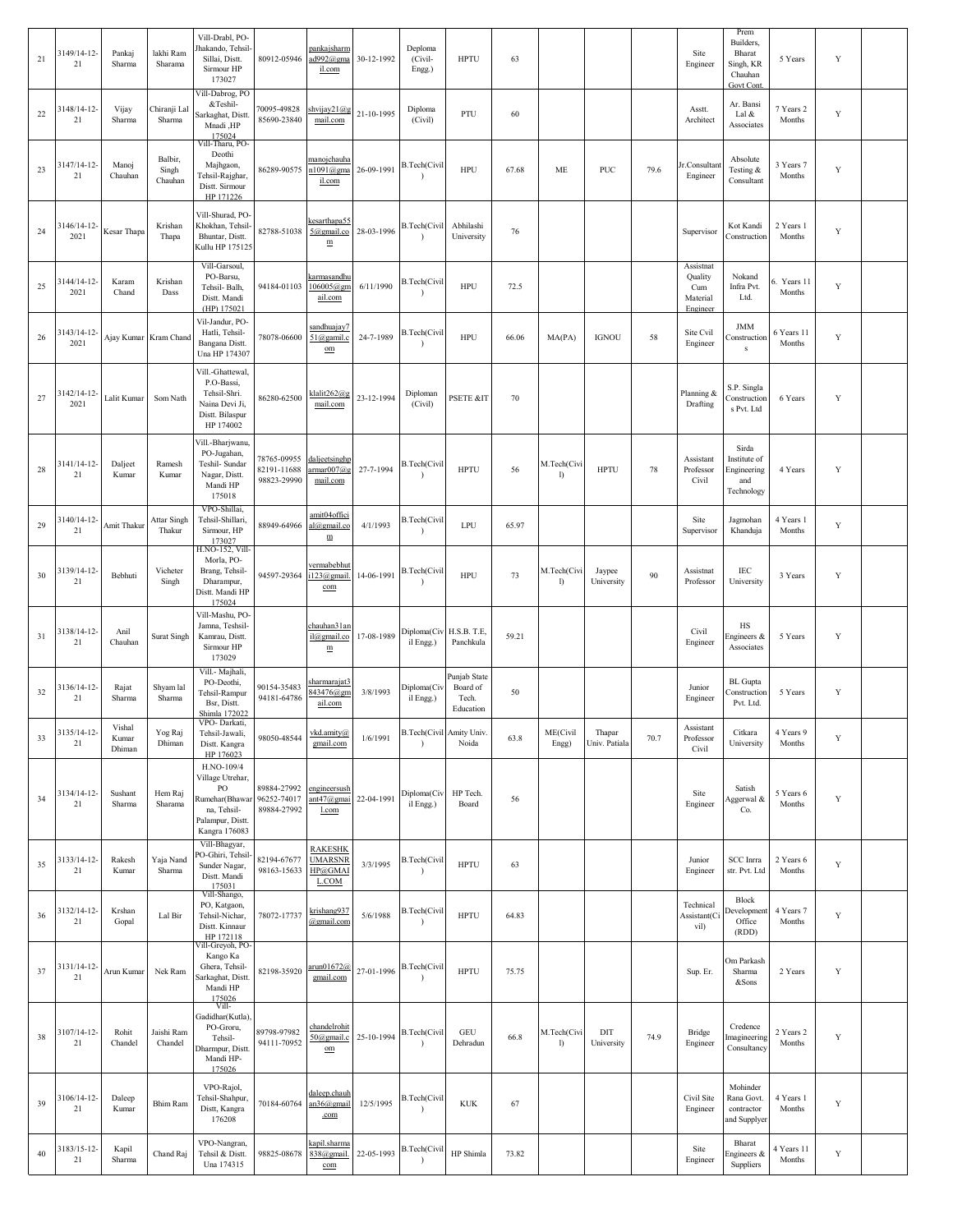| 41 | 3182/15-12-<br>21   | Shubham<br>Thakur   | Sukh Dev<br>Thakur       | Vill-Deol, :PO-<br>Tourkhoula,<br>Tehsil,<br>Sandhole, Distt.<br>Mandi HP<br>176090     | 88940-77360                        | <b>STBHARM</b><br>ORIA@GM<br>AIL.COM                     | 12/8/1998                          | Diploma(Civ<br>il Engg.)                 | HP Tech.<br>Board    | 68    |                                     |                                 |       | Billing<br>Engineer                                       | A.S<br>Enterprises                                                          | 5 Years 3<br>Months   | Y           |  |
|----|---------------------|---------------------|--------------------------|-----------------------------------------------------------------------------------------|------------------------------------|----------------------------------------------------------|------------------------------------|------------------------------------------|----------------------|-------|-------------------------------------|---------------------------------|-------|-----------------------------------------------------------|-----------------------------------------------------------------------------|-----------------------|-------------|--|
| 42 | 3180/15-12-<br>21   | Bhanu Ohri          | Ashwani<br>Ohri          | Mohalla Ohri,<br>Poriya bala<br>pazar, Ward No-<br>5 Una HP<br>174303                   | 82191-62780                        | ohribhanu19<br>@gmail.com                                | 6/8/1995                           | <b>B.Tech(Civil</b><br>$\lambda$         | Jaypee<br>Unversity  | 88    | M.Tech(Civi<br>I)                   | Punjab<br>Engg.<br>College      | 92.1  | Project<br>Engineer                                       | M/s Satish<br>Kumar<br>Sharma A<br>Class Govt.<br>Contractor<br>& builders. | 2 Years 1/2<br>Months | Y           |  |
| 43 | 3178/15-12-<br>21   | Sandeep<br>Kumar    | Atma Ram<br>Kalia        | Village-<br>Hambot, PO-<br>Hatwar, Tehsil-<br>Ghumarwin<br>Distt. Bilaspur<br>HP 174028 | 94591-51256                        | sandeepb.tec<br>h850@gmail<br>.com                       | 5/9/1991                           | B.Tech(Civil HPU Shimla                  |                      | 63    |                                     |                                 |       | Civil<br>Engineer                                         | Gammon<br>Engineers &<br>Const Pvt.<br>Ldt.                                 | 6 Years 6<br>Months   | Y           |  |
| 44 | 3174/15-12-<br>21   | Mohit<br>Thakur     | Janam<br>Singh<br>Thakur | Village<br>Dharwas, PO-<br>Dharwas, Tehsil-<br>Pangi, Distt<br>Chamba HP<br>176310      | 99715-82740<br>89887-25417         | mohit.thakur<br>29@gmail.c<br>$\mathbf{om}$              | 29-09-1991                         | B.Tech(Civil HPU Shimla<br>$\rightarrow$ |                      | 66.5  | <b>MBA</b><br>(Project<br>Mangement | Sikkim<br>Manipal<br>University | 52.16 | Assistant<br>Engineer                                     | Era Infra<br>Engg. Ltd                                                      | 4 Years 1<br>Months   | Y           |  |
| 45 | 3177/15-12-<br>2021 | Amit Kumar          | Shival<br>Kumar          | /ill.- Mawa, PO-<br>Lohara, Teshil<br>Amb Distt Una<br>HP 177109<br>Vill-Chowki,        | 98057-54711<br>98167-71581         | thakuramitth<br>akur333@g<br>mail.com                    | 18-12-1992                         | Diploma(Civ<br>il Engg.)                 | PTU                  | 56.5  |                                     |                                 |       | Junior<br>Engineer                                        | Govt.<br>Contractor<br>Manoj<br>Kumar<br>Sharma                             | 7 Years               | $\mathbf Y$ |  |
| 46 | 3171/15-12-<br>21   | Rahul<br>Sharma     | Geeta Ram<br>Sharma      | PO-Khaira,<br>Tehsil. Suni,<br>Distt. Shimla-<br>HP 171018<br>C/o IP. Sharma            | 70188-30626                        | sunnysharma<br>love06@gma<br>il.com                      | 28-11-1997                         | <b>B.Tech(Civil</b><br>$\rightarrow$     | Bahara<br>University | 55    |                                     |                                 |       | Junior<br>Engineer                                        | Tenjin<br>Construction<br>Co. Pvt. Ltd                                      | 2 Years 7<br>Months   | Y           |  |
| 47 | 3168/15-12-<br>21   | Vikash<br>Verma     | Ratti Ram<br>Verma       | Amarpur<br>Mohalla Near<br>Naya Bazzar<br>Nahan, District<br>Sirmour HP<br>173001       | 088941-70051                       | <u>vikashverma</u><br>.com                               | 0051@gmail 25-02-1997 B.Tech(Civil | $\lambda$                                | Jaypee<br>Unversity  | 63    |                                     |                                 |       | Project<br>Engineer                                       | KK<br>Electricals                                                           | 2 Years               | Y           |  |
| 48 | 3195/15-12-<br>21   | Vikrant<br>Bhaushan | Chander<br>Bhushan       | Vill-Lech, PO<br>Gehra, Tehsil &<br>Distt. Chamba<br>HP 176314                          | 99714-98872,<br>98059-55648        | bchander658<br>@gmail.com                                | 3/10/1995                          | B.Tech(Civil                             | <b>HPTU</b>          | 68    |                                     |                                 |       | Field<br>Engineer                                         | <b>AAVAS</b><br>Construction<br>${\bf S}$                                   | 3 Years               | Y           |  |
| 49 | 3197/15-12-<br>21   |                     | Manohar Lal Gunna Nand   | Vill-Mananu,<br>PO-Paurakothi,<br>Tehsil-<br>SunderNagar,<br>Distt-Mandi<br>HP'175031   | 82193-80904<br>98820-47904         | mnohrshrma<br>64@gmail.c<br>$_{\text{om}}$               | 15/03/1995                         | Diploma(Civ<br>il Engg.)                 | HP Tech.<br>Board    | 63.75 |                                     |                                 |       | Civil Site<br>Engineer                                    | Anil Kumar<br>& Suket<br>const Co,<br>Pvt. Ltd.                             | 5 Years 6<br>Months   | $\mathbf Y$ |  |
| 50 | 3200/15-12-<br>21   | Neha Thakur         | Desh Raj<br>Thakur       | VPO-Mangla,<br>Teshil & Distt.<br>Chamba HP<br>176314                                   | 98050-77547<br>82190-81192         | thakur.neha6<br>292@gmail.<br>com                        | 6/2/1992                           | <b>B.Tech(Civil</b><br>$\lambda$         | Arni<br>university   | 78.4  |                                     |                                 |       | Civil<br>Engineer                                         | Allied<br>Hyedro<br>engineers &<br>Consltants<br>Pvt. Ltd                   | 5 Years 7<br>Months   | $\mathbf Y$ |  |
| 51 | 3201/15-12-<br>21   | Komal<br>Thakur     | Amar Singh<br>Thakur     | Kilash Nagar,<br>Negi colony,<br>Raboun,<br>Saproon, Solan<br>173211                    | 81469-33777                        | kwankomal<br>@gmail.com                                  | 2/4/1986                           | B.Tech(Civil<br>$\lambda$                | Bahara<br>University | 66.5  |                                     |                                 |       | Civil<br>Engineer,<br>Interior<br>Decorator,<br>Architech | Mosaic<br>Arhitect's &<br>Engineers,<br>Solan                               | 11 Years              | $\mathbf Y$ |  |
| 52 | 3203/15-12-<br>21   | Hitesh<br>Sharma    | Sunil<br>Sharma          | VPO-<br>Hlaog(Dhami),<br>Tehsil & Distt.<br>Shimla HP<br>171103                         | 70183-01615 arma@gmail 03-07--1992 | Hitesh046sh<br>.com                                      |                                    | Diploma(Civ<br>il Engg.)                 | HP Tech.<br>Board    | 62    |                                     |                                 |       | Civil<br>Engineer                                         | Tenjin<br>Construction<br>Co. Pvt. Ltd                                      | 7 Years               | $\mathbf Y$ |  |
| 53 | 3204/15-12-<br>21   | Vikas<br>Balyani    | Ram Pal                  | Vill-Jimjima,<br>PO-Dul, Tehsil-<br>Jogindernagar,<br>Distt. Mandi HP<br>175015         | 94181-56821<br>70184-25126         | vikash balya<br>ni@rediffma<br>il.com                    | 13-02-1993                         | B.Tech(Civil HPU Shimla                  |                      | 64.32 | ME(C.T.M)                           | PU,<br>Chandigarh               | 73.4  | Assistnat<br>Engineer                                     | Egis India<br>consulting<br>Enginears<br>Pvt. Ltd.                          | 3 Years 7<br>Months   | Y           |  |
| 54 | 3207/15-12-<br>21   | Jatinder<br>Singh   | Manjeet<br>Singh         | VPO-Khanoli,<br>Tehsil-Sujanpur,<br>Distt. Hamirpur<br>HP 177028                        | 88940-37438                        | is564407@g<br>mail.com                                   | 13-07-1995                         | <b>B.Tech(Civil</b><br>$\lambda$         | <b>HPTU</b>          | 63    |                                     |                                 |       | Site<br>Engineer                                          | Unipro<br>Techno<br>nfrastructur<br>e Pvt Ltd.                              | 4 Years 6<br>Months   | Y           |  |
| 55 | 3209/15-12-<br>21   | Peyush<br>Kumar     | Baldev<br>Singh          | Vill.-Kutlahar,<br>PO-Talara,<br>Fehsil-Fatehpur,<br>Distt. Kangra,<br>176051           | 98171-50994<br>98170-76092         | Iampeijus177<br>7@gmail.co<br>${\underline{\mathbf{m}}}$ | 28-11-1988                         | B.Tech(Civil HPU Shimla                  |                      | 54.3  |                                     |                                 |       | Site<br>Engineer                                          | Shiv Kumar                                                                  | 5 YEAR                | $\mathbf Y$ |  |
| 56 | 3212/15-12-<br>21   | Jyotsna<br>Thakur   | Chhayal<br>Singh         | Vill-Kidya, PO-<br>lattapani, Tehsil-<br>Karsog, Distt.<br>Mandi 175009                 | 85447-42250                        | jyotsnakapil<br>07@gmail.c<br>$\underline{\mathrm{om}}$  | 7/10/1992                          | B.Tech(Civil<br>$\lambda$                | HPU                  | 71    |                                     |                                 |       | Site<br>Engineer                                          | Sh. Ramesh<br>Hetta Class-<br>A                                             | 2 Years 2<br>Months   | $\mathbf Y$ |  |
| 57 | 3213/15-12-<br>21   |                     | Ajay Kumar Piar Chand    | VPO-Lower<br>Lambagaon,<br>Tehsil-<br>Jaisinghpur,<br>Distt. Kangra<br>HP 176096        | 88942-46466                        | jassy961@g<br>mail.com                                   | 1/5/1992                           | Diploma(Civ<br>il Engg.)                 | HP Tech.<br>Board    | 66.41 |                                     |                                 |       | Civil<br>Engineer                                         | L&T                                                                         | 6 Years 11<br>Months  | Y           |  |
| 58 | 3217/15-12-<br>21   | Deva Nand           | Harnan<br>Singh          | Vill-Papahan,<br>PO-Jhowka<br>Ratial, Tehsil-<br>Jawali, Distt.<br>Kangra 176023        | 90234-90472                        | devchoudhar<br>y72@gmail.<br>com                         | 27-02-1991                         | <b>B.Tech(Civil</b><br>$\lambda$         | LPU                  | 56    |                                     |                                 |       | Junior<br>Engineer                                        | Almondz<br>Global Infra<br>Ltd.                                             | 3 Years 9<br>Months   | Y           |  |
| 59 | 3218/15-12-<br>21   | Vishal<br>Jaswal    | Rakesh<br>Kumar          | Vill-Doh, PO-<br>Badhani, Tehsil-<br>Bhoranj, Distt.<br>Hamirpur, HP<br>177601          | 82639-73795                        | vishaljaswal<br>24@gmail.c<br>$_{\text{om}}$             | 28-05-1997                         | <b>B.Tech(Civil</b><br>$\lambda$         | <b>HPTU</b>          | 69    |                                     |                                 |       | Site<br>Engineer                                          | Shashank<br>Kumar<br>Pahaja,<br>Govt Cont.                                  | 2 Years 2<br>Months   | Y           |  |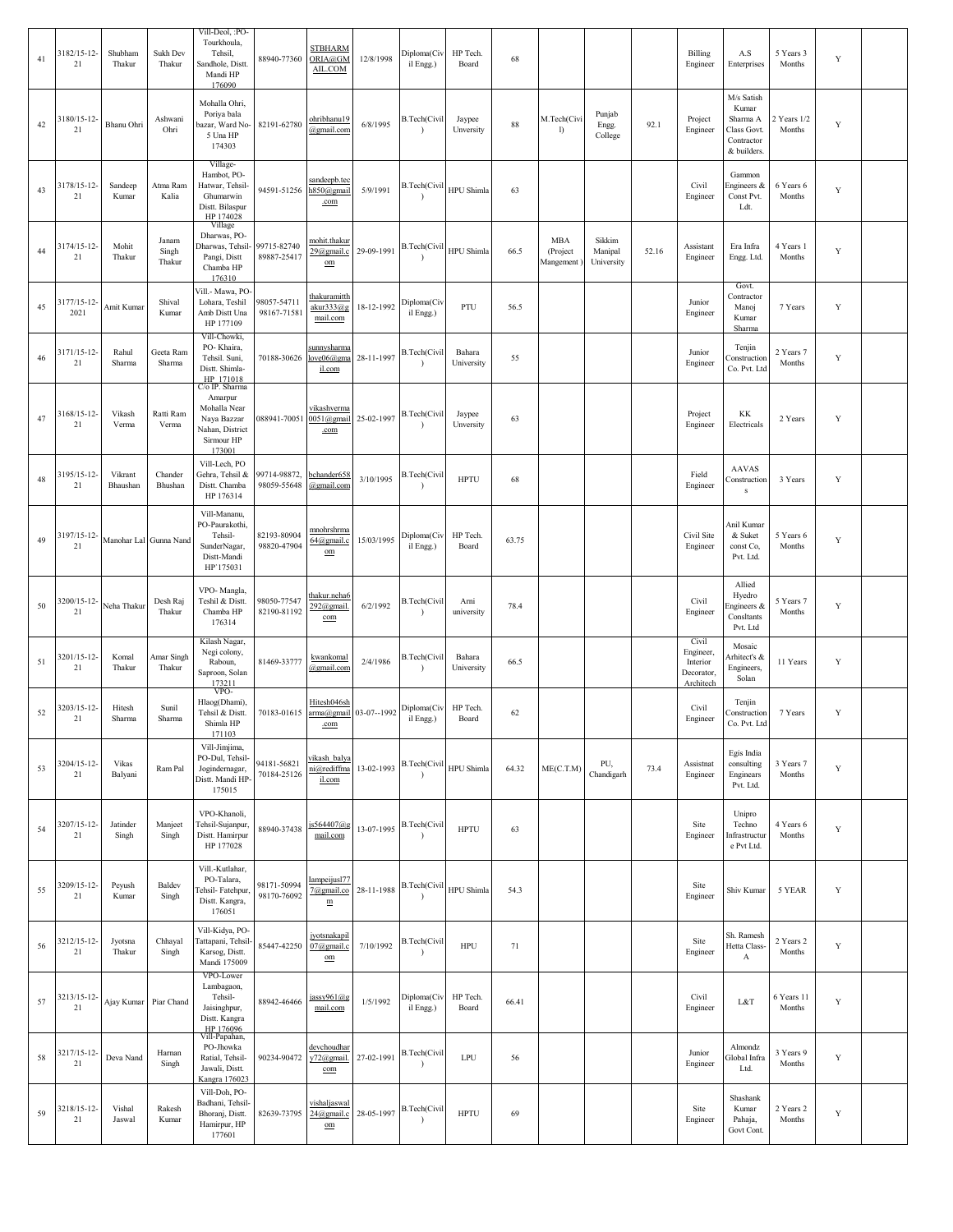| 60     | 3224/15-12-<br>21   | Nagender<br>Nikhil | S.R. Thakur                 | Near Bhutan<br>Gompa, Vill<br>Aleo, P.O<br>Manali, Distt.<br>Kullu HP 17513                | 94184-12208                    | nikhil.nagen<br>der139@gm<br>ail.com                      | 30-10-1990 | <b>B.Tech(Civil</b><br>$\lambda$      | <b>HPU</b>                                        | 68.9  | <b>MBA</b> Rural<br>Development | <b>HPU</b>  | 71.8  | Senior<br>Executive(<br>in<br>Enginering) | <b>Facility Plus</b><br>Estate<br>Aanagemen<br>Pvt. Ltd. | 3 Years 4<br>Months  | $\mathbf Y$ |  |
|--------|---------------------|--------------------|-----------------------------|--------------------------------------------------------------------------------------------|--------------------------------|-----------------------------------------------------------|------------|---------------------------------------|---------------------------------------------------|-------|---------------------------------|-------------|-------|-------------------------------------------|----------------------------------------------------------|----------------------|-------------|--|
| 61     | 3226/15-12-<br>21   | Harish<br>Kumar    | Hari Nand                   | Vill-Bashol, PO-<br>Shakrah,<br>Tehsil&Distt-<br>Shimla HP<br>171014                       | 94597-40047<br>70189-67258     | erharishksha<br>rma1@gmail<br>.com                        | 4/2/1993   | B.Tech(Civil<br>$\lambda$             | MBU Solan                                         | 69.62 |                                 |             |       | Site<br>Engineer                          | B.L. Engg<br>Works                                       | 5 Years 10<br>Months | Y           |  |
| 62     | 3241/15-12-<br>21   | Akash<br>Guletia   | Kuldip<br>Kumar             | Vill-Sanot, PO-<br>Dehra, Distt-<br>Kangra HP<br>177101                                    | 83520-10064                    | akashgulatia<br>golu@gmail<br>com                         | 6/9/1993   | B.Tech(Civil<br>$\lambda$             | Bahara<br>University                              | 71.9  |                                 |             |       | Site<br>Engineer                          | Zolota<br>Industires                                     | 3 Years              | Y           |  |
| 63     | 3242/15-12-<br>21   | Kuntal             | Joginder<br>Singh           | VPO-Sudhangal,<br>Tehsil-<br>Jawalamukhi,<br>Distt. Kangra<br>HP 176036                    | 62304-12212                    | kuntaldhima<br>n@gmail.co<br>$\underline{\textbf{m}}$     | 20-04-1992 | B.Tech(Civil<br>$\lambda$             | <b>HPU</b>                                        | 69.35 |                                 |             |       | Civil<br>Engineer                         | United Gulf<br>Construction<br>Co.(Kuwait)               | 6 Years 10<br>Months | $\mathbf Y$ |  |
| 64     | 3243/15-12-<br>21   | Rahul<br>Bhardwaj  | Dhani Ram                   | Vill-Didnu, PO-<br>Baroti, Tehsil-<br>Dharampur,<br>Distt. Mandi HP<br>175040              | 70181-36453                    | rahulthakur0<br>187@gamil.<br>com                         | 15-03-1996 | B.Tech(Civil<br>$\lambda$             | <b>HPTU</b>                                       | 64    |                                 |             |       | Site<br>Engineer                          | Virendra<br>Buildcon<br>Pvt. Ltd.                        | 3 Years 2<br>Months  | $\mathbf Y$ |  |
| 65     | 3244/15-12-<br>21   | Ankit<br>Dhiman    | Des Raj<br>Dhiman           | VPO-Nagrota<br>Surian, Tehsil-<br>Jawali, Distt.<br>Kangra HP<br>176027                    | 98168-20740                    | 16ankitdhim<br>an@gmail.co<br>$\mathbf m$                 | 14-04-1992 | <b>B.Tech(Civil</b>                   | Arni<br>university                                | 71.44 |                                 |             |       | Site<br>Engineer                          | Arun Kumar<br>Contractor                                 | 3 Years 10<br>Months | Y           |  |
| 66     | 3246/15-12-<br>21   | Akshat             | Ramesh<br>Kumar             | Vill-Dohandi,<br>PO-Nagchala,<br>Tehsil-Balh,<br>Distt. Mandi HP<br>175021                 | 89884-18804<br>78891-67891     | <u>akshatverma</u><br>$0011$ @gmail<br>.com               | 9/11/1995  | B.Tech(Civil<br>$\lambda$             | <b>HPTU</b>                                       | 69.94 | M.Tech(Civi<br>I)               | CU Mohali   | 88.6  | Engineer                                  | <b>KMC</b><br>Const. Ltd                                 | 2 Years 10<br>Months | Y           |  |
| 67     | 3247/15-12-<br>21   | Manish<br>Kumar    | Tek Chand                   | Vill-Swai, PO-<br>Sidhot, Teshil-<br>Chrah(Himgiri)<br>Distt. Chamba-<br>176321            | 82788-95365<br>98165-<br>65966 | <u>ermanishthak</u><br>ur9@gmail.c<br>$_{\text{om}}$      | 15-11-1994 | <b>B.Tech(Civil</b>                   | <b>UPTU</b>                                       | 73.73 |                                 |             |       | CAD<br>Engineer                           | CADCAM<br>Engineer                                       | 4 Years 7<br>Months  | $\mathbf Y$ |  |
| 68     | 3248/15-12-<br>21   | Abhishek           | Vijay Kumar                 | Vill-Surajpur,<br>PO-Dhaliara,<br>Teshil- Dehar,<br>Distt. Kangra<br>HP 177103             | 98058-57710                    | <b>ABRAJPUT</b><br>79@GMAII<br>.COM                       | 19-04-1996 | B.Tech(Civil<br>$\lambda$             | PTU                                               | 75.36 |                                 |             |       | Supervisor                                | Khushi Ram<br>And son                                    | 2 Years 5<br>Months  | $\mathbf Y$ |  |
| 69     | 3249/15-12-<br>21   | Pankaj<br>Thakur   | Param Dev                   | VPO-Kamlah,<br>Tehsil-<br>Sarkaghat, Vill-<br>Barhal Mandi<br>HP 175050                    | 94590-86662                    | PankajThaki<br>r30793@gm<br>ail.com                       | 30-07-1993 | B.Tech(Civil                          | <b>HPTU</b>                                       | 57    |                                 |             |       | Site<br>Engineer                          | Kumar<br>Associates                                      | 3 Years 3<br>Months  | Y           |  |
| 70     | 3250/15-12-<br>21   | Vikas<br>Chauhan   | Pradeep<br>Kumar<br>Chauhan | VPO-Kot,<br>Tehsil-Tauni<br>Devi, Distt.<br>Hamirpur HP<br>177027                          | 70181-45143                    | <u>vikas.chauha</u><br>n102@gmail<br>.com                 | 9/6/1987   | Diploma(Civ<br>il Engg.)              | HP Tech.<br>Board                                 | 53.75 |                                 |             |       | Sr. Engineer                              | V.Eagle<br>Security<br>Services                          | 8 Years 6<br>Months  | $\mathbf Y$ |  |
| $71\,$ | 3251/15-12-<br>21   | Nikhil Sohal       | Joginder<br>Singh           | Vill-<br>Tharu(Trind),<br>PO & Tehsil-<br>Nagrota<br>Bagwan, Distt.<br>Kangra HP<br>176047 | 70186-01723                    | NikhuShohal<br>@gmail.com                                 | 23-01-1994 | B.E(Civil<br>Engineering)             | Chandighar<br>University                          | 71.9  | MBA(HR)                         | <b>HPTU</b> | 65.74 | Site<br>Engineer                          | Padder<br>Construction<br>Pvt. Ltd.                      | 2 Years 1<br>Months  | Y           |  |
| 72     | 3252/15-12-<br>2021 | Hitesh<br>Kumar    | Dharam Pal<br>Sharma        | Vill-Chatkar,<br>PO-Jassal,<br>Tehsil-Karshog,<br>Distt. Mandi HP                          | 89884-93882<br>85808-32136     | <u>sharmahitesh</u><br>9355@gmail<br>.com                 | 14-02-1995 | <b>B.Tech(Civil</b><br>$\lambda$      | <b>HPTU</b>                                       | 60.65 |                                 |             |       | Site<br>Engineer                          | Rohit<br>Sharma                                          | 3 Years 4<br>Months  | Y           |  |
| 73     | 3253/15-12-<br>21   | Ishan<br>Sharma    | Pawan<br>Kumar<br>sharma    | H.No-169, Ward<br>no.-6, Kosrian,<br><b>Bilaspur HP</b><br>174001                          | 82190-69146                    | ishan.civil12<br>@gmail.com                               | 12/11/1996 | B.Tech(Civil<br>$\lambda$             | Jaypee<br>Unversity                               | 67    | M.Tech(Civi<br>$\mathbf{I}$     | <b>TIET</b> | 84    | JE(AMS)                                   | Satra<br>Infrastructur<br>e &<br>Management              | 3 Years 4<br>Months  | Y           |  |
| 74     | 3254/15-12-<br>21   | Abhay Raj<br>Singh | Ramesh<br>Kuamar            | VPO-Kamlah,<br>Tehsil-<br>Dharmapur,<br>Distt. Mandi HP<br>175050                          | 82196-49759                    | Abhayrajsin<br>gh.717@gm<br>ail.com                       | 6/12/1994  | <b>B.Tech(Civil</b><br>$\lambda$      | <b>HPTU</b>                                       | 61    |                                 |             |       | Site<br>Engineer                          | Unipro<br>Techno.<br>Ingrastructur<br>$\mathbf{e}$       | 5 Years 2<br>Months  | $\mathbf Y$ |  |
| 75     | 3257/15-12-<br>21   | Rajneesh<br>Kumar  | Raj Kumar                   | VPO-Dhasoli,<br>Tehsil-Jawali,<br>Distt Kangra HP<br>176021                                | 70181-56395                    | rajneeshchou<br>dhary93@g<br>mail.com                     | 1/8/1993   | B.Tech(Civil<br>$\lambda$             | <b>HPTU</b>                                       | 81.5  |                                 |             |       | Engineer<br>civil QA/QC                   | L&T                                                      | 3 Years              | $\mathbf Y$ |  |
| 76     | 3258/15-12-<br>21   | Dhirender<br>Kumar | Dhameshwar<br>Singh         | Vill-Tillar, PO-<br>Shikawari,<br>Tehsil-Thunag,<br>Distt. Mandi HP<br>175035              | 70187-05590                    | dhirendertha<br>kur8822@g<br>mail.com                     | 3/12/1995  | B.Tech(Civil<br>$\lambda$             | Alakh<br>Parkash<br>Goyal<br>Shimla<br>Unviersity | 61    |                                 |             |       | Site<br>Engineer                          | Harjeet<br>Singh<br>contractor                           | 2 Years 1<br>Months  | $\mathbf Y$ |  |
| 77     | 3259/15-12-<br>21   | Shubham<br>Sharma  | Anil Sharma                 | #2712/10 Near<br>Ranital Garden<br>Nahan 173001                                            | 70184-63611                    | <b>SHUBHAM</b><br>2094SHAR<br>MA@GMAI<br>L.COM            | 18-12-1994 | $\rightarrow$                         | <b>B.Tech(Civil CHITKARA</b><br>Unv.              | 63    |                                 |             |       | Junior<br>Engineer                        | Arvind<br>Kumar<br>Bansal                                | 3 Years              | Y           |  |
| 78     | 3260/15-12-<br>21   | Shivain<br>Sharma  | Kulwant<br>Sharma           | Vill-Jol Plakhin,<br>PO-Kuthera,<br>Tehsil-<br>Ghumarwin<br>Distt. Bilaspur<br>HP 174026   | 82888-95389                    | <u>shivinsharma</u><br>$092$ @gmail.<br>com               | 29-10-1997 | B.Tech(Civil Rayat Bhara<br>$\lambda$ | University                                        | 59.1  |                                 |             |       | Junior<br>Engineer                        | MCC Power<br>Project Pvt.<br>Ltd.                        | 2 Years              | Y           |  |
| 79     | 3261/15-12-<br>21   | Manish<br>Thakur   | Raj Mal<br>Thakur           | Vill-Jodhan, PO-<br>Sajao-Piplu,<br>Tehsil<br>Dharampur,<br>Distt. Mandi HP<br>175025      | 86290-30900                    | <u>7monu.thaku</u><br>r@gmail.co<br>m                     | 3/8/1995   | <b>B.Tech(Civil</b><br>$\rightarrow$  | <b>HPTU</b>                                       | 62.3  |                                 |             |       | Site Cvil<br>Engineer                     | Rattan<br>Thakur<br>Govt.<br>Contractor                  | 3 Years 3<br>Months  | $\mathbf Y$ |  |
| 80     | 3262/15-12-<br>21   | Rajneesh<br>Kumar  | Suresh<br>Kumar             | Vill-Harotha,<br>PO-Chaned,<br>Tehsil & Distt-<br>Chamba HP<br>176310                      | 81674-77792                    | rajeneshshar<br>ma508@gma<br>il.com                       | 25-05-1992 | Diploma(Civ<br>il Engg.)              | <b>PSEBTE</b><br>& <i>T</i><br>Chandigarh         | 59.3  |                                 |             |       | Junior<br>Engineer                        | M/s Lakhbir<br>Construction                              | 5 Years              | Y           |  |
| 81     | 3264/15-12-<br>21   | Sahailesh<br>Kumar | Mukhtar<br>Pandit           | New<br>Bholie, Shanan,<br>Sanjauli, Shimla-<br>HP 171006                                   | 98826-47895                    | Shaileshkmr<br>$00@$ gmail.c<br>$\underline{\mathrm{om}}$ | 8/1/1998   | <b>B.Tech(Civil</b><br>$\lambda$      | APG<br>Shimla<br>University                       | 62.9  |                                 |             |       | Supervisor                                | <b>HPSIDC</b>                                            | 2 Years 4<br>Months  | $\mathbf Y$ |  |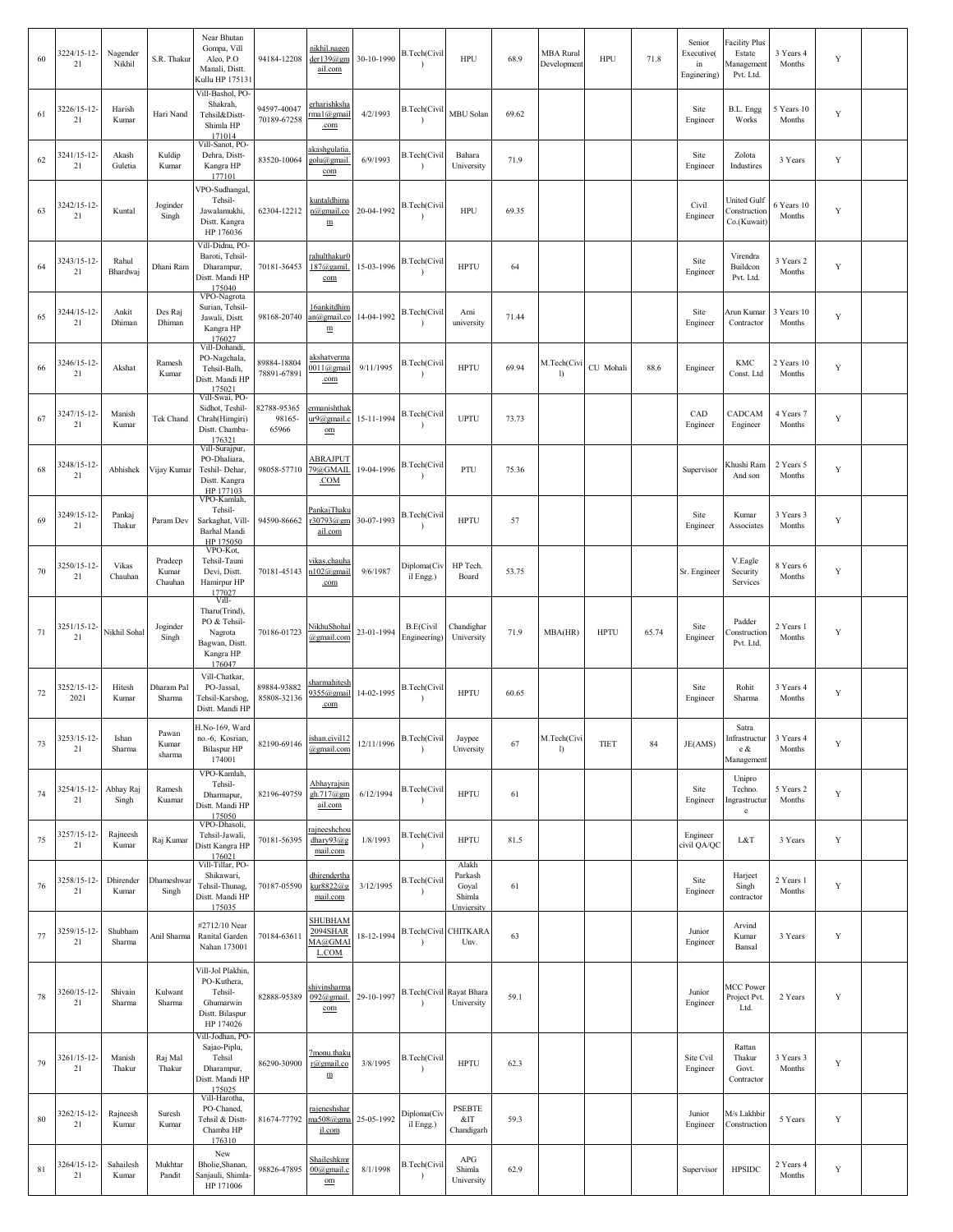| 82 | 3266/15.12.<br>2021 | Sanjay<br>Thakur      | Nand Kumar                         | Village-<br>Bhdhelari, PO-<br>Panarsa, Kota<br>Dhar, Tehsil<br>Aut, Distt.<br>Mandi-175121    | 86288-16009<br>89883-83080 | sanjaythakur<br>bony333@g<br>mail.com               | 1/1/1996   | <b>B.Tech(Civil</b><br>$\lambda$                         | APG<br>Shimla<br>University                        | 87.5      |        |                        |                          | Site<br>Engineer                                 | SJVN Ltd                                                                                           | 3 Years 7<br>Months             | Y |  |
|----|---------------------|-----------------------|------------------------------------|-----------------------------------------------------------------------------------------------|----------------------------|-----------------------------------------------------|------------|----------------------------------------------------------|----------------------------------------------------|-----------|--------|------------------------|--------------------------|--------------------------------------------------|----------------------------------------------------------------------------------------------------|---------------------------------|---|--|
| 83 | 3267/<br>15.12.2021 | Sanchit<br>Guleria    | Kanshi Ram                         | Village-<br>Dhangoo, P.o-<br>Ratti, Tehsil-<br>Balh, Distt-<br>Mandi,-175008                  | 94597-87128                | sanchitguleri<br>a@gmail.co<br>$\mathbf m$          | 9/1/1992   | <b>B.Tech(Civil</b>                                      | HPU                                                | 77.5      |        |                        |                          | Asst.<br>Manager                                 | Larsen &<br>Toubro                                                                                 | 5 Years 8<br>Months             | Y |  |
| 84 | 3268/15.12.<br>2021 | Rishav<br>Sharma      | Sunit<br>Sharma                    | village-<br>Ghughar, Po-<br>Palampur, Tehsil-<br>Palampur, Distt<br>Kangra ,-176061           | 94595-33540                | <u>Sharmarisha</u><br>v745@gmail<br>.com            | 4/4/1996   | il Engg.)                                                | Diploma(Civ HPTECHBO<br><b>ARD</b>                 | 70        |        |                        |                          | Site<br>Engineer                                 | A.S<br>Enterprise                                                                                  | 5 Years 3<br>Months             | Y |  |
| 85 | 3269/15.12.<br>2021 | Diwan Dixit           | Umakant                            | Village-<br>Chhadi,po-<br>Shikawari, teshil-<br>thunag, Distt. Man<br>di-175035               | 70180-63591                | dixitdiwan96<br>@ gmail.com                         | 10/7/1993  | <b>B.Tech(Civil</b>                                      | <b>HPTU</b>                                        | 68        |        |                        |                          | Site<br>Engineer                                 | M/S Harjeet<br>Singh<br>Engineer &<br>Contractor                                                   | 2 Years 11<br>Months            | Y |  |
| 86 | 3273/16-12-<br>2021 | Akshay<br>Kumar       | Shyam Singh                        | VPO Thangar<br>Teh. Chopal<br>Distt. Shimla<br>H.P.-171210                                    | 9805380778<br>7018557323   | akshaychauh<br>an713@gma<br>il.com                  | 4/15/1996  | Diploma<br>Civil<br>engineering                          | <b>BIMT</b><br>Shimla (HP<br>Tech. Board)          | 81.2      |        | $\sim$                 | ÷,                       | Junior<br>Engineer<br>(Civil)                    | Sai<br>Engineering<br>Foundation                                                                   | 6 years, 5<br>months 20<br>days | Y |  |
| 87 | 3275/16-12-<br>2021 | Rajesh                | Shyam Singh                        | VPO Thangar<br>Teh. Chopal<br>Distt. Shimla<br>H.P.-171210                                    | 9816253926<br>7832083656   | rajeshchauha<br>n9583civil@<br>gmail.com            | 8/14/1994  | <b>B.Tech Civil</b>                                      | <b>BIMT</b><br>Shimla<br>(HPTU)                    | 70        |        | $\sim$                 | $\overline{\phantom{a}}$ | Site<br>Engineer                                 | Westin<br>Electromech<br>Pvt<br>Ltd/Devvrat<br>Construction<br>3. Private<br>contractor            | 3 years 3<br>Months             | Y |  |
| 88 | 3276/16-12-<br>2021 | Munish<br>Verma       | Hari Nand<br>Verma                 | Vill. Gohari<br>P.O. Obhroo<br>Teh. Arki Distt.<br>Solan-171103                               | 7018354631                 | Munish9578<br>civil@gmail.<br>com                   | 1/21/1995  | <b>B.Tech Civil</b>                                      | <b>BIMT</b><br>Shimla<br>(HPTU)                    | 70        |        | $\sim$                 | ÷,                       | Site<br>Engineer<br>/JE (Civil)                  | Ghanishyam<br>Singh Govt.<br>Contractor/<br>MD<br>Utility<br>Services                              | 4years 5<br>month               | Y |  |
| 89 | 3278/16-12-<br>2021 | Pushpinder<br>Thakur  | Vir Sen<br>Singh                   | Vill. Tikkari<br>Gharalan P.O.<br>uddar Mahadev<br>Teh. Bharanj<br>Distt. Hamirpur-<br>176045 | 7807165856                 | Pushpinderth<br>akur20@gm<br>ail.com                | 4/19/1993  | <b>B.Tech Civil Sundernagar</b>                          | <b>JNGEC</b><br>(HPU)                              | 59.72     |        | $\sim$                 | ÷,                       | Assistant<br>Engineer                            | IL&FS<br>Engineering<br>and<br>construction<br>Company<br>Ltd.                                     | 4 years 1<br>month              | Y |  |
| 90 | 3281/16-12-<br>2021 | Bhanu<br>Pratap singh |                                    | Vill. Chah Teh.<br>Mehar Singh Dharampur distt<br>Mandi -175040                               | 8580913164<br>9882756066   | bhanu.iph $(a)$ g<br>mail.com                       |            | 12/14/1992 B.Tech Civil of Colleges                      | CGC Group<br>Mohali                                | 53.84     |        |                        |                          | Site<br>Engineer/<br>Consultant                  | MS Thakur<br>Construction<br>/ Water<br>Supply<br>Company<br>Eyllp                                 | 5 years                         | Y |  |
| 91 | 3283/16-12-<br>2021 | Ritesh<br>Verma       | Yogesh<br>Verma                    | Vill. Satrerhar<br>P.O. & Teh.<br>Dharampur<br>Distt. Mandi-<br>175040                        | 8219412394<br>9459745683   | riteshy105@<br>gmail.com                            |            | 12/26/1995 B.Tech Civil                                  | Chitkara<br>University<br>(HP)                     | 69.5      |        | ×                      | ÷,                       | Site<br>Engineer                                 | Yudhbir<br>Infrastructur<br>e Pvt. Ltd.                                                            | 3 years                         | Y |  |
| 92 | 3315/17-12-<br>2021 | Sachin<br>sharma      | Subhash<br>${\it Chand}$<br>Sharma | vill. Bahot P.O.<br>`hatrokhari Teh<br>Sundernagar<br>Distt. Mandi -<br>175018                | 9306700537                 | <u>sachinsharm</u><br>a909090@g<br>mail.com         | 3/31/1992  | <b>B.Tech Civil</b>                                      | RPIIT<br>Karnal<br>Haryana<br>(KUK<br>Kurukshetra) | 65        |        |                        | ÷,                       | JE/SE/PE/D<br>PM/AM                              | <b>AITL/PHED</b><br>/NBCC/NPP<br>L/Vedanta<br>Ltd./<br>Horticulture<br>(HP)                        | 7 years 7<br>months             | Y |  |
| 93 | 3316/17-12-<br>2021 |                       | Navtej Narta Balbir Narta          | Vill. Gungtoli<br>P.O. & Teh.<br>Rohru Distt.<br>Shimla-171207                                | 9816342207                 | Nartanavtej1<br>3@gmail.co<br>${\underline{\bf m}}$ | 2/13/1992  | Diploma in<br>Civil                                      | <b>HP</b> Taknini<br>Shiksha<br>Board              | 61        | $\sim$ | $\sim$                 | ä,                       | Junior<br>Engineer                               | Kuthiala<br>construction                                                                           | 5 years 1<br>month              | Y |  |
| 94 | 3317/17-12-<br>2021 | Neeraj                | Nek Chand                          | Vill. Jammodhar<br>P.O. Jassal The.<br>Karsog Distt.<br>Mandi (H.P.)-<br>175009               | 7876245415                 | Thakurnj070<br>@gmail/.co<br>$\mathbf m$            | 8/7/1992   | <b>B.Tech Civil</b>                                      | <b>BIMT</b><br>Shimla<br>(HPTU)                    | 69.96     |        | ÷,                     | ÷,                       | Site<br>Engineer<br>and<br>Designing<br>Auto CAD | H.T<br>Construction<br>Pvt. Ltd.                                                                   | 4 years4<br>Months              | Y |  |
| 95 | 3318/17-12-<br>2021 | Lokeshwar<br>Sharma   | Negi Ram                           | Vill. Jara P.O.<br>Seema, Teh.<br>Rohru, distt.<br>Shimla -171207                             | 9805555091                 | luckysharma<br>98055@gma<br>il.com                  | 10/9/1993  | <b>B.Tech Civil</b>                                      | Shoolini<br>University                             | 59        | M.Tech | Shoolini<br>University | 87                       | Assistant<br>Professor                           | Baddi<br>university                                                                                | 3 years 4<br>months             | Y |  |
| 96 | 3319/17-12-<br>2021 | Ankit<br>Thakur       | Desh Raj                           | Vill. Pron P.O.<br>Seoh Teh.<br>Dharampur<br>Distt. Mandi-<br>175051                          | 8448124568                 | ankithakur19<br>96@gmail.c<br>om                    | 11/27/1996 | Diploma in<br>Civil                                      | <b>HSBTE</b><br>Panchkula                          | 64.74     |        |                        | ÷,                       | Junior<br>Engineer                               | Govt.<br>Contractors<br>ngineer and<br>builders<br>sanjeev<br>bhandari/Av<br>ancesh<br>Enterprises | 5 year                          | Y |  |
| 97 | 3320/17-12-<br>2021 | Paras                 | Satish<br>Kumar                    | Vill. Bandla<br>Teh. Palampur<br>Distt. Kangra<br>(H.P.)-176061                               | 8627002746                 | parassangrai<br>2746@gmail<br>.com                  | 4/6/1994   | Civil<br>Engineering<br>/B. Tech<br>Civil<br>Engineering | <b>PSBTEI</b><br>/Arki<br>University               | 54<br>/65 |        | $\sim$                 | ä,                       | Site<br>Engineer                                 | Shapoorji<br>allonji/Jain<br>Irrigation<br>System                                                  | 5 years<br>9months              | Y |  |
| 98 | 3321/17-12-<br>2021 | Ashish<br>Kumar       | Kamal Dev                          | Vill. Gadru P.O.<br>Sulkhan Teh.<br>Bhoranj distt.<br>hamirpur-176043                         | 7018911327<br>8263044117   | <u>Kumarsashi6</u><br>19@gmail.c<br>$_{\text{om}}$  | 1/15/1993  | B. Tech.<br>Civil<br>Engineering                         | <b>SIET</b><br>Bilaspur<br>(HPU)                   | 64.85     |        | $\sim$                 | ÷,                       | Site<br>Engineer                                 | M/S<br>Assystem<br><b>STUP</b><br>Consultants<br>Pvt. Ltd.                                         | 3 years                         | Y |  |
| 99 | 3322/17-12-<br>2021 | Nikita<br>Jaswal      | Gurbaksh<br>Singh Jaswal           | H.No.-46<br>Housing Board<br>Colony Bhiuli<br>Mandi (H.P.)<br>175001                          | 8988688468<br>9218735370   | nkjaswal6@<br>gmail.com                             | 11/16/1994 | B. Tech.<br>Civil<br>Engineering                         | A.P. Goyal<br>shimla<br>University                 | 77.1      |        | ÷,                     | ä,                       | Engineer<br>QS/Site<br>incharge                  | Afsons<br>nfrastructur<br>e Pvt.<br>Ltd./er.<br>Rajesh<br>Banyal                                   | 5 years 4<br>months             | Y |  |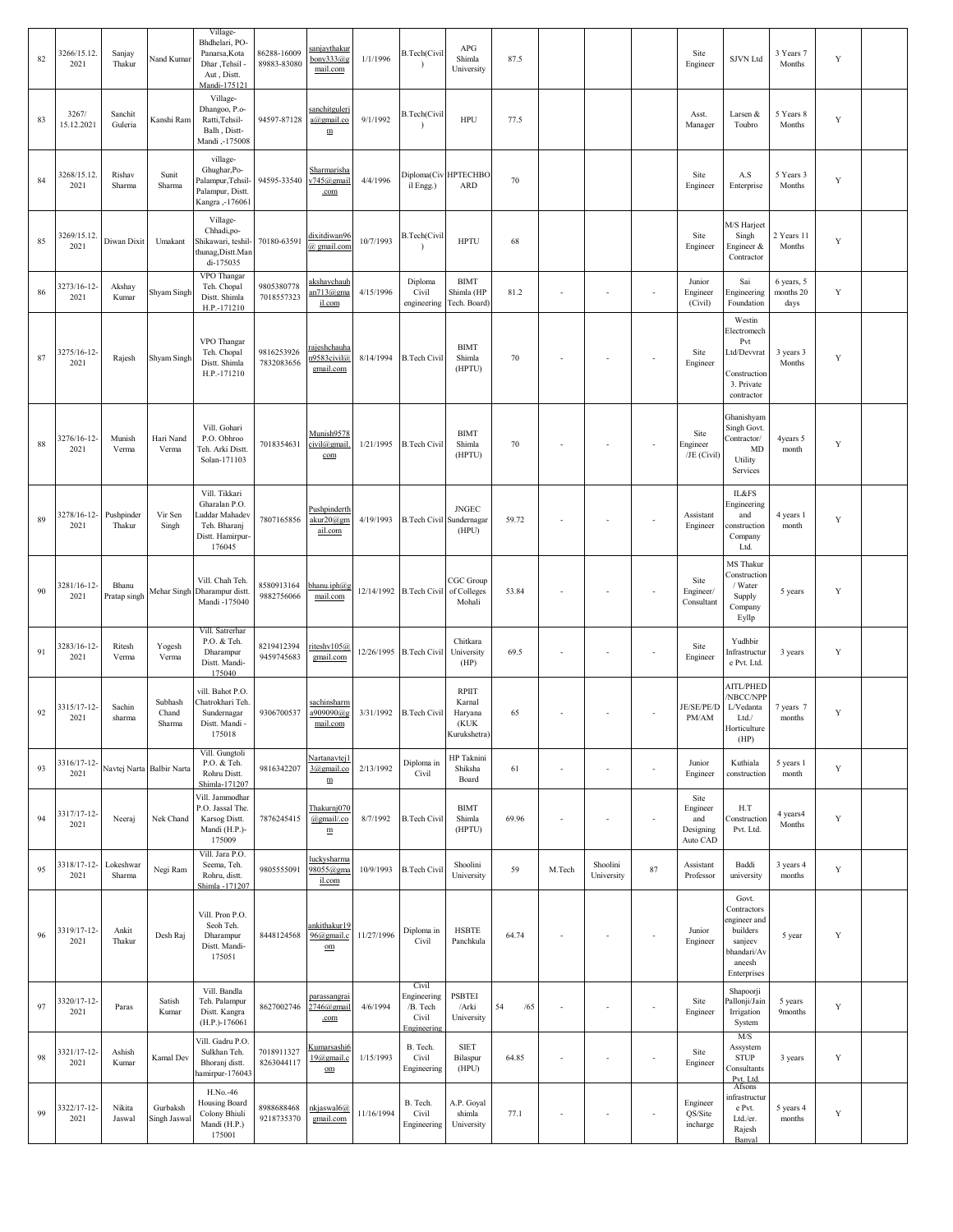| 100 | 3323/17-12-<br>2021 |                           | Sonu Sharma Puran Chand | Vill. Chakvan<br>P.O. Larth<br>Tehsil Jawali<br>Distt. kangra HP<br>176051                | 9015100572<br>9816909132 | sssgph@gma<br>il.com                                | 11/27/1993 | Diploma<br>Civil<br>Engineering<br>/B Tech<br>Civil<br>Engineering              | <b>HPTSB</b><br>$/$ IK<br>Gujral<br>Punjab<br>Technical<br>University | 65<br>/71.6   | $\sim$                                      |                                                         | $\overline{\phantom{a}}$ | Supervisor                                                         | Farm<br>Technocrats<br>forum                                                                                 | 2 years 4<br>months   | Y           |  |
|-----|---------------------|---------------------------|-------------------------|-------------------------------------------------------------------------------------------|--------------------------|-----------------------------------------------------|------------|---------------------------------------------------------------------------------|-----------------------------------------------------------------------|---------------|---------------------------------------------|---------------------------------------------------------|--------------------------|--------------------------------------------------------------------|--------------------------------------------------------------------------------------------------------------|-----------------------|-------------|--|
| 101 | 3324/17-12-<br>2021 | Vikash<br>Kumar rana      | Ashok<br>kumar rana     | Vill. Bhatera,<br>P.O. Jol-Lambri,<br>Teh. Sujanpur<br>tira H.P.-176111                   | 7018764453               | ranavikash9<br>$2$ @gmail.co<br>$\mathbf m$         | 9/5/1992   | <b>B.Tech Civil</b>                                                             | MIT<br>College of<br>Eng. &<br>nanagement<br>(HPU)                    | 62.27         |                                             |                                                         |                          | Territory<br>sales<br>incharge/Site<br>engineer                    | Cico<br><b>Technologies</b><br>Ltd., OP<br>sharma and<br>Son,s                                               | 3 years 7.5<br>months | $\mathbf Y$ |  |
| 102 | 3325/17-12-<br>2021 | Teekshan<br>Sharma        | Brij Mohan<br>Sharma    | Vill. Sakrah<br>P.O. Chambi<br>Tehsil sunder<br>nagar Distt.<br>mandi-174401              | 9459045977<br>8375871133 | Teekshansha<br>rma7@gmail<br>.com                   | 3/20/1993  | <b>B.Tech Civil</b>                                                             | DAV<br>University                                                     | 60            |                                             |                                                         | $\sim$                   | JE<br>(Civil)/Civil<br>Engineer                                    | Tek Singh<br>Raghav/Ajay<br>Kumar<br>Sharma                                                                  | 3 years               | Y           |  |
| 103 | 3326/17-12-<br>2021 | madan lal                 | Rattan singh            | Vill. Bhawani,<br>P.O. Darpa<br>Tehsil sarkaghat<br>Distt mandi -<br>175042               | 6230109499               | ajayak6181<br>@gmail.com                            | 11/17/1993 | B. Tech.                                                                        | <b>HPTU</b><br>Hamirpur                                               | 60            | $\sim$                                      |                                                         | $\blacksquare$           | Site<br>Engineer                                                   | Govt.<br>contractor<br>'A' class<br>(Kamlesh<br>kumar negi)                                                  | 2 years 2<br>months   | Y           |  |
| 104 | 3327/17-12-<br>2021 | abhay<br>Sharma           | Ram Prakash             | House No. 4B,<br>Diara sector<br>bilaspur H.P. -<br>174001                                | 7650810333               | Abhxyz333<br>@gmail.com                             | 10/2/1994  | Diploma<br>Civil<br>Engineering                                                 | <b>HPTSB</b><br>Dharamshala                                           | 59.03         | $\overline{\phantom{a}}$                    | ÷,                                                      | $\overline{\phantom{a}}$ | Supervisor,<br>technical<br>Apprentice/<br>Site Incharge           | Govt.<br>Contractor,<br>OCL, Govt<br>Contractor                                                              | 7 years 10<br>months  | Y           |  |
| 105 | 3328/17-12-<br>2021 | Shaurya<br>Sharma         | Ajay Sharma             | H.No.-B-56,<br>Housing Board<br>Colony,<br>Johranpur,<br>Mandhula                         | 7018349154               | Shauryacivil<br>7@gmail.co<br>${\underline{\bf m}}$ | 8/1/1994   | <b>B.Tech Civil</b>                                                             | Chitkara<br>University<br>(HP)                                        | 67.7          | Mtech.<br>Transportati<br>on<br>Engineering | Chandigarh<br>University<br>(HP)                        | 81                       | Site<br>Engineer                                                   | Equipment<br>trading<br>company/<br>Vishwa<br>Bhui<br>Engineers<br>$(P)$ Ltd.                                | 3 years 1<br>month    | Y           |  |
| 106 | 3329/17-12-<br>2021 | Manoj<br>Kumar<br>Kashyap | Shyam Lal<br>Kashyap    | Set No. 6 Block-<br>B, Prospect hill,<br>Boileauganj<br>Shimla-171005                     | 7018587871               | kashyapmk1<br>895@gmail.<br>com                     |            | 11/18/1995 B.Tech Civil                                                         | Bahra<br>University                                                   | 95.4          |                                             |                                                         | $\sim$                   | Trainee/<br>Graduate<br>apprentice/<br>Project<br>Engineer         | <b>HPPWD</b><br>Shimla/SJV<br>N Limited/<br>Vivek<br>construction                                            | 3 Years 8<br>Months   | Y           |  |
| 107 | 3330/17-12-<br>2021 | Nitish<br>Sharma          | Hemraj<br>Sharma        | Vill. Shakrogra,<br>P.O. Beolia<br>Tesil and distt.<br>Shimla-171013                      | 8219972673               | nitish.sharma<br>.34365@gm<br>ail.com               | 2/2/1997   | (B.Tech)<br>Civil<br>Engineering                                                | shoolini<br>University                                                | 76            | $\sim$                                      | ÷,                                                      | $\sim$                   | Supervisor                                                         | Jarnail singh                                                                                                | 2 years               | Y           |  |
| 108 | 3331/17-12-<br>2021 | Prashant<br>Kanwar        | Gopal<br>Kanwar         | Vill. Thanari<br>P.O. Deori<br>Khaneti Tehsil<br>kotkhai distt.<br>shimla H.P.-<br>171204 | 8350844929               | Gedav5551<br>@gmail.com                             | 8/2/1993   | Diploma in<br>Civil Engg.<br>/(B.Tech)<br>Civil<br>Engineering                  | HPTSB/<br>APG<br>University<br>Shimla                                 | 68<br>/53     | Auto CAD<br>Revit<br>Arcitechture           | CAD Centre<br>Training<br>Services<br>Shimla,<br>Kalini | $\overline{\phantom{a}}$ | Site<br>Engineer                                                   | Chatter<br>Singh<br>RathourGovt<br>. Ontractor<br>IPH (Class<br>A)                                           | 4 years 2<br>months   | Y           |  |
| 109 | 3332/17-12-<br>2021 | Ayush<br>sharma           | Jai Gopal               | VPO Gharshi<br>Tehsil Kasouli<br>Distt. solan<br>(H.P.) -173236                           | 8360573683               | ayush7764@<br>gmail.com                             | 5/13/1995  | (B.Tech)<br>Civil<br>Engineering                                                | shoolini<br>University                                                | 55.7          | $\overline{\phantom{a}}$                    |                                                         | $\overline{\phantom{a}}$ | JE Civil                                                           | R.S. Mehta<br>(Govt.<br>Contractor)/<br>S.V.M,<br>Vijay<br>Kumar<br>(Govt.<br>Contractor)/<br>AC&c           | 3 years 3<br>months   | Y           |  |
| 110 | 3339/17-12-<br>2021 | Divya<br>Lucktoo          | Anu Lal<br>Lucktoo      | Vill. Kurgu P.O.<br>Shadhar, Tesil<br>rampur distt.<br>shimla-172001                      | 8544726173               | divya001luc<br>ktoo@gmail<br>com                    | 9/20/1992  | Diploma In<br>Achitechtura<br>Assitantship<br>/(B.Tech)<br>Civil<br>Engineering | <b>HP</b> Taknini<br>Shiksha<br>Board<br>/HPTU                        | 66.92 / 63.32 |                                             |                                                         |                          | Architectura<br>Assistant                                          | Akriti<br>Associates,<br>rampur Bsr.                                                                         | 2 years 9<br>months   | Y           |  |
| 111 | 3340/17-12-<br>2021 | Arnav<br>Chauhan          | Jai Gopal<br>Chauhan    | vill. And P.O.<br>Bahali Via Bogli<br>Tehsil Rampur<br>Br. Distt. shimla<br>H.P.-172022   | 9805392078               | Arnavchauha<br>n2078@gma<br>il.com                  |            | 12/19/1994 B. Tech Civil                                                        | Amity<br>university<br>Rajasthan                                      | 65.4          | $\overline{\phantom{a}}$                    | ÷,                                                      | $\overline{\phantom{a}}$ | Civil<br>Engineer                                                  | Prem<br>Contractor<br>sirmour                                                                                | 3 years 2<br>months   | Y           |  |
| 112 | 3341/17-12-<br>2021 | Sudesh<br>sharma          | Shiv kumar              | Villl. Chebri<br>P.O. and sub<br>tehsil Neether<br>Distt. Kulu H.P.<br>172033             | 8219381811<br>8894010420 | Ersudeshol@<br>gmail.com                            | 2/28/1991  | <b>B.E Civil</b><br>Engineering                                                 | <b>HPU</b>                                                            | 66.22         | $\sim$                                      |                                                         | $\sim$                   | Site<br>Engineer/<br>Assistant<br>Gen.<br>Manager<br>(Eng. Deptt.) | Kamaksha<br>Power<br>Projects and<br>Constructons<br>Pvt. Lt.                                                | 6 years 4<br>months   | Y           |  |
| 113 | 3342/17-12-<br>2021 | Yadu<br>Nandan Puri       | Suinl<br>Kumar puri     | Puri Niwas,<br>rotary street<br>Una, distt. una<br>ward No. 9<br>(H.P.)-174303            | 7018328855               | yadupuri199<br>5@gmail.co<br>$\mathbf m$            | 2/23/1995  | <b>B.Tech</b><br>Civil<br>Engineering                                           | PTU                                                                   | 68.03         | $\overline{\phantom{a}}$                    | ÷,                                                      | $\overline{\phantom{a}}$ | Civil<br>engineer                                                  | Raheja<br>Indra Group<br>of Company                                                                          | 2 yaers 1<br>month    | Y           |  |
| 114 | 3343/17-12-<br>2021 | Divyanan<br>Gupta         | M.L. Gupta              | Vill. Ghanahatti<br>shimla H.P.-<br>171011                                                | $\sim$                   | guptadivyana<br>n91@gmail.<br>com                   | 3/27/1991  | <b>B.Tech</b><br>Civil<br>Engineering                                           | <b>MMU</b><br>Mullana                                                 | 73.5          | M.Tech.<br>Construction                     | <b>RGPV</b><br><b>NITTTR</b>                            | 82                       | Assistant<br>professor<br>(Civil Engg.)                            | Mahatma<br>Gandi engg<br>College,<br>Kotla<br>Jeori) camp<br>at J.N. ovt.<br>Engg.<br>College<br>sundernagar | 2 years 5<br>months   | Y           |  |
| 115 | 3344/17-12-<br>2021 | Girish<br>Kumar           | Kishor<br>kumar         | Vill. Musrani<br>P.O. Kandha<br><b>Tehsil Chachyot</b><br>Distt. mandi<br>(H.P.)-175035   | 9459049459<br>9882849459 | ginachauhan<br>93@gmail.c<br>$_{\text{om}}$         | 8/31/1993  | <b>B.Tech</b><br>Civil<br>Engineering                                           | Shimla<br>University                                                  | 59            | Diploma in<br>civil<br>Engineering          | <b>HPTSB</b>                                            | 67                       | JE Civil                                                           | <b>Bir Billing</b><br>Construction<br>Pvt. Ltd.                                                              | 2 years 2<br>months   | Y           |  |
| 116 | 3345/17-12-<br>2021 | Karan                     | ram lal                 | Vill. Chadiyara<br>P.O. Gutkar<br>Tehsil sadar<br>Distt. mandi<br>$(H.P.) - 175021$       | 9459849191<br>7018701719 | <u>KaranJarial(</u><br>07@gmail.c<br>$_{\text{om}}$ | 7/11/1990  | Diploma in<br>Civil<br>Engineering                                              | <b>HPTSB</b>                                                          | 63            | $\sim$                                      |                                                         | $\overline{\phantom{a}}$ | JE civil                                                           | GHV<br>(India)<br>Private<br>.imited/CRS<br>SG-NCC<br>JV                                                     | 6 years 6<br>months   | Y           |  |
| 117 | 3346/17-12-<br>2021 | Sanjay<br>kumar           | Chandan                 | VPO Shikawri<br>Tehsil Thunag<br>Distt. mandi-<br>175035                                  | 8679196018               | sk35414594<br>962@gmail.<br>com                     | 11/2/1996  | Diploma in<br>civl                                                              | <b>HPTSB</b>                                                          | 61            |                                             |                                                         |                          | JE civil                                                           | Yograj<br>Sharma 'A'<br>Class Govt.<br>Contractor                                                            | 5 years               | Y           |  |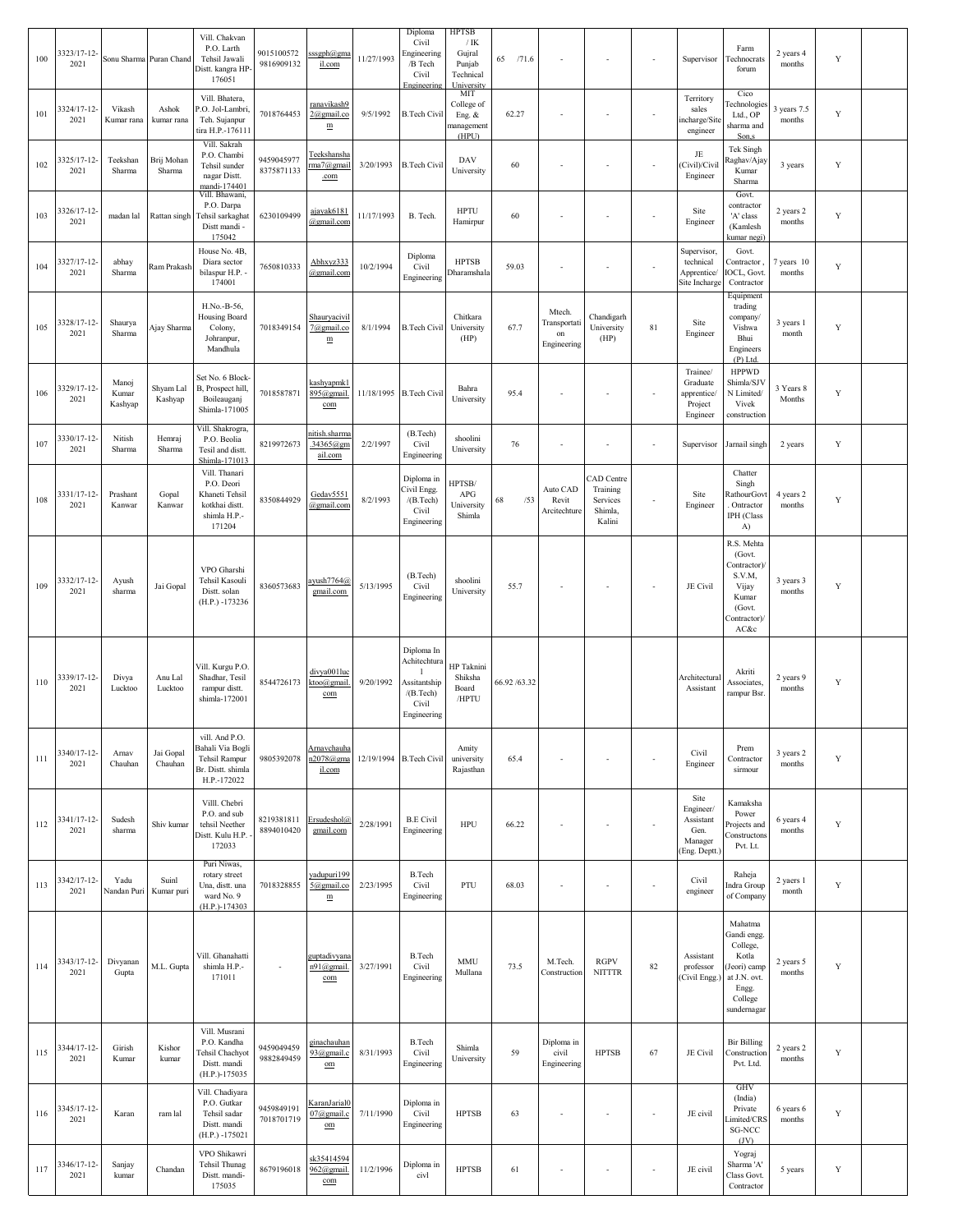| 118 | 3347/17-12-<br>2021 | Mahesh<br>Chand    | joginder<br>singh        | Vill. Aisan P.o.<br>Jasana tesil<br>Bangana Distt.<br>una (.P.)-174307                                           | 9625641669               | <u>chandmahes</u><br>h229@gail.c<br>$_{\text{om}}$ | 10/10/1992 | Diploma<br>Civil<br>/(B.Tech)<br>Civil<br>Engineering                       | HPTB<br>/ HPTU                                | 71 /66.91      | $\sim$                                             | $\sim$                   | $\sim$                   | JE                                                               | HPPWD/Ar<br>oohi<br>Arcitecht<br>and<br>construction                                                                                     | 3 years 2<br>months   | Y           |  |
|-----|---------------------|--------------------|--------------------------|------------------------------------------------------------------------------------------------------------------|--------------------------|----------------------------------------------------|------------|-----------------------------------------------------------------------------|-----------------------------------------------|----------------|----------------------------------------------------|--------------------------|--------------------------|------------------------------------------------------------------|------------------------------------------------------------------------------------------------------------------------------------------|-----------------------|-------------|--|
| 119 | 3348/17-12-<br>2021 | Karan<br>Thakur    | Inder Singh<br>Thakur    | New Brock<br>Hurst Type-1<br>Set No. 13 Near<br>Vikanagar<br>Chhota shimla,<br>Distt. himla<br>$(H.P.) - 171002$ | 7018276536               | aranthakur l<br>41095@gma<br>il.com                | 10/14/1995 | (B.Tech)<br>Civil<br>Engineering                                            | APG<br>University<br>Shimla                   | 65.07          |                                                    |                          | ÷,                       | Project Er./<br>Site Er. And<br>Billing Er.                      | PD<br>Aggarwal<br>engineers<br>and<br>contractors<br>$(Class-1)$                                                                         | 3 years 1.5<br>months | Y           |  |
| 120 | 3349/17-12-<br>2021 | Saurbh<br>sharma   | Sohan lal<br>sharma      | Vill. Khalog<br>P.O. Chhalia,<br>Tehsil theog<br>Distt. Shimla<br>(H.P.)-171220                                  | 7018915825               | ss21saurav<br>@gmail.com                           | 6/5/1989   | (B.Tech)<br>Civil<br>Engineering                                            | HPU                                           | 72.8           |                                                    | ٠.                       | ÷,                       | Sift<br>Engineer in<br>Incharge<br>(Civil)                       | Gammon<br>engineers<br>and<br>construction<br>Pvt. Ltd.                                                                                  | 7 years 4<br>months   | Y           |  |
| 121 | 3350/17-12-<br>2021 | Chander<br>Mohan   | Beli Ram                 | <b>VPO</b><br>Mandhorghat<br>Tehsil Sunni,<br>Distt. Shimla<br>(H.P.)-171301                                     | 7018278814               | thakursanju2<br>24@gmail.c<br>$_{\text{om}}$       | 11/19/1991 | Diploma<br>Civil<br>Engineer<br>(Poly)<br>/(B.Tech)<br>Civil<br>Engineering | <b>HPTSB</b><br>/ APG<br>University<br>Shimla | 66<br>/49.9    |                                                    | $\sim$                   | ÷,                       | Site<br>Engineer/<br>Supersision/<br>junior<br>Engineer          | IPH Dep./<br>Hm Eng./<br>Tourism<br>Cvil/ IDIP1<br>HPADB/<br>R.S. Negi<br>Co.                                                            | 5 years 7<br>months   | Y           |  |
| 122 | 3351/17-12-<br>2021 | Gaurav<br>thakur   | Prem Singh               | Vill. Ghangal<br>P.o. Mahadev<br>Tehsil<br>Sundernagar<br>Distt. mandi -<br>175018                               | 9459854935               | 151 gaurayth<br>akur@gmail.<br>com                 | 4/5/1997   | B. Tech<br>Civil<br>engineering                                             | <b>HPTU</b><br>Hamirpur                       | 61.78          |                                                    | $\sim$                   | ä,                       | Contruction<br>Engg.                                             | Mohammed<br>anwar                                                                                                                        | 2 years 3<br>months   | Y           |  |
| 123 | 3353/17-12-<br>2021 | Rohit              | Rooplal                  | Gita Bhawan<br>P.o. Mashobra<br>Tehsil shimla<br>$(H.P.) - 171007$                                               | 8219444797               | kumarrohit7<br>66@gmail.c<br>$_{\text{om}}$        | 9/4/1990   | <b>B.Tech Civil</b>                                                         | Baddi<br>University                           | 52.56          |                                                    | ٠                        | ÷,                       | Site engineer                                                    | Eleemech<br>Engineer<br>Private<br>Limited                                                                                               | 4 years 3<br>months   | Y           |  |
| 124 | 3352/17-12-<br>2021 | Gaurav<br>thakur   | Ram<br>Chander<br>thakur | Vill. Masyoni<br>P.O. Dhalwan<br>ehsil Baldwara<br>distt. Mandi<br>(H.P.) -175004                                | 9816039645               | gauravthakuı<br>114049@gm<br>ail.com               | 8/17/1997  | <b>B.Tech Civil</b>                                                         | <b>HPTU</b><br>Hamirpur                       | 62.65          |                                                    |                          |                          | Project<br>Engineer                                              | Mohmmed<br>Anwar                                                                                                                         | 3 years               | Y           |  |
| 125 | 3374/18-12-<br>2021 | Shubhendu<br>Katna | Rajeev<br>Kumar          | Vill. Nakhrer<br>Sauran P.O.<br>Kuthera Tehsil<br>and distt.<br>Hamirpur -<br>177020                             | 8988009292               | <u>shubhenduka</u><br>tna06@gmai<br>l.com          | 9/1/1996   | <b>B.Tech Civil</b>                                                         | JUIT<br>Waknaghat                             | 56             |                                                    |                          | ÷,                       | Site engineer                                                    | Ashok<br>Chauhan<br>and company                                                                                                          | 3 years 2<br>months   | Y           |  |
| 126 | 3376/18-12-<br>2021 | Kundan lal         | Jogi ram                 | vill. Shirgaon<br>P.O. Shilla<br>lehsil Kamraou<br>Distt. sirmour<br>(H.P.)-173029                               | 9736976586<br>7018649783 | <b>Kundanlalsh</b><br>arma28@gm<br>ail.com         | 4/22/1986  | Diploma in<br>civil<br>engineering                                          | <b>PSBTE</b><br>Chandigarh                    | 63             |                                                    | ÷,                       |                          | Project<br>manager                                               | Swarna<br>/enture Pvt.<br>Ltd.                                                                                                           | 9 years 4<br>months   | Y           |  |
| 127 | 3378/18-12-<br>2021 | shashi kumar       | Jhabe Ram                | Vill. Karlhach<br>P.O. Kholonal<br>Tesil Bali<br>Chowki Distt.<br>mand (H.P.)-<br>175124                         | 7018289359               | Thakurshash<br>$1001$ (a) gmail.<br>com            | 12/20/1993 | (B.Tech)<br>Civil<br>Engineering                                            | <b>HPTU</b><br>Hamirpur                       | 68.28          |                                                    | ÷,                       | $\overline{\phantom{a}}$ | Site<br>Enginerr<br>(Civil)                                      | Ashok<br>Chauhan<br>and<br>company<br>Shimla                                                                                             | 3 years               | Y           |  |
| 128 | 3380/18-12-<br>2021 | sudheer<br>Thakur  | Parmod<br>Kumar          | VPO Tissa<br>Tehsil Churah<br>distt chamba -<br>176316                                                           | 7018164117               | thakur.sudhe<br>er2@gmail.c<br>$_{\text{om}}$      | 1/20/1997  | (B.Tech)<br>Civil<br>Engineering                                            | Arni<br>University<br>Indora                  | first division |                                                    | ÷,                       | $\overline{\phantom{a}}$ | Engineer<br>(Consultant)                                         | Absolute<br>testing and<br>consultants                                                                                                   | 3 years 4<br>months   | Y           |  |
| 129 | 3383/18-12-<br>2021 | Subhash<br>Verma   | Pawan<br>Kumar<br>Verma  | Vill. Sain P.O.<br><b>Chadyad Tehsil</b><br>Kotli Distt.<br>Mandi (HP)                                           | 8219025251               | <u>svysubhash</u><br>@gmail.com                    | 7/2/1991   | <b>B.Tech Civil</b>                                                         | <b>HPU</b>                                    | 68             |                                                    | $\overline{\phantom{a}}$ | ٠                        | Civil<br>Engineer                                                | Dinesh<br>kumar<br>Sharma<br>construction<br>Pvt. Lmt.                                                                                   | 3 years 6<br>months   | Y           |  |
| 130 | 3384/18-12-<br>2021 | Shubham            | Nag Ram<br>Attri         | VPO Nauhli<br>Tehsil Joginder<br>Nagar Distt.<br>mandi (H.P.) -<br>175015                                        | 9816470619               | attrishubham<br>@gmail.com                         | 7/2/1991   | <b>B.Tech Civil</b>                                                         | Chitkara<br>School of<br>Engg.<br>&Tech.      | 54             |                                                    | $\overline{\phantom{a}}$ | $\overline{\phantom{a}}$ | Civil<br>Engineer/gra<br>duate<br>engineer/<br>Site<br>supervsor | World<br>contruction<br>Co. pvt.<br>Ltd./Dharam<br>shala<br>Municipal<br>coporation.<br><b>BMRV</b><br>Engineering<br>consultants<br>LLP | 3 year 7<br>months    | Y           |  |
| 131 | 3385/18-12-<br>2021 | Akshay<br>Kumar    | Daya Ram                 | Vill. Gahot P.O.<br><b>MD</b> Golu Tehsil<br>Sundernagar<br>Distt. Mandi -<br>175031                             | 8219005132               | Akshaykuma<br>r897@gmail.<br>com                   | 5/22/1993  | (B.Tech)<br>Civil<br>Engineering                                            | <b>HPU</b>                                    | 69             | Mtech. Civil<br>Engineering<br>Watter<br>resources | <b>HPTU</b>              | 73                       | Site<br>Engineer                                                 | Monal<br>Construction                                                                                                                    | 2 years 2<br>months   | Y           |  |
| 132 | 3386/18-12-<br>2021 | Gulshan<br>kumar   | Prabhu ram               | vill.Rinj P.o.<br>Lohara Tehsil<br>Balh Distt.<br>Mandi (H.P.) -<br>175027                                       | 8219042272               | gulshankuma<br>rk0@gmail.c<br>$_{\text{om}}$       | 2/28/1993  | (B.Tech)<br>Civil<br>Engineering                                            | Kurukshetra<br>University                     | 72             |                                                    | $\sim$                   | $\overline{\phantom{a}}$ | site engineer                                                    | Tek Sinh<br>Class A<br>Contractor<br>& KK<br>Contractor                                                                                  | 5 years 2<br>months   | Y           |  |
| 133 | 3388/18.12.<br>21   | Deepak<br>Sharma   | Jodh Ram                 | Vill. Dhar Koti<br>PO Dhadi Rawat<br>Teh. Jubbal<br>Distt. Shimla HP<br>171206                                   | 78072-37128              | deepaksharm<br>a260291@g<br>mail.com               | 2/26/1991  | Diploma in<br>Civil<br>Engineering                                          | <b>HPTSB</b>                                  | 83             | Nil                                                | Nil                      | Nil                      | Site<br>Engineer                                                 | RK Negi<br>Construction<br>, Pt Gauri<br>Shankar<br>Polytech<br>Arki                                                                     | 7 years               | Y           |  |
| 134 | 3389/18.12.<br>21   | Neeraj<br>Kaushal  | Khem<br>Chand<br>Kaushal | Vill. Malhanu<br>PO Chunahan,<br>leh. Balh, Distt.<br>Mandi-175027                                               | 82191-46528              | <u>aeerajkausha</u><br>12090@gmai<br>l.com         | 2/20/1990  | Btech in<br>Civil<br>Engineering                                            | IEET, Baddi                                   | 59.5           | Civil<br>Engineering<br>(Water<br>Resources)       | PEC,<br>Chandigarh       | 60.2                     | Junior<br>Engineer                                               | Chopra<br>Electric<br>Works                                                                                                              | 5 years 4<br>months   | Y           |  |
| 135 | 3390/18.12.<br>21   | Deepak<br>Verma    | Besar Ram                | Vill. Chhariand<br>Parwara (82)<br>Teh. Chachyot<br>Distt. Mandi HP-<br>173205                                   | 98577-00907              | erdeepak.hp<br>@live.com                           | 12/21/1994 | Diploma in<br>Civil<br>Engineering                                          | <b>HPTSB</b>                                  | 61             | Nil                                                | Nil                      | Nil                      | Site<br>Engineer                                                 | Maa Luxmi<br>Enterprises                                                                                                                 | 5 years 1<br>month    | $\mathbf Y$ |  |
| 136 | 3393/18.12.<br>21   | Priyanka<br>Negi   | Chuni Lal                | Vill. Matiyana<br>O Bandrol Teh.<br>& Ditt. Kullu<br>(HP) 175128                                                 | 98056-42298              | priyankanegi<br>9465@gmail<br>.com                 | 6/6/1994   | Btech in<br>Civil<br>Engineering                                            | <b>HPTU</b>                                   | $70\,$         | Nil                                                | Nil                      | Nil                      | Site<br>Engineer/<br>Graduate<br>Apprentice                      | Rishi Rajan<br>Gupta/<br>SJVN Ltd.                                                                                                       | 3 years               | Y           |  |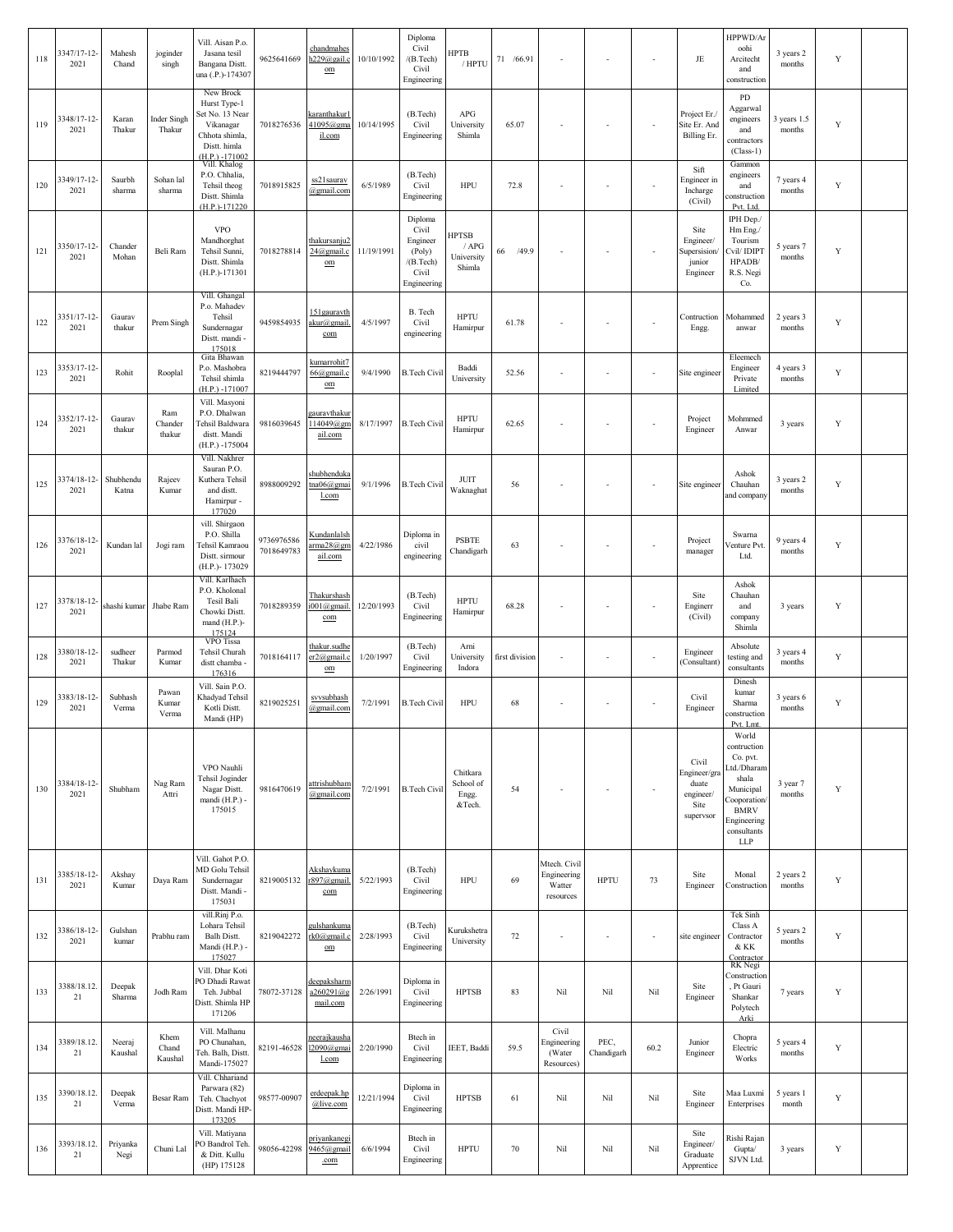| 137 | 3394/18.12.<br>21            | Anil Kumar         | Nek Ram                 | Vill. Sarahan PO<br>Baragaon Teh.<br>Kumarsain Distt.<br>Shimla (HP)<br>171006                       | 70189-60650                     | $tani 1368$ <sub>(a)</sub> g<br>mail.com       | 10/20/1993 | Btech in<br>Civil<br>Engineering                                       | HPTU,<br>Hamirpur                                       | 59.3        | Nil                                                                               | Nil                    | Nil  | Site<br>Engineer                                                                            | P.K.<br>Construction<br>Shimla Pvt.<br>Ltd./ SJVN<br>Ltd.                                                                                                                                      | 3 years 4<br>months  | Y           |  |
|-----|------------------------------|--------------------|-------------------------|------------------------------------------------------------------------------------------------------|---------------------------------|------------------------------------------------|------------|------------------------------------------------------------------------|---------------------------------------------------------|-------------|-----------------------------------------------------------------------------------|------------------------|------|---------------------------------------------------------------------------------------------|------------------------------------------------------------------------------------------------------------------------------------------------------------------------------------------------|----------------------|-------------|--|
| 138 | 3396/18.12.<br>21            | Harshal            | Krishan<br>Chand        | Vill. Tamroh<br>Chauntra PO<br>Diargi Teh. Balh<br>Distt. Mandi<br>(H.P.) 175027                     | 91298-01100                     | harshalchoud<br>hary $715@g$<br>mail.com       | 01.11.1995 | Btech in<br>Civil<br>Engineering                                       | <b>HPTU</b>                                             | 58          | Water<br>Resources                                                                | <b>HPTU</b>            | 79.4 | Site<br>Engineer                                                                            | H.C.S. Pvt.<br>Ltd.                                                                                                                                                                            | 2 years              | Y           |  |
| 139 | 3400/18.12.<br>21            | Pradeep<br>Kumar   | Bheem Singh             | Vill. Baroth PO<br>Habban Teh.<br>Rajgarh Distt.<br>Sirmour, HP-<br>173101                           | 88943-<br>16139/82198-<br>48227 | ptPradeep7<br>@gmail.com                       | 14.11.1987 | B.A.<br>Arts/Diplom<br>a in Civil<br>Engineering                       | HPU/HP<br>Tech Board                                    | 65/60       | Nil                                                                               | Nil                    | Nil  | Site<br>Engineer/Sr.<br>Engineer                                                            | Ashok<br>Chauhan &<br>Co-Airef<br>Engineers<br>$(P)$ Ltd.;<br>HCC Ltd.                                                                                                                         | 7 years 11<br>months | $\mathbf Y$ |  |
| 140 | 3401/18.12.<br>21            | Umesh<br>Kumar     | Ashok<br>Kumar          | Vill. Kasiri PO<br>Chouri Teh.<br>Sujanpur Distt.<br>Hamirpur                                        | 98167-74581                     | <u>ralhorerathor</u><br>e981@gmail<br>.com     | 18.08.1991 | Btech in<br>Civil<br>Engineering                                       | <b>HPTU</b>                                             | 64.43       | Nil                                                                               | Nil                    | Nil  | Site<br>Engineer                                                                            | SS Rana<br>Construction<br>Pvt. Ltd.                                                                                                                                                           | 3 years 3<br>months  | Y           |  |
| 141 | 3403/18.12.<br>21            | Harsh<br>Kumar     | Kuldeep<br>Kumar        | H. No. 75, W<br>No. 2, Main<br>Bazzar<br>Hamirpur (HP)-<br>177001                                    | 98173-09906,<br>70186-05653     | harshkhanna<br>3120@gmail<br>.com              | 02.07.1992 | BTech in<br>Civil<br>Engineering                                       | <b>HPTU</b>                                             | 61.23       | Nil                                                                               | Nil                    | Nil  | Site<br>Engineer/Teo<br>hnical<br>Expert                                                    | Pankaj<br>Kumar<br>GOVT<br>Contractor/S<br>hanti<br>Niketan<br>College of<br>Education/<br>Yash Pal<br>Govt.<br><b>Contract</b>                                                                | 5 years 11<br>months | $\mathbf Y$ |  |
| 142 | 3404/18.12. Kamal Kant<br>21 | Katwal             | Desh Raj                | Vill. Bahri, PO<br>Kot, Teh.<br>Dharampur,<br>Distt. Mandi,<br>HP-175040                             | 86990-72692.<br>70184-28979     | katwal10124<br>@gmail.com                      | 23.12.1993 | BTech in<br>Civil<br>Engineering                                       | PTU                                                     | 69.4        | M.E.<br>(Constructio<br>$\mathbf n$<br>Technology<br>&<br>Management<br>$\lambda$ | PU                     | 67.6 | Quality<br>Engineer/<br>Technical<br>Draftsman/S<br>te<br>Engineer/Ma<br>terial<br>Engineer | Soigne<br>Engineering<br>Consultants/<br>Segmental<br>Consulting<br>&<br>Infrastructur<br>e Advisory<br>Pvt. Ltd./<br>LSR<br>Logistics<br>Pvt. Ltd./<br>Orion Infra<br>Consulting<br>Pvt. Ltd. | 4 years 6<br>months  | $\mathbf Y$ |  |
| 143 | 3406/18.12.<br>21            | Nutan<br>Thakur    | Yesh Pal                | W/o Sh. Pawan<br>Kumar VPO<br>Salwana Teh.<br>Sunder Nagar<br>Distt. Mandi<br>$(HP) - 175018$        | 70181-76017                     | nutanhthakur<br>@gmail.com                     | 22.02.1994 | BTech in<br>Civil<br>Engineering                                       | <b>HPTU</b>                                             | 68          | M.Tech<br>(Civil<br>Engineering)<br>Water<br>Resources<br>Engineering             | <b>HPTU</b>            | 80.5 | Civil<br>Engineer                                                                           | Lahoty<br>Buildcon<br>Limited                                                                                                                                                                  | 2 years              | Y           |  |
| 144 | 3407/1812.2<br>$\mathbf{1}$  |                    | Ashok Bharti Chande Ram | VPO Koyal Teh.<br>Nirmand Distt.<br>Kullu-172023                                                     | 85807-41915                     | ashok8203@<br>gmail.com                        | 27.02.1993 | BTech in<br>Civil<br>Engineering                                       | NIT,<br>Hamirpur                                        | 56          | Nil                                                                               | Nil                    | Nil  | Graduate<br>Apprenticesh<br>ip/ Junior<br>Engineer                                          | SJVN Ltd.<br>Hansraj<br>Seraji Govt.<br>Contactor<br>$(Class-B)$                                                                                                                               | 4 years              | $\mathbf Y$ |  |
| 145 | 3413/18.12.<br>21            | Niraj              | Govind Ram              | Vill. Piun PO<br>Kot Khamradha<br>Teh. Sadar, Sub-<br>Teh. Aut Distt.<br>Mandi (HP)-<br>175121       | 98176-95004                     | thakurniraj0<br>$0$ @gmail.co<br>$\mathbf m$   | 13.12.1995 | BTech in<br>Civil<br>Engineering                                       | AP Goyal<br>Shimla<br>University                        | 81          | Nil                                                                               | Nil                    | Nil  | Site<br>Engineer                                                                            | Revati Ram<br>A-Class<br>Govt.<br>Contractor<br><b>HPPWD</b>                                                                                                                                   | 3 years 3<br>months  | Y           |  |
| 146 | 3415/<br>18.12.21            | Tejinder<br>Thakur | Chain Ram               | H. No. 197 Vill.<br>Shabeal, PO<br>Poeg, Ani,<br>Kullu, HP-<br>172026                                | 94184-89874                     | tejindert3@g<br>mail.com                       | 03.02.1994 | BTech in<br>Civil<br>Engineering                                       | Baddi<br>University                                     | 68.3        | Geotechnical<br>Engineering                                                       | $\rm IIT$ Mandi        | 81.2 | Project<br>Assistant/<br>Assistant<br>Professor                                             | IIT Mandi/<br>IKG Punjab<br>Technical<br>University                                                                                                                                            | 3 years 4<br>months  | $\mathbf Y$ |  |
| 147 | 3418/18.12.<br>21            | Vikram<br>Singh    | Kundan<br>Singh Dipta   | Vill. Tandai PO<br>Jokad Teh.<br>Kupvi Distt.<br>Shimla.-171217                                      | 86793-09330                     | vikramsingh<br>5699@gmail<br>.com              | 01.01.1993 | BTech in<br>Civil<br>Engineering<br>Diploma in<br>Civil<br>Engineering | <b>HPTU</b><br>Hamirpur/<br><b>HPTSB</b><br>Dharamshala | 67.55/78.19 | Nil                                                                               | Nil                    | Nil  | Junior<br>Engineer                                                                          | Zalam Singh<br>Govt.<br>Contractor<br>Class-A                                                                                                                                                  | 4 years              | Y           |  |
| 148 | 3419/18.12.<br>21            | Naresh<br>Chauhan  | Santosh<br>Kumar        | Partap Niwas<br>Sangti-1<br>Summer Hill<br>Shimla-5 HP-<br>171005                                    | 83528-95723                     | bobthakur19<br>$92$ @gmail.c<br>$_{\text{om}}$ | 26.03.1992 | B.Tech in<br>Civil<br>Engineering                                      | <b>HPU</b>                                              | $70\,$      | Nil                                                                               | Nil                    | Nil  | Field<br>Engineer                                                                           | MCC<br>Construction<br>Pvt. Ltd.                                                                                                                                                               | 3 years 3<br>months  | $\mathbf Y$ |  |
| 149 | 3421/18.12.<br>21            | Jyoti              | Jeet Singh              | 56/7 Kheriri PO<br>Purana Bazaar<br>Teh. Sunder<br>Nagar, Sundar<br>Nagar (t) Mandi<br>$(HP)-175019$ | 82192-66576                     | jyoti.kanwar<br>28@gmail.c<br>$_{\text{om}}$   | 28.11.1992 | B.Tech in<br>Civil<br>Engineering                                      | <b>HPU</b>                                              | 73.05       | Mtech                                                                             | $\rm JP$<br>University | 84   | Assistant<br>Site<br>Engineer                                                               | Gables<br>Projects                                                                                                                                                                             | 2 years 2<br>months  | Y           |  |
| 150 | 3423/18.12.<br>21            | Varun Negi         | Gulab Singh<br>Negi     | Vill. Sikka Seri<br>PO Suga Teh.<br>Rampur Shimla<br>172001                                          | 82196-09697/<br>98052-44652     | varunnegi28<br>@gmail.com                      | 28.05.1995 | Diploma in<br>Civil<br>Engineering                                     | HP Board of<br>Technical<br>Education                   | 77.4        | Nil                                                                               | Nil                    | Nil  | JE Civil                                                                                    | Nanti Hydro<br>Power Pvt.<br>Ltd./ SATHI<br>(HP)                                                                                                                                               | 7 years 8<br>months  | Y           |  |
| 151 | 3425/18.12.<br>21            | Priyanka<br>Kumari | <b>Bias Dev</b>         | Vill. Balh<br>lalhien PO<br>Masern Teh.<br>Sarkaghat Distt.<br>Mandi (HP)-<br>175024                 | 70181-<br>0885/94593-<br>53835  | erpriyanka00<br>$01$ @gmail.c<br>om            | 18.06.1991 | Btech in<br>Civil<br>Engineering                                       | PTU, Punjab                                             | 70.64       | Mtech<br>(CTM)                                                                    | PU<br>(Chandigarh)     | 62   | Structural<br>Engineer                                                                      | Design Hub<br>A Complete<br>Solution                                                                                                                                                           | 3 years 1<br>month   | $\mathbf Y$ |  |
| 152 | 3428/18.12.<br>21            | Nitish<br>Sharma   | Lalit Kumar             | Sameer<br>Bhardwaj<br>Cottage near<br>Sweet Home<br>Vikasnagar<br>Shimla-171009                      | 94597-30538                     | ns02868@g<br>mail.com                          | 02.02.1997 | Btech in<br>Civil<br>Engineering                                       | APG Shimla                                              | 62.3        | Nil                                                                               | Nil                    | Nil  | JE/Site<br>Engineer                                                                         | Arycliff<br>Estate, Cart<br>Road<br>Shimla-<br>2/Duruva<br>Purva<br>Construction                                                                                                               | 2 year 5<br>months   | $\mathbf Y$ |  |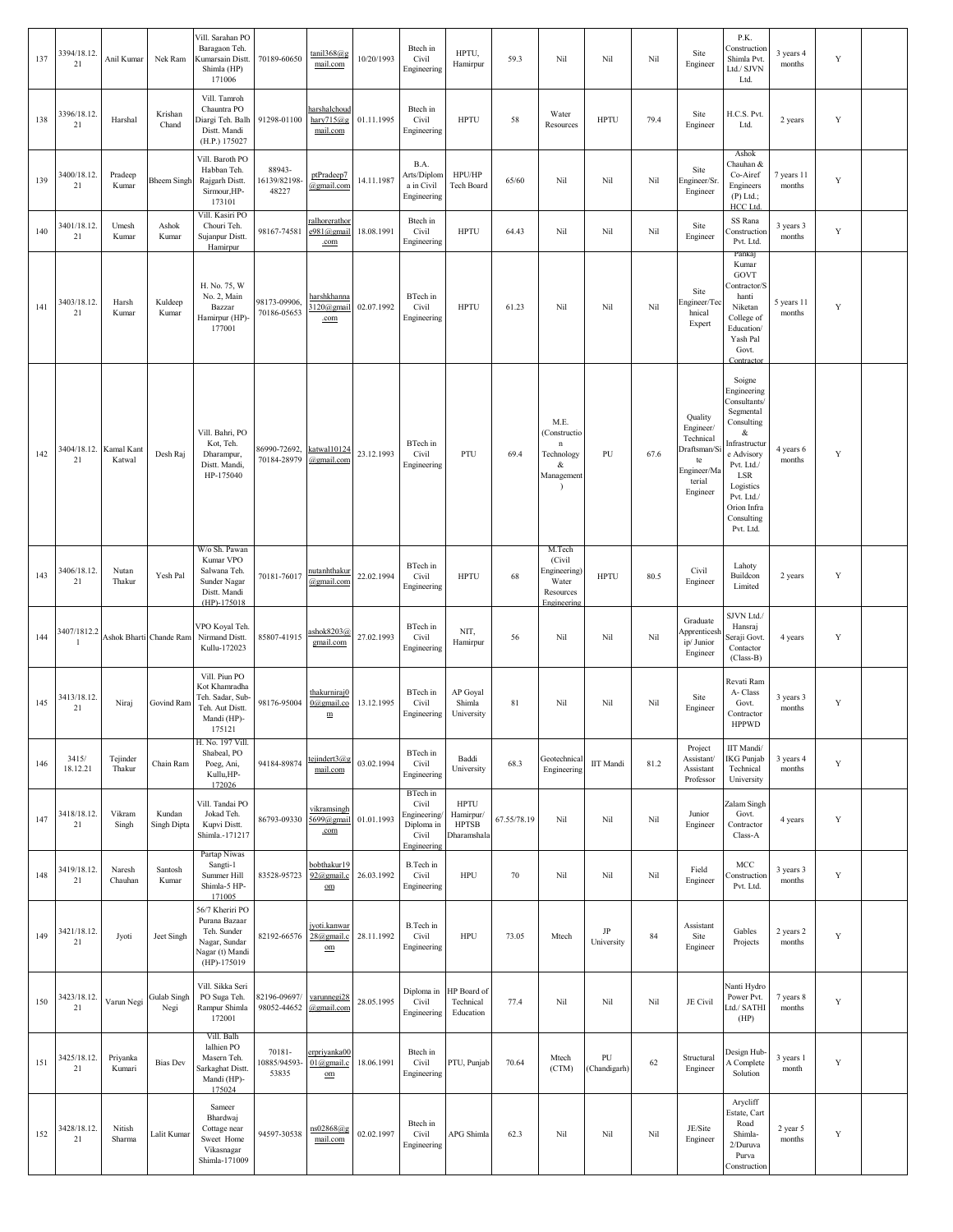| 153 | 3429/18.12.<br>21 | Jiwa Nand                 | Geeta Ram                    | Vill. Damahan<br>PO Jai Devi<br>Teh. Sunder<br>Nagar Distt.<br>Mandi (HP)-<br>175031        | 98056-66286                 | jiwanand03<br>@gmail.com                               | 13.05.1993 | Btech in<br>Civil<br>Engineering                                                               | <b>HPU</b>                                                    | 70.26       | Nil                                                                              | Nil              | Nil  | Site<br>Engineer/<br>Civil<br>Engineer                                                                         | Beas Satluj<br>Link<br>Project/<br>Sukera<br>Construction<br>Hydroelectri<br>c Power Ltd. | 5 years 3<br>months | Y           |  |
|-----|-------------------|---------------------------|------------------------------|---------------------------------------------------------------------------------------------|-----------------------------|--------------------------------------------------------|------------|------------------------------------------------------------------------------------------------|---------------------------------------------------------------|-------------|----------------------------------------------------------------------------------|------------------|------|----------------------------------------------------------------------------------------------------------------|-------------------------------------------------------------------------------------------|---------------------|-------------|--|
| 154 | 3430/<br>18.12.21 | Happy<br>Sharma           | Ramesh<br>Kumar              | VPO/Teh.<br><b>Bhunter Distt.</b><br>Kullu (HP)-<br>175125                                  | 82199-96904,<br>98164-54003 | happynag91<br>@gmail.com                               | 11.12.1990 | Btech in<br>Civil<br>Engineering                                                               | SSU,<br>Palampur                                              | 67.22       | Nil                                                                              | Nil              | Nil  | Engineer<br>QS Billing<br>& Planting/<br>Civil<br>Engineer-<br>Site                                            | Gammon<br>India Ltd./<br>Gopal<br>Sharma<br>Govt.<br>Contractor                           | 6 years 8<br>months | Y           |  |
| 155 | 3431/18.12.<br>21 | Rajat<br>Gautam           | Balbir<br>Gautam             | Near Police<br>Station,<br>Kumarsain,<br>/PO Kumarsain<br>Distt. Shimla-<br>172029          | 98055-06929                 | rajatgautam0<br>02@gmail.c<br>$_{\text{om}}$           | 25.01.1993 | Diploma in<br>Civil<br>Engineering<br>B.Tech in<br>Civil<br>Engineering                        | HP Board of<br>Technical<br>Education/<br>Bahra<br>University | 64.28/66.9  | Nil                                                                              | Nil              | Nil  | Junior<br>Engineer                                                                                             | SATHI (HP)                                                                                | 3 years 7<br>months | Y           |  |
| 156 | 3435/18.12<br>21  | Mitu Rani                 | Krishan<br>Chand             | Saraskan (124),<br>Teh. Sarkaghat,<br>Baroti, Mandi,<br>HP                                  | 79866-87807                 | mituthakur32<br>1@gmail.co<br>${\underline{\text{m}}}$ | 12.12.1994 | BTech. In<br>Civil<br>Engineering                                                              | Kurukshetra<br>University                                     | 72          | Nil                                                                              | Nil              | Nil  | Assistant<br>Engineer                                                                                          | VK Sood<br>Engg. &<br>Contractors                                                         | 3 years 5<br>months | Y           |  |
| 157 | 3454/20.12.<br>21 | Hitesh<br>Kumar           | Dharm<br>Prakash             | Vill. Aeog, PO<br>Dharogra, Teh.<br>Sunni, Distt.<br>Shimla (HP)-<br>171019                 | 89883-62559                 | <u>hiteshkrmeht</u><br>a559@gmail<br>.com              | 05.08.1993 | BTech<br>(Civil<br>Engineering)<br>/ Pol.Tech<br>(Civil)<br>Engineering)                       | <b>HPTU</b><br>Hamirpur/<br><b>HPTSB</b><br>Dharamshala       | 70/80       | Nil                                                                              | Nil              | Nil  | Site<br>Engineer                                                                                               | Architect/Ba<br>ni<br>Construction<br>${\bf s}$                                           | 3 years 5<br>months | Y           |  |
| 158 | 3455/20.12.<br>21 | Ayush<br>Bhardwaj         | Pradeep<br>Bhardwaj          | Pioneer Cottage,<br><b>Below Janta</b><br>Store, Tutikandi<br>Shimla, HP-<br>171004         | 80917-77100                 | ayushthakur<br>121@gmail.<br>com                       | 07.03.1997 | BTech<br>(Civil<br>Engineering)                                                                | Jaypee<br>University<br>Of<br>Information<br>&<br>Technology  | 76          | Nil                                                                              | Nil              | Nil  | Site<br>Engineer<br>(Civil)                                                                                    | PK<br>Construction<br>Shimla Pvt.<br>Ltd.                                                 | 2 years 4<br>month  | Y           |  |
| 159 | 3456/20.12.<br>21 | Sandeep<br>singh          | Shamsher<br>Singh<br>Chauhan | R/o VPO<br>Manjhu, Teh<br>Arki, Distt.<br>Solan (HP)                                        | 94180-27200                 | s1904038@<br>gmail.com                                 | 27.04.1988 | Diploma in<br>Civil<br>Engineering                                                             | HPTSB,<br>Dharamshala                                         | 62          | Nil                                                                              | Nil              | Nil  | JE Civil                                                                                                       | Er. Ashish<br>Kaushal<br>Engineers<br>Contractor<br>Govt.                                 | 5 years 9<br>months | Y           |  |
| 160 | 3458/20.12<br>21  | Kamaljeet                 | Karam Singh                  | Vill. Bhadrouri,<br>PO Ladrour,<br>Teh. Bhoranj,<br>Distt. Hamirpur<br>(HP)-176043          | 70187-34707                 | kh.kamaljeet<br>@gmail.com                             | 24.02.1993 | BTech in<br>Civil<br>Engineering                                                               | <b>MMU</b><br>(Ambala)                                        | 65          | Nil                                                                              | Nil              | Nil  | $\rm{JE}$                                                                                                      | Star Land<br>Craft Pvt.<br>Ltd. (ACE<br>Group)                                            | 4 years 5<br>months | Y           |  |
| 161 | 3460/20.12.<br>21 | Subham<br>Kumar           | Duni Chand                   | Vill. Kass, PO<br>Gehra, Teh.<br>Sarkaghat, Distt<br>Mandi-175049                           | 86298-60724,<br>70185-04787 | <u>shubhamkum</u><br>ar0265@gm<br>ail.com              | 28.05.1995 | BTech in<br>Civil<br>Engineering                                                               | Baddi<br>University                                           | 57.2        | Nil                                                                              | Nil              | Nil  | Site<br>Engineer                                                                                               | Prem Singh<br>Govt.<br>Contractor                                                         | 2 years 1<br>month  | Y           |  |
| 162 | 3462/20.12<br>21  | Amit<br>Dhiman            | Rakesh<br>Kumar              | Vill.Bhatka PO<br>Kopra Teh.<br>Nurpur, Distt.<br>Kangra (HP)-<br>176202                    | 98571-50598/<br>89883-24592 | ad71948@g<br>mail.com                                  | 19.12.1996 | PolyTech<br>(Civil)<br>BTech<br>(Civil)                                                        | HPTSB/HPT<br>U                                                | 74.78/74.47 | Nil                                                                              | Nil              | Nil  | Site<br>Engineer                                                                                               | Garg &<br>Garg<br>Construction<br>Pvt.<br>Company                                         | 2 years 1<br>months | Y           |  |
| 163 | 3463/20.12<br>21  | Gaurav                    | Rajender<br>Kumar            | VPO Bhota,<br>Ward No.-2,<br>Teh. Barsar,<br>Distt. Hamirpur<br>$(HP) - 176041$             | 70184-01247/<br>86268-77164 | gk1200047<br>@gmail.com                                | 30.07.1995 | B.Tech in<br>Civil                                                                             | CPU,<br>Hamirpur                                              | 85.7        | M.Tech in<br>Civil                                                               | CPU,<br>Hamirpur | 89.5 | Assistant<br>Professor<br>Civil/ Head<br>of Civil<br>Engineering<br>Department/<br>Construction<br>work charge | Career Point<br>University<br>Hamirpur,<br>HP                                             | 3 years 4<br>months | Y           |  |
| 164 | 3465/<br>20.12.21 | Umesh Dutt<br>Sharma      | <b>Inder Dutt</b><br>Sharma  | Vill. Chotta<br>Bhuin, Garsa<br>road Bhuntar,<br>Teh. Bhuntar<br>Distt. Kullu HP-<br>175125 | 85804-90035 33@gmail.c      | $u$ mesh $18089$<br>$\underline{\mathrm{om}}$          | 25.05.1993 | Btech in<br>Civil<br>Engineering                                                               | Baddi<br>University                                           | 65          | Diploma in<br>Disaster<br>management                                             | <b>HPU</b>       | 68   | Site<br>Engineer                                                                                               | Room Singh<br>Govt.<br>Contractor<br>Class B<br><b>HPIPH</b>                              | 2 years 5<br>months | $\mathbf Y$ |  |
| 165 | 3470/<br>20.12.21 | Vikash<br>Guleria         | Nihal Singh                  | Vill. Tikari PO<br>Mandal Teh.<br><b>Balh Distt.</b><br>Mandi (HP)-<br>175021               | 62804-81981                 | guleria.civil.<br>$10$ (a) gmail.c<br>$_{\text{om}}$   | 10.11.1993 | B.Tech in<br>Civil                                                                             | MMU<br>University                                             | 60          | Nil                                                                              | Nil              | Nil  | Site &<br>Billing<br>Engineer                                                                                  | Ahuja<br><b>Builders</b><br>(Ludhiana,<br>Bathinda)                                       | 2 years             | $\mathbf Y$ |  |
| 166 | 3471/<br>20.12.21 | Karan<br>Sharma           | Ramesh<br>Sharma             | Vill. Nela PO<br>Dudar Teh.<br>Sadar Distt.<br>Mandi (HP)-<br>175001                        | 70182-87798 an92@gmail      | 07sharmakar<br>.com                                    | 12.03.1992 | B.Tech in<br>Civil                                                                             | <b>MMU</b><br>Mullana                                         | 69          | Nil                                                                              | Nil              | Nil  | Site<br>Engineer                                                                                               | Ajay Kumar<br>Sharma/<br>Yog Raj<br>Sharma/<br>Strabag<br><b>Afcons</b> Joint<br>Venture  | 6 years 5<br>months | Y           |  |
| 167 | 3472/<br>20.12.21 | Aditya<br>Sharma          | Arvind<br>Kumar<br>Sharma    | VPO Takka<br>Near Shiv<br>Mandir, Teh.<br>Una HP-174303                                     | 84272-47981                 | aditya.ad224<br>@gmail.com                             | 26.11.1995 | B.E. Civil<br>Engineering/<br>Diploma in<br>Computer<br>Application<br>& Desktop<br>Publishing | Chandigarh<br>University/<br><b>NIELIT</b>                    | 67.20/80.55 | Nil                                                                              | Nil              | Nil  | Site<br>Engineer                                                                                               | Kamaladitya<br>Construction<br>Pvt. Ltd.                                                  | 2 years 3<br>months | Y           |  |
| 168 | 3474/<br>20.12.21 | Sanjay<br>Kumar<br>Sharma | Des Raj<br>Sharma            | Vill. Kathlag PO<br>& Teh.<br>Dalhousie Distt.<br>Chamba (HP)-<br>176304                    | 82638-67733/<br>70181-71928 | sankushv@g<br>mail.com                                 | 08.07.1994 | B.Tech in<br>Civil<br>Engineering/<br>Diploma in<br>Civil<br>Engineering                       | HPTU/<br><b>HPTSB</b>                                         | 71.4/79.2   | M.E. in<br>Civil<br>Engineering Chandigarh<br>Transportati<br>on<br>Engineering) | University       | 74.1 | Site<br>Engineer                                                                                               | PC<br>Construction<br>s                                                                   | 2 years             | Y           |  |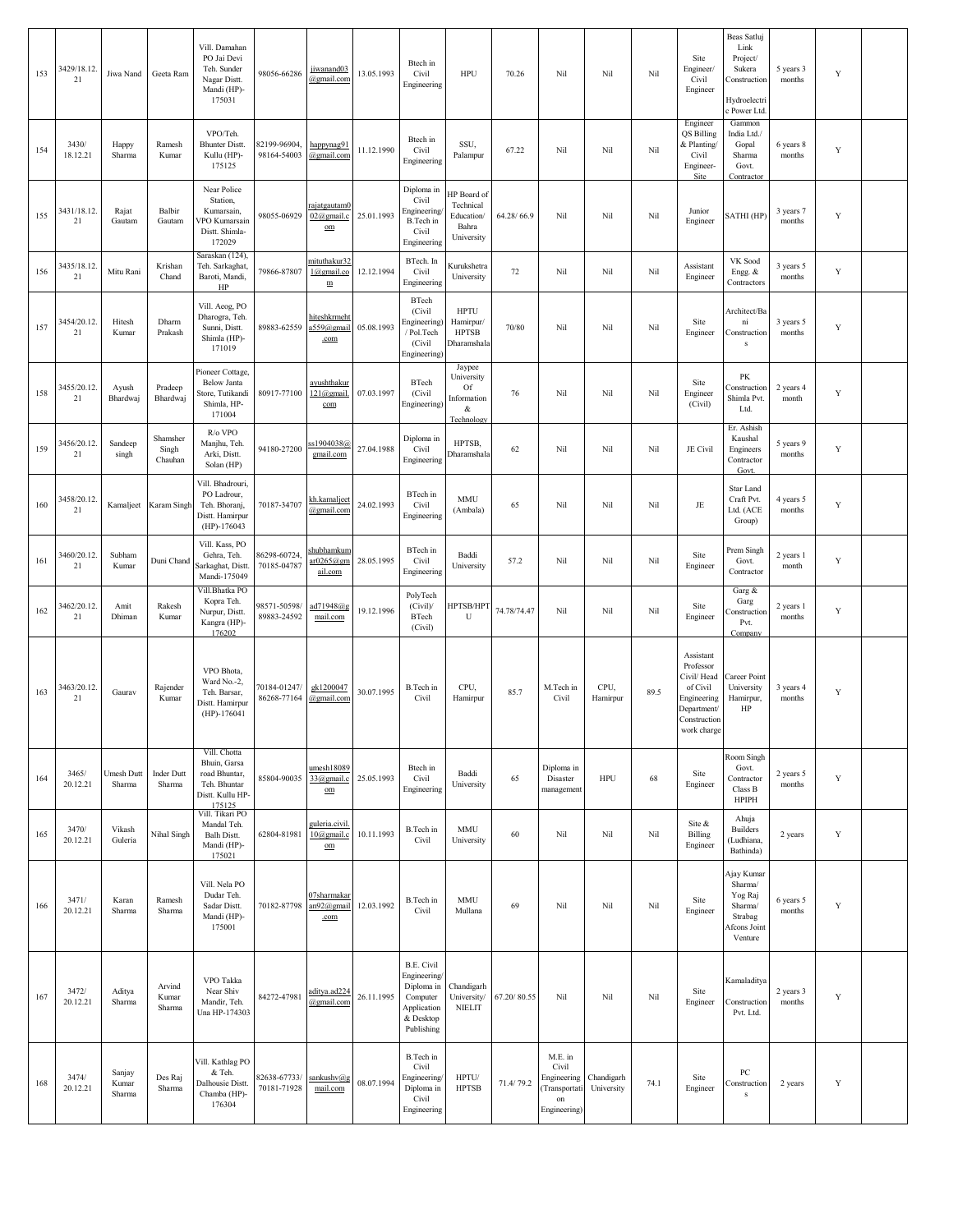| 169 | 3475/<br>20.12.21     | Rajesh<br>Thakur    | Raj Kumar<br>Thakur     | Asha Bhawan,<br>Dhanda, PO<br>Totu Teh. &<br>Distt. Shimla<br>$(HP) - 171011$                | 94590-90658                 | rajeshth09@<br>yahoo.com                                     | 09.05.1990 | B.Tech in<br>Civil<br>Engineering                        | HPU                                                            | 70.9              | Nil                                          | Nil                      | Nil                      | Site<br>Engineer/<br>Civil<br>Engineer/<br>Site cum<br>Billing<br>Engineer                         | JL Chauhan<br>& Sons/<br><b>BDS</b> Decor<br>& Prefab<br>$(P)$ Ltd./<br>Aar Cee<br>Realtech<br>Pvt. Ltd./<br>Kuthiala<br>Construction<br>${\bf s}$                            | 4 years 9<br>months  | Y           |  |
|-----|-----------------------|---------------------|-------------------------|----------------------------------------------------------------------------------------------|-----------------------------|--------------------------------------------------------------|------------|----------------------------------------------------------|----------------------------------------------------------------|-------------------|----------------------------------------------|--------------------------|--------------------------|----------------------------------------------------------------------------------------------------|-------------------------------------------------------------------------------------------------------------------------------------------------------------------------------|----------------------|-------------|--|
| 170 | 3477/<br>20.12.21     | Aviral<br>Modgil    | Arvind<br>Modgil        | VPO Ukhli<br>Vard No. 5 Teh.<br>Hamirpur,<br>Ukhali (42/15)<br>Distt. Hamirpur<br>HP-176042  | 70186-42137/<br>98057-91273 | aviral.modgil<br>@gmail.com                                  | 20.11.1993 | B.Tech in<br>Civil<br>Engineering                        | <b>SRM</b><br>University                                       | 76.37             | M.Tech<br>[Structural<br>Engineering<br>(CE) | <b>IKGPTU</b>            | 69.25                    | Site<br>Engineer                                                                                   | Lok Raj<br>Saini Infra<br>Tech Pvt.<br>Ltd./ Dogra<br>Construction<br>Co. Pvt.<br>Ltd.                                                                                        | 4 years 1<br>month   | Y           |  |
| 171 | 3478/<br>20.12.21     |                     | Sumant Negi Sukesh Negi | VPO Dho Teh.<br>Bhoranj Distt.<br>Hamirpur HP-<br>177025                                     | 88949-38865                 | sumantnegi5<br>5@gmail.co<br>${\underline{\bf m}}$           | 03.01.1994 | B.Tech in<br>Civil<br>Engineering                        | Baddi<br>University<br>of Emerging<br>Sciences &<br>Technology | 67.8              | M.Tech<br>Construction<br>Management         | JUIT,<br>Waknaghat       | 69                       | Environment<br>Engineer                                                                            | C & E<br>Consultancy<br>Shimla-6                                                                                                                                              | 2 years 7<br>months  | Y           |  |
| 172 | 3479/<br>20.12.21     | Gaurav<br>Kumar     | Ranjit Singh            | VPO Chharol<br><b>Teh.</b> Sadar Distt.<br>Bilaspur (HP)-<br>174001                          | 85809-88591                 | thakurgaurav<br>$069$ @gmail.<br>com                         | 16.10.1995 | B.Tech in<br>Civil<br>Engineering                        | U.G.C.                                                         | 73                | Nil                                          | Nil                      | Nil                      | Site<br>Engineer                                                                                   | Vegazva<br>Group/ Gian<br>Chand<br>Contractor/<br>Shiva Instt.<br>Of Engg. &<br>Tech.<br>Bilaspur                                                                             | 4 years 8<br>months  | Y           |  |
| 173 | 3483/<br>20.12.21     | Yogesh<br>Kumar     | Hoshiar<br>Singh        | Vill. Dhalla PO<br>Lahra Teh.<br>Salooni Distt.<br>Chamba-176321<br>$C/O$ Tomar              | 88941-25200                 | er.yghthakur<br>99@gmail.c<br>$_{\text{om}}$                 | 05.04.1991 | B.Tech in<br>Civil<br>Engineering                        | PTU                                                            | 70                | Nil                                          | Nil                      | Nil                      | Site<br>Engineer/<br>Technical<br>Consultant                                                       | SST/HP<br>Panchayati<br>Raj Deptt./<br>MSSC                                                                                                                                   | 5 years 1<br>months  | $\mathbf Y$ |  |
| 174 | 3490/20.12.<br>2021   | Preetika            | Balveer                 | Niwas Shakti<br>Vihar<br>Panthaghatu<br>Distt. Shimla-<br>171009                             | 96254-80072                 | preetikathak<br>ur4@gmail.c<br>$_{\text{om}}$                | 01.11.1992 | Diploma in<br>Civil<br>Eng/Diploma<br>in Draughts<br>man | <b>HPTSBE</b>                                                  | 70                |                                              | ÷,                       | $\overline{\phantom{a}}$ | Civil Eng.<br>Draughtsma<br>$\mathbf n$                                                            | Plannining<br>Forom<br><b>HPHDP</b>                                                                                                                                           | 6 years 3<br>months  | Y           |  |
| 175 | 3491/20/12/<br>2021   | Jagriti<br>Gutam    | Ghan Shyam              | Vill. Tauniseri,<br>P.O Diplage,<br>Teh. Bhuntar,<br>Distt. Kullu<br>(H.P.) 175125           | 9418054611                  | jagriti11004<br>$3j$ @gmail.co<br>$\mathbf m$                | 11.09.1993 | <b>Btech Civil</b>                                       | <b>HPU</b>                                                     | 73.00%            |                                              | ÷,                       | ÷,                       | Site<br>Engineer                                                                                   | Room Singh<br>Govt.<br>Contractor                                                                                                                                             | 2 years 1<br>montb   | $\mathbf Y$ |  |
| 176 | 3494/20/12/<br>21     | Sanajy<br>Kumar     | Roop Singh              | Vill. Murhar,<br>P.o. Bagsaid,<br>Teh . Thunag,<br>Distt. Mandi<br>H.P., 175035              | 7018750453                  | bemonsanju0<br>94@gmail.c<br>om                              | 23.05.1995 | <b>B.tech Civil</b><br>Engineer                          | PTU                                                            | 65.53             |                                              | $\sim$                   | $\sim$                   | Site<br>Engineer                                                                                   | <b>DKS</b><br>Constrructio<br>$\mathbf n$                                                                                                                                     | 2 Years 6<br>Month   | Y           |  |
| 177 | 3495/20/12/<br>2021   | Shalini             | Govind Ram              | Vill. Nalsar,<br>P.O. Rajgarh,<br>Teh. Balh, Distt.<br>Mandi H.P.<br>175027                  | 9817397537                  | shalinichauh<br>an957@gma<br>il.com                          | 17.01.1993 | <b>B.tech Civil</b><br>Engineer                          | <b>HPTU</b>                                                    | 70.19%            | $\sim$                                       | ×                        | ÷,                       | Site<br>Engineer                                                                                   | R. G.<br>Industries                                                                                                                                                           | 2 years              | Y           |  |
| 178 | 3492/20/12/<br>21     | Umesh<br>Chand      | Uttam Chand             | Vill.<br>Luggarbhotti,<br>p.O. Neoli,<br>Distt/Teh. Kullu                                    | 8219703096                  | umeshprashe<br>$r99$ @gmail.c<br>$_{\text{om}}$              | 9/28/1991  | Diploma in<br>Civil                                      | <b>HPTSEB</b>                                                  | 64%               |                                              | $\sim$                   | ÷,                       | Junior<br>Engineer                                                                                 | Prashar<br>agrihi tech.<br>Service                                                                                                                                            | 5 years              | Y           |  |
| 179 | 3523/20/12/<br>$21\,$ | Akshay<br>Bhanndari | Parkash<br>Bhandari     | Vill. A.V.<br>Bhawan, Gahan,<br>Cemetary.<br>Sanjauli Shimla,<br>171006                      | 7018196482                  | akshaybhand<br>ari32@gmail<br>.com                           | 30.12.1995 | <b>B.tech Civil</b><br>Engineer                          | Chikara<br>University                                          | 72.30%            |                                              |                          |                          | Engineer                                                                                           | H.P.P.W.D/<br>Dina Nath<br>Govt Contr.                                                                                                                                        | 2 years 11<br>months | Y           |  |
| 180 | 3522/20/12/<br>2021   | Rahul<br>Sharma     | Manohar<br>Lal Sharma   | VPO. Nihari,<br>Teh. Rakker,<br>Distt. Kangra,<br>171034                                     | 9418869220                  | rsletgetoff@<br>gmail.com                                    | 13.04.1992 | <b>B.tech Civil</b><br>Engineer                          | PTU                                                            | 65%               | $\sim$                                       | $\sim$                   | $\overline{\phantom{a}}$ | Site<br>Engineer                                                                                   | <b>UNATTI</b><br>trading<br>Comp.                                                                                                                                             | 4 years 2<br>months  | Y           |  |
| 181 | 3520/20/12/<br>2021   | Rohit<br>Kanwar     | Balvir<br>Kanwar        | Vill. Ghunda,<br>Teh.Kotkhai,<br>Distt. Shimla,<br>171002                                    | 6284348750                  | <u>rohitkanwar</u><br>2@gmail.co<br>$\underline{\textbf{m}}$ | 26.08.1992 | B.tech Civil<br>Engineer                                 | Chikara<br>University                                          | 70.06%            | $\sim$                                       | $\overline{\phantom{a}}$ | $\overline{\phantom{a}}$ | Engineer                                                                                           | Dan Singh<br>and Ramesh<br>Viz                                                                                                                                                | 6 years 5<br>month   | Y           |  |
| 182 | 3513/20./12/<br>21    |                     | Ankur Lath Shiv Kumar   | Vill. Bhalola,<br>P.O. Panoh,<br>The/Distt. Una,<br>174303                                   | 9816495798                  | ankur.lath8<br>@gmail.com                                    |            | 02.09.1990 B.tech Civil                                  | PTU                                                            | 66%               | M.Tech(PT)<br>(Structure)                    | <b>IKG.PTU</b>           | 67                       | Lecturer in<br>dev bhumy<br>inst/Lecturer<br>kc.collg./Astt<br>. Pro. /Site<br>engg./outsou<br>rce | DBIG<br>group/kc<br>poly NSRE/<br>KCIT<br>pandoga/<br>sumesh<br>contractor/<br>Municipal<br>council.<br>Baddi/ out<br>source/<br>Urban<br>infromation<br>civil engg.<br>Work. | 9 years 6<br>mnths   | Y           |  |
| 183 | 3514/20/12/<br>21     | Shailesh<br>Kumar   | Mukntar<br>Pandit       | R/o New Bhali<br>Shanan, Sanjauli<br>Shimla 171006                                           | 9882647895                  | shileshkmroo<br>@gmail.com                                   | 08.01.1998 | <b>B.tech Civil</b><br>Engineer                          | APG Goyal<br>Shimla<br>University                              | 62.9              |                                              | $\sim$                   | ÷,                       | Supervisor<br>in Civil                                                                             | HP&IDC                                                                                                                                                                        | 3 Years 2<br>months  | Y           |  |
| 184 | 3509/20/12/<br>2021   | Hardev<br>Chauhan   | Mohan lal               | Vill. Bharari,<br>P.O. Punnner<br>Dhar, Teh.<br>Nohradhar,<br>Distt. Sirmour<br>h.p., 173104 | 8219831997                  | hardevchauh<br>$an3026$ @gm<br>ail.com                       | 07.05.1992 | <b>B.tech Civil</b><br>Engineer                          | <b>HPTU</b>                                                    | First<br>Division |                                              | $\overline{\phantom{a}}$ | ÷,                       | Site<br>Engineer                                                                                   | M/S New<br>India<br>contrator<br>and<br>development<br>private<br>limited                                                                                                     | 2 years 5<br>months  | Y           |  |
| 185 | 3508/20/12/<br>21     | Rohit Kumar         | Narayan<br>Singh        | Vill. Cheog,<br>P.O. Pullbal,<br>Teh. Chopal,<br>Distt. Shimla,<br>171226                    |                             |                                                              | 05.12.1990 | b.TECH<br>Diploma in<br>Polytechnic                      | <b>BELLS</b><br><b>HPTSB</b>                                   | 60<br>66          |                                              | $\overline{\phantom{a}}$ | $\overline{\phantom{a}}$ | Site<br>Engineer                                                                                   | S.S.<br>Construction<br>co.<br>Engineer &<br>Contractors.                                                                                                                     | 3 years 6<br>motns   | Y           |  |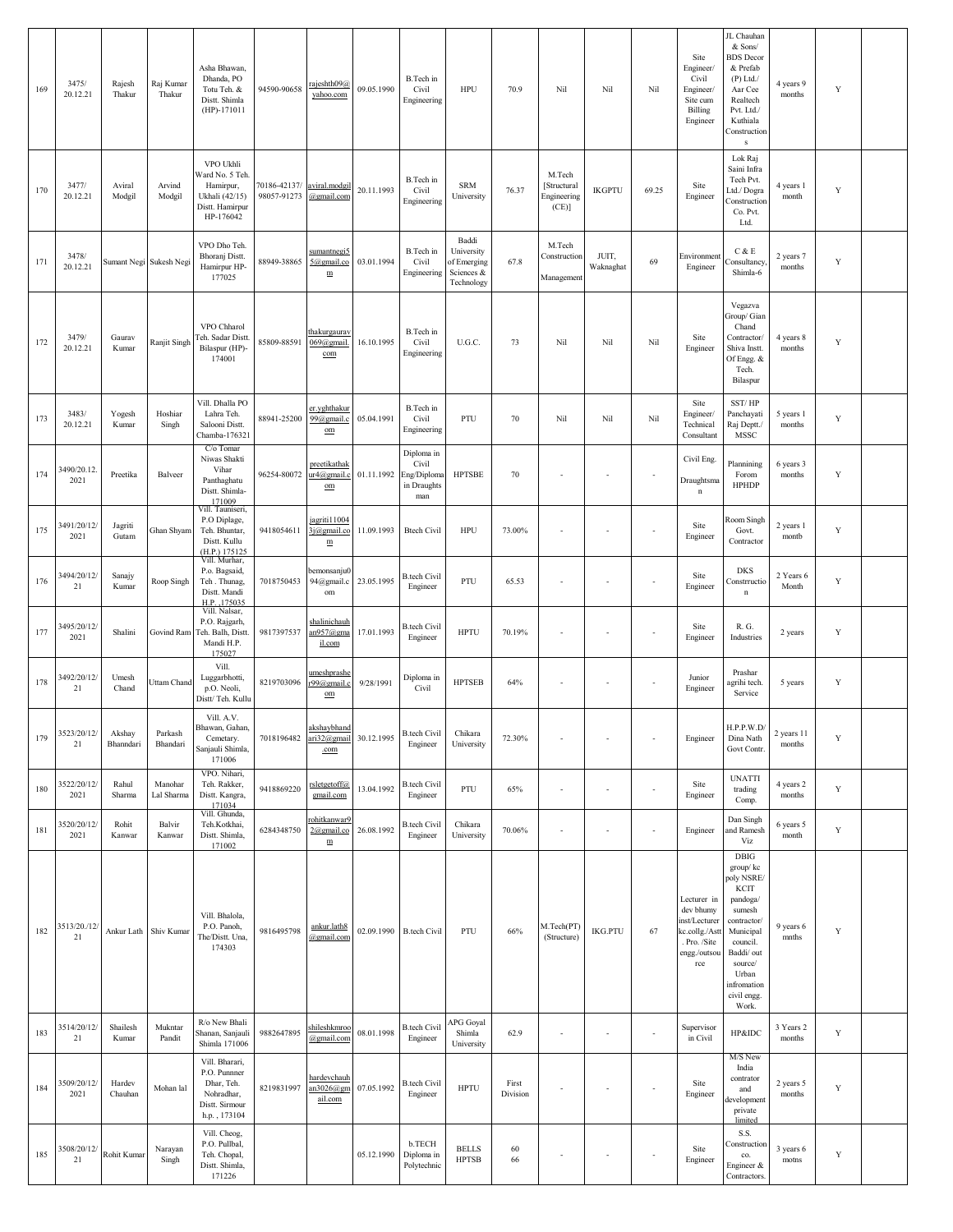| 186 | 3502/20/12/<br>21   | Kanchan<br>Kumari                 | Rakesh<br>Kumar           | <b>VPO</b> Patta<br>Barwari,<br>Teh/Distt. Solan                                                     | 7018641626 | <u>canchan.cem</u><br>au96@gmail<br>.com            | 26.10.1996 | <b>B.tech Civil</b><br>Engineer | Maharaja<br>Agarsen<br>University | 79 |                                 |                          |                          | Project<br>coordinator                                           | Cleanflo<br>India<br>Private<br>limitied                                                                            | 2 years              | Y           |  |
|-----|---------------------|-----------------------------------|---------------------------|------------------------------------------------------------------------------------------------------|------------|-----------------------------------------------------|------------|---------------------------------|-----------------------------------|----|---------------------------------|--------------------------|--------------------------|------------------------------------------------------------------|---------------------------------------------------------------------------------------------------------------------|----------------------|-------------|--|
| 187 | 3496/20/12/<br>2021 | Sushant<br>Chandel                | Suresh<br>Chandel         | Vill. Danoh,<br>P.O. Bilaspur,<br>Distt. Bilaspur<br>h.p., 174001                                    | 8219025040 | sushantchand<br>el1990@gm<br>ail.com                | 24.01.1990 | <b>B.tech Civil</b><br>Engineer | PTU                               | 53 |                                 | $\sim$                   | $\overline{\phantom{a}}$ | Civil Eng.                                                       | R &B<br>Construction                                                                                                | 2 years 1<br>month   | $\mathbf Y$ |  |
| 188 | 3499/20/12/<br>21   | Mamta<br>Kumari                   | Nar Singh                 | Vill. Thapa<br>saring, P.O.<br>Sangla, Teh.<br>Sangla, Distt.<br>Kinnaur h.p.<br>172106              | 7018573955 | mamtanegi7<br>979@gmail.<br>com                     | 13.01.1992 | Diploma in<br>Civil             | <b>HPTSB</b>                      | 68 |                                 | $\overline{\phantom{a}}$ | $\overline{\phantom{a}}$ | Junior<br>Engineer                                               | Block<br>Development<br>Office<br>Kalpa at<br>R/Peo/Bhag<br>wan singh<br>Govt.<br>contractor<br>$(A \text{ class})$ | 5 years 5<br>months  | Y           |  |
| 189 | 3540/21/12/<br>21   | Jaram Singh                       | Sarav Dyal                | Vill. Ladhan.<br>P.O. Kohal, Teh<br>Churah, Distt.<br>Chamba h.p.<br>176319                          | 7876571098 | jaramsingh1<br>33@gmail.c<br>$_{\text{om}}$         | 25.12.1989 | Diploma in<br>Civil<br>Engineer | <b>PSBTEIT</b>                    | 69 |                                 | ٠.                       | $\blacksquare$           | Junior<br>Engineer/EN<br>GG.                                     | Anand Ram<br>Developer/<br><b>SKYLARK</b>                                                                           | 5 years 6<br>months  | $\mathbf Y$ |  |
| 190 | 3541/21/12/<br>21   | Mohit<br>Sandhu                   | Baldev<br>Chand<br>Sandhu | H/No. 2, VPO.<br>Puthrial, Teh.<br>Nadaun, Distt.<br>Hamirpur,<br>177045                             | 9736184577 | mohitsandhu<br>7@gmail.co<br>$\mathbf m$            | 27.07.1993 | <b>B.tech Civil</b><br>Engineer | <b>BUEST</b>                      | 69 |                                 | ÷,                       | ÷,                       | Lecturer                                                         | Devasya<br>Polytechnic<br>Hamirpur                                                                                  | 2 years 4<br>month   | $\mathbf Y$ |  |
| 191 | 3542/21/12/<br>2021 | Dikshit<br>Gupta                  | Amrit Gupta               | Dev kutir. Near<br>Central Ware<br>Housse, Kather,<br>P.O.<br>Chambaghat,<br>Distt. Solan,<br>173213 | 7018278724 | 7dikshit@gn<br>ail.com                              | 24.11.1993 | <b>B.tech Civil</b><br>Engineer | Chikara<br>University             | 65 |                                 | $\sim$                   | $\blacksquare$           | Site<br>Engineer                                                 | <b>VELUX</b><br>NFRA Pvt.<br>Ltd.                                                                                   | 3 years 11<br>months | Y           |  |
| 192 | 3543/21/12/<br>21   | Pankaj<br>Kumar                   | Natha Singh               | Vill. Sanoura,<br>P.O. Sari, Teh.<br>Dharmpur, Distt<br>Mandi, 175025                                | 9459804094 | pankajguleri<br>a@gmail.co<br>${\underline{\bf m}}$ | 12/11/1994 | <b>B.tech Civil</b><br>Engineer | <b>HPTU</b>                       | 70 |                                 | $\sim$                   | ÷,                       | Junior<br>Engineer                                               | Hans Raj<br>Seraji govt.<br>Contrator<br>Class-B                                                                    | 3 years              | Y           |  |
| 193 | 3544/21/12/<br>21   | Virender                          | Rishi Raj                 | V.P.O Seobajh,<br>Feh./Distt. Kullu<br>H.p 175138                                                    | 7018781328 | ridhamthaku<br>$1997$ @gamil<br>.com                | 2/15/1997  | <b>B.tech Civil</b><br>Engineer | <b>HPTU</b>                       | 55 |                                 | ÷,                       | ÷,                       | Junior<br>Engineer                                               | Ranbir<br>singh Govt<br>cont                                                                                        | 3 years              | Y           |  |
| 194 | 3545/21-12-<br>21   | Balwinder<br>singh                | Gyan chand                | Vill. Jhaira p.o<br>:oba ,Teh Nana<br>Devi, Distt.<br><b>Bilaspur Hp</b><br>174002                   | 8894125604 | bschourhary<br>bindu@gami<br>l.com                  | 10/30/1992 | <b>B.tech Civil</b><br>Engineer | PTU                               | 64 |                                 | $\sim$                   | ÷,                       | Site<br>Engineer                                                 | New India,<br>cont 2 dev<br>pvt ltd<br>Panchkula(H<br>.R)                                                           | 3 Years 2<br>months  | Y           |  |
| 195 | 3546/21-12-<br>21   | Anoop<br>kumar                    | Bushara<br>Ram            | Vill.<br>Tur.po.verehi<br>Teh./Distt.<br>Chamba H.P<br>176324                                        | 9805560099 | anoop.ak.78<br>$6$ @gmail.co<br>m                   | 5/23/1993  | <b>B.tech Civil</b><br>Engineer | <b>HPTU</b>                       | 70 |                                 | $\sim$                   | ÷,                       | Class A<br>proffeseeion<br>and<br>desigining<br>Planning<br>est. | Self work as<br>A Pvt<br>professional                                                                               | 5 years              | Y           |  |
| 196 | 3574/21-12-<br>21   | Divya<br>Sharma                   | Amar<br>sharma            | ward No.7 Nh-<br>21, p.o. Bhunter<br>,sharbai ,kullu<br>(hP)175125                                   | 9736748481 | divya.ds439<br>@gmail.com                           | 9/4/1993   | B.tech Civil<br>Engineer        | Bahra Uni                         | 76 | M.tech<br>environment<br>al eng | J.P<br>university        | 66                       | Process eng                                                      | Pawan<br>kumar                                                                                                      | 2years               | Y           |  |
| 197 | 3548/21-12-<br>21   | Chetan<br>Sharma                  | Lalit kumar               | Vill.<br>Nalwary,p.o<br>galma teh.belh<br>Distt. mandi Hp<br>175008                                  | 8219394959 | chirag.sharm<br>a05@gmail.c<br>om                   | 9/5/1993   | <b>B.tech Civil</b><br>Engineer | <b>HPU</b>                        | 74 | M.tech                          | AbhLishi<br>Univ.        | 76                       | Site<br>Engineer                                                 | BPM,<br>ont, Himtop<br>cont                                                                                         | 5 years 3<br>month   | Y           |  |
| 198 | 3549/21-12-<br>21   | Vishal<br>Sharma                  | Balvant ram               | Vill. Kairi<br>Po/Teh shahpur<br>Distt. kangra hp<br>176206                                          | 8894596437 | vishi73826<br>@gmail.com                            | 12/2/1995  | <b>B.tech Civil</b><br>Engineer | <b>HPTU</b>                       | 62 |                                 | $\sim$                   | $\sim$                   | supervisor                                                       | M/S<br>vashishi<br>cont pvt ltd                                                                                     | 5 years              | Y           |  |
| 199 | 21                  | 3550/21-12- Vijay kumar<br>sharma | ramesh<br>chand           | vill. Khavotha.<br>po.brehi,<br>eh/Distt.chamba<br>hp 176315                                         | 8679612112 | vjsharma245<br>@gamil.com                           | 11/8/1992  | AMIE                            | $\rm IEH$                         |    | Diploma<br>civil. Eng           | <b>HPTSB</b>             | $71\,$                   | block NRM<br>expt and<br>Supervisor                              | HP rural<br>dev.dep/HP<br>Crop<br>Diversificati<br>on<br>promotion<br>project                                       | 6 years 9<br>mnth    | $\mathbf Y$ |  |
| 200 | 3551/21-12-<br>2021 | Aman thakur                       | naresh<br>thakur          | MOH. Upper<br>julakhri near<br>hpseb rest hose<br>p.o hardaspura<br>chamba hp<br>176318              | 7018359554 | <u>amanthakurb</u><br>e@gamil.co<br>$\mathbf m$     | 5/17/1992  | <b>Btech Civil</b>              | <b>HPU</b>                        | 73 |                                 | ÷,                       |                          | Site<br>Engineer                                                 | M.A const                                                                                                           | 4 years 10<br>mnths  | $\mathbf Y$ |  |
| 201 | 3552/21-12-<br>21   | Nauhan lal                        | gopal                     | Vpo. Kasha pat,<br>teh.rampur<br>bushar distt.<br>shimlaHP172022                                     | 6230592182 | nauhanlal15<br>@gamil.com                           |            | 12/18/1988 B.tech Civil         | <b>HPTU</b>                       | 67 |                                 | ÷,                       | ÷,                       | Site<br>Engineer                                                 | Rajinder<br>singh negi<br>A class govt<br>contructor                                                                | 3 years              | Y           |  |
| 202 | 3553/21/123<br>/21  |                                   | Pinku Kumar Machla Ram    | VPO, Bharmour<br>Teh Bbharmour,<br>Distt. Chamba,<br>176315                                          | 6230005083 | shamapinku6<br>4@gmail.co<br>$\mathbf m$            | 5/27/1997  | Diploma in<br>Civil<br>Engineer | <b>PSBEIT</b>                     | 61 |                                 | $\overline{\phantom{a}}$ | ÷,                       | civil<br>engg./Site<br>Engineer                                  | P.S.B.O.T<br>E.I.T some<br>park hotel<br>resort pvt<br>ltd,<br>choudary en<br>project<br>/apllo                     | 5 years              | Y           |  |
| 203 | 3554/21/12/<br>21   | Ashish<br>Sharma                  | Tek Chand<br>Sharma       | Vill. Ka Balh,<br>Distt. Mandi,<br>175008                                                            | 7018311266 | aashugfx71<br>@gmail.com                            | 1/12/1992  | B. Tech<br>Civil                | <b>HPU</b>                        | 69 |                                 | ÷,                       | ÷,                       | Asstt.<br>Professor/En<br>ginneer/ Site<br>Engineer              | caranes<br>Abhilashigp<br>Of<br>Institutions/<br>Ganpati<br>puliders/Ajm<br>er Singht<br>Govt.<br><b>HPPWD</b>      | 6 years 5<br>month   | Y           |  |
| 204 | 3555/21/12/<br>21   | Puneet<br>Sharma                  | Ajit Sharma               | Villl.<br>Chanderwar,<br>P.O. Mehal,<br>Teh.Bhoraj,<br>Distt. Hamirpur,<br>177401                    | 7018501217 | sharmapunee<br>t1230@gmai<br>l.com                  | 11/14/1998 | B. Tech<br>Civil                | <b>HPTU</b><br>Hamirpur           | 57 |                                 | $\sim$                   | ÷,                       | Site<br>Engineer                                                 | Dogra<br>Constrution<br>Co. Pvt. Ltd.                                                                               | 2 years 5<br>mnths   | Y           |  |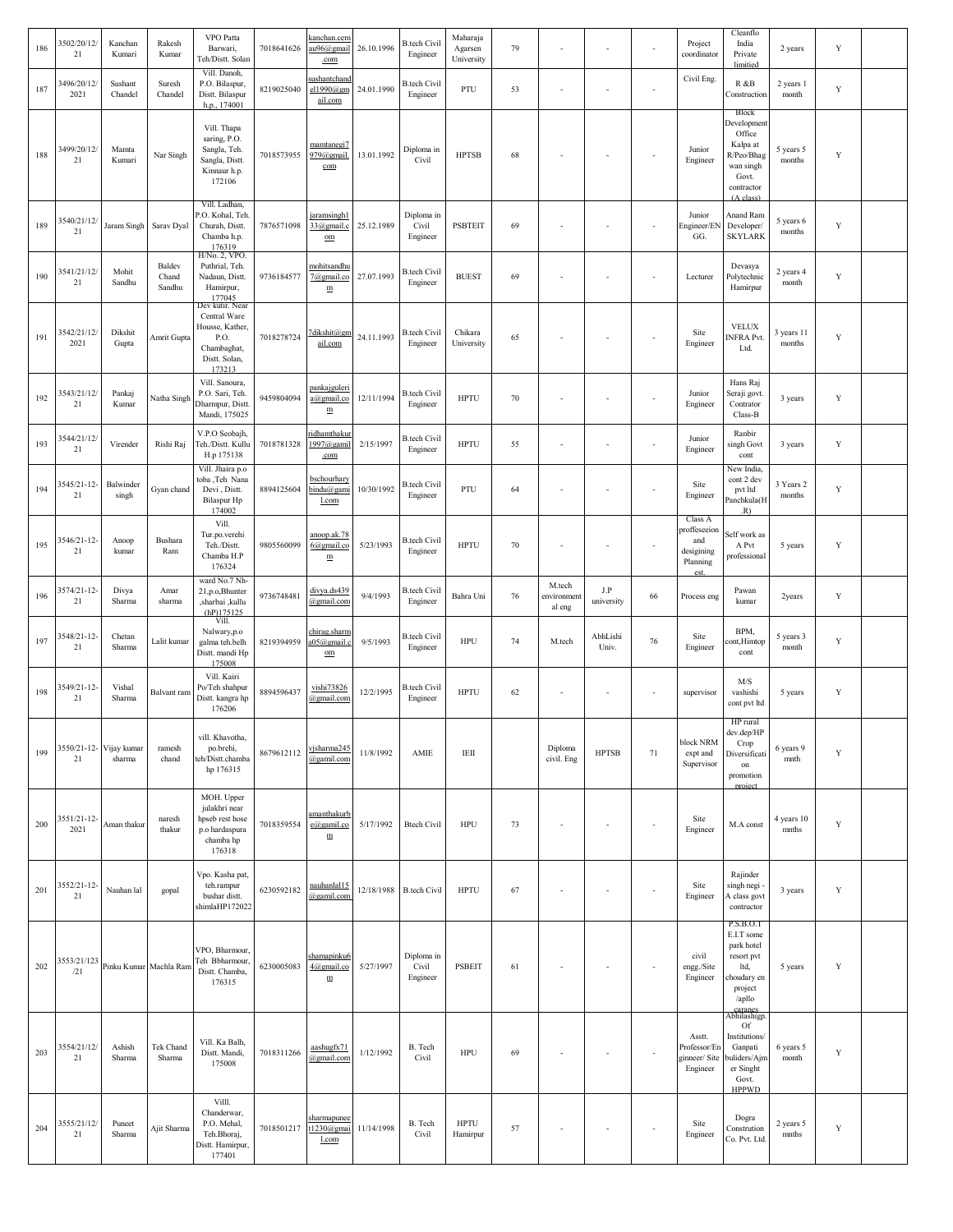| 205 | 3556/21/12/<br>21           | Ajay Thakur        | Uttam Singh<br>Thakur       | VPO. Bheedian<br>Kothi,<br>Teh./Distt.<br>Chamba, 176310                                                  | 9805288418 | ajay+7986@<br>gmail.com                                | 2/15/1986  | Diploma in<br>Civil Eng.        | <b>PSBTEIT</b>                                                                          | 59      | $\sim$                   | $\overline{\phantom{a}}$ |                          | Construction<br>Engineer          | <b>MNIDPRA</b><br>and JICA<br>project and<br>Hydro<br>Project                                                           | 7 years 2<br>months | $\mathbf Y$ |  |
|-----|-----------------------------|--------------------|-----------------------------|-----------------------------------------------------------------------------------------------------------|------------|--------------------------------------------------------|------------|---------------------------------|-----------------------------------------------------------------------------------------|---------|--------------------------|--------------------------|--------------------------|-----------------------------------|-------------------------------------------------------------------------------------------------------------------------|---------------------|-------------|--|
| 206 | 3564/21/12/<br>21           | Sunny<br>Kumar     | Dila Ram                    | Vill.<br>Ghatmvhath,<br>P.O. Pangain,<br>Teh. Bali<br>Chowki, Distt.<br>Mandi (HP),<br>175106             | 9857207450 | sunnybhardv<br><u>aj.hp@gmail</u><br>.com              | 6/18/1996  | Diploma in<br>Civil<br>Engineer | <b>HPTSB</b>                                                                            | 56      |                          |                          | $\sim$                   | Civil<br>Engineer<br>(Site)       | Ajay<br>Pathania, A<br>class Govt.<br>Constrator                                                                        | 5 years 2<br>months | Y           |  |
| 207 | 3566/21/12/<br>21           | Raman              | sunder Singh                | Vill. Amarnal,<br>P.O.<br>Sharmathala,<br>leh. Kumarsain,<br>Distt. Shimla,<br>172030                     | 7018274943 | Rtanvar7@g<br>mail.com                                 | 9/2/1990   | B.tech civil                    | <b>HPU</b>                                                                              | $71\,$  | M.Tech<br>Civil          | Shoolini<br>University   | 77                       | Site<br>Engineer                  | Pream<br>Prakesh<br>negi Govt.<br>Constrator                                                                            | 4 years 2<br>months | $\mathbf Y$ |  |
| 208 | 3568/21/12/<br>21           | Sandeep<br>Kumar   | Amar Singh                  | Vill. Marchh,<br>P.O. Digehr,<br>leh. Anni, Distt.<br>Kullu, 172026                                       | 7018157239 | sandeepsmn9<br>0@gmail.co<br>$\mathbf m$               | 8/14/1990  | <b>B.tech Civil</b><br>Enginner | <b>HPU</b>                                                                              | 64      |                          |                          |                          | Site<br>Engineer                  | Pradeep<br>Kumar<br>Construction                                                                                        | 5 years             | $\mathbf Y$ |  |
| 209 | 3570/21/12/<br>21           | Rahul<br>Badotra   | Raghuvir<br>Singh           | Vill. Chakwari,<br>p.o. Larth, Teh.<br>Fatehpur, Distt.<br>Kangra, 176051                                 | 9459949741 | <u>rahulbadotra</u><br>222@gmail<br>com                | 4/23/1992  | B.Tech                          | PTU                                                                                     | 65      | M.Tech<br>Civil          | Arni<br>University       | 78                       | Site<br>Engineer                  | Sanjeev<br>saini Govt.<br>Constrator<br>class-1,<br><b>h'RECK</b><br>ENG. PVT<br>LTD, Shri<br>VIM infra<br>project. Ltd | 4 year 1<br>month   | y           |  |
| 210 | 3571/21/12/<br>21           | Sahil<br>Sharma    | Lalit Kumar                 | P.O. Upper<br>Behli,<br>Teh.Sundernagar<br>Lower behli,<br>Mandi, 174401                                  | 9816650748 | sahilsharma <sup>7</sup><br>485@gmail<br>com           | 1/27/1995  | B. Tech.                        | Abhilashi<br>uniersity                                                                  | 65      | $\sim$                   | $\overline{\phantom{a}}$ | ÷,                       | Site<br>Engineer/<br>Asstt. Arch. | Thakur<br>Constrution<br>Pvt. Ltd.                                                                                      | 4 years 5<br>months | Y           |  |
| 211 | 3572/21/12/<br>21           | Pankaj<br>Kumar    | Baldev<br>Singh             | Vill. Chatter<br>Khurd, P.O.<br>Lodder<br>Mahardev, Teh.<br>Bhoranj, Distt.<br>Hamirpur,<br>176045        | 8988138083 | mepankajra<br>wat@gmail.<br>$_{\text{om}}$             | 6/5/1992   | B.Tech.<br>Civil                | Lovely<br>Professional<br>university                                                    | 59      | $\sim$                   | $\overline{\phantom{a}}$ | $\sim$                   | site engineer                     | D.D<br><b>Builders</b><br>ltd.,<br>Kacahandi<br>Odisha                                                                  | 5 years 4<br>months | $\mathbf Y$ |  |
| 212 | 3573/21/12/<br>21           | Bhupender<br>Singh | Inder Singh                 | P.O. droh, Teh.<br>Balh, Distt.<br>Mandi, 175008                                                          | 8894383707 | bhupenderth<br>akur1985@g<br>mail.com                  | 2/16/1985  | <b>B.Tech Civil</b>             | Janaradan<br>Rai Nagar<br>Rajaysthan<br>VidyapeetDi<br>rectorate of<br>Distance<br>Edu. | B grade |                          | $\overline{\phantom{a}}$ | $\sim$                   | Civil<br>Engineer                 | Class-1<br>Constrators<br>T.R.S.<br>Mandi,, Sai<br>Hydro<br>Power<br>Project,<br>Tangiu<br>Ramai Rohru                  | 4 Year              | Y           |  |
| 213 | 3574/21/12/<br>21           | Rajneesh<br>Kumar  | Dinesh<br>Kumar             | Vill. Sadwal,<br><sup>2</sup> .O. Gehra, Teh.<br>Sarkaghat, Distt.<br>Mandi, 175049                       | 7018957008 | 30101992raj<br>neesh@gmai<br>l.com                     | 10/30/1992 | Diploma in<br>Civiol Eng        | <b>HPTSB</b>                                                                            | 55      | $\sim$                   | $\overline{\phantom{a}}$ | $\overline{\phantom{a}}$ | Junior<br>Engineer                | AMS<br>Construtions<br>ltd.                                                                                             | 5 years 2<br>months | Y           |  |
| 214 | 3575/21/12/<br>21           | Palak Nehru        | Praveen<br>Kumar<br>Nehru   | Nehru cottage,<br>near pooja<br>housing society<br>chakkar, shimla,<br>171005                             | 7018765717 | palaknehru2<br>@gmail.com                              | 12/23/1997 | <b>B.Tech</b>                   | <b>HPTU</b>                                                                             | 75      | $\sim$                   | $\overline{\phantom{a}}$ | $\overline{\phantom{a}}$ | Site engineer                     | Vinay<br>Sharma<br>class-1<br>constrator<br>hPPWD                                                                       | 2 years             | Y           |  |
| 215 | 3576/21/12/<br>21           | Sumedha<br>Sharma  | <b>Inder Dutt</b><br>Sharma | VPO. Jagat<br>sukah, Teh.<br>Manali, Distt.<br>Kullu, 175143                                              | 8219579671 | sumedhashin<br>a47@gmail.<br>$\underline{\mathrm{om}}$ | 8/30/1990  | B. Tech.                        | <b>HPU</b>                                                                              | 75      | M. Tech.                 | KU                       | 80                       | site eng.<br>Lecturer             | Ashok<br>Rashpa<br>Govt.<br>Contrator,<br><b>GP Kullu</b>                                                               | 5 year 8<br>months  | Y           |  |
| 216 | 3577/21/12/<br>21           | ayush<br>Sharma    | Rakesh<br>Sharma            | Vill. Chail, P.O.<br>Ropri, Teh.<br>Sarkaghat, Distt.<br>Mandi, 175024                                    | 7833819531 | <u>iayushsharm</u><br>a1999@gma<br>il.com              | 5/6/1999   | B. Tech.                        | <b>HPTU</b>                                                                             | 62      | $\sim$                   | $\overline{\phantom{a}}$ | $\overline{\phantom{a}}$ | Traniee Eng.                      | <b>OPULENT</b><br>Technology.<br>Sector-22<br>chandigarh                                                                | 5 year 8<br>months  | $\mathbf Y$ |  |
| 217 | 3578/2/12/2<br>$\mathbf{1}$ | Sandeep<br>Thakur  | Chaman<br>Thakur            | H/No. 15/1A,<br>Jahal (206),<br>Jahal,<br>Mandi, 175039                                                   | 9816906032 | sandeep.thak<br>ur93@gmail<br>com                      | 5/15/1993  | <b>B.tech Civil</b><br>Engineer | Bahara<br>University                                                                    | 76      | M.Tech<br>Civil Eng.     | A.P.G.<br>University     | 80                       | Jr. Eng.                          | H.P. P.T.L.L                                                                                                            | 2 years 9<br>months | Y           |  |
| 218 | 3579/21/12/<br>21           | Aashish<br>Rana    | Rupender<br>Singh           | Sai Shardha<br>kutir H/No.<br>182/2,w.no. 6<br>bangran road<br>poanta Sahib,<br>Distt. Sirmour,<br>173025 | 9736214880 | <u>aashishrana6</u><br>7@gmail.co<br>$\mathbf m$       | 2/11/1991  | <b>B.tech Civil</b><br>Engineer | <b>HPTU</b>                                                                             | 75      |                          |                          | ÷,                       | Sr. Eng.<br>Projects              | J.M.C<br>Project Ltd.<br>At Gurgaon,<br>OYO Orvel<br>System Pvt.<br>LTd, JMC<br>Project ltd.<br>Noida,                  | 6 year 3<br>month   | Y           |  |
| 219 | 3580/21/12/<br>21           | Surya<br>Katwal    | Sunil Kumar                 | H/no. 231, w.no.<br>8 near gautam<br>girls clg<br>hamirpur,<br>177008                                     | 8219336571 | katwal248@<br>gmail.com                                | 11/8/1995  | <b>B.tech Civil</b><br>Engineer | Chandigarh<br>Univ.                                                                     | 91      |                          | $\overline{\phantom{a}}$ | $\sim$                   | Jr. Eng.                          | Municipal<br>council<br>sujanpur(urb<br>an dev.<br>Dep.)                                                                | 3 year 6<br>months  | $\mathbf Y$ |  |
| 220 | 3581/21/12/<br>21           | Virender           | balbir                      | Vill Siandhwari<br>po thrioat sub<br>teh. Udarpur<br>Distt. L\Spiti<br>175131                             | 8219506453 | viren.thirot<br>@gamil.com                             | 2/19/1989  | <b>B.tech Civil</b><br>Engineer | Mavan<br>bharti univ.                                                                   | 69      |                          | $\overline{\phantom{a}}$ | $\sim$                   | Site eng                          | shobla<br>hydro power<br>pvt.ltd                                                                                        | 7years 6<br>mnth    | $\mathbf Y$ |  |
| 221 | 3582/21-12-<br>21           | Ashish<br>kumar    | Lekh ram<br>Luharch         | noh.dharog.po.&<br>teh.chamba<br>176310<br>Vill.Chucharpur                                                | 8219928929 | <u>ashishkluhar</u><br>ch@gmil.co<br>$\mathbf m$       | 1/11/1994  | <b>B.tech Civil</b><br>Engineer | PTU                                                                                     | 62      | $\overline{\phantom{a}}$ | $\overline{\phantom{a}}$ | ÷,                       | Supervisor                        | <b>HPPWD</b>                                                                                                            | 2 years             | $\mathbf Y$ |  |
| 222 | 3583/21/12/<br>21           | Huttashan          | Ajay kumar                  | p.o chanour<br>teh.indora,<br>distt.kangra<br>176401                                                      | 9817508681 | tashiangural<br>$111$ (a) gmail<br>com                 | 3/5/1997   | B.tech civil                    | Arni univ.                                                                              | 65      | $\sim$                   | $\overline{\phantom{a}}$ | $\sim$                   | site<br>supervisor                | Rajat thkur<br>govt. cont.<br>and Gernal<br>ordersupplies                                                               | 3 years 5<br>mnth   | Y           |  |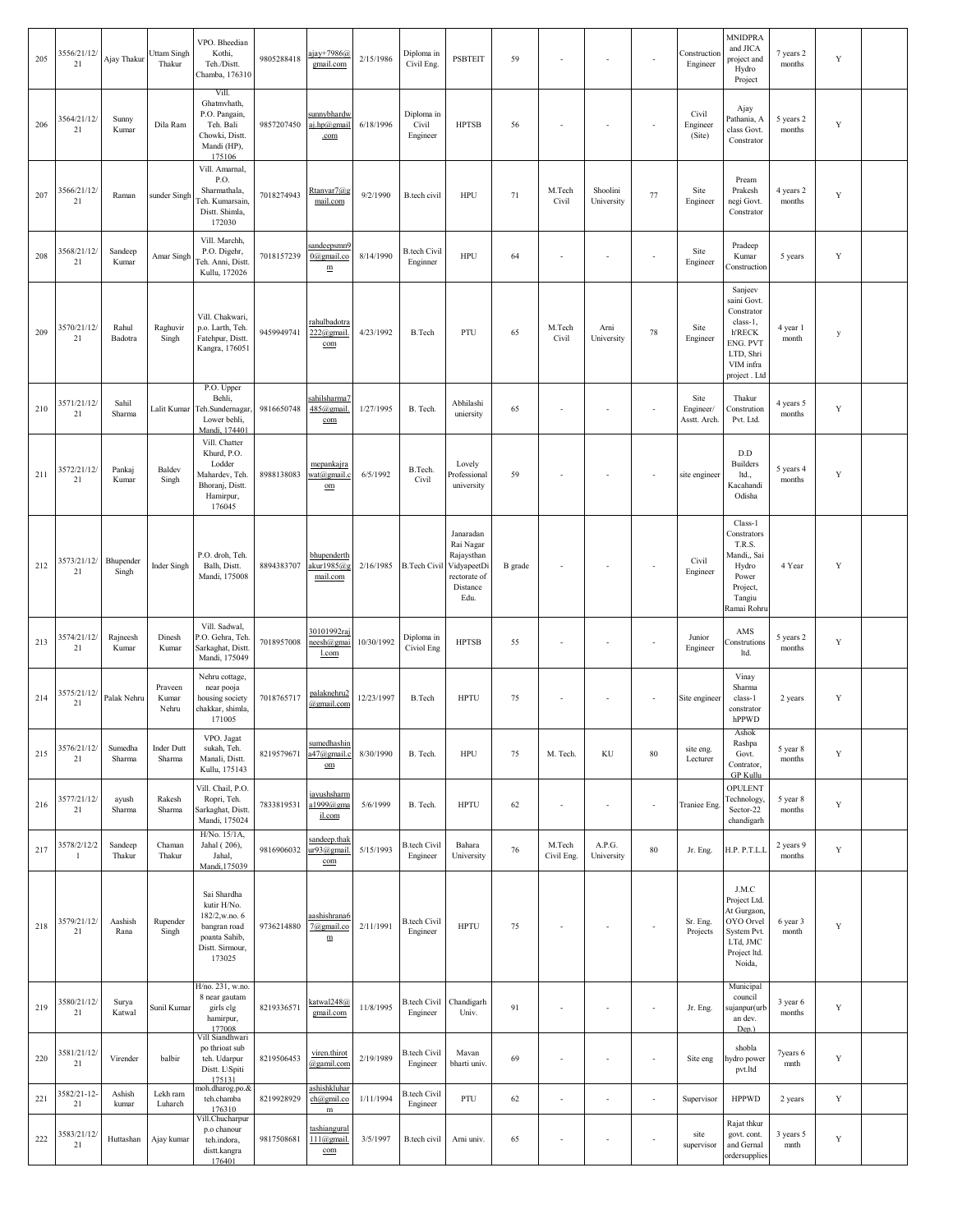| 223 | 3627/21/12/<br>21 | Chogeshwar                  | Suresh<br>kumar            | vill.murah P.o<br>thachi<br>teh.balichowki<br>Distt. mandi<br>175121                         | 9805926310 | chogesh.chau<br>$hasn07$ @gm<br>ail.com        | 4/8/1991   | <b>B.tech Civil</b><br>Engineer | HPU                                    | 69          |                             | $\sim$                   | ä,                       | jr.eng/site<br>eng.                                 | M.C<br>Ghumarwin<br>ashok<br>chauhan &<br>Co.                          | 3 years<br>2 <sub>mnth</sub> | Y           |  |
|-----|-------------------|-----------------------------|----------------------------|----------------------------------------------------------------------------------------------|------------|------------------------------------------------|------------|---------------------------------|----------------------------------------|-------------|-----------------------------|--------------------------|--------------------------|-----------------------------------------------------|------------------------------------------------------------------------|------------------------------|-------------|--|
| 224 | 3628/21/12/<br>21 | Sachin<br>rarthore          | Yograj<br>rathore          | V.PO chandi<br>larog teh/distt.<br>chamba 176312                                             | 9817444996 | sachinchan<br>0243@gmai                        | 3/24/1991  | <b>B.tech Civil</b><br>Engineer | PTU                                    | 70          |                             | ÷,                       | ÷,                       | jr. site engg                                       | GPB infra<br>proj pvt. Ltd                                             | 2 years                      | $\mathbf Y$ |  |
| 225 | 3632/21/12/<br>21 | Mitali gupta                | naresh<br>kumar            | Flat No.<br>8,block31,BCS<br>phase-3 sect-5<br>SEC-5 new<br>shimla PO<br>kasumpti,<br>171009 | 7018518427 | .com<br>mitaligupta9<br>3@Gmail.co<br>m        | 6/16/1993  | <b>B.tech Civil</b><br>Engineer | chitkara univ                          | 77          | Mtech<br>Structural<br>engg | J.P<br>university        | 80                       | Asstt.<br>Design<br>engg.<br>Structure              | ramboll<br>india Pvt.ltd                                               | 2 years 8<br>mnth            | у           |  |
| 226 | 3633/21/12/<br>21 | Rohit rana                  | Dalip singh                | Vill.<br>Frambla,po.longr<br>i teh.Dhampur<br>Distt. mandi,<br>175025                        | 9459274500 | rana72237(a<br>gmil.com                        | 1/1/1997   | <b>B.tech Civil</b><br>Engineer | <b>HPTU</b>                            | 61          | distance<br><b>MBA HR</b>   | LPU                      | 61                       | site engg.                                          | class B<br>govt.<br>contrartur                                         | 2 years                      | y           |  |
| 227 | 3634/21/12/<br>21 | Nishant<br>chaaras          | Devisingh                  | chaarasniwas<br>vpo. Asrang.,<br>teh.moorang,<br>Distt. kinnour<br>172109                    | 9418723143 | chaarasnisha<br>nt@gmail.co<br>$\mathbf m$     | 9/20/1994  | <b>B.tech Civil</b><br>Engineer | Shoolini univ                          | 53          |                             | $\overline{\phantom{a}}$ | $\overline{\phantom{a}}$ | <b>B</b> class<br>contrator<br>govt<br><b>HPPWD</b> | nishant<br>chaars<br><b>B.clss</b><br>contrator                        | 5 years 3<br>mnth            | y           |  |
| 228 | 3635/21/12/<br>21 | nivedan<br>kumar            | pawan<br>kumar             | VPO.<br>Shadhot, teh.sarkg<br>hat , distt.<br>mandi, 175037                                  | 8628093802 | nivedanbhati<br>a@gmail.co<br>$\mathbf m$      | 6/7/1993   | Diploma in<br>Civil             | <b>HPTSB</b>                           | 65          |                             | $\sim$                   | $\overline{\phantom{a}}$ | site engg.                                          | bhavika<br>onstrution.c<br>omp./Vidya<br>Infrastructur<br>$\mathbf{c}$ | 8 years 1<br>mnth            | y           |  |
| 229 | 3636/21/12/<br>21 | Rajat suman                 | Chaman lal                 | VPO. Amroh,<br>teh. Bhoranj,<br>distt, Hamirpur<br>177024                                    | 8894420294 | rajat261234.<br>rs@gmail.co<br>$\mathbf m$     | 2/23/1994  | <b>B.tech Civil</b><br>Engineer | PTU                                    | 74          |                             | $\sim$                   | $\sim$                   | site engg.                                          | <b>RCS</b>                                                             | 3 years<br>6 <sub>mnth</sub> | y           |  |
| 230 | 3637/21/12/<br>21 |                             | Aamir suhel ashiq mohad    | vill. Seri, po.<br>Kinar. TEh.<br>Salooni, distt.<br>chamba, 176320                          | 9816846694 | aamirsuhel <sub>7</sub><br>86786@gma<br>il.com | 4/8/1997   | B.tech civil                    | <b>HPTU</b><br>Hamirpur                | 60          |                             | $\sim$                   | $\overline{\phantom{a}}$ | site engg.                                          | Sarmar<br>shah&<br>general<br>oredr<br>supplies                        | 2years                       | y           |  |
| 231 | 3638/21/12/<br>21 | Naveen<br>Sharma            | Dinesh<br>Sharma           | r/o Rajta niwas,<br>iear hpmc brora<br>road rohru, teh.<br>Rohru, Distt<br>Shimla, 171207    | 9459014807 | naveenrajta<br>@gmail.com                      | 1/12/1992  | B.tech civil                    | <b>HPTU</b>                            | 70          |                             | $\sim$                   | $\overline{\phantom{a}}$ | Asstt. Engg.                                        | C & C<br>Constrution<br>ltd.                                           | 4 years 4<br>month           | y           |  |
| 232 | 3639/21/12/<br>21 | Abhilesh<br>Kant sharma     | Om chand<br>Sharma         | Vill. Chauri,<br>O. Thona, Teh<br>Sarkaghat, Distt<br>Mandi, 175049                          | 7018666253 | <u>abhileshshar</u><br>ma257@gma<br>il.com     | 11/16/1991 | <b>B</b> .tech civil            | PTU                                    | 73          | Mtech                       | PTU                      | 70                       | Asstt.<br>Professor<br>(civil engg.)                | Sri Sai<br>Univ.<br>Palampur                                           | 5 years 4<br>month           | y           |  |
| 233 | 3640/21/12/<br>21 | Nirmal Dev                  | Inder Dev                  | Vill. Benal, PO.<br>Palch, Teh.<br>Banjar, Distt.<br>Kullu, 175123                           | 8580626861 | nirmaldev78<br>@gmail.com                      | 3/28/1994  | B.tech civil                    | <b>Buest Baddi</b><br>Univ.            | 67          |                             | ÷,                       | ÷,                       | Site engg.                                          | Room Singh<br>Govt.<br>Contractor                                      | 2 Years 2<br>months          | y           |  |
| 234 | 3641/21/12/<br>21 | Virender<br>Kumar<br>Thakur | <b>Bir Singh</b><br>Thakur | Vill. Kapahi,<br>PO. Sari, Teh.<br>Dharampur,<br>Distt. Mandi,<br>175025                     | 8580799019 | virenderthak<br>ur91skt@gm<br>ail.com          | 4/15/1993  | <b>B.Tech Civil</b>             | <b>HPTU</b>                            | 64          |                             | ÷,                       | ÷,                       | Site Engg                                           | Vipin kumar<br>Hazar Govt.<br>Class 1<br>contrator                     | 3 years 4<br>months          | y           |  |
| 235 | 3642/21/12/<br>21 | Avinash<br>Choudhary        | Ashwani<br>Kumar           | Vill. Prei, PO,<br>Bajror, Teh.<br>Shahpur, Distt.<br>Kangra, 176208                         | 8628854849 | avichoudhar<br>y1234.ac@g<br>mail.com          | 10/29/1994 | B.Tech.<br>Civil                | <b>HPTU</b>                            | 66          |                             | $\overline{\phantom{a}}$ | $\blacksquare$           | <b>B</b> class<br>cotrator civil                    | irrigation<br>public heath<br>dep.                                     | 2 years                      | y           |  |
| 236 | 3643/21/12/<br>21 | Sachin                      | Devi Ram                   | Sahotra niwas<br>below shiv<br>mandir shiv<br>agar, kasumpati<br>Shimla, 171009              | 6230374450 | sachinsahote<br>e1994@gma<br>il.com            | 9/22/1994  | B. Tech.<br>Civil               | Bahara<br>University                   | $8\sqrt{1}$ |                             | $\sim$                   | ä,                       | Jr. Engg.<br>Ourtsources                            | TCP Dep.                                                               | 3 years 3<br>months          | y           |  |
| 237 | 3644/21/12/<br>21 | Kamaldeep<br>Thakur         | Prem Kumar                 | Vill. Bhalwan,<br>PO/Teh.<br>Sarkaghat, Distt.<br>Mandi, 175024                              | 9817215388 | ktd844@gm<br>ail.com                           | 12/12/1994 | B. Tech.<br>Civil               | <b>HPTU</b>                            | 65          |                             | $\sim$                   | ÷,                       | Site engg                                           | Kamlesh<br>Kumar Negi<br>Constrution<br>Sarkaghat<br>Mandi             | 3 years                      | у           |  |
| 238 | 3645/21/12/<br>21 | Suraj<br>Badotra            | Raguvir<br>Singh           | Vill. Chakwari,<br>p.o. Larth, Teh.<br>Fatehpur, Distt.<br>Kangra, 176051                    | 8894837419 | srjbadotra7<br>@gmail.com                      | 12/14/1989 | B.Tech.<br>Civil                | PTU                                    | 62          | M. Tech.<br>Civil           | Arni<br>University       | 77                       | Civil Engg.                                         | M/S Vijay<br>ngineer and<br>onstruction<br>Class 1                     | 4 year 9<br>month            | Y           |  |
| 239 | 3646/21/12/<br>21 | Turender<br>Kumar           | Narayan<br>Singh           | Vill. Badan, PO,<br>Jachh, Teh.<br>Chachiot, Distt.<br>Mandi, 175039                         | 9459047806 | turender634<br>@gmail.com                      | 12/5/1997  | B.Tech.<br>Civil                | Uttra khand<br>Technical<br>University | 76          | $\sim$                      | $\sim$                   | ÷,                       | Civil Engg.                                         | Agarwal<br>engineers                                                   | 2 years                      | Y           |  |
| 240 | 3647/21/12/<br>21 | Mitul<br>Malhotra           | Lekh Raj                   | Vill. Nalwani,<br>O, Gulma, Teh.<br>Balh, Distt.<br>Mandi, 175008                            | 7018329347 | mitulmalhotr<br>a0000@gma<br>il.com            | 8/6/1997   | <b>B.Tech Civil</b>             | Chandigarh<br>Univ.                    | 77          | $\sim$                      | $\sim$                   | ÷,                       | Site Engg                                           | S.B.<br>Tranding<br>Com. Mandi                                         | 2 years 1<br>month           | Y           |  |
| 241 | 3648/21/12/<br>21 | Swati<br>Pathania           | Surender<br>Singh          | H/O 191/5 vill.<br>Haripur,<br>PO/Teh.<br>Sundernagar,<br>Distt. Mandi,<br>174401            | 8219782910 | swatipathani<br>a26@gmail.o<br>$_{\text{om}}$  | 8/26/1993  | <b>B.Tech Civil</b>             | <b>HPTU</b>                            | 71          |                             | $\sim$                   | $\overline{\phantom{a}}$ | Site Engg.                                          | unipro<br>techno<br>nfrastructur<br>e pvt. Ltd.                        | 3 years                      | Y           |  |
| 242 | 3649/21/12/<br>21 | Bahrat<br>Bhushan           | Gopal<br>Krishan           | Vill. Thalehar,<br>PO, Marathu,<br>Teh. Sadar,<br>Distt. Mandi,<br>175001                    | 8263904007 | bbkashyap30<br>@gmail.com                      |            | 10/30/1992 B.Tech Civil         | <b>HPTU</b>                            | 55          |                             | $\overline{\phantom{a}}$ | ÷,                       | Civil Engg.                                         | <b>DKS</b><br>Constrructio<br>n /Rajat<br>thakur                       | 3 years 1<br>month           | Y           |  |
| 243 | 3651/21/12/<br>21 | Gaurav<br>Thakur            | Pratap<br>Thakur           | Vill. Manjkhatr,<br>PO, Taleli, Teh.<br>Sundernagar,<br>Distt. Mandi,<br>170030              | 7018450097 | tgaurav7500<br>@gmail.com                      | 9/5/1998   | <b>B.Tech Civil</b>             | <b>HPTU</b>                            | 66          |                             | $\sim$                   |                          | Jr. Engg.                                           | Govt.<br>Constrator                                                    | 2 years 3<br>months          | Y           |  |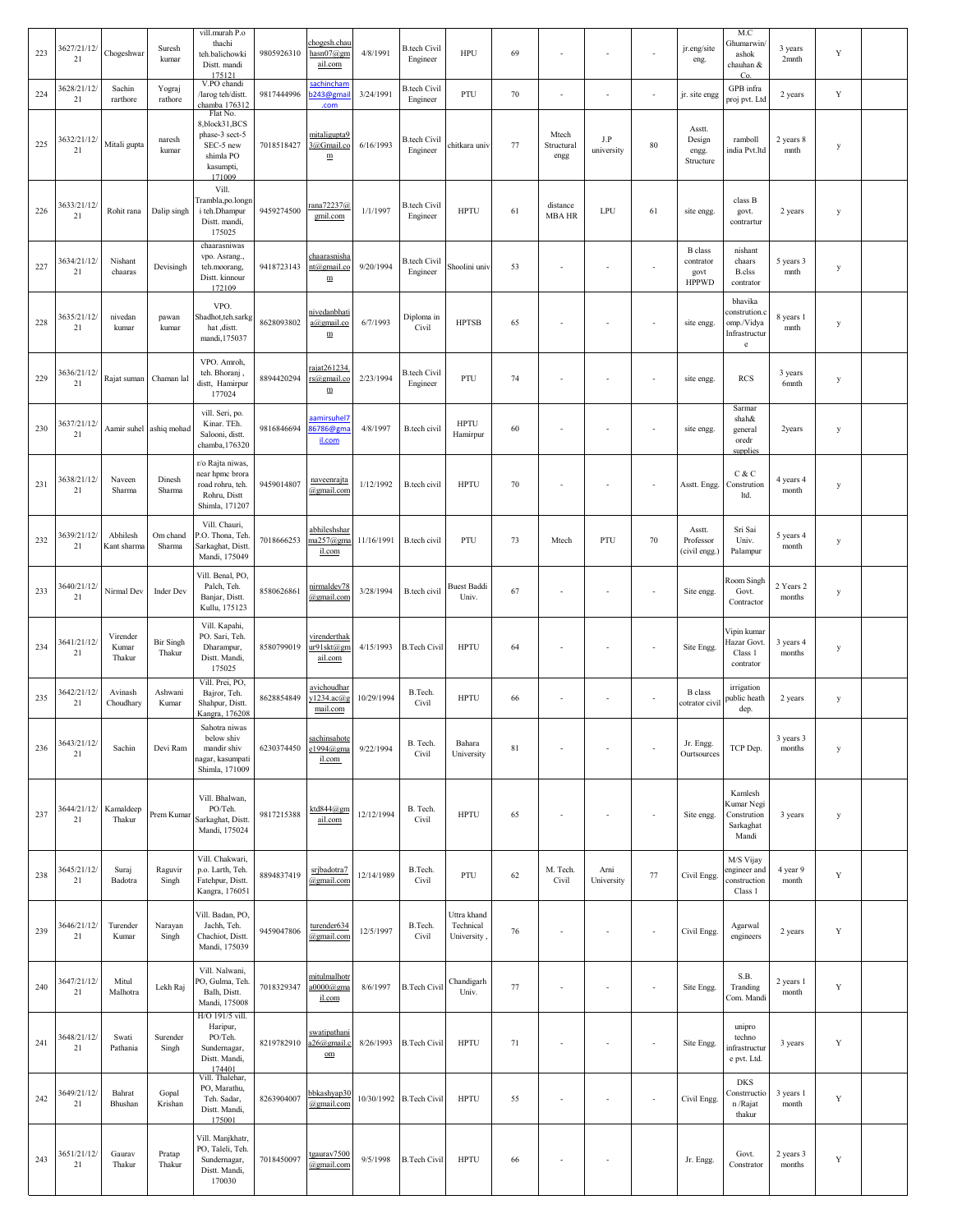| 244 | 3652/21/12/<br>21             | Rajender<br>Singh  | Chen Ram                   | Vill. Karali, PO,<br>Dansa, Teh.<br>Rampur, Distt.<br>Shimla, 172001                              | 8219761380 | rajendersing<br>$h0092$ @gma<br>il.com                 | 3/30/1998  | Diploma in<br>Civil Engg. | <b>PSBTEIT</b>          | 56     |                               | ÷,                       | ÷,                       | Jr. Engg.                                           | Ojaswi<br>Vijay<br>Bhandari<br>Govt<br>Contractor                                                  | 5 year                       | $\mathbf Y$ |  |
|-----|-------------------------------|--------------------|----------------------------|---------------------------------------------------------------------------------------------------|------------|--------------------------------------------------------|------------|---------------------------|-------------------------|--------|-------------------------------|--------------------------|--------------------------|-----------------------------------------------------|----------------------------------------------------------------------------------------------------|------------------------------|-------------|--|
| 245 | 3653/21/12/<br>21             | Lalit Sharma       | Mukesh<br>Sharma           | VPO/Teh.<br>Salooni, Distt.<br>Chamba, 176320                                                     | 8628882204 | mailstolalit<br>@gmail.com                             | 9/16/1992  | B. Tech.<br>Civil         | HPU                     | 65     |                               | $\sim$                   | ÷,                       | Project<br>Engg./Site<br>Engineer                   | unipro<br>techno<br>infrastructur<br>e pvt.<br>Ltd./Navid<br>Ali Shah<br>Ckass A<br>contractor     | 5 year                       | Y           |  |
| 246 | 3654/21/12/<br>21             | Manoj<br>Kumar     | Om Prakash                 | Vill. Bahikiyar,<br>PO, Okhroo,<br>Teh./Distt.<br>Shimla, 171001                                  | 8383887718 | mnjthakur83<br>@gmail.com                              | 9/4/1994   | B. Tech.<br>Civil Engg.   | Bahara<br>University    | 80     |                               | ٠.                       | ä,                       | supervisor/<br>Site<br>Engineer                     | P.K<br>construction<br>Pvt. Ltd.                                                                   | 3 years                      | Y           |  |
| 247 | 3655/21/12/<br>$\overline{1}$ | Pitamber<br>Singh  | Ramsaran                   | Vill. Khauli, PO,<br>Gadagusian,<br>Teh. Bali<br>chowki, Distt.<br>Mandi, 175123                  | 8805326500 | pitamberman<br>dyal@gmail.<br>com                      | 9/28/1992  | Dipoma in<br>Civil        | PT Board<br>Chandigarh  | 65     |                               | ÷,                       | ÷,                       | J.E                                                 | IL and FSO<br>Transportati<br>on Net. Ltd.                                                         | 6 years                      | Y           |  |
| 248 | 3656/21/12/<br>21             | sunil thakur       | nand lal<br>thakur         | Vpo. Nanawan,<br>teh.ghumariwin<br>distt. bilspur<br>174013                                       | 8894393213 | sunnychristo<br>per96@Gma<br>il.com                    | 5/30/1995  | B. Tech.<br>Civil Engg.   | <b>HPU</b>              | 59     |                               | ÷,                       | ÷,                       | Structure<br>engg.                                  | Balajee in<br>ifratech.<br>Pvt.ltd                                                                 | 3 year                       | Y           |  |
| 249 | 3657/21/12/<br>21             | pawan lal          | kanshi ram                 | Vill. Patrog po.<br>Dhamindri teh.<br>Theog distt.<br>shimla 171209                               | 7009235890 | pawnlal199.<br>1993@gamil<br>.com                      | 4/10/1993  | B. Tech.<br>Civil Engg.   | Baddi univ              | 67     |                               | $\sim$                   | ÷,                       | site engg.                                          | MICAPsingh<br>thakur<br>Govt.<br>contrator                                                         | 3 years 5<br>mnths           | Y           |  |
| 250 | 3658/21/12/<br>21             | Abhinav<br>kumar   | om prakash                 | VPO.jheol, w/n.<br>5, teh dharmshla<br>distt. kangra<br>176001                                    | 9418437618 | abhinv70109<br>@gmail.com                              | 11/3/1992  | B. Tech.<br>Civil Engg.   | <b>HPU</b>              | 62     | m-tech<br>structured<br>engg. | SSU<br>palampur          | 68                       | site engg.<br>/Proj<br>assistant /.<br>Junior engg. | competent<br>associates<br>$/$ N $\rm{Ht}$<br>Hamirpur<br>vishwas<br>rathour<br>engg.<br>ontractor | 4 years 7<br>mnths           | $\mathbf Y$ |  |
| 251 | 3659/21/12/<br>21             | Vibhour<br>Sharma  | Subhash<br>chand<br>sharma | Vill.<br>Pipliwala,po<br>paruwala,<br>kanshipur teh.<br>Poaonta sahib<br>Distt. Sirmour<br>173001 | 6230769917 | vibhour735<br>@gmail.com                               | 5/19/1994  | B. Tech.<br>Civil Engg.   | <b>NIT</b><br>Hamirpur  | 73     |                               |                          | ä,                       |                                                     | KEC<br>Project engg international<br>limted                                                        | 2 years                      | Y           |  |
| 252 | 3660/21/12/<br>21             | Digvijay           | rooplal                    | VPO. Mkarhi,<br>teh. Dhampur,<br>distt. mandi<br>175050                                           | 9459527900 | digvijaythak<br>ur777@gmai<br>l.com                    | 5/14/1993  | Diploma in<br>Civil       | <b>HPTSB</b>            | 59     |                               | ÷,                       | ä,                       | J.E civil                                           | unipro<br>techno<br>infrastructur<br>e pvt. Ltd.                                                   | 5 years 2<br>mnth            | Y           |  |
| 253 | 3661/21/12/<br>21             | Sarita Naik        | uttam chand                | Vill. Bhour ,po.<br>Kanaid teh.<br>Sundernagar<br>distt. mandi<br>175019                          | 8219283391 | naiksarita74<br>6@Gmail.co<br>${\bf m}$                | 9/23/1999  | Diploma in<br>Civil       | <b>HPTSB</b>            | 64     |                               | $\sim$                   | ÷,                       | J.E                                                 | chaman lal<br>engg. &<br>govt<br>conrtator A<br>clsass                                             | 5 years                      | Y           |  |
| 254 | 3662/21/12/<br>21             | vijender<br>singh  | bhisham<br>singh           | vill jhalwari<br>po.tahanasub<br>teh. Jangla, teh<br>chairgaon distt,<br>shimla, 171214           | 9418116535 | thakurvijand<br>er03@Gmail<br>.com                     | 11/21/1989 | B. Tech.<br>Civil Engg.   | MBU-solan               | 72     | M.tech<br>structurla<br>engg. | SSU<br>palampur          | 74                       | J.E civil                                           | under govt<br>contractore<br>Er Ashish<br>sharma                                                   | 5 years<br>9 <sub>mnth</sub> | Y           |  |
| 255 | 3663/21/12/<br>$21\,$         | Himanshu           | hariram                    | vill. Samog<br>kannetain,<br>o.chharoh,teh.na<br>mhol (sadar)<br>Distt. Bilaspur<br>174032        | 7018691131 | erhimanshur<br>aj20@gmial.<br>com                      | 3/23/1994  | Diploma in<br>Civil       | <b>HPTSB</b>            | 61     |                               | $\sim$                   | $\overline{\phantom{a}}$ | J.E                                                 | Himachal<br>ourism dev.<br>Corp. ltd                                                               | 7 years                      | $\mathbf Y$ |  |
| 256 | 3664/21/12/<br>$21\,$         | Anil kapoor        | Shersingh                  | vill. Dobha po.<br>Panjain<br>teh.balichowki<br>distt. mandi<br>175106                            | 8679434734 | anil113053<br>@gmail.com                               | 1/14/1996  | B. Tech.<br>Civil Engg.   | <b>HPTU</b>             | 66     |                               | $\sim$                   | ÷,                       | J.E                                                 | revti ram<br>classA govt<br>contractor<br><b>HPPWD</b>                                             | 2 years                      | $\mathbf Y$ |  |
| 257 | 3665/21/12/<br>21             | Suraj sharma       | Ram saroop                 | vill.lanjyana p.o<br>gahli teh.nadaun<br>distt.<br>hamirpur, 174405                               | 9816375547 | suraj1998.ss<br>@gmil.com                              | 8/25/1998  | B. Tech.<br>Civil Engg.   | <b>HPTU</b>             | 70     | $\overline{\phantom{a}}$      | $\sim$                   | $\overline{\phantom{a}}$ | site engg.                                          | <b>HPPWD</b><br>barsar<br>(Hamipur)                                                                | 2 year                       | Y           |  |
| 258 | 3666/21/12/<br>21             | Vikram<br>chandel  | ranject singh              | vill. Shaneri po.<br>Shingla<br>,teh.rampur<br>Bushahr distt.<br>shimla 172001                    | 8628896035 | vikramchand<br>el923@gami<br>l.com                     | 3/6/1995   | B. Tech.<br>Civil Engg.   | Shoolini univ           | 59     |                               | $\overline{\phantom{a}}$ | $\overline{\phantom{a}}$ | Astt. Engg                                          | APS hydro<br>pvt.ltd/<br>alash thkur<br>govt cont<br>class A                                       | 2 years 6<br>mnth            | Y           |  |
| 259 | 3667/21/12/<br>$21\,$         | Amit kumar         | narinder<br>kumar          | Vill. Jamot<br>oo.khokhan teh.<br><b>Bhunter</b> . Disstt<br>kullu 175125                         | 8867000099 | d12amit@g<br>mail.com                                  | 8/10/1990  | B. Tech.<br>Civil Engg.   | <b>HPTU</b>             | 64     |                               | $\sim$                   | $\overline{\phantom{a}}$ | Dupty.<br>Manger                                    | hapar&asso<br>ciates./<br>Interstellar<br>testine.<br>$/$ Center<br>pvt.ltd                        | 6 years 8<br>mnth            | $\mathbf Y$ |  |
| 260 | 3668/21/12/<br>21             | Abhishek<br>dhiman | satish kumar               | Vpo. Biara,<br>teh.palampur,<br>distt. kangra<br>176103                                           | 9882718143 | Dhimanabhe<br>k04@gmail.<br>com                        | 4/2/1997   | B. Tech.<br>Civil Engg.   | SSU<br>Hamirpur         | 85     | $\sim$                        | $\overline{\phantom{a}}$ | ÷,                       | head of<br>project                                  | Tarangadi<br>founders<br>pvt.ltd                                                                   | 2 years 5<br>mnth            | Y           |  |
| 261 | 3670/21/12/<br>21             | Natish<br>kumar    | rajinder<br>kumar          | Vill. Nain. Po.<br>Uttrala.<br>teh.baijnath<br>distt. kangra<br>176115                            | 8219819771 | natishthkur2<br>303@gamil.<br>com                      | 2/23/1994  | B. Tech.<br>Civil Engg.   | <b>HPU</b>              | 66     |                               | $\overline{\phantom{a}}$ | $\overline{\phantom{a}}$ | site engg.                                          | kc ranan<br>govt<br>contratr /pl<br>sharma<br>ngg.cont.tra<br>ns.\gawar                            | 3 years2<br>mnth             | $\mathbf Y$ |  |
| 262 | 3697/22/12/<br>21             | Bhanu priya        | prem lal                   | vpo.shakre.<br>Distt. mandi teh.<br>Karsog 175009                                                 | 9736320181 | erbhanupriya<br>sharma@gm<br>ail.com                   | 10/6/1992  | B. Tech.<br>Civil Engg.   | <b>HPTU</b>             | 66     |                               | $\overline{\phantom{a}}$ | $\overline{\phantom{a}}$ | site engg.                                          | const.ltd<br>M/s Rattan<br>lal<br>sharma.sons<br>govt. cont/<br>vipin<br>sharma                    | 2 years<br>9 <sub>mnth</sub> | $\mathbf Y$ |  |
| 263 | 3699/22/12/<br>21             | Manisha<br>thakur  | bhup singh                 | Vpo. Pali,<br>teh.padhar.<br>Distt. mandi<br>175001                                               | 9518229704 | manisha.chn<br>16@gmail.c<br>$\underline{\mathrm{om}}$ | 12/16/1992 | B. Tech.<br>Civil Engg.   | <b>HPTU</b><br>Hamirpur | $72\,$ |                               | $\overline{\phantom{a}}$ | ÷,                       | J.E                                                 | govt. cont.<br>Teh singh<br>raghav<br>classA<br>govt.cont.<br><b>IPH</b>                           | 3 years                      | $\mathbf Y$ |  |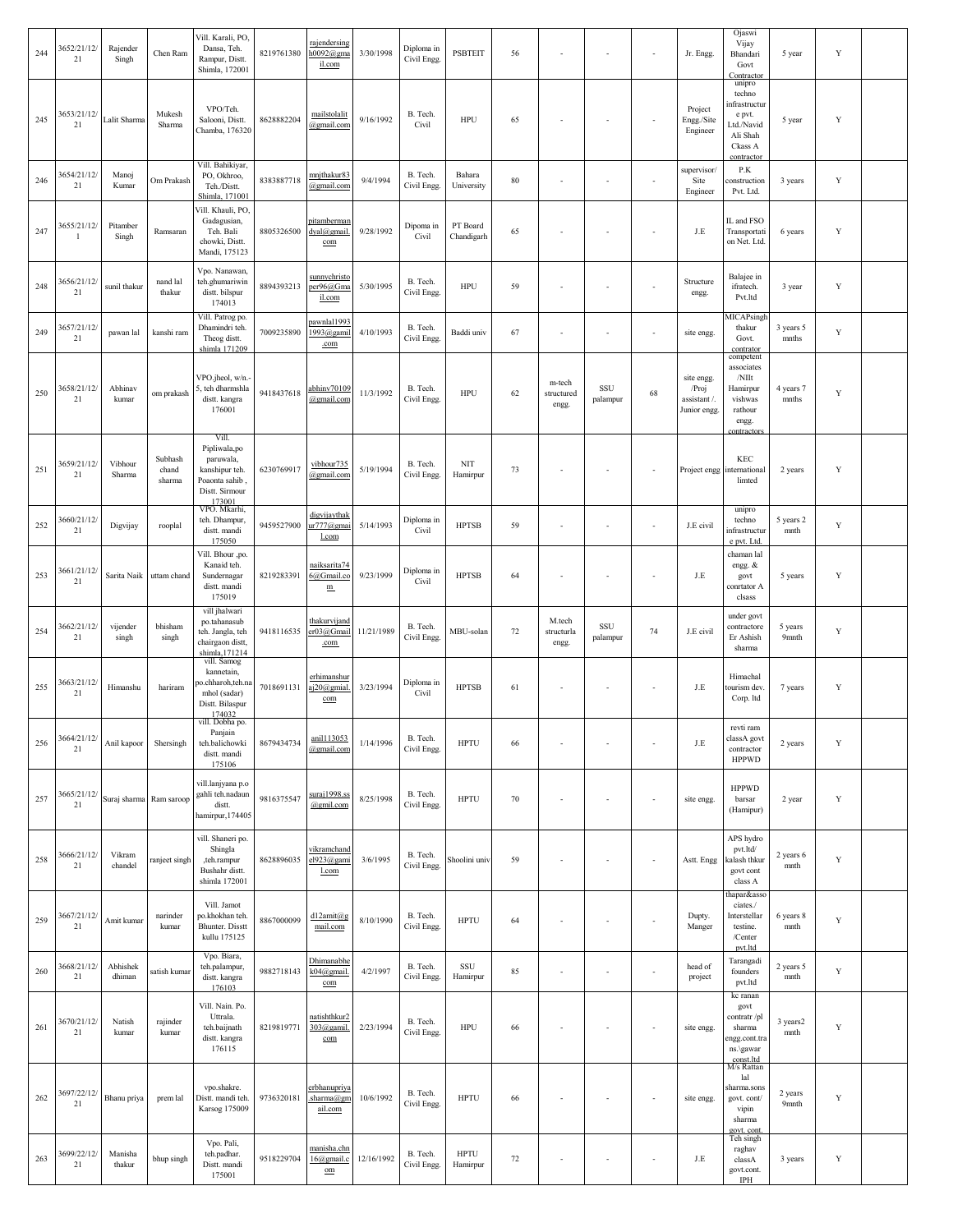| 264 | 3700/22/12/<br>21          | Rohin verma              | kuldeep<br>chand            | vill. Rasso, po.<br>Sadhat, teh.<br>Sarkaghat distt.<br>mandi 175037                  | 8219659722                 | rohinverma2<br>$012$ @gmail.<br>com                        | 6/28/1991       | Diploma in<br>Civil                     | <b>HPSBTE</b>                                                          | 67    |                                 |                                            | $\sim$ | J.E                                        | M/S raju<br>rana cont.<br>(NJHPS)<br>/Vidya<br>Infrastructur<br>e.                                                                                   | 8 years 3<br>mnts  | $\mathbf Y$ |  |
|-----|----------------------------|--------------------------|-----------------------------|---------------------------------------------------------------------------------------|----------------------------|------------------------------------------------------------|-----------------|-----------------------------------------|------------------------------------------------------------------------|-------|---------------------------------|--------------------------------------------|--------|--------------------------------------------|------------------------------------------------------------------------------------------------------------------------------------------------------|--------------------|-------------|--|
| 265 | 3701/22-12-<br>2021        | Ashish Rana              | SurinderKu<br>mar           | VPO Simbal<br>Tehsil Baijnath,<br>Distt. Kangra-<br>176071                            | 8700741473                 | ashishrana57<br>9@gmail.co<br>m                            | 7/28/1996       | B.Tech-<br>Civil<br>Engineering         | Chandigarh<br>University                                               | 68.2  | Nil                             | Nil                                        | Nil    | Civil<br>Engineer                          | Himalaya<br>Construction                                                                                                                             | 2 yr 2<br>months   | $\mathbf Y$ |  |
| 266 | 702/22-12-<br>2021         | Keshav<br>Kumar          | Ramail<br>Singh             | Vill. Jhikli<br>Thehar, PO<br>Thehar,<br>SubTehsil,<br>Harchakian,<br>Kangra-176210   | 7901730713,,9<br>465222387 | keshavchaud<br>hary $1259@$<br>mail.com                    | 7/9/1994        | Diploma-<br>Civil<br>Engineering        | Chandigarh<br>Polytechnic<br>college                                   | 57.98 | Nil                             | Nil                                        | Nil    | Site<br>Engineer                           | Vasu<br>Construction                                                                                                                                 | 6 yr 5<br>months   | Y           |  |
| 267 | 703/22-12-<br>2021         | Akshay<br>Kumar          | Ramesh<br>Chand             | Vill. Balute,<br>P.O. Chamned,<br>Tehsil and Distt<br>Hamirpur                        |                            | akshay.kuma<br>$872$ @gmail<br>com                         | 9/30/1994       | B.Tech-<br>Civil<br>Engineering         | Quest<br>Infosys<br>Foundation<br>Group of<br>Colleges                 | 66    | Nil                             | Nil                                        | Nil    | Site<br>Engineer                           | LC Infra<br>Pvt. Ltd.                                                                                                                                | 4 yr 09<br>months  | Y           |  |
| 268 | 3704/22-12-<br>2021        | Sunil Kumar              | Panch Ram                   | Vill. Kalatha PO<br>Badhana Tehsil<br>Paonta Sahib<br>Distt. Sirmaur-<br>173025       | 9027735377                 | tomarsunny2<br>$6$ @gmail.co<br>$\mathbf m$                | 8/19/1985       | Diploma-<br>Civil<br>Engineering        | Haryana<br>Technical<br>Board                                          | 59.97 | Nil                             | Nil                                        | Nil    | Civil<br>Engineer                          | <b>BHPPL &amp;</b><br>PSR Group                                                                                                                      | 6 yr 07<br>months  | $\mathbf Y$ |  |
| 269 | 1705/22-12-<br>2021        | Ajay Kumar               | <b>Bhag</b> Chand           | Vill. Sitabag PO<br>Sharvi Tehsil<br><b>Nirmand Distt.</b><br>Kullu                   | 8894494271.3<br>98804457   | ajubabamahi<br>@gmail.com<br>Ajay@gmail<br>com             | 12/23/1995      | Diploma-<br>Civil<br>Engineering        | Govt.<br>Polytech.<br>College<br>Sundernagar                           | 55.81 | Nil                             | Nil                                        | Nil    | Office<br>Asstt.cum<br>technical<br>Asstt. | National<br>highway<br>Authority of<br>India                                                                                                         | 5 year 2<br>months | Y           |  |
| 270 | 707/22-12-<br>2021         | Akash<br>sharma          | Rakesh<br>Sharma            | H.No. 183 Mant<br>Khas Shamnagar<br>Tehsil<br>Dharamshala<br>Distt. Kangra-<br>176215 | 8628926904                 | Sharmaaakas<br>h@gmail.co<br>m                             | 10/17/1995      | B.Tech-<br>Civil<br>Engineering         | HPTU/<br><b>JNGEC</b><br>Sundernagar                                   | 58.8  | Nil                             | Nil                                        | Nil    | Site<br>Engineer                           | Dharamshala<br>Smart City<br>Ltd./ Rakesh<br>Rana<br>Contractor                                                                                      | 2 yr 01<br>months  | Y           |  |
| 271 | 3708/22-12-<br>2021        | Adarsh<br>Minhas         | Kushal<br>Minhas            | Vill Masarna PO<br>Bhadhawali,<br>Tehsil rampur,<br>Shimla-176088                     | 7018166709<br>9915782600   | <u>adarshminha</u><br>s@gmail.co<br>$\underline{\text{m}}$ | 8/6/1992        | B.Tech-<br>Civil<br>Engineering         | Lonely<br>Professional<br>university                                   | 58.95 | M.Tech-<br>Civil<br>Engineering | Chandigarh<br>University                   | 64.3   | Supervisor                                 | Rebound<br>Enviro.<br>Tech Pvt.<br>Ltd                                                                                                               | 3 yr 02<br>months  | $\mathbf Y$ |  |
| 272 | 1709/22-12-<br>2021        | Sandeep<br>Kumar         | Damodar<br>Singh            | Vill Matyal PO<br>Chadhiar, Tehsil<br>Baijnath,<br>Kangra-172022                      | 7018482005                 | sunnykaith00<br>99@gmail.c<br>om                           | 7/15/1995       | B.Tech-<br>Civil<br>Engineering         | <b>HPTU/LRIE</b><br>T Solan                                            | 68.25 | Nil                             | Nil                                        | Nil    | Junior<br>Engineer                         | Ashok Negi<br>Govt.<br>contractor/<br>MKRG<br>Group                                                                                                  | 04 years           | Y           |  |
| 273 | 3710/22-12-<br>2021        | Munish<br>Kumar          | Prem Singh                  | VPO Bhugnara<br>Tehsil Nurpur,<br>Kangra-176201                                       | 9459405195                 | <u>munishdhima</u><br>n923@gmail<br>com                    | 10/18/1991      | B.Tech-<br>Civil<br>Engineering         | ARNI<br>University                                                     | 54.6  | Nil                             | Nil                                        | Nil    | Junior<br>Engineer/RS<br>$\Omega$          | Sarvject<br>Singh Govt.<br>contractor                                                                                                                | 03yr 04<br>months  | Y           |  |
| 274 | 3711/22-12-<br>2021        | Kartikay<br>Dhiman       | Ashwani<br>Dhiman           | VPO Mumta<br>Tehsil Nagrota<br>Bagwan Distt.<br>Kangra-176047                         | 9805663327                 | <u>kartikaydhim</u><br>an76@gmail<br>com                   | 3/13/1997       | B.E.-Civil<br>Engineering               | Chandigarh<br>University/<br>Univeristy<br>Institute of<br>Engineering | 77.7  | Nil                             | Nil                                        | Nil    | Civil Site<br>Engineer                     | Dharamshal<br>Smart City<br>Ltd./M/s<br>Kulwinder<br>Singh Co.                                                                                       | 02 years           | Y           |  |
| 275 | 3712/22-12-<br>2021        | Abishek                  | Kartar Singh                | Vill. Raheg PO<br>Chalehli Tehsil<br>Ghumarwin,<br>Bilaspur-174003                    | 7018952351                 | abishek16tha<br>kur@gmail.c<br>om                          | 2/16/1992       | B.Tech-<br>Civil<br>Engineering         | HPU<br>Shimla/<br><b>SIET</b><br>Bilapsur                              | 65.53 | M.E. Civil<br>Engg.             | PU<br>Chandigarh/<br>NITTTR,<br>Chandigarh | 71     | Site Incharge                              | Amit Singla/<br>LSR<br>Logistics<br>Pvt. Ltd                                                                                                         | 7 yr 04<br>months  | Y           |  |
| 276 | 713/22-12-<br>2021         | Ajay Sharma              | Suresh<br>sharma            | Vill Baag PO<br>Dhami, Tehsil&<br>Distt. Shimla-<br>171103                            | 8894965717                 | b110030003<br>@gmail.com                                   | 9/21/1992       | <b>BE-Civil</b><br>Engineering          | Chitkara<br>University                                                 | 57.1  | Nil                             | Nil                                        | Nil    | Civil<br>Engineer                          | P.K.<br>Construction<br>Co.& Amit<br>Singla (JV)                                                                                                     | 2 Years            | Y           |  |
| 277 | 3714/22-12- Vishal<br>2021 | Panwar                   | Kamlender<br>Singh          | Vill. Bhanet-Hal-<br>dwari PO<br>Bharog-Baneri,<br>Tehsil dadahu,<br>Sirmaur-173022   | 9805417204                 | <u>vishalpanwar</u><br>16071993@<br>gmail.com              | 7/16/1993 Civil | B.Tech-<br>Engineering                  | HPU/JN<br>Govt.<br>Engineering<br>College<br>Sundernagar               | 60    | Nil                             | Nil                                        | Nil    | Civil<br>Engineer                          | Shanti Flats<br>&.<br>Foundation<br>Pvt. Ltd/ms<br>aditya<br>Construction<br>Co/Ms<br>Shiv Iron<br>General<br>Eng./Harsh<br>Construction<br>(Hbcon.) | 7 Years            | Y           |  |
| 278 | 3715/22-12-<br>2021        | Abhay<br>Singh<br>Thakur | Surender<br>Singh<br>Thakur | Vill Gadyara PO<br>Thara Tehsil<br>Joginder Nagar,<br>Mandi-175015                    | 7988410687                 | abhayt1991<br>@gmail.com                                   | 4/25/1991       | B.Tech-<br>Civil<br>Engineering         | PTU<br>AICTC/<br><b>RIET</b><br>Phagwara                               | 69.58 | Nil                             | Nil                                        | Nil    | Site<br>Engineer                           | Consort<br>Buildes's<br>Pvt. Ltd.                                                                                                                    | 7 yr 11<br>months  | Y           |  |
| 279 | 3716/22-12-<br>2021        | Lalit<br>Chauhan         | Kamal<br>Krishan            | VPO Upper<br>Behli Tehsil<br>Sunder Nagar<br>Distt. Mandi-<br>175018                  | 7018493108,<br>8262008892  | <u>chauhanlalit</u><br>1211@gmail<br>com                   | 8/9/1994        | B.tech-Civil HPTU/<br>Engineering SIRDA |                                                                        | 55    | Nil                             | Nil                                        | Nil    | Asstt.<br>Project<br>Manager               | Lahoty<br>Buildcon<br>Ltd.                                                                                                                           | 2 yr 05<br>months  | Y           |  |
| 280 | 3717/22-12-<br>2021        | Sumit Verma Zulfi Ram    |                             | Vill. Dadoh PO<br>& Subtehsil<br>Galore,<br>Hamirpur-<br>177026                       | 9736557324                 | umit0666@<br>live.ca                                       | 3/24/1992       | <b>B.tech-Civil</b><br>Engineering      | HPU/<br><b>DBIET</b><br><b>UNA</b>                                     | 66    | Nil                             | Nil                                        | Nil    | Project<br>Controls<br>Engineer            | Milestone<br><b>IEMS Pvt.</b><br>Ltd.                                                                                                                | 4 yr 11<br>months  | $\mathbf Y$ |  |
| 281 | 3718/22-12-<br>2021        | Hitesh                   | Chhyal<br>Singh             | VPO Bagshar<br><b>Tehsil Karsog</b><br>Distt Mandi-<br>175009                         | 8580506616                 | thakurhitesh<br>565@gmail.<br>com                          | 5/23/1996       | B.tech-Civil Bahara<br>Engineering      | University                                                             | 74    | Nil                             | Nil                                        | Nil    | Supervisor/<br>Site Incharge               | Kulbhushal<br>Verma<br>(Builder<br>Contractor<br>and general<br>suppliers)                                                                           | 2 yr 04<br>months  | $\mathbf Y$ |  |
| 282 | 3720/22-12-<br>2021        | Navjot Singh             | Ramesh<br>Kumar             | Vill. Jamsai<br>PO& Tehsil<br>Sarkaghat Distt.<br>Mandi-175024                        | 9857991760                 | navjotsingh1<br>$0.\text{ns}(\widehat{a})$ gmail.<br>com   | 8/15/1990       | B.tech-Civil<br>Engineering             | <b>HPTU</b><br>Hamirpur/BI<br>MT Shimla                                | 68.59 | Nil                             | Nil                                        | Nil    | Sr. Engineer                               | Bhavika<br>Construction                                                                                                                              | 8 yr 04<br>months  | y           |  |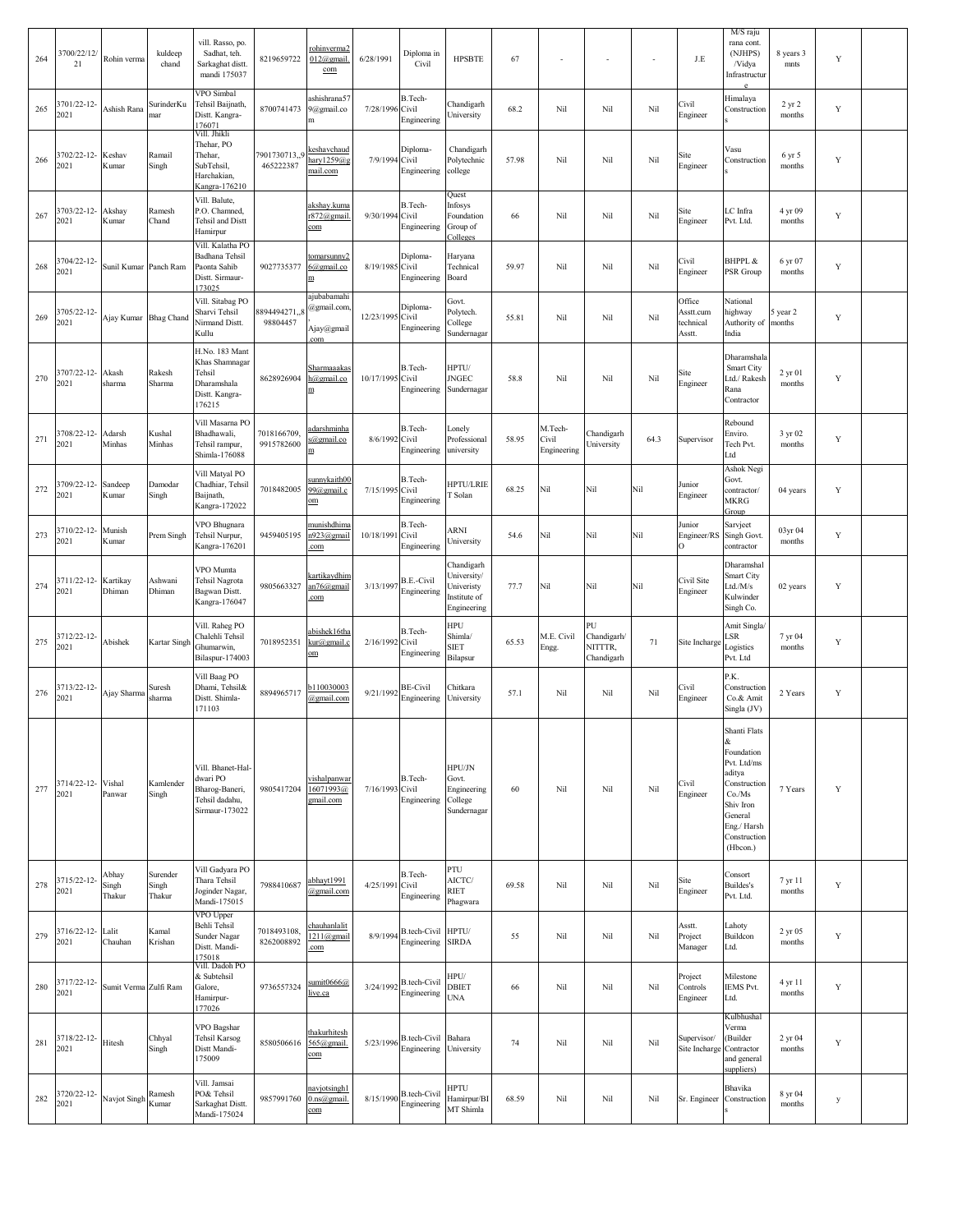| 283 | 3721/22-12-<br>2021          | Ajay Verma Nokh Ram         |                           | Vill Domehar<br>PO Kandaghat<br>Tehsil Sunni,<br>Shimla-171018                       | 8219357852                                  | ajay7201201<br>21997@gma<br>il.com                     | 2/13/1997        | Diploma-<br>Civil<br>Engineering                         | HP Takniki<br>Shiksha<br>Board/Dr.<br>BR<br>Ambedkar<br>Govt.<br>Polytech<br>College              | 71                                     | Nil | Nil | Nil | Supervisor/E<br>ngineer<br>Trainee-<br>Civil/Field<br>Engineer                       | Beehive<br>Teleservices<br>Power HF,<br>Hari<br>Krishan<br>Himral                        | 5 yr 10<br>months     | y           |  |
|-----|------------------------------|-----------------------------|---------------------------|--------------------------------------------------------------------------------------|---------------------------------------------|--------------------------------------------------------|------------------|----------------------------------------------------------|---------------------------------------------------------------------------------------------------|----------------------------------------|-----|-----|-----|--------------------------------------------------------------------------------------|------------------------------------------------------------------------------------------|-----------------------|-------------|--|
| 284 | 3722/22-12-<br>2021          | Amit Kumar Dalip Singh      |                           | Vill. Haml PO<br>Pukhri Distt And<br><b>Tehsil Chamba-</b><br>176319                 | 8219102664                                  | thakuramit21<br>34@gmail.c<br>om                       | 9/1/1988 Diploma |                                                          | Sai Poly<br>College<br>Badhani,<br>Pathankot                                                      | 59.5                                   | Nil | Nil | Nil | Site<br>Engineer                                                                     | Jain<br>Irrigation<br>System<br>Ltd./HPCDP<br>JICA/Shapo<br>orji Pallonji                | 7 Years               | y           |  |
| 285 | 1723/22-12-<br>2021          | Nandita<br>Sharma           | Arvind<br>Sharma          | Moh Hantala<br>Town Hantala<br>Tehsil Chamba<br>Distt. Chamba-<br>176310             | 8219246159                                  | nanditashar<br>masuman27<br>@gmail.com                 | 3/27/1996        | B.tech-Civil<br>Engineering University                   | Bahara                                                                                            | 71.7                                   | Nil | Nil | Nil | Site<br>Engineer                                                                     | Shri Dugra<br>Builders&<br>Engineering<br>Consultant                                     | 2 yr 04<br>months     | $\mathbf Y$ |  |
| 286 | 3724/22-12- Jayant<br>2021   | Gautam                      | Madan Lal<br>Gautam       | Vidya Niwas<br>Chakkar Shimla<br>171005 (Urban)                                      | 9888645578                                  | jayantgauta<br>m555@gmai<br>.com                       | 1/6/1992         | B.tech-Civil<br>Engineering                              | Rayat<br>Bahara<br>University                                                                     | 46                                     | Nil | Nil | Nil | Junior<br>Engineer                                                                   | Fastech<br>Projects Pvt.<br>Ltd.                                                         | 2 YEAR                | Y           |  |
| 287 | 3727/22-12-<br>2021          | Narender<br>Kumar           | Sarv Lal                  | VPO Larog,<br>Distt.& Tehsil<br>Chamba-176312                                        | 8544775186                                  | narenderkjar<br>yal08@gmai<br>l.com                    | 4/25/1992        | Diploma<br>+B.Tech in<br>Civil<br>Engineering            | Diploma<br>from MIT<br>Bani<br>Hamirpur<br>and B.Tech<br>From<br><b>LRIET</b> Solan               | Diploma-<br>71.6 &<br>B.Tech-<br>78.67 | Nil | Nil | Nil | Site<br>Engineer                                                                     | Sumo<br>Construction<br>& Engg.<br>Pvt Ltd.                                              | 3 yr 24 days          | Y           |  |
| 288 | 3729/22-12- Dishant<br>2021  | Charas                      | Devi Singh<br>Charas      | VPO Arsang<br>Tehsil Moorang,<br>Kinnaur-172109                                      | 9816701235                                  | chaaras@gm<br><u>ail.com</u>                           | 1/3/1989         | B.Tech-<br>Civil<br>Engineering                          | PTU<br>Jalandhar/RI<br>ЕT<br>Phagwara                                                             | 67                                     | Nil | Nil | Nil | Sr. Engineer                                                                         | Paul<br>Engineering<br>Works                                                             | 08 yr 07<br>months    | Y           |  |
| 289 | 3730/22-12-<br>2021          | Rahul<br>Kumar              | Man Singh                 | Vill. Bhumani<br>PO Pukhri<br>Tehsil & distt.<br>Chamba-176319                       | 7018426108                                  | rahult418@g<br>mail.com                                | 9/21/1991        | B.Tech-<br>Civil<br>Engineering                          | PTU<br>Jalandhar/SS<br>CET<br>Pathankot                                                           | 69.47                                  | Nil | Nil | Nil | Civil Site<br>Engineer                                                               | Unipro<br>Techno<br>Infrastructur<br>e Pvt. Ltd.                                         | 02 years              | Y           |  |
| 290 | 3732/22-12- Prashant<br>2021 | Kaushal                     | Kishori Lal<br>Kaushal    | Vill. Jagotkhana<br>Poshana (19/57),<br>Kullu-172001                                 | 6230581181                                  | orshntkausha<br>13999@gmai<br>l.com                    | 5/2/1993 Civil   | B.Tech-<br>Engineering                                   | <b>HPTU/LRIE</b><br>T Solan                                                                       | 59.5                                   | Nil | Nil | Nil | Junior<br>Engineer                                                                   | Zalam Singh<br>Chauhan<br>Govt.<br>Contractor                                            | 02 years              | Y           |  |
| 291 | 3733/22-12-<br>2021          | Rahul sewal                 | Vijay<br>Sharma           | Vill. Rehri<br>Gusan, PO<br>Thourniwar,<br>Tehsil Rajgarh,<br>Sirmaur, 173101        | 8580644319                                  | sewalrahul@<br>gmail.com                               | 3/28/1992        | B.Tech-<br>Civil<br>Engineering<br>+ Auto CAD            | <b>HPU</b><br>Shimla/HIE<br>T Kala Amb<br>$\overline{CAD}$<br>Desk Shimla                         | 63                                     | Nil | Nil | Nil | Site<br>Engineer                                                                     | Himlayan<br>Engineers<br>Const. Pvt.<br>Ltd                                              | 03 yrs 09<br>months   | Y           |  |
| 292 | 3755/22-12-<br>2021          | Shivdutt<br>Singh<br>Thakur | Kuldip<br>thakur          | Near petrol<br>Pump<br>VillageGankhetar<br>PO Baijnath<br>Tehsil Baijnath,<br>Kangra | 9882260000                                  | shivdullsingh<br>thakur@gma<br>il.com                  | 10/19/1994 Civil | B.Tech-<br>Engineering                                   | Amity<br>University                                                                               | 50.06                                  | Nil | Nil | Nil | Site<br>Engineer                                                                     | Dogra<br>Construction<br>Co. Pvt.<br>Ltd. Gp<br>ACHARYA<br>& PL<br><b>SHARMA</b><br>CONT | 3 year 4<br>months    | Y           |  |
| 293 | 3800/22-12- Vinay<br>2021    | Thakur                      | Ashok<br>Thakur           | VPO Dhundla<br>Tehsil Bangana<br>Distt. Una-<br>174308                               | 8447135000 $\frac{\text{vinaythaks}(a)}{a}$ | gmail.com                                              | 12/16/1995 Civil | B.Tech-<br>$\label{eq:approximation} \text{Engineering}$ | HPTU/ JN<br>Govt. Engg.<br>College<br>Sundernagar                                                 | 63.82                                  | Nil | Nil | Nil | Field<br>Technician                                                                  | MS<br>Construction<br>Modern<br>Construction<br>Company/<br>Eagle<br>Hunter Sol.         | 3 yr 07<br>months     | Y           |  |
| 294 | 3801/22-12-<br>2021          | Sahil Gupta                 | Sanjeev<br>Kumar          | VPO Sunehar<br><b>Tehsil Nagrota</b><br>Bagwan Distt,<br>Kangra (HP)-<br>176056      | 9736887061.<br>7018355158                   | sgsahil338@<br>gmail.com                               | 9/13/1994 Civil  | B.Tech-<br>Engineering                                   | HPTU/ JN<br>Govt. Engg.<br>College<br>Sundernagar                                                 | 60.15                                  | Nil | Nil | Nil | Field<br>Technician                                                                  | MS Adana<br>Enterprises/<br>Eagle<br>Hunter<br>Solution                                  | 03 years              | Y           |  |
| 295 | 3802/22-12- Pawan<br>2021    | Kumar                       | Karam Singh               | Vill. Khanguda<br>PO Ganed<br>Tehsil Churah,<br>Chamba-176316                        | 9418767740                                  | jyotipawan.k<br>umar@gmail<br>.com                     | 4/9/1990 Civil   | B.Tech-<br>Engineering                                   | Kurukshetra<br>University/E<br>-max School<br>of Engg.&<br>applied<br>Research                    | 72.25                                  | Nil | Nil | Nil | Site<br>Engineer/Ma<br>intenance<br>Engineer/<br>Site<br>Incharge at<br><b>BMRCL</b> | Inckah<br>Infrastructur<br>e tech.Pvt.<br>Ltd./<br>Salasar<br>Adorus<br>Infra LLP        | 5 years 05<br>months  | Y           |  |
| 296 | 3803/22-12-<br>2021          | Bhawani<br>Singh<br>Thakur  | Dharam<br>Singh<br>Thakur | VPO Kalahod<br>Tehsil<br>Sundenagar<br>Distt Mandi<br>175002                         | 8629854700                                  | bhawanithak<br>ur009@gmai<br>l.com                     | 6/29/1985        | B.Tech-<br>Civil<br>Engineering                          | HPU/SRET                                                                                          | 66.94                                  | Nil | Nil | Nil | Engineer<br>Civil                                                                    | Gammon<br>Engineers &<br>Cont.Pvt.<br>Ltd.                                               | 04 years 02<br>months | $\mathbf Y$ |  |
| 297 | 805/22-12-<br>2021           | Oshish<br>Kumar             | Bhavinder<br>Kumar        | Vill. Lehthach<br>PO Shikwari<br>Tehsil Thunag,<br>Mandi-175035                      | 8580922605,<br>8988441559                   | okrana440@<br>gmail.com                                | 6/8/1994         | B.Tech-<br>Civil<br>Engineering<br>+ Diploma-<br>Civil   | AP Goyal<br>university +<br>Lovely Prof.<br>Uni.                                                  | $B.$ tech-62 +<br>Diploma-63           | Nil | Nil | Nil | Site<br>Engineer                                                                     | Mohinder<br>Sharma<br>Govt.<br>Contractor                                                | 3 Years 05<br>months  | Y           |  |
| 298 | 3806/22-12- Urgian<br>2021   | Palzang                     | Nawang<br>Samtan          | Vill. Darcha PO<br>Sumdo Tehsil<br>Lahaul,<br>Lahaul&Spiti-<br>175132                | 8988080533                                  | urgianpalzan<br>g@gmail.co<br>${\underline{\text{m}}}$ | 3/10/1993        | B.Tech-<br>Civil<br>Engineering<br>+Civil<br>diploma     | <b>B.Tech from</b><br>HPTU/SIET<br>Bilaspur &<br>Diploma<br>from Govt.<br>Polytech<br>sundernagar | B.Tech-<br>60.7&<br>Diploma-<br>63.92  | Nil | Nil | Nil | Engineer                                                                             | NID civil<br>Projects                                                                    | 03 years 02<br>months | Y           |  |
| 299 | 3807/22-12- Rajat<br>2021    | Mahajan                     | Mukesh<br>Mahajan         | Vill. Gholti, PO<br>Sarol, Distt.<br>Chamba-176310                                   | 8273313315                                  | <u>rajatmahajan</u><br>2811@gmail<br>.com              | 11/28/1991       | B.E.-Civil<br>Engineering<br>+ Civil<br>Diploma          | B.E. from<br>Thapar<br>University<br>& Diploma<br>from Govt.<br>Poly.<br>Sundernagar              | 88.4 in B.E<br>& 78.57 in<br>Diploma   | Nil | Nil | Nil | Dy.<br>Manager<br>planning                                                           | Shapoorji<br>Pallonji&<br>Co. Pvt. Ltd.                                                  | 05 years 09<br>months | Y           |  |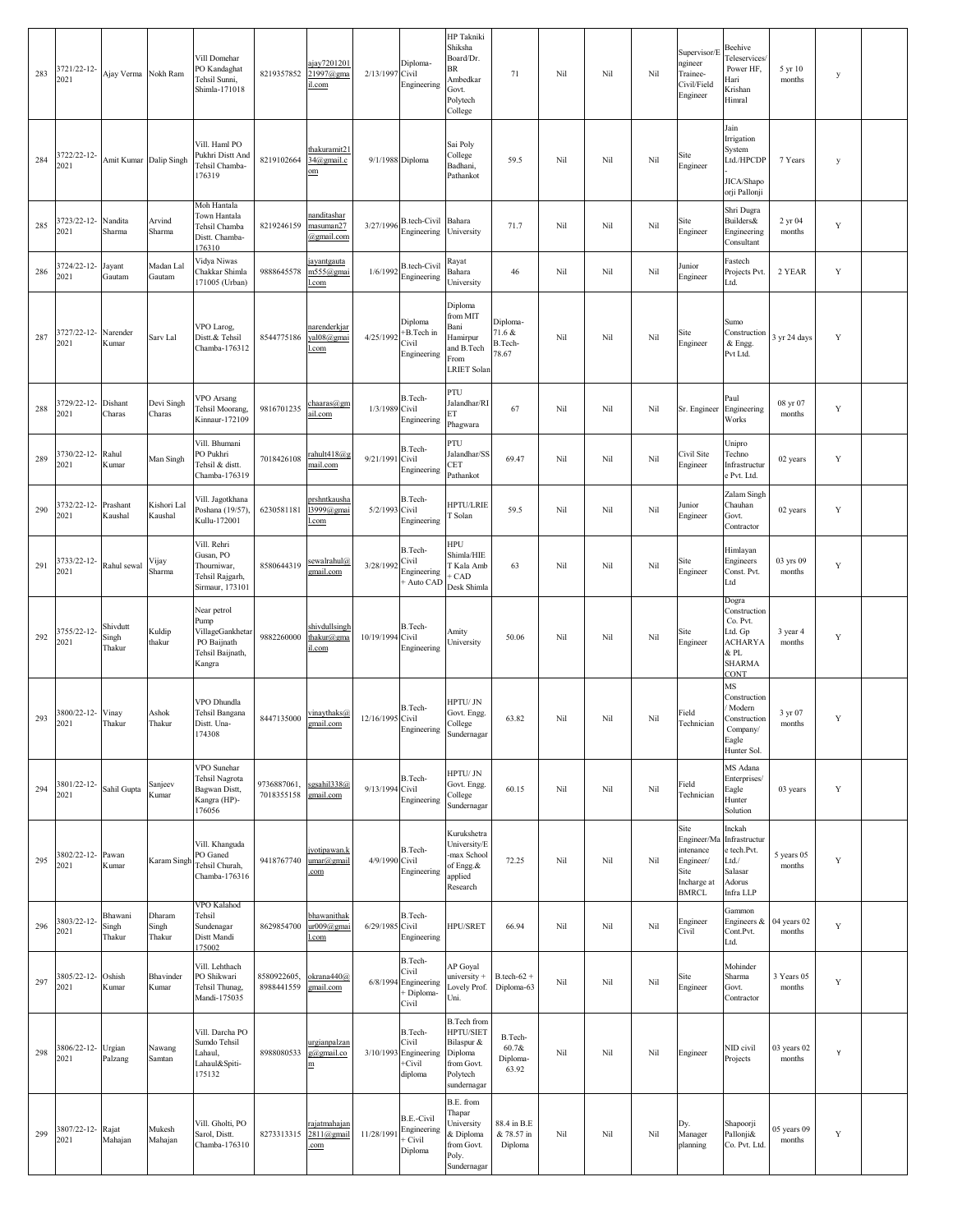| 300 | 3808/22-12-<br>2021   | Tarun<br>Sharma               | Durg Dyal<br>Sharma            | Vill. Massu PO<br>Chhatrari<br>Tehsil& Distt.<br>Chamba-176324                                             | 9418501893<br>9816068559  | <u>tarunsharma</u><br>1893@gmail<br>com               | 7/24/1994       | <b>B.tech-Civil</b><br>Engineering | HPTU<br>Hamirpur/Hl<br>ET Shahpur                                 | 65    | M.Tech-<br>Environment   | Abhilashi<br>University/<br>Abhilashi<br>college | Applied for<br>PDC       | Site cum<br>Design<br>Enginner                              | Soigne<br>Engg.<br>Consultant                                                                                  | 03 years              | Y           |  |
|-----|-----------------------|-------------------------------|--------------------------------|------------------------------------------------------------------------------------------------------------|---------------------------|-------------------------------------------------------|-----------------|------------------------------------|-------------------------------------------------------------------|-------|--------------------------|--------------------------------------------------|--------------------------|-------------------------------------------------------------|----------------------------------------------------------------------------------------------------------------|-----------------------|-------------|--|
| 301 | 809/22-12-<br>2021    | Rajneesh<br>Kumar             | Uttam Chand                    | Vill. Kurela<br>Tehsil Shahpur,<br>Distt. Kangra-<br>76206                                                 | 9592116660                | rajneeshkum<br>armalkania1<br>992@gmail.<br>com       | 12/6/1992       | B.tech-Civil<br>Engineering        | HPTU<br>Hamirpur/<br><b>HIET</b><br>Shahpur                       | 65    | Nil                      | Nil                                              | Nil                      | Site<br>Engineer                                            | Soigne<br>Engg.<br>Consultant                                                                                  | 05 years 03<br>months | Υ           |  |
| 302 | 810/22-12-<br>2021    | Naresh<br>Kumar               | Lachman                        | Vill. Ner<br>Gharwasra PO<br>Majharnu Tehsil<br>JoginderNagar<br>Distt. Mandi-<br>175015                   | 9857647579                | tnaresh0706<br>@gmail.com                             | 3/25/1992 Civil | Diploma-<br>Engineering            | PSB<br>Tech.IT/Sai<br>Poly.<br>College<br>Badhani<br>PTIC.(PB)    | 58.02 | Nil                      | Nil                                              | Nil                      | Civil Site<br>Engineer                                      | Om Prakash<br>Sharma&<br>Sons/RMS<br>Construction<br>Pvt. Ltd.                                                 | 05 years 11<br>months | Y           |  |
| 303 | 3811/22-12-<br>2021   | Vikramjeet<br>Saklani         | Ranject<br>Saklani             | VPO Sari Tehsil<br>Dharampur<br>Distt. Mandi<br>175025                                                     | 7018141306,<br>9625077577 | vikram.sakla<br>ni@gmail.co<br>m                      | 4/27/1992       | B.tech-Civil<br>Engineering        | Kurukshtera<br>Uni./SIET<br>Aliyarpur<br>Ambala                   | 67.35 | Nil                      | Nil                                              | Nil                      | Site<br>Engineer                                            | Bhayana<br><b>Builders</b><br>Hindustan<br>Infrastructur<br>e JV Pvt.<br>Ltd.                                  | 03 years 01<br>months | Y           |  |
| 304 | 3812/22-12-<br>2021   | Rajdeen                       | Yousaf                         | Vill. Junhu PO<br><b>Ganed Tehsil</b><br>Churah Distt.<br>Chamba-176316                                    | 7876789676,<br>9625986000 | rajdeenbutt9<br>8@gmail.co<br>$\mathbf m$             | 3/25/1988 Civil | Diploma-<br>Engineering            | HP Takniki<br>Shiksha<br>Board                                    | 69    | Nil                      | Nil                                              | Nil                      | Site<br>Engineer                                            | Tejassarnika<br>Hydro                                                                                          | 11 years 03<br>months | Y           |  |
| 305 | 3813/22-12-<br>2021   | Ravinder<br>Singh<br>Sakalani | Mr. Ramesh<br>Kumar<br>Saklani | VPO Sari Tehsil<br>Dharampur<br>Distt. Mandi-<br>175025                                                    | 8906870002                | ravinder.sakl<br>ani7@gmail.<br>com                   | 12/7/1992 Civil | B.Tech-<br>Engineering             | Kurukshetra<br>Uni./Shivalik<br>Inst. Of<br>Engg.&Tech.           | 68.19 | Nil                      | Nil                                              | Nil                      | Civil/Site<br>Engineer                                      | REPL-<br><b>KCPL</b><br>Military<br>station,<br>Holta,<br>Palampur/<br><b>AGI</b> Infra<br>Ltd.<br>(Jalandhar) | 07 years 01<br>months | Y           |  |
| 306 | 3814/22-12-<br>2021   | Nagender                      | Pratap Singh                   | Vill. Niwa Dabil<br>PO Shaoga<br>Distt. Sirmaur                                                            | 7988259483                | nagendarshar<br>mal11@gma<br>il.com                   | 4/30/1995 Civil | Diploma-<br>Engineering            | <b>HSBTE/Shiv</b><br>alik<br>Polytechnic,<br>Yamuna<br>Nagar      | 64    | Nil                      | Nil                                              | Nil                      | Junior<br>engineer                                          | Sandeep<br>Kumar<br>contractor                                                                                 | 05 years 02<br>months | Y           |  |
| 307 | 3815/22-12-<br>2021   | Abhay<br>Prakash              | Satya<br>Prakash               | Vill. Bhanoli PO<br>Kumarsain<br>Tehsil<br>Kumarsein,<br>Shimla-172029                                     | 9816658400                | abhay99prak<br>ash@gmail.c<br>$\rm \underline{om}$    | 4/4/1993 Civil  | B.Tech-<br>Engineering             | Baddi<br>University                                               | 62    | Nil                      | Nil                                              | Nil                      | Contractor/G<br>эvt.<br>Contractor/T<br>echnical<br>Officer | Contractor/<br>Govt.<br>Contractor/H<br>LL Lifecare<br>Limited                                                 | 04 years 08<br>months | Y           |  |
| 308 | 3816/22-12-<br>2021   | Shivanshu<br>Sharma           | Sham<br>Sunder<br>Sharma       | VPO Gahin<br>agore Tehsil<br>Nurpur, kangra-<br>176202                                                     | 9882050001                | shivanshu24<br>5@gmail.co<br>$\mathbf m$              | 8/26/1993 Civil | B.Tech-<br>Engineering             | Shoolini<br>University/<br>Shoolini uni.<br>Of<br>Biotech&<br>Met | 61.9  | Nil                      | Nil                                              | Nil                      | Site<br>Supervisor                                          | MS RK<br>Mahajan<br>Govt.Contra<br>ctor Nurpur                                                                 | 03 year 01<br>months  | Y           |  |
| 309 | 3817/22/12/<br>$21\,$ | Divesh<br>Kumar               | Mohan lal                      | House No. 86<br>ward No. 13<br>Mohan Niwas,<br>Kaleen, Solan,<br>173212                                    | 7018178788                | divesh437@<br>gmail.com                               | 11/6/1992       | B. Tech civil                      | <b>HPTU</b>                                                       | 65    | $\overline{\phantom{a}}$ | $\overline{\phantom{a}}$                         | $\overline{\phantom{a}}$ | Site Engg.                                                  | Vidya<br>infrastructur<br>e and<br>developers                                                                  | 2 years               | Y           |  |
| 310 | 3818/22/12/<br>21     | Kartik<br>Sharma              | Narender<br>Sharma             | SBI housing<br>society flat No.<br>404 A block,<br>panjari near<br>ISBT Shimla,<br>171004                  | 9459738345                | skartik620@<br>gmail.com                              | 5/4/1995        | B. Tech civil                      | J.P.<br>University<br>solan                                       | 81    | $\sim$                   | $\overline{\phantom{a}}$                         | $\overline{\phantom{a}}$ | J.E/Engineer                                                | IPH/HPPW<br>D                                                                                                  | 3 years               | Y           |  |
| 311 | 3819/22/12/<br>21     | Akshit<br>Mittal              | Ajay Mittal                    | Kaushalya<br>Niwas Ban<br>Mohhala, Solan,<br>Ward No. 6,<br>173212                                         | 7018083802                | <u>akshitmittal</u><br>24@gmail.<br>$_{\rm om}$       | 8/24/1994       | B. Tech civil                      | <b>HPU</b>                                                        | 62    | $\overline{\phantom{a}}$ | $\overline{\phantom{a}}$                         | ٠                        | Asstt.<br>Highway<br>Engg.                                  | PK engineer<br>and Jindal<br>construction                                                                      | 5 years               | Y           |  |
| 312 | 3820/22/12/<br>21     | Priyesh<br>Kaistha            | Pankaj<br>Kaistha              | VPO. Nirath,<br>Teh. Rampur<br>Bushar, Distt.<br>Shimla, 172001                                            | 9805959459                | priyeshkaisth<br>a@gmail.co<br>$\mathbf m$            | 11/26/1994      | B. Tech civil                      | <b>IKG PTU</b>                                                    | 63    | $\sim$                   |                                                  | ÷,                       | Site engg.                                                  | Yashpal<br>Govt.<br>Contractor                                                                                 | 3 years 3<br>months   | Y           |  |
| 313 | 3821/22/12<br>21      | <b>Hitesh Bans</b>            | Vidya<br>Parkash<br>Bans       | Vill. Deol<br>Tikkri, PO.<br>Kujji, Teh.<br>Pachhad, Distt.<br>Sirmour, 173212                             | 9318908200                | hitesh.bans9<br>9@gmail.co<br>$\mathbf{m}$            | 10/29/1994      | B. Tech civil                      | <b>HPUI</b>                                                       | 62    | M.Tech                   | JUIT solan                                       | 73                       | Asstt.<br>Highway<br>Engg.                                  | Maharaj<br>infraconstrue<br>tion pvt. Ltd                                                                      | 2 years 1<br>month 0  | Y           |  |
| 314 | 3822/22/12/<br>21     | Rahul<br>Chandel              | Madan Lal                      | Bagehrah Buhla<br>$(63/6)$ , Bir<br>Bagehra,<br>Hamirpur, Tihra<br>Sujanpur, distt.<br>hamirpur,<br>176110 | 8219272443                | ajhulchande<br>737@gmail<br>com                       | 11/10/1989      | B.Tech<br>Civil                    | <b>HPU</b>                                                        | 64    | ÷,                       |                                                  | ÷,                       | Asstt.<br>Professor                                         | Universal<br>Institute of<br>engg.<br><b>Fechnology</b><br>Doaba<br>Institute of<br>engg.3                     | 3 years 1<br>month    | Y           |  |
| 315 | 3823/22/12/<br>21     | Paras Thakur                  | Hem raj<br>Thakur              | Vill. Pipli, PO.<br>Darwar, Teh.<br>Dharampur,<br>Distt. Mandi,<br>175024                                  | 8894551906                | <u>arasthakur</u><br>7@gmail.co<br>$\mathbf{m}$       | 12/31/1996      | Diploma in<br>Civil                | PBS & TE                                                          | 67    | $\overline{\phantom{a}}$ | $\overline{\phantom{a}}$                         | $\overline{\phantom{a}}$ | Civil Engg.                                                 | Gammon<br>engg.<br>Construction<br>pvt. Ltd.                                                                   | 5 years 3<br>months   | $\mathbf Y$ |  |
| 316 | 3824/22/12/<br>21     | Manjeet<br>Singh              | Guman<br>Singh                 | VPO. Shillla,<br>Teh. Kamrau,<br>Distt Sirmour,<br>173029                                                  | 9882520096                | hauhan.ma<br>ect1005@<br>mail.com                     | 6/6/1992        | Diploma in<br>Civil                | Haryana<br>Tech. Board<br>of Edu                                  | 51    | $\overline{\phantom{a}}$ | $\overline{\phantom{a}}$                         | $\overline{\phantom{a}}$ | Contrator                                                   | <b>HPPWD</b>                                                                                                   | 5 years 3<br>months   | Y           |  |
| 317 | 3826/22/12/<br>21     | Hamender<br>Saurav<br>Sharma  | Govind Ram<br>Sharma           | Vill. Chadhanta,<br>PO. Pahal, Via<br>Mashobra,<br>171007                                                  | 8580770588                | suresharma9<br>2@gmail.co<br>$\underline{\textbf{m}}$ | 4/11/1992       | B. tech civil                      | JP Uni.                                                           | 75    | $\sim$                   | $\sim$                                           | ÷,                       | Site engg.                                                  | Shimla tools<br>and project<br>pvt. Ltd.                                                                       | 3 years 11<br>months  | Y           |  |
| 318 | 3853/22/12/<br>21     | Sanjeev<br>Singh Rana         | Rajender<br>Singh              | Vill.<br>Tharu(Saroun)<br>PO.<br>Kngo.ko.ghra,<br>Feh. Sarakaghat,<br>Distt. Mandi,<br>175026              | 9805547710                | sanjeevrana5<br>$66$ @gmail.<br>$om$                  | 5/3/1993        | B.tech. civil                      | PTU                                                               | 75    | $\overline{\phantom{a}}$ |                                                  | ÷                        | Site engg.                                                  | Mount<br>Hotel pvt.<br>Ltd.                                                                                    | 4 years 4<br>month    | Y           |  |
| 319 | 3854/22/12/<br>21     | Gaurav<br>Chauhan             | Pratap Singh                   | sukh bhawan<br>uper Sanghti,<br>sanjauli, Shimla<br>171006                                                 | 7837104765                | <u>aurav.chau</u><br>n1265@g<br>ail.com               | 8/20/1996       | <b>B.tech Civil</b>                | Chandigarh<br>Univ.                                               | 64    |                          |                                                  | $\sim$                   | Civil Engg.                                                 | Guru Kripa<br>floorings                                                                                        | 2 years               | Y           |  |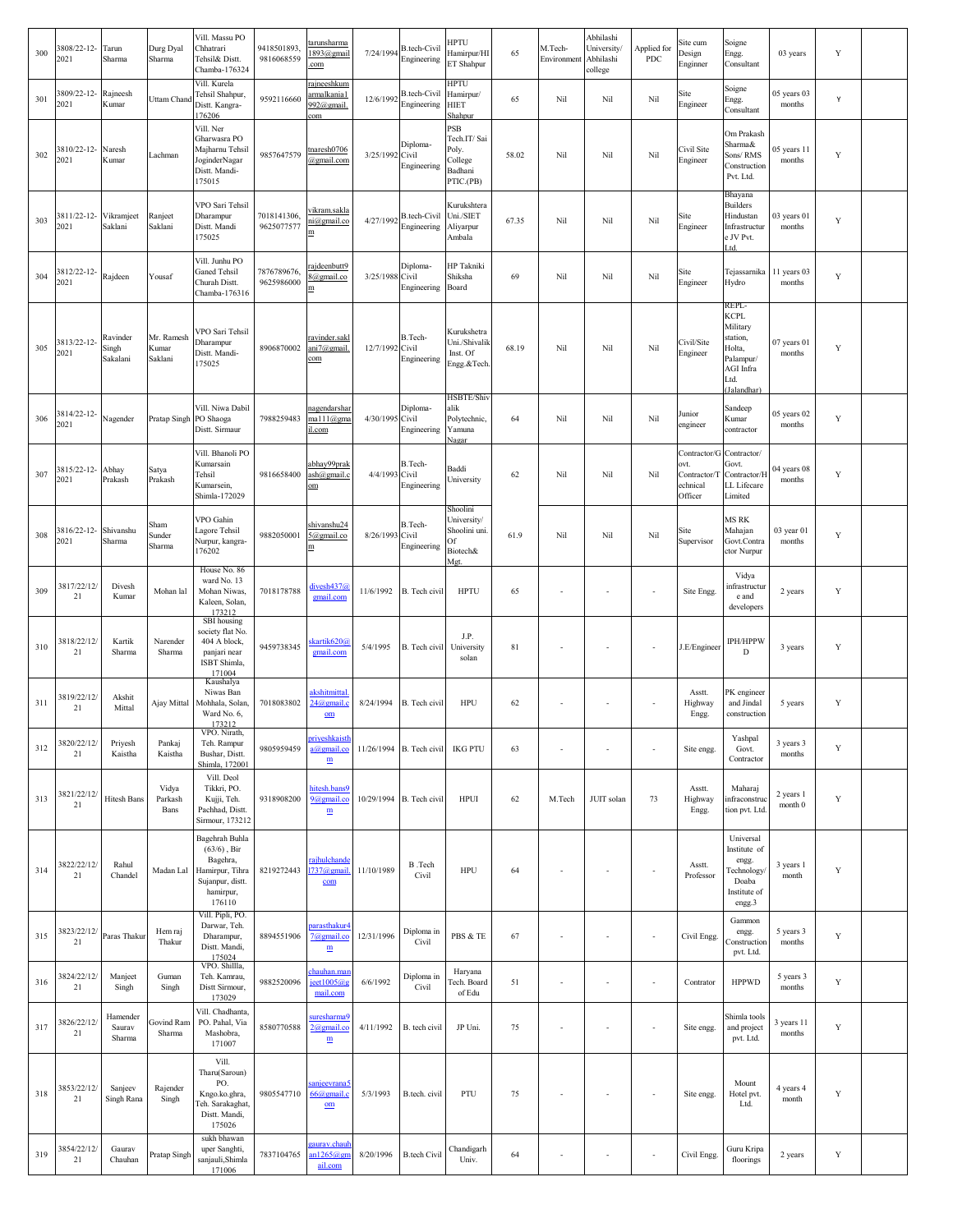| 320 | 3855/22/12/<br>21 | Rishabh<br>Sharma  | Naresh<br>Sharma            | Vill. Nehra, PO.<br>Bahli, Teh.<br>Rampur, Distt.<br>Shimla, 172022                | 8544798475 | unshim.shar<br>na03@gma<br>l.com             | 8/6/1996   | B.tech Civil chitkara univ  |                                   | 70          |                                   | $\overline{\phantom{a}}$ | ÷,                       | Site Engg.                                                                                                                                   | Pawan sood<br>govt.<br>Contractor<br>Class A                                                                                                      | 3 Years 2<br>months  | $\mathbf Y$ |  |
|-----|-------------------|--------------------|-----------------------------|------------------------------------------------------------------------------------|------------|----------------------------------------------|------------|-----------------------------|-----------------------------------|-------------|-----------------------------------|--------------------------|--------------------------|----------------------------------------------------------------------------------------------------------------------------------------------|---------------------------------------------------------------------------------------------------------------------------------------------------|----------------------|-------------|--|
| 321 | 3856/22/12/<br>21 | Tanzin<br>Samchok  | Rakesh<br>Kumar             | VPO. Mana,<br>Teh. Spiti, Distt<br>L&S, 172113                                     | 7876889474 | tanzinsamel<br>ok37@gmai<br>.com             |            | 12/15/1994 B. tech. Civil   | <b>HPTU</b>                       | 58          |                                   | $\sim$                   | ä,                       | Site Engg.                                                                                                                                   | Vikas<br>Sharma<br>Contractor<br>ltd.                                                                                                             | 4 years              | Y           |  |
| 322 | 3857/22/12<br>21  | Abir Thakur        | Rajender<br>Thakur          | C/O RVN<br>School<br>VPO/Teh.<br>Dadhu, Distt.<br>Sirmour, 173022                  | 9459024555 | <u>abirsinghtha</u><br>kurt@gmail<br>com     | 4/20/1996  | B. tech. Civil              | Shlooni<br>University             | 58          |                                   |                          | ÷,                       | Site Engg.                                                                                                                                   | Rajender<br>Thakur<br>Class 1<br>Govt.<br>Contrator                                                                                               | 2 years              | Y           |  |
| 323 | 3858/22/12<br>21  |                    | Shobit Bajaj Satpal Bajaj   | Ward no. 3,<br>house No. 43,<br>Pratap Nagar,<br>Hamirpur,<br>177001               | 9736260700 | shobit1baja<br>@gmail.com                    | 6/26/1992  | B. Tech.<br>Civil           | HPU                               | 66          |                                   | $\overline{\phantom{a}}$ | ÷,                       | Site engg                                                                                                                                    | MS G.K<br>Traders                                                                                                                                 | 3 years              | Y           |  |
| 324 | 3859/22/12/<br>21 | Jeevan<br>Kaushal  | Kuldeep<br>Kaushal          | VPO. Ree, Teh,<br>Sujanpur Tihra,<br>Distt. Hamirpur,<br>177007                    | 8894262437 | glkaushal34<br>@gmail.con                    | 8/5/1992   | B. Tech.<br>Civil           | Baddi<br>University               | 64          | M.E in<br>const. Tech.<br>& mangt | PU<br>Chandigarh         | 68                       | operation<br>Asstt.<br>Manager,<br>Asstt.<br>Project.<br>Eng, Engine-<br>1 lay out<br>design, Auto<br>CAD design<br>Eng., Asstt<br>Professor | Bayview<br>Concreting<br>Ptt Ltd.<br>Australia/Ga<br>rg sons<br>Estate<br>Promoters<br>chd./CHC<br>Consulting<br>Asia, IEC<br>University<br>Baddi | 6 years 1<br>months  | Y           |  |
| 325 | 3860/22/12/<br>21 | Pankaj<br>Kumar    | Manoj<br>Kumar              | Vill. Rtehari,<br>Po./Teh.<br>Chachiot, Distt.<br>Mandi, 175028                    | 9805410057 | Pankaj037p<br>ku@gmail.<br>$om$              | 6/9/1992   | B. tech civil               | HPU                               | 68          |                                   |                          | ÷,                       | Site engg.                                                                                                                                   | Private and<br>semi Govt.                                                                                                                         | 4 years              | Y           |  |
| 326 | 3861/22/12/<br>21 | Akshay<br>Bhardwaj | Tilak raj                   | Rekha Bhawan,<br>Vill, Cheli, PO.<br>Beolia,<br>Teh./Distt.<br>Shimla, 171009      | 7018139228 | akshaybharo<br>$a$ ill $a$ gr<br>ail.com     | 7/2/1991   | B. tech civil chitkara univ |                                   | 58          | M.tech. Civi                      | APG Goyal<br>university  | 76                       | Site engg.                                                                                                                                   | lifeseary<br>pvt.<br>td./Bajrang.<br>enterprising                                                                                                 | 2 years 9<br>months  | Y           |  |
| 327 | 3862/22/12/<br>21 | Vivek Surya        | Durga Singh<br>Surya        | Vill. Singholi,<br>PO. Devamanal,<br>Teh. Nohra<br>Dhar, Distt.<br>Sirmour, 173104 | 9459795099 | suryaviveké<br>455@gmail<br>com              | 11/9/1992  | B. tech civil               | <b>HPTU</b>                       | 68          |                                   | $\overline{\phantom{a}}$ | ÷,                       | J.E                                                                                                                                          | HPPWD &<br>ashok<br>Choula<br>Construction                                                                                                        | 4 years 6<br>months  | Y           |  |
| 328 | 3863/22/12/<br>21 | Mukesh             | Ram Rattan                  | Vill. Pat,<br>Po.Kashapat,<br>Teh. Rampur,<br>Distt. Shimla,<br>172022             | 8219835007 | <u>mtthakur905</u><br>@gmail.com             | 9/15/1993  | <b>B.Tech Civil</b>         | <b>HPTU</b>                       | 66          |                                   | ÷,                       | ÷,                       | Site engg.                                                                                                                                   | MS rajender<br>singh negi<br>govt<br>contractor A<br>class                                                                                        | 4 years 8<br>months  | Y           |  |
| 329 | 3864/22/12/<br>21 | Mohit<br>Bhardwaj  | Ganesh Dutt                 | Vill. Kuddu, Po.<br>Dhaddi, Teh.<br>Jubbal, Distt.<br>Shimla, 171206               | 8352011123 | mohitsharma<br>12730@gm<br>il.com            | 2/3/1997   | <b>B.Tech Civil</b>         | Bahara<br>University              | 6.95 (CGPA) |                                   | $\sim$                   | ÷,                       | J.E.                                                                                                                                         | Gaurav<br>Shukla C &<br>C HPPWD<br>Dept.                                                                                                          | 2 years 7<br>months  | Y           |  |
| 330 | 3865/22/12/<br>21 | Puncet<br>Panatu   | Dharmender<br>Singh         | VPO. Dhadi<br>Guhnsa, Teh.<br>Jubbal Distt.<br>Shimla, 171206                      | 8219865045 | uneetpanat<br>$111$ ( $Q$ gmail<br>com       |            | 11/12/1997 B. Tech Civil    | Shimla<br>University              | 69          |                                   | $\sim$                   | ä,                       | Field engg.                                                                                                                                  | Vijay &<br>groups                                                                                                                                 | 2 years 4<br>month   | Y           |  |
| 331 | 3866/22/12/<br>21 | Kapil              | Bhawan<br>Singh             | Vill. Dhelwana,<br>Po and Teh.<br>Shilli, Distt.<br>Sirmour, 173027                | 9816659377 | kapilthakur2<br>$63$ ( $a$ ) gmail.c<br>$om$ | 12/15/1992 | B. Tech                     | Bahara<br>University              | 83          |                                   | $\sim$                   | $\overline{\phantom{a}}$ | Site engg.                                                                                                                                   | Rajdeep &<br>Co.<br>nfrastructur<br>e pvt. Ltd.                                                                                                   | 3 years 2<br>months  | $\mathbf Y$ |  |
| 332 | 3867/22/12/<br>21 | Rohit<br>Guleria   | Rajinder<br>singh           | VPO. Shamti<br>sood colony<br>Solan, 173212                                        | 7018078455 | rishu463@<br>mail.com                        | 12/8/1994  | B. Tech.<br>Civil Engg.     | APG Goyal<br>Shimla<br>University | 6.15 CGPA   | $\sim$                            | $\sim$                   | $\sim$                   | Site engg.                                                                                                                                   | Y.S parmar<br>university<br>Solan                                                                                                                 | 2 yesars 11<br>month | $\mathbf Y$ |  |
| 333 | 3868/22/12/<br>21 | Neeraj<br>Kumar    | Kuldeep<br>singh            | Vill. Sangroh,<br>PO. Samirpur,<br>leh. Tauni Devi,<br>Distt. Hamirpur,<br>177601  | 7018944901 | neerajkumar<br>89@gmail.c<br>$_{\rm om}$     | 12/8/1989  | <b>B.Tech</b>               | PTU                               | 63          | M.tech                            | CPU<br>hamirpur          | 95                       | Lecturer/eng<br>g./App. Eng.<br>lecturer/Asst<br>t. Professor/                                                                               | GES Poly,<br>Hoshiyarpur<br><b>HPPCLShim</b><br>la/MIT<br>Bani/Abhilas<br>hi university<br>Mandi/Carre<br>r point<br>university                   | 8 years 5<br>months  | Y           |  |
| 334 | 3869/22/12/<br>21 | Sidharth<br>Thakur | Mahender<br>Singh<br>Thakur | Vill. Punto, Po.<br>Killar, Teh.<br>Pangi, Distt.<br>Chamba, 176310                | 9418736546 | idharth.thak<br>urc&a@ema<br>il.com          | 12/18/1995 | B. Tech<br>Civil            | PTU                               | 62          | $\sim$                            | $\sim$                   | ä,                       | J.E.                                                                                                                                         | IL and FSO<br>Transportati<br>on Net. Ltd.                                                                                                        | 4 years 5<br>months  | Y           |  |
| 335 | 3870/22/12/<br>21 | Mohit<br>Bhardwaj  | Hari<br>Prakash<br>Bhardwaj | vard no. 3 Jarad<br>Bhutti colony<br>Shamshi (35/85)<br>Kullu, 175126              | 8988288883 | nb8988288<br>83@gmail.c<br>$om$              | 5/27/1997  | B. Tech<br>Civil            | PTU                               | 70          | $\sim$                            | $\sim$                   | ×,                       | Civil engg.                                                                                                                                  | Govt.<br>Contractor                                                                                                                               | 2 years 3<br>months  | Y           |  |
| 336 | 3871/22/12/<br>21 | Gaurav<br>Jaswal   | Mani Ram<br>Jaswal          | Vill. Lower<br>Karsog.,<br>'O/Teh. Karsog,<br>Distt. mandi,<br>175011              | 8219885095 | aswalgauray<br>95@gmail.o<br>$om$            | 5/28/1995  | B. Tech<br>Civil            | chitkara univ                     | 68          | $\sim$                            | $\sim$                   | ×                        | Site engg.                                                                                                                                   | Rohit Rana<br>contractor<br>(PR)<br>Contractor)                                                                                                   | 2 years 2<br>month   | Y           |  |
| 337 | 3872/22/12/<br>21 | Anjal<br>Dhiman    | Vipin<br>Kumar<br>Dhiman    | Teh. Bangana,<br>Muchhali khas<br>(15/17)<br>Bangana, Una,<br>174307               | 9876405257 | <u>anjaldhimar</u><br>@gmail.com             | 11/5/1990  | B. Tech<br>Civil            | PTU                               | 67          |                                   |                          | ä,                       | Billing<br>engg./Site<br>Engg./<br>QAQC/GET                                                                                                  | APCO/GEC<br>PL/NKG/SK<br>P/HCC/KNI                                                                                                                | 8 years 11<br>months | Y           |  |
| 338 | 3873/22/12/<br>21 | Jitender<br>Negi   | Krishan Lal<br>Negi         | shanti nagar near<br>army camp<br>Jhakhri, Teh.<br>Rampur, Distt.<br>Shimla 172201 | 8894199444 | jitu02negi@<br>gmail.com                     | 9/2/1992   | B. Tech<br>Civil            | Baddi<br>University               | 7.11 CGPA   |                                   | ÷,                       | ÷,                       | J.E.                                                                                                                                         | Jia lal<br>kapatia<br>govt.<br>Contractor                                                                                                         | 4 years 3<br>month   | $\mathbf Y$ |  |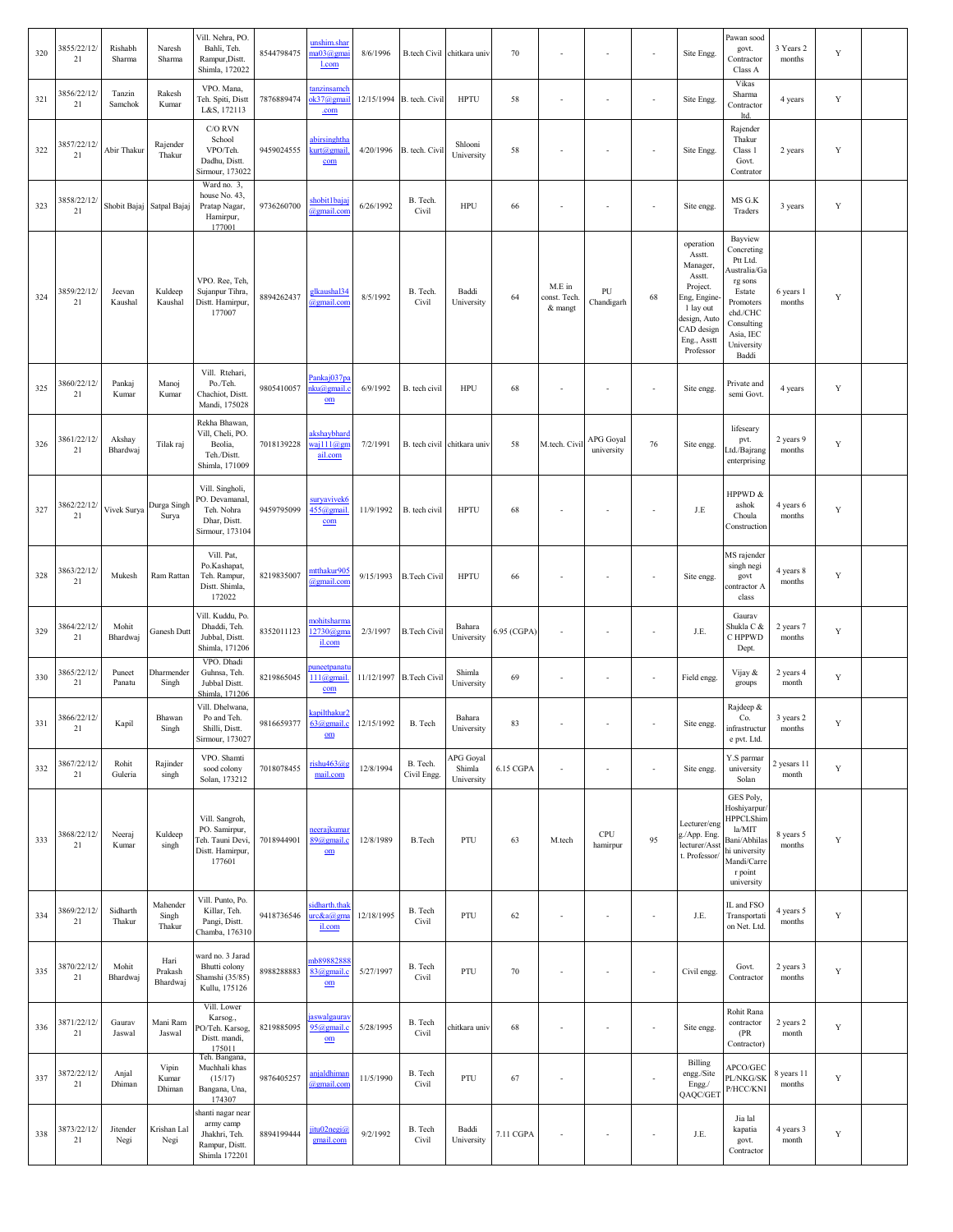| 339 | 3874/22/12/<br>21 | Anuja               | Dulo ram                  | VPO. Panisa<br>(siyoti) teh.<br>Dhera gopipur<br>distt. kangra.<br>177114                           | 8278874836  | nujakaunda<br>$89@$ gamil.<br>$_{\rm om}$            | 9/7/1989   | B.tech civil            | hpu                        | 73     | $\overline{\phantom{a}}$ | $\overline{\phantom{a}}$ | ÷,                       | Site engg                                   | Ankit<br>kumar govt<br>contractor                                                                            | 3 years 2<br>mnth   | $\mathbf Y$ |  |
|-----|-------------------|---------------------|---------------------------|-----------------------------------------------------------------------------------------------------|-------------|------------------------------------------------------|------------|-------------------------|----------------------------|--------|--------------------------|--------------------------|--------------------------|---------------------------------------------|--------------------------------------------------------------------------------------------------------------|---------------------|-------------|--|
| 340 | 3875/22/12<br>21  | Akshay<br>sharma    | rajinder<br>sharma        | vill. Upper, po.<br>Rakkar.<br>teh.baijanth.<br>Distt. kangra<br>176063                             | 8894675062  | kay24shari<br>a@gmail.co<br>$\underline{\textbf{m}}$ | 2/6/1996   | B.tech civil            | MIT clg                    | 75     |                          |                          | ٠                        | $\rm{JE}$                                   | M/S gawar<br>construction<br>ltd.                                                                            | 4 years 6<br>mnth   | Y           |  |
| 341 | 3876/22/12<br>21  | Pardeep<br>kumar    | ashwani<br>kuimar         | Vill. Sawindhar,<br>po. Jassal,<br>teh.karsog.<br>Distt.<br>mandi175009                             | 9459782448  | s707735@<br>mil.com                                  | 8/24/1991  | B.tech civil            | <b>HPTU</b>                | 64     | $\sim$                   |                          | $\sim$                   | Asstt.<br>Engg./ site<br>engg               | APS hydro<br>pvt.ltd                                                                                         | 3 years 6<br>mnths  | Y           |  |
| 342 | 3877/22/12/<br>21 | akshay<br>kumar     | Rajinder<br>Singh         | set no. 7 kanwar<br>villa chapslee<br>shimla-1                                                      | 9805791911  | akshay.birta<br>agmail.com                           | 5/12/1993  |                         | B.tech civil Bahara univ   | 62     | M.Tech                   | Bahara<br>University     | 6.56 CGPA                | Engg.                                       | Rudra shiva<br>comt.co.pvt<br>ltd/Gr<br>infraprojects<br>ltd                                                 | 2 years 6<br>mnths  | Y           |  |
| 343 | 3878/22/12/<br>21 | Bharat<br>pathaina  | Harnam<br>singh           | vill. Kot, po.<br>Tihra,<br>teh.dharmpur<br>Distt. mandi<br>175026                                  | 8219584289  | pathaniaab9<br>agmail.com                            | 12/9/1991  | B.tech civil            | <b>HPTU</b><br>Hamirpur    | 55     | $\sim$                   | $\sim$                   | $\overline{\phantom{a}}$ | site engg                                   | Dogra<br>Constrution<br>Co. Pvt. Ltd.                                                                        | 2 years 5<br>mnths  | Y           |  |
| 344 | 3889/23/12<br>21  |                     | Rishi jaryal suresh kumar | house no.<br>354/11,po.purana<br>bazar<br>teh.sundernagar.<br>Distt.<br>mandi17501                  | 8219171131  | rishijaryal46<br>@gmail.com                          | 2/10/1991  | B.tech civil<br>engg    | HPU                        | 63     | $\sim$                   | $\sim$                   | ×,                       | J.E/ tulip<br>intereny<br>engg              | Sanjay<br>kumar govt.<br>contractor.<br>Of general<br>order<br>supply/<br>muncipal<br>council<br>sundernagar | 2 year 3<br>months  | Y           |  |
| 345 | 3890/23/12<br>21  | Arun kumar          | Vishawjeet<br>singh       | VPO. Upper<br>behli oppo site<br>upper behli govt<br>school teh<br>sundernagar dist<br>mandi 175018 | 7018014574  | trunthakur.v<br>s@gmail.co<br>$\mathbf{m}$           | 10/31/1991 | <b>B</b> .tech civil    | NIT<br>Hamirpur            | 61     | M.tech.<br>const.        | JUIT solan               | 77                       | Site Eng                                    | DKS Const.<br>Pvt ltd                                                                                        | 4 year 1<br>months  | Y           |  |
| 346 | 3891/23/12/<br>21 | Vivek Gupta         | Sunder Lal<br>Gupta       | Vill. Handeti<br>Tehsil<br>Sundarnagar<br>Distt. Mandi-<br>175019                                   | 9882039045  | vvkgupt72@<br>gmail.com                              | 12.02.1992 | <b>B</b> .tech civil    | Bahar Uni.                 | 89     | $\overline{\phantom{a}}$ | $\overline{\phantom{a}}$ | $\overline{\phantom{a}}$ | JE                                          | RP<br>Thakur/Rishi<br>Rajan Gupta                                                                            | 3 year11<br>months  | $\mathbf Y$ |  |
| 347 | 3892/23/12/<br>21 | Priyanka<br>Sharma  | Gopal<br>Sharma           | Vill. Talara PO<br><b>Brehin Tehsil</b><br>Sain, Kullu-<br>175134                                   | 70181-31166 | riyankagau<br>am0440@g<br>mail.com                   | 20.04.1997 | <b>B</b> .tech civil    | <b>SIET</b><br>Bilaspur    | 66     | <b>MBA OPS</b><br>Mangt. | LPU                      | 61                       | $\rm{JE}$                                   | Ashadeep<br>Const. Pvt<br>Ltd, OMR<br>const.<br>Company<br>Pvt. LTd                                          | 3 year              | Y           |  |
| 348 | 3894/23.12.<br>21 | Abhishek<br>Kanwar  | Duni Chand                | Vill. Panahar PO<br>Baffrin Tehsil &<br>Distt.H/Pur-<br>177029                                      | 98051-82973 | abhishek14<br>$09@$ gmail.c<br>$_{\text{om}}$        | 18.12.1992 | <b>B.tech Civil</b>     | <b>HPTU</b><br>Hamirpur    | 68     |                          |                          |                          | JE & Site<br>Eng                            | HPPWD,<br>HPPWD,<br>Himachal<br>Fechno Eng.<br>& Synerjy<br>Thrislington                                     | 5 year 8<br>months  | Y           |  |
| 349 | 3895/23.12<br>21  | Shubham<br>Thakur   | Babu Ram                  | thakur niwas<br>pateog Bellow<br>uttam guess<br>agency BCS<br>Shimla-9                              | 82196-15179 | <u>shubhamt98</u><br>9@gmail.co<br>$\mathbf m$       | 12/24/1996 |                         | B.tech Civil chitkara univ | 77     |                          |                          |                          | Site<br>Supervisot,<br>Designer<br>Auto CAD | nil                                                                                                          | 2 year              | Y           |  |
| 350 | 3896/23.12.<br>21 | Sushant<br>Pathania | Shiv Ram<br>Pathania      | H.No.120/12<br>ram Nagar<br>mandi-175001                                                            | 70184-29727 | ushant.path<br>nia98@gma<br>il.com                   | 08.01.1992 | Diploma in<br>Civil     | <b>HPTSB</b>               | 62     |                          |                          |                          | Construction<br>Supervisor                  | Farm<br>Techno,<br>Primus Eng.<br>Sol Pvt. Ltd                                                               | 6 year              | Y           |  |
| 351 | 3897/23.12<br>21  | Shashi Pal          | <b>Bhag</b> Singh         | Vill Dhar PO<br>Chandruhi<br>Tehsil Bhoranj<br>Distt. B/Pur-<br>177024                              | 9817013013  | sp14249@g<br>mail.com                                |            | 17.06.1989 B.Tech Vivil | Kurushetra<br>University   | 71     | $\overline{\phantom{a}}$ | $\sim$                   | $\overline{\phantom{a}}$ | Engineer                                    | Disha<br>Association<br>PK Const.<br>Neel Kamal<br>Hotel Resort                                              | 8 year 3<br>months  | Y           |  |
| 352 | 3898/23.12<br>21  | Abhilasha           | Uttam Chand               | Arun Bhawan<br>Dochi PO Beoli<br>Tehsil & Distt.<br>Hsimla-171003                                   | 82197-18921 | abhilashasha<br>na711@gm<br>ailcom                   | 14.12.1993 | B. Tech<br>Civil        | <b>HPTU</b><br>Hamirpur    | 66     |                          |                          |                          | Site Engi                                   | GK Traders                                                                                                   | 3 year 1<br>month   | Y           |  |
| 353 | 3899/23.12<br>21  | Abhishek<br>Mahajan | Sushil<br>Mahajan         | VPO Sarol<br>Tehsil & Distt.<br>Chamba-176310                                                       | 98823-20903 | ahajanabh<br>shek $360$ @g<br>mail.com               | 25.03.1993 | B. Tech<br>Civil        | HPU                        | 75     |                          |                          |                          | Civil Engi                                  | Bharat<br>Const.                                                                                             | 3 year              | Y           |  |
| 354 | 3900/23.12<br>21  | Sunit Kumar         | Nand Lal                  | Vill. Dhangu<br>PORatti Tehsil<br>Balah Mandi-<br>17008                                             | 70182-26085 | unit9577@<br>gmail.com                               | 17.01.1995 | B. Tech<br>Civil        | <b>HPTU</b><br>Hamirpur    | 59     |                          |                          |                          | Civil Eng,<br>Project<br>Cordinator         | Oxigen<br>Protect Pvt.<br>Ltd Jind<br>Haryana                                                                | 2 year 7<br>months  | Y           |  |
| 355 | 3901/23.12.<br>21 | Matul<br>Verma      | Ravinder<br>Kumar         | Vill. Dodr PO<br>Rakhoh Tehsil<br>Sarkaghat,<br>Mandi-175042                                        | 70182-42190 | <u>ermamatul3</u><br>agmail.com                      | 10.08.1992 | B. Tech<br>Civil        | <b>HPTU</b><br>Hamirpur    | 62     |                          |                          |                          | Site Eng.                                   | Ajay Kumar<br>Thakur C-A<br>Govt. Cont,<br><b>HPPWD</b>                                                      | 3 year 6<br>months  | Y           |  |
| 356 | 3902/23/12/<br>21 | Ashish<br>kumar     | Suresh<br>kumar           | Vill. Banwar<br>Kalan, PO/Teh.<br>Dharampur,<br>Distt. Mandi,<br>175040                             | 7206513872  | 99ashishshai<br>1a99@gma<br>l.com                    | 11/16/1992 | B. Tech<br>Civil        | Kurushetra<br>University   | $77\,$ | M. Tech<br>Structure     | Kurushetra<br>University | 76                       | Asstt.<br>Professor                         | Shivelikint,<br>rint<br>university                                                                           | 5 years 3<br>months | Y           |  |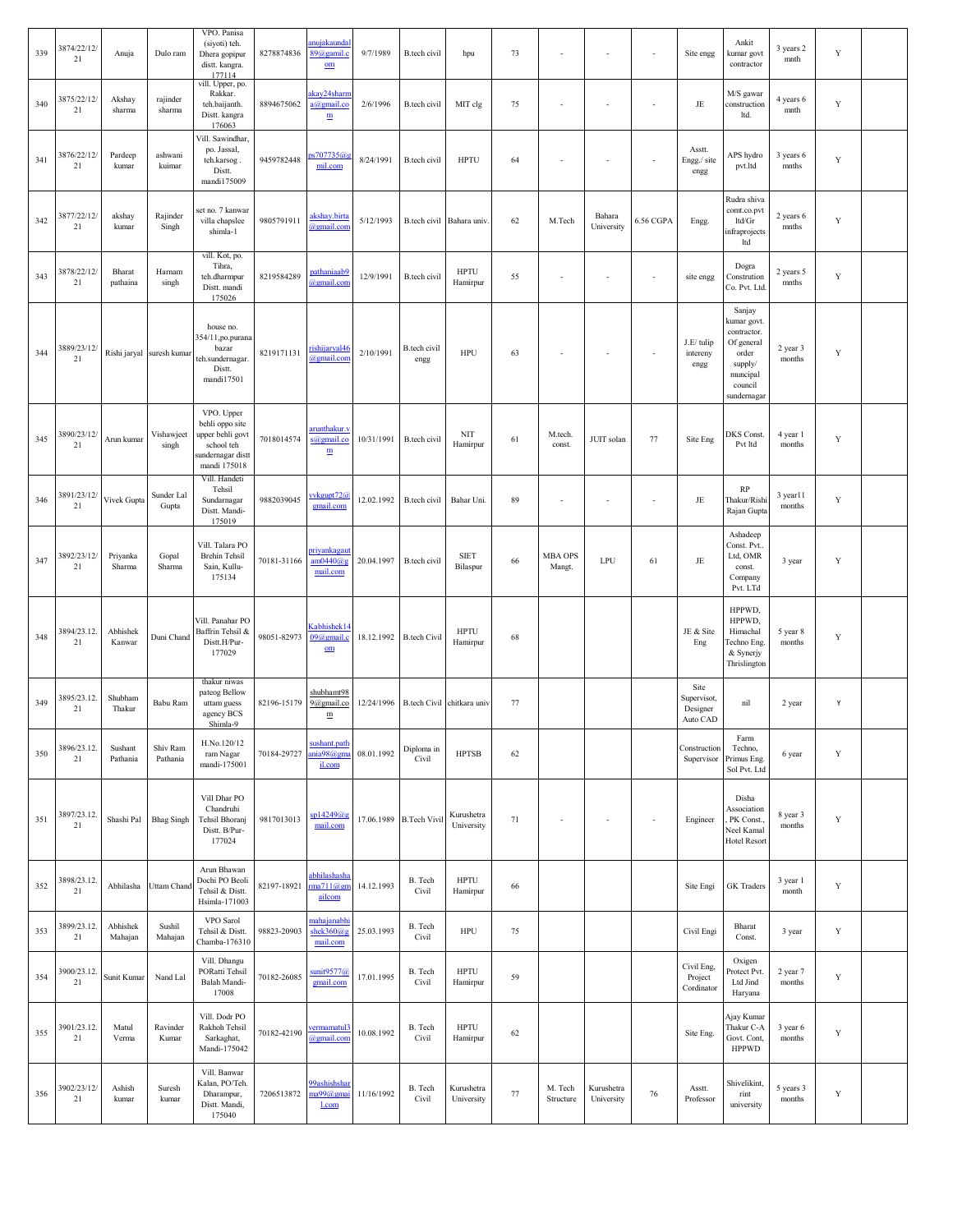| 357 | 3903/23/12/<br>21     | Nikhil<br>Verma         | Hem Raj<br>Verma          | Vill. Patqkhar,<br>Teh Sunni, PO<br>Reog, Distt<br>Shimla, 173101                   | 9418140808 | <b>ikhilverma</b><br>3a3@gmail.<br>$om$         | 7/15/1996  | b.tech civil<br>engg.   | Jaypee<br>University              | 50 |        | $\overline{\phantom{a}}$ | $\overline{\phantom{a}}$ | Site<br>Engg./Civil<br>Engg. | PK<br>construction<br>kuthiala<br>onst. manoj<br>kumar<br>sharma<br>contractor                 | 3 years 1<br>month   | Y           |  |
|-----|-----------------------|-------------------------|---------------------------|-------------------------------------------------------------------------------------|------------|-------------------------------------------------|------------|-------------------------|-----------------------------------|----|--------|--------------------------|--------------------------|------------------------------|------------------------------------------------------------------------------------------------|----------------------|-------------|--|
| 358 | 3904/23/12/<br>21     | Vinayak Puri            | Bhupender<br>Puri         | Mohalla<br>Chowjan,<br>Chamba 176310                                                | 7018965710 | <u>vinayakpuri</u><br>991@gmail<br>com          | 3/22/1991  | b.tech civil<br>engg.   | PTU                               | 65 |        | $\sim$                   | ÷,                       | Site<br>Engineer             | Hydro engg.<br>And<br>construction<br>pvt. Ltd.                                                | 4 years 1<br>month   | Y           |  |
| 359 | 3905/23/12/<br>21     | Jitender<br>Thakur      | V.R thakur                | Vill kothi, PO.<br>Shalaghat, Teh.<br>Arki, Distt.<br>Solan, 173208                 | 8894158007 | jrajput19@h<br>otmail.com                       | 9/19/1991  | b.tech civil<br>engg.   | Bahara<br>University              | 59 |        | $\sim$                   | $\overline{\phantom{a}}$ | Site Engg.                   | P.K<br>onstruction<br>Pvt. Ltd.                                                                | 3 years 1<br>month   | Y           |  |
| 360 | 3906/23/12/<br>21     | Kapil<br>Thakur         | Dharam<br>Singh<br>Thakur | Vill. Ludhiyana,<br>PO, Andheri,<br>Teh. Sanjrah,<br>Distt. Sirmour,<br>173023      | 9459693561 | hakurkapil(<br>$123$ @gmail<br>com              | 3/17/1994  | B. Tech.<br>Civil Engg. | <b>HPTU</b>                       | 62 |        | $\sim$                   | ä,                       | Site Engg.                   | Shiviran<br>General<br>Engineer                                                                | 3 years 6<br>months  | Y           |  |
| 361 | 3907/23/12/<br>21     |                         | Mohit Singh Kartar Singh  | Vill. Viulla, PO,<br>Thakimatli, Teh<br>Salooni, Distt.<br>Chamba, 176308           | 7018750285 | mohi47405<br>@gmail.cor                         | 9/19/1993  | B. Tech.<br>Civil Engg. | <b>HPTU</b>                       | 63 |        | $\sim$                   | ÷,                       | J.E                          | Shiv Aaryan<br>General<br>Engineer                                                             | 3 years 3<br>months  | Y           |  |
| 362 | 3908/23/12/<br>21     | Kirnesh<br>Pundir       | Pratap Singh              | VPO Dugana,<br>Teh. Kamrao,<br>Distt. Sirmour,<br>173029                            | 8219969887 | kirneshpund<br>$r87@$ gmail.<br>$om$            | 2/23/1995  | B. Tech.<br>Civit Engg. | APG Goyal<br>Shimla<br>University | 77 |        | $\sim$                   | ÷,                       | J.E.                         | M & S<br>Sharma<br>Construction<br>and ranject<br>thakur                                       | 3 years              | Y           |  |
| 363 | 3909/23/12/<br>21     | Pardeep<br>Saini        | Lekh Ram<br>Saini         | Vill. Uper<br>Kheriyan, PO<br>Bilaspur, Teh.<br>Sadar, Distt.<br>Bilaspur, 174001   | 9857744571 | pardeepsaini<br>276@gmail<br>com                | 4/4/1991   | B. Tech.<br>Civit Engg. | <b>HPU</b>                        | 71 |        | $\sim$                   | ÷,                       | Civil Engg                   | MS ganga<br>Ram<br>Contrator/A<br>FCL Pvt.<br>Ltd.<br>Chandigarh                               | 5 years              | Y           |  |
| 364 | 3910/23/12/<br>$21\,$ | Chaman lal              | Ganga ram                 | VPO/. Panjgain,<br>Teh. Sadar (126)<br>bilaspur, 174012                             | 8219971702 | hamansimo<br>@gmail.com                         | 2/6/1993   | B. Tech.<br>Civit Engg. | <b>HPU</b>                        | 68 |        | $\sim$                   | ÷,                       | Site Engg                    | MS ganga<br>Ram<br>Contrator/As<br>iaconcretes<br>cement pvt.<br>Ltd.<br>MS Bh.                | 3 years              | Y           |  |
| 365 | 3911/23/12/<br>21     | Amit Singh<br>Thakur    | Karam<br>Chand<br>Thakur  | Vill. Bhai, PO.<br>Bhambla, Teh.<br>Baldwara, Distt.<br>Mandi, 175004               | 7018468352 | asthakur260<br>61990@gm<br>il.com               | 6/26/1990  | B. Tech.<br>Civil       | <b>HPU</b>                        | 64 |        | $\overline{\phantom{a}}$ | ÷,                       | J.E                          | PALSRA<br>Govt.<br>Contrator<br>class 1/<br>Vikas<br>enterprises<br>engg.                      | 6 years              | Y           |  |
| 366 | 3912/23/12/<br>21     | Rishi Vohar<br>Tutaniea | Ajit kumar                | Vill. Kandbari,<br>PO. Kamlehr,<br>Teh. Palampur,<br>Distt. Kangra,<br>176061       | 7831001078 | rishitutania <sup>:</sup><br>20@gmail.c<br>$om$ | 7/8/1991   | B. Tech.<br>Civil       | APG Goyal<br>Shimla<br>University | 55 |        | $\sim$                   | ÷,                       | Civil engg.                  | <b>BRITE</b><br>proofing/kss<br>petron Pvt.<br>Ltd.                                            | 3 years 4<br>months  | Y           |  |
| 367 | 3913/23/12/<br>21     | Abhishek<br>Gupta       | Ashok Gupta               | House No. 173<br>roura sector-02,<br>Sadar, Bilaspur,<br>174001                     | 7018540150 | abhishek288<br>9@gmail.co<br>$\mathbf m$        | 9/28/1989  | B. Tech.<br>Civil       | HPU                               | 61 |        | $\sim$                   | $\blacksquare$           | senior<br>Quality Er.        | ABCI pvt.<br>Ltd(IL & FS<br>construction<br>comp.)                                             | 5 years 4<br>months  | Y           |  |
| 368 | 3914/23/12/<br>21     | Jyoti Kalia             | Prem Chand<br>Kaliaa      | House near<br>Lakshay School<br>VPO arki, Distt.<br>Solan, 173209                   | 7018621780 | jyotikalia32<br>@gmail.com                      | 2/5/1993   | B. Tech.<br>Civil       | chitkara univ                     | 65 |        | $\overline{\phantom{a}}$ | ÷,                       | Site<br>Engineer             | M/S<br>rajkumar<br>contractor                                                                  | 2 years 7<br>months  | Y           |  |
| 369 | 3995/23/12/<br>21     | Nishant<br>Sharma       | Sarawn<br>Kumar           | /illage -Nalwari<br>,PO-Galma<br>,Tehsil -Balh<br>District Mandi<br>175008          | 9816541342 | iish38106@<br>gmail.com                         | 1/9/1992   | B. Tech.<br>Civil       | HPU                               | 76 |        | $\sim$                   | $\overline{\phantom{a}}$ | Civil<br>Engineer /JE        | Gammon<br>engg.<br>Construction<br>pvt.<br>Ltd./HP<br>Mid<br>Himalayan<br>Watershed<br>project | .7 Year 5<br>month   | $\mathbf Y$ |  |
| 370 | 3916/23/12/<br>21     | Dinesh<br>Kumar         | Dorje Ram                 | Vill. Jhiri, PO.<br>Nagwain, Teh.<br>Aut, Distt.<br>Mandi, 175121                   | 8219319617 | linesh.kuma<br>$2026$ @gmai<br>.com             | 1/26/1992  | B. Tech.<br>Civil       | <b>HPTU</b>                       | 63 |        | $\sim$                   | ÷,                       | J.E                          | SATRA<br>infrastructur<br>e/De-<br>Meniclion<br>builders<br>class A<br>contractor              | 4 years 10<br>months | Y           |  |
| 371 | 3917/23/12/<br>21     | Girish<br>Kumar         | Pratap Singh              | Vill. Charain,<br>PO. Baldeyan,<br>Teh./Distt.<br>Shimla, 171007                    | 8580597354 | girish.verma<br>$1084$ @gmai<br>.com            | 10/11/1994 | B. Tech.<br>Civil       | Bahara<br>Univ.                   | 76 | $\sim$ | $\sim$                   | ä,                       | Site Engg.                   | M.L Gupta<br>and<br>Associates                                                                 | 3 years 5<br>months  | Y           |  |
| 372 | 3918/23/12/<br>21     | Varun<br>Sharma         | Mohinder<br>Sharma        | 149.B main<br>narket bilaspur.,<br>174001                                           | 7018301829 | varun15989<br>@gmail.con                        | 9/15/1989  | B. Tech.<br>Civil       | PTU<br>Jalandhar                  | 62 |        | $\sim$                   | ÷,                       | Site Engg.                   | Stricker and<br>bros Govt.<br>Class 1 cont                                                     | .5 Year 1<br>month   | Y           |  |
| 373 | 3919/23/12/<br>21     | Naval<br>Kishor         | Mool Raj                  | house no. 9091<br>Vill. Dhangu,<br>PO, Ratti, Teh.<br>Balh, Distt.<br>Mandi, 175008 | 7018918210 | nkaaryan <sup>84</sup><br>@gmail.con            | 3/5/1993   | B. Tech.<br>Civil       | <b>HPU</b>                        | 61 |        | ÷,                       | ÷,                       | Civil Site<br>Engg.          | <b>BAKSHISH</b><br>Builder ltd.<br>Gulmohar<br>height<br>mohali,<br>punjab                     | 6 years              | Y           |  |
| 374 | 3920/23/12/<br>21     | Shubham<br>Sharma       | kuldeep<br>chand          | Vill. Kalyal, PO,<br>Bamanwin, Teh.<br>Bhoranj, Distt.<br>Hamirpur,<br>177118       | 889482969  | shubhamsha<br>$a060$ @gm<br>il.com              | 12/6/1992  | B. Tech.<br>Civil       | Kurushetra<br>University          | 65 |        | $\sim$                   | ÷,                       | Sr.<br>engg./Engine<br>er    | RCC infra<br>ventures ltd.                                                                     | 5 years 2<br>months  | Y           |  |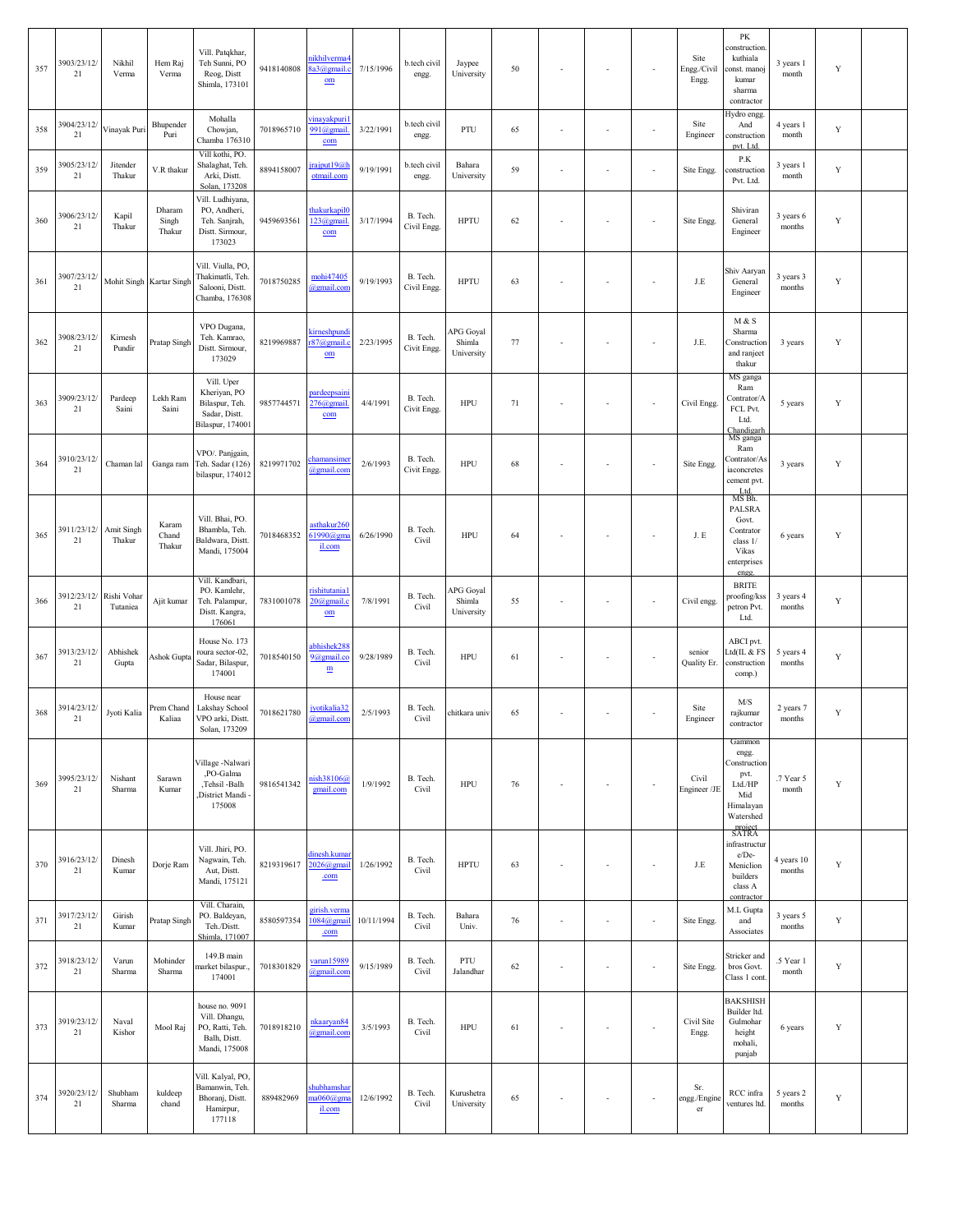| 375 | 3921/23/12/<br>21 | Vijay kumar           | Nek Singh                    | Vill.<br>Dhougiyada,<br><sup>2</sup> O, jassoutjaeh,<br>Teh. Churah,<br>Distt. Chamba,<br>176321 | 7018160554 | avinagi2573<br>52@gmail.c<br>$om$                       | 1/22/1991  | B. Tech.<br>Civil   | PTU                              | 67                 |                          |                            | $\sim$                   | Engineer                                      | Sahib Singh<br>Thakur<br>Engineer<br>Contractor<br>and<br>transporation                               | 2 years                   | Y           |  |
|-----|-------------------|-----------------------|------------------------------|--------------------------------------------------------------------------------------------------|------------|---------------------------------------------------------|------------|---------------------|----------------------------------|--------------------|--------------------------|----------------------------|--------------------------|-----------------------------------------------|-------------------------------------------------------------------------------------------------------|---------------------------|-------------|--|
| 376 | 3922/23/12/<br>21 | naveen<br>Chauhan     | <b>Bhim Singh</b><br>Chauhan | Vill. Pabhan<br>Bhatgarh 183<br>pawan niwas<br>Shimla, 171210                                    | 8894267409 | chauhannave<br>cn108@gma<br>l.com                       | 2/15/1996  | B. Tech.<br>Civil   | Bahara<br>University             | 89                 |                          |                            | $\sim$                   | J.E/Site<br>engg.                             | PK<br>construction<br>shimla Pvt.<br>Ltd.                                                             | 3 years 3<br>months       | Y           |  |
| 377 | 3923/23/12/<br>21 | Avinash               | Som Krishan                  | Vill. Shikari,<br>PO. Kalahod,<br>Teh.<br>Sundernagar,<br>Distt. Mandi,<br>175002                | 9816519162 | chauhanavii<br>$ash742$ @gn<br>ail.com                  | 2/24/1997  | B. Tech.<br>Civil   | Baddi univ                       | $74-$              |                          |                            | $\sim$                   | J.E civil                                     | Rajkumar<br>govt.<br>contrator<br>class B and<br><b>HPPCL</b>                                         | 3 years 5<br>months       | Y           |  |
| 378 | 3925/23/12/<br>21 | Rajat Verma           | Gulab<br>Singh Verma         | VPO. Bharara,<br>Teh. Sunni,<br>Distt. Shimla,<br>171018                                         | 8580770887 | ajatverma84<br>14@gmail.c<br>$om$                       | 9/9/194    | B. Tech.<br>Civil   | Bahara<br>University             | 81                 | $\sim$                   | ÷                          | $\sim$                   | Site engg.                                    | PK<br>construction                                                                                    | 3 years 5<br>months       | y           |  |
| 379 | 3926/23/12/<br>21 | Inderject<br>Singh    | Satbir singh                 | sadar 247 bazar<br>kasauli(T)<br>solan, 173204                                                   | 7018276475 | inderjectsing<br>n.rishi@gm<br>il.com                   | 11/11/1991 | B. Tech.<br>Civil   | Bahara<br>Unversity              | 79                 |                          |                            | ÷,                       | Site Engg                                     | Govt.<br>Contractor                                                                                   | 7 years 2<br>months       | у           |  |
| 380 | 3927/23/12/<br>21 | Gaurav<br>Parihar     | ramesh<br>chand              | Parihar niwas<br>Vijay Nagar<br>totu, 171011                                                     | 973665546  | <u>auravparih</u><br>$587@$ gmail<br>com                | 7/12/1990  | Diploma in<br>Civil | <b>PSBTEIT</b>                   | division<br>second |                          |                            | ÷,                       | J.E                                           | Atul sharma<br>govt.<br>Contractor                                                                    | 5 years 4<br>months       | у           |  |
| 381 | 3928/23/12/<br>21 | Dharamende<br>r Singh | Vir Singh                    | Vill. Bashla, PO.<br>Arhl, Teh.<br>Rohru, Distt.<br>Shimla, 171223                               | 8219022566 | dmdsangan:<br>99@gmail.c<br>$om$                        | 1/1/1993   | B. Tech.<br>Civil   | <b>HPTU</b>                      | 61                 | $\sim$                   | ÷                          | $\blacksquare$           | J.E.                                          | Babu Ram<br>Govt.<br>contractor<br><b>IPH</b>                                                         | 2 years 1<br>month        | y           |  |
| 382 | 3930/23/12/<br>21 | Om Prakash            | Ghyan<br>Shyam               | VPO. Bhanera,<br>Teh. Karsog,<br>Distt. Mandi,<br>175011                                         | 9459187412 | opi743382@<br>gmail.com                                 | 12/8/1993  | B. Tech.<br>Civil   | <b>HPTU</b>                      | 62                 | $\overline{\phantom{a}}$ | ÷,                         | $\overline{\phantom{a}}$ | Site Engg.                                    | Mohinder<br>sharma<br>Govt.<br>Contrctor<br>IPH                                                       | 3 years 1<br><b>MONTH</b> | Y           |  |
| 383 | 3931/23/12/<br>21 | Manoj<br>Kumar        | Rajesh<br>Kumar              | VPO Thaili<br>Chakti, Teh.<br>Mankhari, Distt<br>Shimla, 172021                                  | 9736386308 | manojshukla<br>377@gmail.<br>com                        | 12/22/1991 | Diploma in<br>Civil | <b>PSBTEIT</b>                   | $60 -$             |                          |                            | $\sim$                   | J.E. Civil                                    | MS service<br>private ltd.<br>Under<br>HPPWD/San<br>jar<br>Engineering<br>Works                       | 6 years 2<br>months       | Y           |  |
| 384 | 3932/23/12/<br>21 | Chirag<br>thakur      | D.N thakur                   | R/o Swami<br>niwas near Janki<br>house Ramnagar<br>Shimla-171004                                 | 8894937396 | <b>Chiragthaku</b><br>$10$ @gmail.c<br>$om$             | 10/29/1993 | B.tech. civil       | Baddi univ.                      | 71                 | $\overline{\phantom{a}}$ | ÷,                         | $\overline{\phantom{a}}$ | Field engg                                    | Rajinder<br>singth negi<br>(Aclass<br>contractor                                                      | 3 years2<br>mnth          | Y           |  |
| 385 | 3933/23/12/<br>21 | Kamlesh               | Nand lal                     | VPO. Chhatri<br>teh. Thunag<br>Distt. Mandi<br>175047                                            | 8837615818 | sharmakaml<br>sh119@gm<br>l.com                         | 4/6/1995   | B.tech. civil       | <b>HPTU</b>                      | 69                 | $\sim$                   |                            | $\sim$                   | Site engg                                     | Devinder<br>rawat A<br>class Govt.<br>contractor                                                      | 3 years 10<br>mnth        | Y           |  |
| 386 | 3934/23/12/<br>21 | Manish<br>thakur      | Randhir<br>thakur            | VPO.Samour<br>Teh.Dharmpur<br>Distt. Mandi<br>175050                                             | 7018289442 | manish3988<br>3@gmail.co<br>$\mathbf{m}$                | 6/12/1995  | B.tech. civil       | <b>HPTU</b>                      | 64                 | $\sim$                   |                            | $\sim$                   | civil engg                                    | Chester hills                                                                                         | 2 years                   | Y           |  |
| 387 | 3935/23/12/<br>21 | Attul prasher         | vinod<br>prasher             | VPO rakhoh.<br>teh.Sarkaghat<br>Distt. Mandi<br>175042                                           | 8894865024 | attulprasher<br>947@gmail<br>com                        | 8/19/1993  | B.tech. civil       | <b>HPTU</b>                      | 62                 | $\sim$                   | ÷                          | $\overline{\phantom{a}}$ | Junior engg.                                  | M.C<br>Sarkaghat                                                                                      | 5 years 11<br>mnth        | Y           |  |
| 388 | 3936/23/12/<br>21 | Ajay Dasal            | Chhimed<br>dorje             | V.P.O Gau<br>Teh.Spiti Distt.<br>L/Spiti 172111                                                  | 8580551155 | bodhdosal@<br>gmail.com                                 | 3/16/1992  | B.tech. civil       | L.P.U<br>Punjab                  | 56                 | $\overline{\phantom{a}}$ | ÷,                         | $\overline{\phantom{a}}$ | Field engg                                    | Nawang<br>bodh class 1<br>govt.<br>contrator                                                          | 2 years 6<br>months       | $\mathbf Y$ |  |
| 389 | 3937/23/12/<br>21 | Ankaj<br>Minhas       | Krishan<br>Chand             | Vill. Seokr, PO.<br>Gaura Amb.<br>Teh. Barsar,<br>Distt. Hamirpur,<br>174312                     | 9810624267 | minhas.ankai<br>55@gmail.c<br>$\underline{\mathbf{om}}$ | 7/31/1993  | B. tech. Civil      | <b>HPU</b>                       | 70                 | M.tech.<br><b>CTM</b>    | <b>AMITY</b><br>University | 9.02 CGPA                | Site Engg.                                    | Ankit<br>Kumar<br>Govt.<br>Contractor                                                                 | 2 years 8<br>months       | $\mathbf Y$ |  |
| 390 | 3939/23/12/<br>21 | Vijay<br>Chauhan      | Shyam<br>Chand               | VPO, Movi Seri,<br>Teh. Chachyot,<br>Distt. Mandi,<br>175029                                     | 9882227928 | chauhanvijay<br>9785@gmai<br>.com                       | 1/10/1997  | B. tech. Civil      | <b>HPTU</b>                      | $74-$              | $\sim$                   | ÷                          | $\sim$                   | Site Engg.                                    | Surender<br>kumar<br>Sharma<br>Govt.<br>Contrator<br>SJVN ltd.                                        | 2 years 2<br>mnth         | $\mathbf Y$ |  |
| 391 | 3941/23/12/<br>21 | Amit kumar            | Chaman lal                   | Vill. Dhavrain<br>p.o.<br>saru.Distt.&teh.<br>Chamba 176310                                      | 7018665605 | rockstar.ami<br>chauhan@g<br>mil.com                    | 3/31/1995  | Diploma in<br>Civil | <b>HPTSB</b>                     | 68                 | $\sim$                   | ä,                         | $\sim$                   | $_{\rm J.E}$                                  | CEVA(colle<br>ctive eifforts<br>for<br>Voluntary<br>action)                                           | 5 years 4<br>mnth         | Y           |  |
| 392 | 3942/23/12/<br>21 | Rajat Kajal           | Lekh Raj                     | Ward No. 01,<br>VPO., Dora,<br>lower Teh. Amb<br>Distt. Una,<br>177203                           | 9882589255 | rajat.kajala<br>@gmail.com                              | 2/23/1994  | B. Tech.<br>Civil   | Punjab<br>University<br>Patiyala | 63                 | $\overline{\phantom{a}}$ | ÷                          | $\sim$                   | site engg.                                    | Manoj<br>Kumar class<br>1 contrator                                                                   | 5 years 6<br>months       | Y           |  |
| 393 | 3944/23/12/<br>21 | Shobhika              | Naresh Rana                  | Vill. Pangheti,<br>PO. Talyahar,<br>Teh.<br>Sundernagar,<br>Distt. Mandi,<br>175018              | 9418087679 | shobhikarana<br>$92$ @gmail.c<br>$om$                   | 10/7/1992  | B.Tech.<br>Civil    | <b>HPU</b>                       | 75                 | M. tech                  | <b>MMU</b><br>Ambala       | 86                       | Asstt.<br>Professor in<br>civil/Site<br>engg. | Abhilashi<br>inst. Chail<br>Chowk<br>Mandi/<br>KMC<br>instruction<br>ltd. Gutkar,<br>Mandi            | 3 years 11<br>months      | Y           |  |
| 394 | 3945/23/12/<br>21 | Abhishek<br>Chandel   | Purushotam                   | Happy home<br>iwanoo Colony<br>kasumpti, Teh.<br>Shimla urben,<br>Distt, Shimla,<br>171009       | 7018019208 | chandelabhi0<br>5@gmail.co<br>$\mathbf m$               | 8/5/1994   | B.Tech.<br>Civil    | UTU                              | 67                 | $\sim$                   | ÷                          | $\sim$                   | Jr. Project<br>engg and<br>Site engg.         | Sharada<br>associates<br>and PK<br>constuction<br>pvt. Ltd.                                           | 2 years                   | Y           |  |
| 395 | 3946/23/12/<br>21 | Rohit<br>Prashar      | Kesha Ram                    | Vill.<br>Chaswal, PO,<br>Sajaopipw, Teh.<br>Sarakaghat,<br>Distt. Mandi,<br>175025               | 7807669148 | rprashar89@<br>gmail.com                                | 5/23/1991  | B. tech civil       | Kurushetra<br>University         | 70                 | Diploma in<br>Civil      | <b>HPTSBE</b>              | 72.9                     | Site engg.                                    | Haram<br>Das/alghani<br>$\mathbf m$<br>international<br>general<br>tranding &<br>contraction<br>comp. | 8 years                   | Y           |  |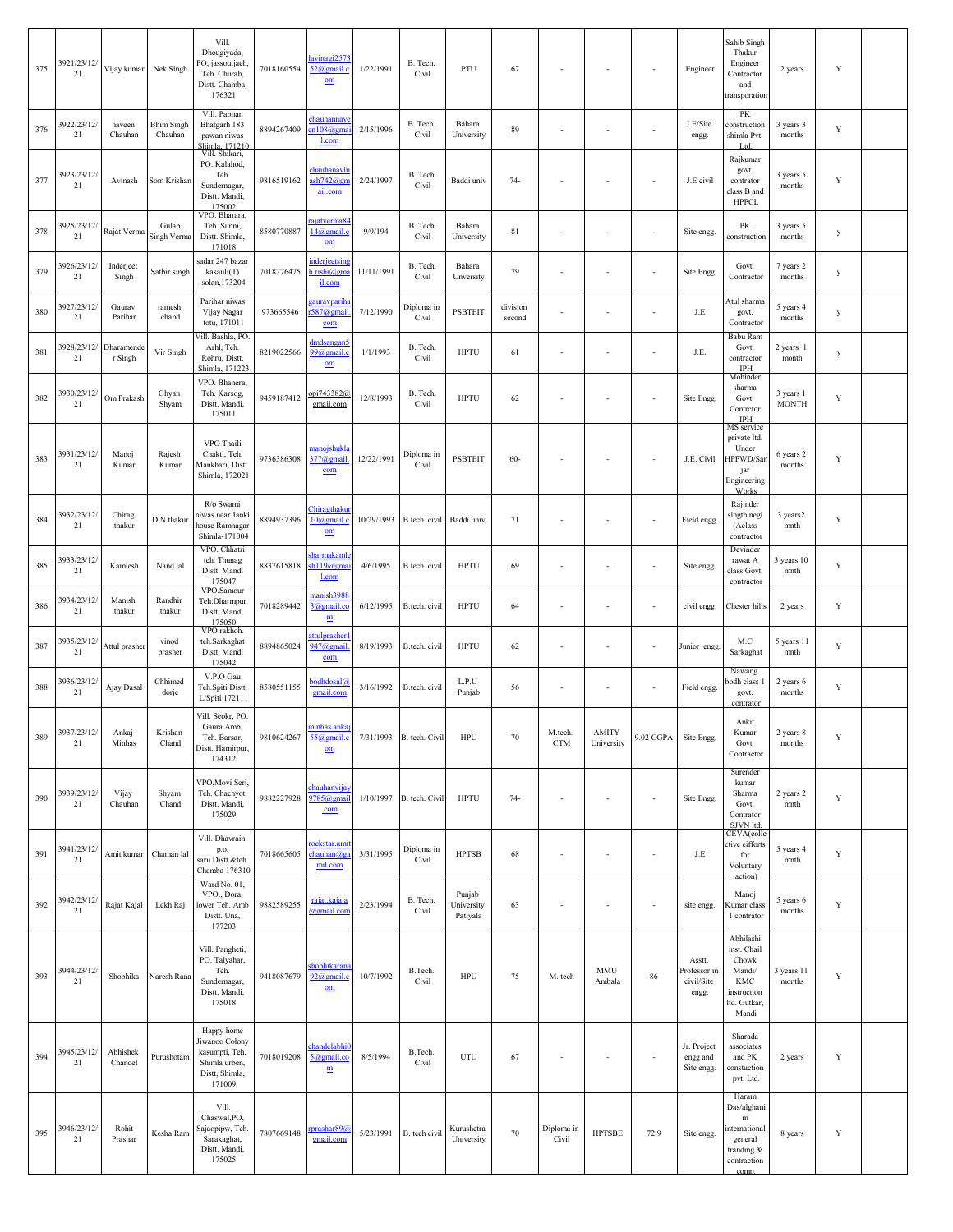| 396 | 3947/23/12/<br>21 | Bhuvan                    | S.K<br>Choudhary     | vard no. 03, PO.<br>Sehwan, Teh.<br>Shapur, Distt.<br>Kangra, 176206                 | 8418761700 | bhuvan24@<br>utlookgmail<br>com                | 12/24/1992 B. tech civil |                                        | Chikara<br>University                  | 64        | MTEch                    | PEC                      | 82                       | Founder<br>protect Dev.            | Visionary<br>chd./Ambuja<br>Cement/Lloy<br>ds register<br>asian                                | 2 Year 11<br>months                 | Y           |  |
|-----|-------------------|---------------------------|----------------------|--------------------------------------------------------------------------------------|------------|------------------------------------------------|--------------------------|----------------------------------------|----------------------------------------|-----------|--------------------------|--------------------------|--------------------------|------------------------------------|------------------------------------------------------------------------------------------------|-------------------------------------|-------------|--|
| 397 | 3948/23/12/<br>21 | Mudit<br>Madhu<br>Machhan | Jagjeet<br>Machhan   | VPO. Kutara,<br>Teh. Rohru,<br>Distt. Shimla,<br>171207                              | 8219233476 | nachhanmud<br>t5@gmail.c<br>$om$               | 4/24/1994                | b.tech civil<br>engg.                  | Bahara<br>Univ.                        | 82        |                          | $\sim$                   | ÷,                       | GET/Site<br>supervisor             | Chetak<br>nterpriser/V<br>ally View<br>Infrastructur                                           | 2 years 6<br>months                 | Y           |  |
| 398 | 3949/23/12/<br>21 | Sumit Attri               | Ram Lal              | Vill. Badal, PO<br>Gopalpur, Teh.<br>Sarkhaghat,<br>Distt. Mandi,<br>175007          | 7018206087 | Sumitattri23<br>$567$ @gmail<br>com            | 8/19/1994                | b.tech civil<br>engg.                  | <b>NIT</b><br>Hamirpur                 | 70        |                          | $\sim$                   | ÷,                       | Site engg.                         | MS<br>rajkumar<br>contractor                                                                   | 2 years 4<br>month                  | Y           |  |
| 399 | 3950/23/12/<br>21 | Sandeep<br>Kumar          | Raguvir<br>Singh     | Vill. Pab, PO.<br>Shilla, Teh.<br>Kamrau, Distt.<br>Sirmour, 173029                  | 8588083457 | imitchauhai<br>$0743$ @gmai<br>.com            | 2/18/1991                | <b>B.Tech Civil</b>                    | HPU                                    | 68        |                          | $\sim$                   | ÷,                       | Site Engg.                         | Giridhari<br>Lal<br>construction<br>ltd.                                                       | 3 years 1<br>month                  | Y           |  |
| 400 | 3951/23/12/<br>21 | Neeraj<br>Kumar           | Ram Lal              | Vill. Bhadraj,<br>PO. Khudla,<br>Teh. Baldwara,<br>Distt. Mandi,<br>175033           | 8219677684 | 026 neeraj <i>a</i><br>gmail.com               | 6/11/1996                | <b>B.Tech Civil</b>                    | Career point<br>univ.<br>Hamirpur      | 86        | Diploma in<br>Civil      | <b>HPTSBE</b>            | ä,                       | J.E./Civil<br>Engg.                | SJVN ltd/<br>Graudate<br>Apprenitce<br>Civil engg.                                             | $2$ year $10$<br>months             | Y           |  |
| 401 | 3952/23/12/<br>21 | Jagdish<br>Chand          | Hari Singh           | Vill. Gharyater,<br>PO. Kaphi, Teh.<br>Sadar balh,<br>Distt. Mnadi,<br>175002        | 9816134092 | agdishthakt<br>$r0007@$ ema<br><u>l.com</u>    |                          | 11/20/1991 B. tech. Civil              | HPU                                    | 67        |                          | ÷,                       |                          | J.E.                               | IDIPT-HP,<br><b>RSB SCL</b><br>(VJ) Eng.<br>Cont., Jai<br>Singh                                | 6 years                             | Y           |  |
| 402 | 3953/23/12/<br>21 | Sahil<br>Chauhan          | Rajinder<br>Singh    | Vill. Pahal<br>Ganga nagar,<br>Po. Bakhol, Teh.<br>Kotkhai, Distt.<br>Shimla, 171202 | 9816588193 | chauhan.sahi<br>195gmail.co<br>$\mathbf m$     |                          | 4/25/1995 B. tech. Civil Shoolini univ |                                        | 68        |                          | $\sim$                   | ÷,                       | Site engg                          | MS layak<br>$\operatorname{ram}$<br>chauhan<br>Sons's                                          | 2 years 1<br>months                 | Y           |  |
| 403 | 3954/23/12/<br>21 | Kamal<br>Kumar            | Jodhamal             | VPO. Udeem.<br>Teh. Pangi,<br>Distt. Chamba,<br>176323                               | 7018664081 | kshkumar61<br>5@gmail.co<br>$\mathbf{m}$       |                          | 11/26/1989 B. tech. Civil              | HPU                                    | 63        |                          | $\sim$                   | ÷,                       | Site engg.                         | <b>JMM</b><br>builder<br>construction<br>Una                                                   | 4 years 5<br>months                 | $\mathbf Y$ |  |
| 404 | 3955/23/12/<br>21 | Parveen<br>Chauhan        | Hakm Singh           | Vill. Pab Kufta,<br>Po. Shilla, Teh.<br>Kamran, Distt.<br>Sirmour, 173029            | 8588083457 | parveencivi<br>ppse@gm<br>l.com                | 9/28/1993                | B. tech. Civil                         | <b>HPTU</b><br>Hamirpur                | 65        |                          | $\sim$                   | ÷,                       | Site Engg                          | MS<br>Nandani<br>Enterprisor<br>and son's                                                      | 3 years 7<br>month                  | Y           |  |
| 405 | 3956/23/12/<br>21 | Robin<br>Chauhan          | Mushi Ram<br>Chauhan | Vill. Bhatnol,<br>Po. Kando<br>Bhatnol, Teh.<br>Shillai, Distt.<br>Sirmour, 173027   | 9805558143 | robinchauh<br>n143@gmai<br>.com                | 7/1/1992                 | B. tech. Civil                         | HPU                                    | 65        | MA Rural<br>Dev.         | <b>HPU</b>               | 75                       | Site Engg.                         | Giridhari<br>Lal<br>construction<br>ltd.                                                       | 3 years 1<br>month                  | Y           |  |
| 406 | 3957/23/12/<br>21 | Nitin Saini               | Chet Ram<br>Saini    | Vill. Chandyal,<br>Po. Gagal, Teh.<br>Balh, Distt.<br>Mandi, 175006                  | 9459327137 | saininitin10<br>@gmail.com                     | 5/9/1993                 | B. tech. Civil                         | LPU                                    | 6.14 CGPA |                          | $\sim$                   | $\blacksquare$           | Sr. Site<br>Engg.                  | Garg &<br>garg<br>Instruction                                                                  | 2 year year<br>1 months             | Y           |  |
| 407 | 3958/23/12/<br>21 | Monal<br>Dhiman           | Suresh<br>Dhiman     | Vill. Bagg (8/3)<br>Malangar, Distt.<br>Una, 174308                                  | 7018003536 | monaldhim<br>$n28$ @gmail<br>com               |                          | 12/28/1995 B. tech. Civil              | DAV<br>University                      | 67        |                          | $\overline{\phantom{a}}$ | $\overline{\phantom{a}}$ | Site engg.<br>Graduate<br>Engi.    | Harjeet<br>singh engg.<br>And<br>onstuction,<br>Snowdev<br>Hydro<br>electric<br>project LTd    | 3 year 5<br>month year<br>10 months | Y           |  |
| 408 | 3959/23/12/<br>21 | Ankit<br>Sharma           | Anant Ram            | EWS43 housing<br>board colony<br>Jhaku Benmore,<br>Shimla, 171002                    | 7018405662 | ankit.bhardw<br>aj@outbook<br>com              | 1/17/1992                | B. tech. Civil                         | APG Goyal<br>Shimla<br>University      | 67        |                          | $\sim$                   | ä,                       | Engg., DEO                         | <b>ASTER</b><br>insfrastructur<br>re pvt. Ltt,<br><b>BEKEM</b><br><b>MLTS</b><br><b>VEGAJV</b> | 4 Year 2<br>Months                  | Y           |  |
| 409 | 3960/23/12/<br>21 | Vishal                    | Pardeep              | Vill. Pipli, PO.<br>Darwar, Teh.<br>Dharampur,<br>Distt. Mandi,<br>175025            | 9805830951 | <u>pathaniavish</u><br>al951@gmai<br>l.com     | 12/24/1995               | Diploma in<br>civil Engg.              | Punjab<br>Board                        | 70        |                          | $\sim$                   | $\overline{\phantom{a}}$ | jr. site engg                      | Poddar<br>const.<br>comp./HP-<br>HDP,<br><b>HPHDP</b>                                          | 6 year                              | Y           |  |
| 410 | 3961/23/12/<br>21 | Vikesh<br>Kumar           | Santosh<br>Kumar     | VPO. Tangnu,<br>Teh. Chirgaon,<br>Distt. Shimla,<br>171208                           | 7590090329 | dilwan38@s<br>mail.com                         |                          | 11/13/1990 B. tech. Civil              | <b>HPTU</b>                            | 70        |                          | $\sim$                   | $\overline{\phantom{a}}$ | Billing<br>engg., Site<br>Engineer | LISHA<br>engg. Pvt.<br>Ltd.m<br><b>Kuber</b> Ent                                               | 3 year                              | Y           |  |
| 411 | 3962/23/12/<br>21 | Sandeep                   | Ram Krishan          | Vill. Tangnu,<br>Teh. Chirgaon,<br>Distt. Shimla,<br>171208                          | ÷          | sandeepdily<br>an@gmail.c<br>m                 | 4/3/1994                 | Diploma in<br>Civil                    | PSBOTE &<br>$\mathop{\text{IT}}$       | 62        | $\overline{\phantom{a}}$ | $\overline{\phantom{a}}$ | $\overline{\phantom{a}}$ | Site engg.                         | <b>DMR</b><br>builder Pvt.<br>Ltd.                                                             | 5 years 3<br>months                 | $\mathbf Y$ |  |
| 412 | 3963/23/12/<br>21 | Sandeep<br>Kumar          | Lovender<br>Singh    | Vill. Tangnu,<br>Teh. Chirgaon,<br>Distt. Shimla,<br>171208                          | 9816901243 | kaka36986<br>@gmail.com                        | 12/3/1995                | Diploma in<br>Civil/B.Tech             | <b>HPTSB</b>                           | 70        | $\sim$                   | $\sim$                   | ä,                       | Site Engg.                         | LISHA<br>engg. Pvt.<br>Ltd.                                                                    | 3 years                             | Y           |  |
| 413 | 3964/23/12/<br>21 | Shani<br>Thakur           | Biri Singh           | Vill. Riur,<br>PO/Teh.<br>Dharampur,<br>Distt. Mandi,<br>175040                      | 7018128507 | <b>hakurshani</b><br>559@gmail.<br>com         | 6/25/1994                | B. tech. Civil                         | <b>HPTU</b><br>Hamirpur                | 59        |                          | ÷,                       | ÷,                       | Site Engg.                         | unipro<br>techno<br>infrastructur<br>e pvt. Ltd.                                               | 2 years 8<br>months                 | $\mathbf Y$ |  |
| 414 | 3967/23/12/<br>21 | Mayank<br>Verma           | Rajesh<br>verma      | Vill. Pipli, PO.<br>Darwar, Teh.<br>Tihra<br>Darwar(194),<br>Distt. Mandi,<br>175025 | 9459741439 | rishuvera 191<br>$0$ @gmail.co<br>$\mathbf{m}$ | 10/20/1991               | Diploma in<br>Civil                    | <b>PSBITE</b>                          | 60        |                          | ÷,                       | ÷,                       | J.E civil                          | <b>HPTDC</b>                                                                                   | 7 years                             | Y           |  |
| 415 | 3968/23/12/<br>21 | Rajesh<br>Kumar           | Aject ram            | Vill. Tikkar<br>katoh $(264)$<br>Kangra, 177034                                      | 7018335633 | k6666080@<br>gmail.com                         | 8/5/1989                 | Diploma in<br>Civil                    | <b>HPTSB</b>                           | 63        | $\sim$                   | $\overline{\phantom{a}}$ | ÷,                       | J.E.                               | <b>IDIPT-</b><br><b>HPPIU</b>                                                                  | 5 years 6<br>months                 | Y           |  |
| 416 | 3970/23/12/<br>21 | Pooja<br>Sharma           | Lakhbir<br>Singh     | H. No 61, W/No<br>9 hanumani bag,<br>Po. Dhalpur,<br>Distt. Kullu,<br>175101         | 7559751715 | <u>booja93.ce@</u><br>gmail.com                | 7/29/1993                | B. Tech<br>Civil                       | IK Gukral<br>Punj. Techn<br>University | 78        |                          | ÷,                       | ÷,                       | Process<br>(Asstt.) Eng.           | <b>JSV</b> (STP<br>manali)                                                                     | 3 years                             | Y           |  |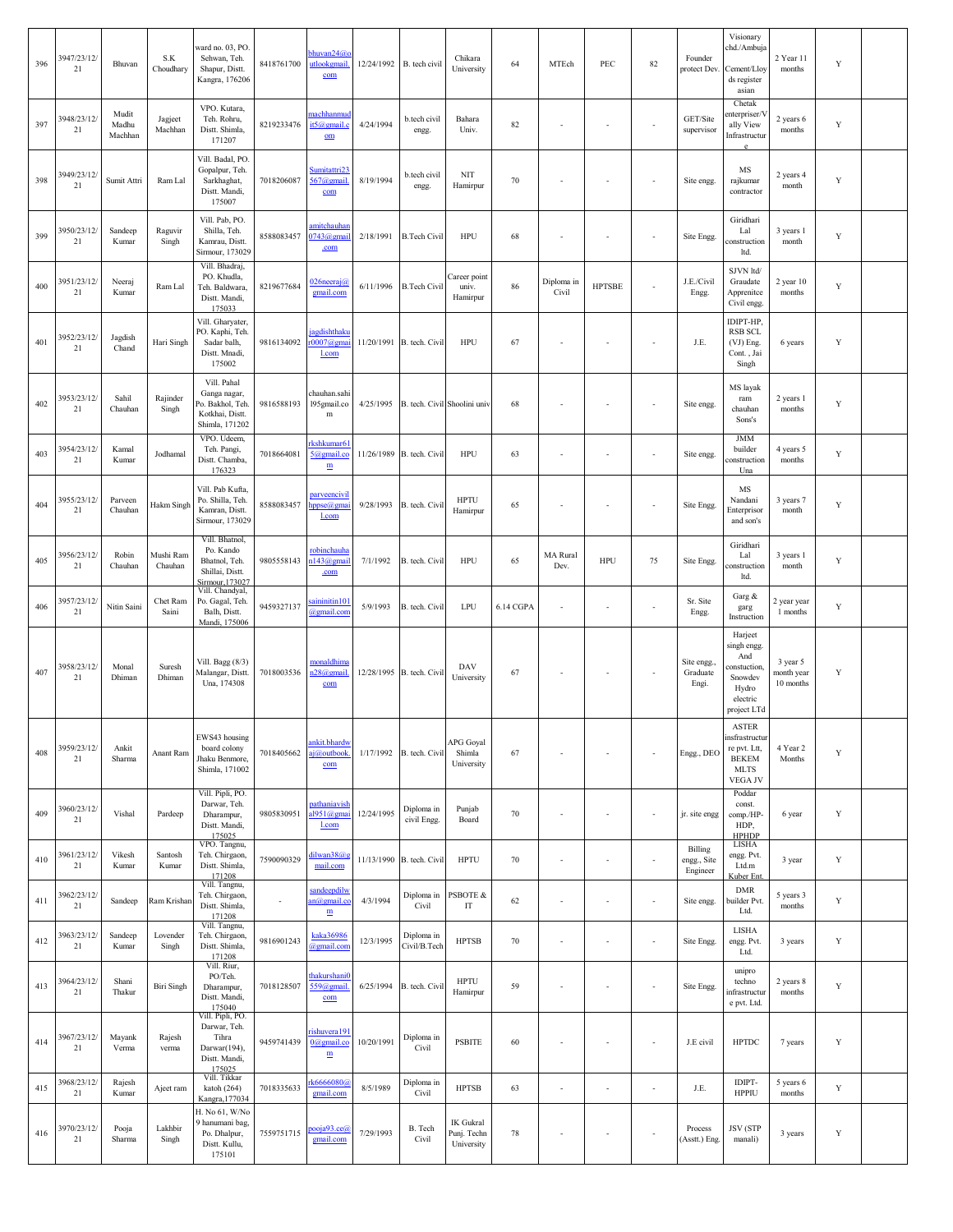| 417 | 3971/23/12/<br>21   | Naman<br>kapoor    | Dinesh<br>Kumar            | H. No 233/8<br>Darmyana,<br>muhalla, Teh.<br>Sadar, Distt<br>Mandi, 175001     | 9882956618 | namankapoc<br>r76@gmail.<br>$om$                           | 3/2/1997   | B. Tech<br>Civil         | Maharaja<br>Agrasan<br>University             | 82                 |                               | $\sim$                   | $\blacksquare$           | trainee<br>engg.<br>(Apprent),<br>Civil Site<br>Eng. | SJVN ltd/<br>Vicky<br>amar Govt.<br>Contrator                                                                                                | 2 year 5<br>months  | Y           |  |
|-----|---------------------|--------------------|----------------------------|--------------------------------------------------------------------------------|------------|------------------------------------------------------------|------------|--------------------------|-----------------------------------------------|--------------------|-------------------------------|--------------------------|--------------------------|------------------------------------------------------|----------------------------------------------------------------------------------------------------------------------------------------------|---------------------|-------------|--|
| 418 | 3972/23/12/<br>21   | Deepak<br>Sharma   | ramesh<br>chand            | VPO. Sanahi,<br>Teh. Nadaun,<br>Distt. Hamirpur,<br>177040                     | 9418121022 | deepak199.<br>s@gmail.co<br>$\underline{\textbf{m}}$       | 10/29/1997 | B. Tech<br>Civil         | PTU                                           | 65                 |                               | ÷,                       | ÷,                       | Site engg.                                           | shivalik<br>agro engg.<br>Kather by<br>pass solan                                                                                            | 3 years             | Y           |  |
| 419 | 3973/23/12/<br>21   | Kritika<br>Kumari  | <b>Bhag</b> Mal            | Vill.Bhota.<br>eh.chopal .tikkri<br>(102)<br>shimla171211                      | 9805550620 | ohata14@g<br>mil.com                                       | 2/11/1994  | B. Tech<br>Civil         | Bhara<br>universirty                          | 53                 | M.tech<br>structurla<br>engg. | Bhara univ.              | 74                       | site engg                                            | SD eltrical                                                                                                                                  | 2 years<br>9mnths   | Y           |  |
| 420 | 3794/23/12/<br>21   | kuldeep<br>sharma  | kishan chand               | Vill.<br>Dadour.po.Dhab<br>an. teh.belh distt.<br>mandi 175027                 | 7018148766 | k887560@g<br>amil.com                                      | 9/16/1990  | B. Tech<br>Civil         | Lovely<br>Professional<br>university          | 55                 |                               | $\overline{\phantom{a}}$ | $\overline{\phantom{a}}$ | Sr.engg                                              | nagar juna<br>contst.com/.<br>Govt.<br>contators<br>Patel engg<br>td/distt.panc<br>hyal office<br>mandi/.<br>NEC engg<br>ltd RR<br>aggrotech | 6 years 1<br>mnth   | Y           |  |
| 421 | 3975/23/12/<br>21   | Ankit kumar        | Santosh<br>kumar           | <b>V.P.O.</b><br>Guwcerdei The.<br>Tauni devi distt.<br>Hamirpur<br>177023     | 9459890416 | 0392ankit@<br>gmail.com                                    | 10/30/1990 | B.tech civil<br>engg     | <b>HPU</b>                                    | 66                 | M.tech.<br>tran. Engg         | <b>CPU</b><br>hamirpur   | 9.22 CGPA                | Site engg.                                           | Manoj<br>Kumar class<br>1 contrator                                                                                                          | 2 years 8<br>mnths  | Y           |  |
| 422 | 3976/23/12/<br>21   |                    | Nikhil Brari surject singh | 54/3Vill.jamsai,<br>po. teh.<br>Sarakghat distt.<br>mandi 175024               | 7018514360 | nikhil.civil@<br>nittrchd.ac.i<br>$\underline{\mathbf{n}}$ | 10/17/1991 | B.tech civil             | <b>HPU</b>                                    | 64                 | ME-CTM                        | PU<br>Chandigarh         | 75                       | Asst.engg/To<br>ch.Asstt.                            | PEC.CCE,<br>National<br>institute for<br>technical<br>teachers<br>tring $\&$<br>research,chd                                                 | 2 years 10<br>mnth  | Y           |  |
| 423 | 397723/23/1<br>2/21 | Rohit<br>Sharma    | Vinod kumar                | V.P.O Ukhli<br>TEh& Distt.<br>Hamirpur<br>176042                               | 7404974682 | rht.shrm973<br>@gmail.com                                  | 7/24/1994  |                          | B.tech civil MMU ambla                        | 7.6                | M.Tech                        | JUIT solan               | 8.3                      | site engg.                                           | S.S.<br>Construction<br>Pvt.Ltd                                                                                                              | 3 years 1<br>mnth   | Y           |  |
| 424 | 3978/23/12/<br>21   |                    | Sumit kumar Ashok kumar    | V.P.O Sahoura,<br>teh. & Distt<br>kangra 176209                                | 9871508902 | sumitkumar6<br>$04@$ gmail.c<br>$om$                       | 10/20/1992 | B.tech civil Amity univ. |                                               | 71                 |                               | $\sim$                   | ÷,                       | Constrectuon<br>engg                                 | golden view<br>estates<br>pvt.ltd /<br>Ravi kumar<br>Govt. contr                                                                             | 5 years             | Y           |  |
| 425 | 3979/23/12/<br>21   | Naveen<br>Nishchal | Roshan lal                 | Vill. Bagna po.<br>&teh.nerwa<br>Distt. shimla<br>171210                       | 8384816380 | nishchal029<br>@gmail.com                                  | 5/27/1995  |                          | B.tech civil chitkara univ                    | 66                 | M. tech                       | Chitkara<br>univ.        | 94                       | Junior site<br>engg                                  | M\s kwality<br>constr<br>(engg.<br>Contractor                                                                                                | 2 years 5<br>mnths  | Y           |  |
| 426 | 3980/23/12/<br>21   | Rohit thakur       | Dalject<br>singh thakur    | Vill. Sonthly po.<br>Pukhri teh.&<br>distt. chamba.<br>176319                  | 9459068721 | rohit721thal<br>ur@gmail.co<br>$\mathbf m$                 | 3/11/1993  | B.tech civil             | <b>HPU</b>                                    | 64                 |                               | ÷,                       | ÷,                       | site engg                                            | Paving stone<br>(india pvt.<br>Ltd $\lambda$<br>shyam engg                                                                                   | 7 years 5<br>mnths  | Y           |  |
| 427 | 3981/23/12/<br>21   | Sourav             | Surject singh              | Vill. Badhani<br>teh.Bhoranj<br>Distt. hamirpur<br>177601                      | 8262802102 | sourav1203<br>999@gamil<br>com                             | 3/12/1999  | <b>B</b> .tech civil     | <b>IK</b> Gukral<br>Punj. Techn<br>University | 64                 |                               | $\sim$                   | $\sim$                   | site engg.                                           | Dogra<br>Constrution<br>Co. Pvt. Ltd.                                                                                                        | 2 years 1<br>mnth   | Y           |  |
| 428 | 3982/23/12/<br>21   | Deepanshu<br>sood  | Arvind sood                | V.P.O. andretta,<br>teh. Palampur,<br>Distt. kangra.<br>176103                 | 8894854309 | deepanshuso<br>od523@gma<br>il.com                         | 12/9/1995  | b.tech civil             | Baddi univ.                                   | 65                 |                               |                          | ÷,                       | site engg                                            | G.p acharya<br>govt.<br>contractor/<br>Ravinder<br>sharmaGovt<br>Contractor                                                                  | 2 years 9<br>mnths  | Y           |  |
| 429 | 3984/23-12-<br>21   | Paras Gupta        | J.P. Gupta                 | Paras general<br>store Gandhi<br>Nagar, Kullu<br>ward No/11<br>H.P., 175101    | 9418270059 | <u>parasgupta9</u><br>$127$ @gmail<br>com                  | 4/27/1991  |                          | B.tech. civil chitkara univ                   | 76                 |                               | $\overline{\phantom{a}}$ | $\sim$                   | Engineer                                             | New Vistas<br>infrasturctur<br>$^{\rm e}$                                                                                                    | 6 yeas 3<br>months  | $\mathbf Y$ |  |
| 430 | 3985/23/12/<br>21   | Rajeev<br>Kumar    | Dhandev                    | Vill. Kakdadhar,<br>Po/Sub teh.<br>Chhatri, Distt.<br>Mandi, 175047            | 8580714330 | ajeevsharm<br>30087@gma<br>il.com                          | 7/26/1992  | Diploma in<br>Civil Eng  | <b>HPTSB</b>                                  | 63                 |                               | ÷,                       | ÷,                       | J.E.                                                 | AHC<br>association                                                                                                                           | 5 years             | $\mathbf Y$ |  |
| 431 | 4040/23/12/<br>21   | Chandan<br>Dogra   | <b>Inder Dogra</b>         | Vill. Chatter, Po.<br>Jugahan, Teh.<br>Sundernagar,<br>Distt. Mandi,<br>175002 | 7876310118 | shubhamdog<br>a48@gmail<br>com                             | 3/8/1996   | <b>B.Tech Civil</b>      | <b>HPTU</b>                                   | Second<br>Division |                               |                          | ÷,                       | site engg.                                           | Jam Jam<br>construction<br>co. pvt. Ltd.                                                                                                     | 3 years             | $\mathbf Y$ |  |
| 432 | 4045/23/12/<br>21   | Sunny<br>Thakur    | Prithi chand               | VPO. Lamu,<br>Teh. holi, Distt.<br>Chamba, 176309                              | 7807070969 | <u>sunnythaku</u><br>mouri93@s<br>mail. Com                | 11/14/1993 | B.tech civil             | shri Sai<br>univ.<br>Palampur                 | 61                 |                               | ٠                        | ÷,                       | Asstt.<br>Manager<br>Civil                           | Gammon<br>engg.<br>Construction<br>pvt. Ltd.                                                                                                 | 4 years 2<br>months | $\mathbf Y$ |  |
| 433 | 4048/23/12/<br>21   | Dixit Bharti       | Nek Ram<br>Bharti          | VPO. Lohara,<br>Teh. Balh, Distt.<br>Mandi, 175027                             | 7018731020 | dixitchoudha<br>ry $1020@$ gn<br>ail.com                   | 5/14/1994  | B. Tech<br>Civil         | <b>HPTU</b>                                   | 55                 |                               | $\overline{\phantom{a}}$ | $\overline{\phantom{a}}$ | Civil Engg.                                          | Shiv Ram<br>Thakur/Om<br>Prakash<br>Surender<br>Mohan class<br>contractor/<br>world Bank<br>Project                                          | 3 years             | Y           |  |
| 434 | 4049/23/12/<br>21   | Vishal<br>Thakur   | <b>Balbir Singh</b>        | VPO. Nagrota<br>Gazian, Teh/<br>Bhoranj, Distt.<br>Hamirpur,<br>176045         | 7807571007 | er.vishalthak<br>ur007@gm<br><u>l.com</u>                  | 1/1/1993   | B. Tech                  | <b>HPTU</b>                                   | 58                 |                               | $\overline{\phantom{a}}$ | $\overline{\phantom{a}}$ | Civil Site<br>Engg.                                  | SS Rana<br>onstruction<br>pvt. Ltd.                                                                                                          | 2 years 9<br>months | $\mathbf Y$ |  |
| 435 | 4050/23/12/<br>21   | Ajay Kumar         | Raj Kumar                  | Vill. Hukkal, Po.<br>Longni, Teh.<br>Sarkaghat, Distt.<br>Mandi, 175025        | 9459684251 | <u>amarajay27</u><br>147@gmai<br>.com                      | 2/14/1992  | B.tech.                  | <b>HPTU</b>                                   | 62                 |                               | $\overline{\phantom{a}}$ | $\sim$                   | Site engg.                                           | National<br>India<br>Construction<br>Co.                                                                                                     | 3 years 7<br>months | Y           |  |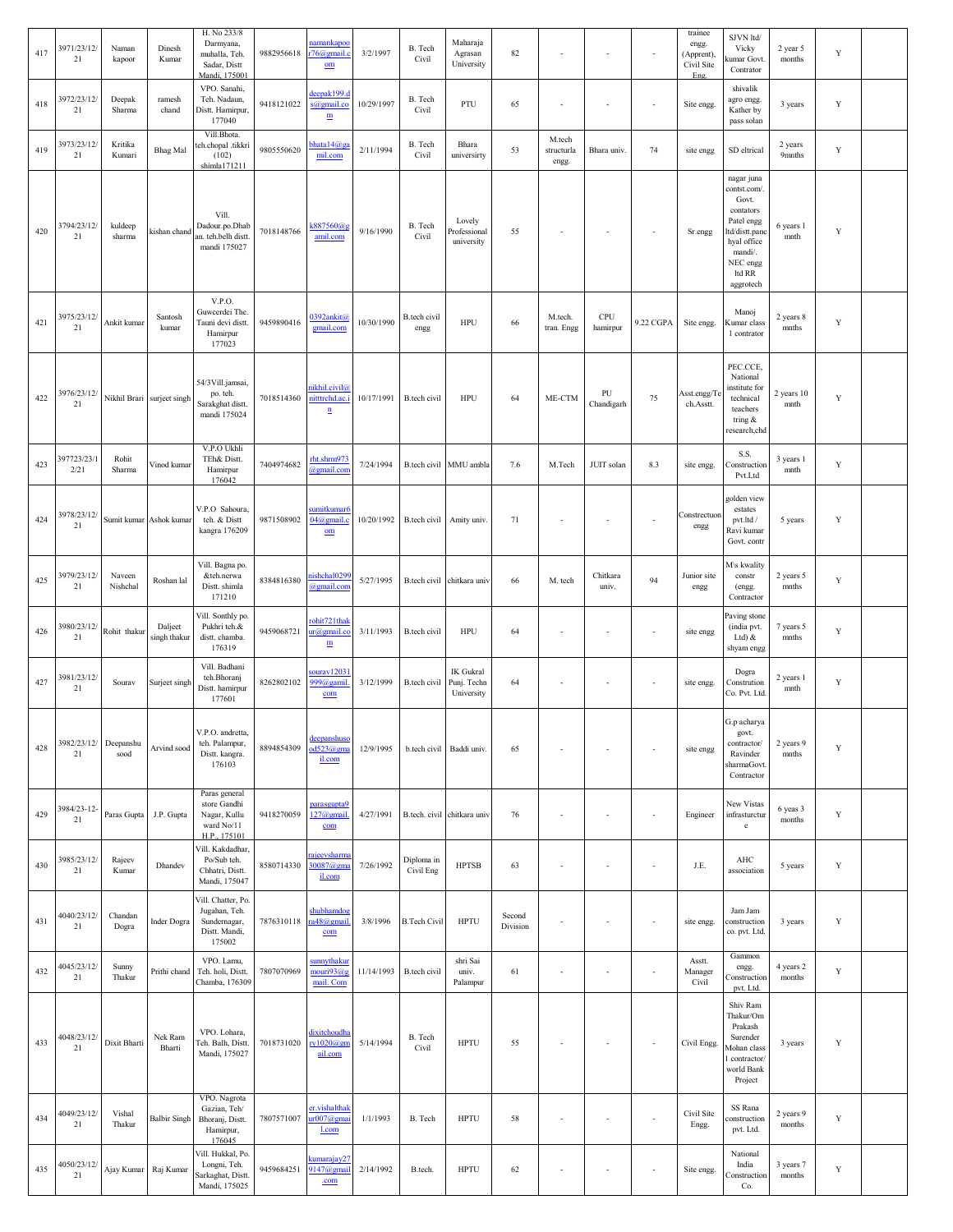| 436 | 4051/23/12/<br>21   | Pankaj<br>Verma        | Hoshiyar<br>Verma            | Vill. Drahal,<br>PO. Sidhpur,<br>leh. Dharampur,<br>Distt. Mandi,<br>175040                                 | 7018179040  | thakur.panka<br>jvermaa@g<br>mail.com                 | 12/4/1994  | B. tech. Civil                     | Sharda<br>university                | 84      |                            | $\sim$                             | $\overline{\phantom{a}}$ | Engineer,<br>Site Eng,<br>Graduate<br>Apprent.<br>Site Engi.    | unipro<br>techno<br>infrastructur<br>e pvt. Ltd.,<br>Mantena<br>Const. Pvt.<br>Ltd, SJVN<br>ltd, Durga<br>Prasad<br>Govt. A<br>class Cont. | 5 year 2<br>months      | $\mathbf Y$ |  |
|-----|---------------------|------------------------|------------------------------|-------------------------------------------------------------------------------------------------------------|-------------|-------------------------------------------------------|------------|------------------------------------|-------------------------------------|---------|----------------------------|------------------------------------|--------------------------|-----------------------------------------------------------------|--------------------------------------------------------------------------------------------------------------------------------------------|-------------------------|-------------|--|
| 437 | 4052/23/12/<br>21   | Suraj Thakur           | Mahender<br>Prakash          | Vill. Kothi, PO.<br>Dieothi,<br>Teh./Distt.                                                                 | 8894585046  | surajthakur!<br>127@gmai<br>.com                      | 5/18/1994  | Diploma in<br>Civil                | <b>HPTSB</b>                        | 65      |                            | ٠                                  | ÷,                       | Site<br>Engineer                                                | verma<br>Constuction                                                                                                                       | 5 years                 | Y           |  |
| 438 | 4053/23/12/<br>21   | Vivek Singh<br>Rawat   | Kushal<br><b>Singh Rawat</b> | Solan, 173211<br>Set No. 5<br>military barrack<br>No. 1<br>Boileauganj,<br>near IIAS teh.<br>Shimla, 171005 | 7018666013  | vivekrawat6<br>$86$ @gmail.c<br>$om$                  | 2/2/1993   | B. tech. Civil                     | Bhara<br>universirty                | 50      |                            | $\sim$                             | ÷,                       | Site engg.                                                      | Manish<br>Sharma<br>Govt.<br>Contractor                                                                                                    | 4 years 2<br>months     | Y           |  |
| 439 | 4054/23/12/<br>21   | Himanshu               | Dinu Ram<br>Kaistha          | ward No. 03<br>House No. 338<br>/PO. Jagatsukh.<br>Teh. Manali,<br>Distt. Kullu,<br>175143                  | 9816087064  | imanshu.ka<br>$\text{stha}(a)$ gmail<br>com           | 9/26/1993  | B. tech. Civil                     | Baddi<br>University                 | 75      |                            | $\sim$                             | ä,                       | Asstt. Site<br>engg.                                            | New era<br>enterprisor                                                                                                                     | 3 years                 | Y           |  |
| 440 | 4055/23/12/<br>21   | Shubham<br>Choudhary   | Lakshmi<br>Prasad            | Vill. Gora, PO.<br>Gagal, Teh.<br>Balh, Distt.<br>Mandi, 175006                                             | 9857331902  | shubhamc74<br>$0$ @gmail.co<br>$\underline{m}$        | 9/5/1995   | B. Tech<br>Civil                   | Abhilashi<br>uniersity              | 59      |                            | ٠                                  | ÷,                       | Site engg.                                                      | MS captain<br>Polyplost ltd                                                                                                                | 2 years 9<br>months     | Y           |  |
| 441 | 5057/23/12/<br>21   | Ashwani<br>Kumar Rajtu | Raj Kumar                    | VPO. Nirath,<br>Teh. Rampur<br>Bushar, Distt.<br>Shimla, 172001                                             | 9857466100  | rajashu234<br>@gmail.com                              | 8/2/1996   | B. tech. Civil                     | APG Goyal<br>Shimla<br>University   | 67      |                            | $\sim$                             | ÷,                       | Site engg.                                                      | Jai Lal<br>Kapaia<br>construction                                                                                                          | 2 years                 | $\mathbf Y$ |  |
| 442 | 4058/23/12/<br>21   | Avinash<br>Verma       | Suresh<br>Verma              | Vill. Talah, PO.<br>Bharara, Teh.<br>Sunni, Distt.<br>Shimla, 171018                                        | 9817777364  | vermaavina<br>$1912$ @gmai<br>.com                    | 11/17/1994 | B. Tech.                           | Bahara<br>University                | 88      |                            | $\sim$                             | $\overline{\phantom{a}}$ | Engineer                                                        | C & E<br>Constituency<br>. Sjvn ltd.                                                                                                       | 2 years                 | Y           |  |
| 443 | 4059/23/12/<br>21   | Anurag<br>Sharma       | <b>B.N</b> Sharma            | VPO. Amman,<br>Teh. Bhoranj,<br>Distt. Hamirpur,<br>177501                                                  | 9816501978  | anuragsharn<br>$a846$ @gmai<br>.com                   | 4/7/1992   | B. Tech.                           | <b>HPTU</b>                         | 56      |                            | $\overline{\phantom{a}}$           | ÷,                       | Civil Engg.                                                     | Sanjeev<br>saini Govt.<br>Constrator<br>class-1                                                                                            | 3 years 7<br>months     | $\mathbf Y$ |  |
| 444 | 4060/23.12.<br>2021 | Akash<br>sharma        | Virender<br>Sharma           | VPO upper<br>Bazar Chail<br>Distt. Solan-<br>173217                                                         | 78070-70841 | kash110294<br>sharma@gn<br>ail.com                    |            | 11.02.1994 B.Tech Civil            | Baddi<br>University                 | 59      |                            | $\overline{\phantom{a}}$           | ÷,                       | Project<br>Eng., Site<br>Engineer                               | Hindustan<br>Jnilever ltd,<br>National<br>Electrical<br>Trades                                                                             | 3 year 5<br>months      | $\mathbf Y$ |  |
| 445 | 4061/23.12.2        | Vikrant<br>Jharta      | Roshan lal                   | Vill. Dimoo PO<br>Sarain Tehsil<br>Chopal Distt.<br>Shimla-171211                                           | 98054-60014 | vikrantjharta<br>$10@$ gmail.<br>$om$                 |            | 10.03.1992 B. Tech Civil           | <b>HPTU</b>                         | 69      |                            |                                    |                          | Site<br>Engineer                                                | <b>HPPWD</b><br>Division                                                                                                                   | 2 year 1<br>month       | $\mathbf Y$ |  |
| 446 | 4062/23.12.<br>21   | Vishal<br>Kumar        | Vikrant                      | VPO Kot Tehsil<br>Ghumarwin<br>Bilaspur-174028                                                              | 94597-90674 | vashist.visha<br>1993@gma<br>l.com                    |            | 26.01.1993 B.Tech Civil HPU Shimla |                                     | 69      | M.Tech                     | Punjab<br>University<br>Chandigarh | 7.40GPA                  | Site<br>Engineer                                                | <b>IPH</b> Sub<br>Division<br>Bharmour                                                                                                     | 3 year 3<br>months      | Y           |  |
| 447 | 4063/23.12.<br>21   | Pradeep<br>Kumar       | Mast Ram                     | /ill thakar bijadi<br>PO Thakar<br>Tehsil Cheta<br>Kupvi Shimla-<br>171217                                  | 98168-07134 | <b>CHAUHAN</b><br><b>SHISHU71</b><br>@GMALI.C<br>$OM$ | 10.11.1992 | Poly Tech<br>Diploma               | <b>HPTSB</b><br>Dharamshala         | 63      |                            |                                    |                          | Mobile Lab<br>Engineer                                          | Uura Tech                                                                                                                                  | 5 year                  | Y           |  |
| 448 | 4064/23.12.<br>2021 | Ankit<br>Thakur        | Krishan<br>Chand<br>Thalkur  | VPO Garh<br>Sukkar Teshil<br>D/Shala Kangra-<br>176057                                                      | 97365-99116 | unkitthakur5<br>$36$ @gmail.c<br>$om$                 | 25.12.95   | <b>B.Tech Civil</b>                | Baddi<br>University                 | 68      |                            |                                    |                          | JE                                                              | Krishan<br>chand govt.<br>contractor                                                                                                       | 2 year                  | y           |  |
| 449 | 4065/23.12.<br>21   | Shikha<br>Sapehiya     | Kalyan<br>Singh              | Vill. Jhikla Balla<br>PO Hatwas<br>Tehsil & Distt.<br>Kangra-176047                                         | 88945-64275 | shikha26393<br>@gmail.com                             |            | 21.07.1993 B.Tech Civil HPU Shimla |                                     | 72      | Structure<br>Engineer      | SSU<br>Palampur                    | 82                       | Asstt.<br>Professor                                             |                                                                                                                                            | 3 year 4<br>months      | Y           |  |
| 450 | 4066/23.12.<br>21   | Rakesh<br>Kumar        | <b>Bhag Singh</b>            | Vill Kheri PO<br>Kamlah fort<br>Tehsil<br>Dharampur<br>Mandi-175050                                         | 98056-74747 | akeshthaku<br>586@gmail<br>com                        | 25.06.1990 | Diploma in<br>Civil Eng.           | Punjab<br>Tech. Board<br>Chandigarh | 56      |                            | $\overline{\phantom{a}}$           | $\overline{\phantom{a}}$ | Project<br>Incharge                                             | Unipro<br>Techno<br>nfrastructur<br>e Pvt Ltd                                                                                              | 9 year 6<br>months      | Y           |  |
| 451 | 4067/23.12.<br>21   | Mohan<br>Singh         | Panna Lal                    | Vill. Cheuri PO<br>Doghri Tehsil<br>Nihari Mandi-<br>06.12.1993                                             | 70188-41576 | er.mv001@<br>mail.com                                 |            | 06.12.1993 B.Tech Civil            | <b>HPTU</b><br>Hamirpur             | 68      |                            |                                    |                          | Site<br>Engineer                                                | Dogra<br>Constuction                                                                                                                       | 2 year 2<br>months      | $\mathbf Y$ |  |
| 452 | 4069/23.12.<br>21   | Rohit<br>Sandhu        | Baldev<br>Chand<br>Sandhu    | VPO Putrial<br>Tehsil nadaun<br>Hamirpur-<br>177045                                                         | 98177-00421 | <u>rohitsandhu</u><br>537@gmail<br>com                | 28.07.89   | <b>B.Tech Civil</b>                | MMU<br>Ambala                       | 5.5 GPA |                            |                                    |                          | Site<br>Engineer                                                | PVt. Road<br>Contr.,<br>Wisdom<br>Society                                                                                                  | 4 year 5<br>months      | Y           |  |
| 453 | 4070/23.12.<br>2021 | Hemant<br>Sharma       | Neel Kanth                   | Vill. Ganaseri<br>PO Durgapur<br>Tehsil Sunni<br>Shimla-171007                                              | 82618-84001 | <u>er.hemant93</u><br>@gmail.con                      |            | 13.03.1995 B.Tech Civil            | <b>HPTU</b>                         | 71      |                            |                                    |                          | Site<br>Engineer                                                | Er. Manju<br>Doger<br>Valuer &<br>Surveyor<br>oss acces                                                                                    | 3 year 1<br>months      | Y           |  |
| 454 | 4071/23.12.<br>2021 | Vikash<br>Bharti       | Jagdish<br>Bharti            | VPO Gathutar<br>Sub tehsil<br>Haripur kangra-<br>176033                                                     | 72178-02784 | <i>ikas.himach</i><br>ali456@gm<br>il.com             | 26.07.93   | Diploma in<br>Civil Eng.           | <b>PSBTE</b>                        | 59      |                            |                                    |                          | Supervisor                                                      | Govt.<br>Contract<br>Class-1<br>Jwali<br>PWD/IPH                                                                                           | 5 year 2<br>months      | Y           |  |
| 455 | 4072/23.12.<br>21   | Abhishek<br>Kapil      | Vachan<br>Singh kapil        | Kapil House<br>Near Nhagat<br>Bank ward No.<br>16 rabaun-<br>173211                                         | 70180-70338 | bhishekkpl3<br>20@gmail.c<br>$_{\text{om}}$           | 23.11.94   | <b>B.Tech Civil</b>                | <b>AICTE</b>                        | 82      | M.tech<br>Structure<br>Eng | <b>AICTE</b>                       | 86                       | Site<br>Engineer,<br>Graduate<br>Trainee,<br>Site<br>Supervisor | Suman<br>Kumar<br>Govt.<br>Contractor,<br>RHPS<br>SJVN,<br>Yogash<br>awasthi<br>Class-A                                                    | $2$ year $10$<br>months | Y           |  |
| 456 | 4074/23.12.<br>21   | Onkar Negi             | Hira Dass<br>Negi            | Vill. Khanash<br>PO Sarahan<br>Tehsil Rampur<br>Shimla-171202                                               | 98779-58180 | negionkar@<br>gmail.com                               | 01.04.93   | <b>B.Tech Civil</b>                | LPU                                 | 64.17   |                            | $\sim$                             | $\overline{\phantom{a}}$ | Asstt. Eng.                                                     | <b>ENN ESS</b><br>Power comp<br>Pvt. Ltd                                                                                                   | 3 year 3<br>months      | Y           |  |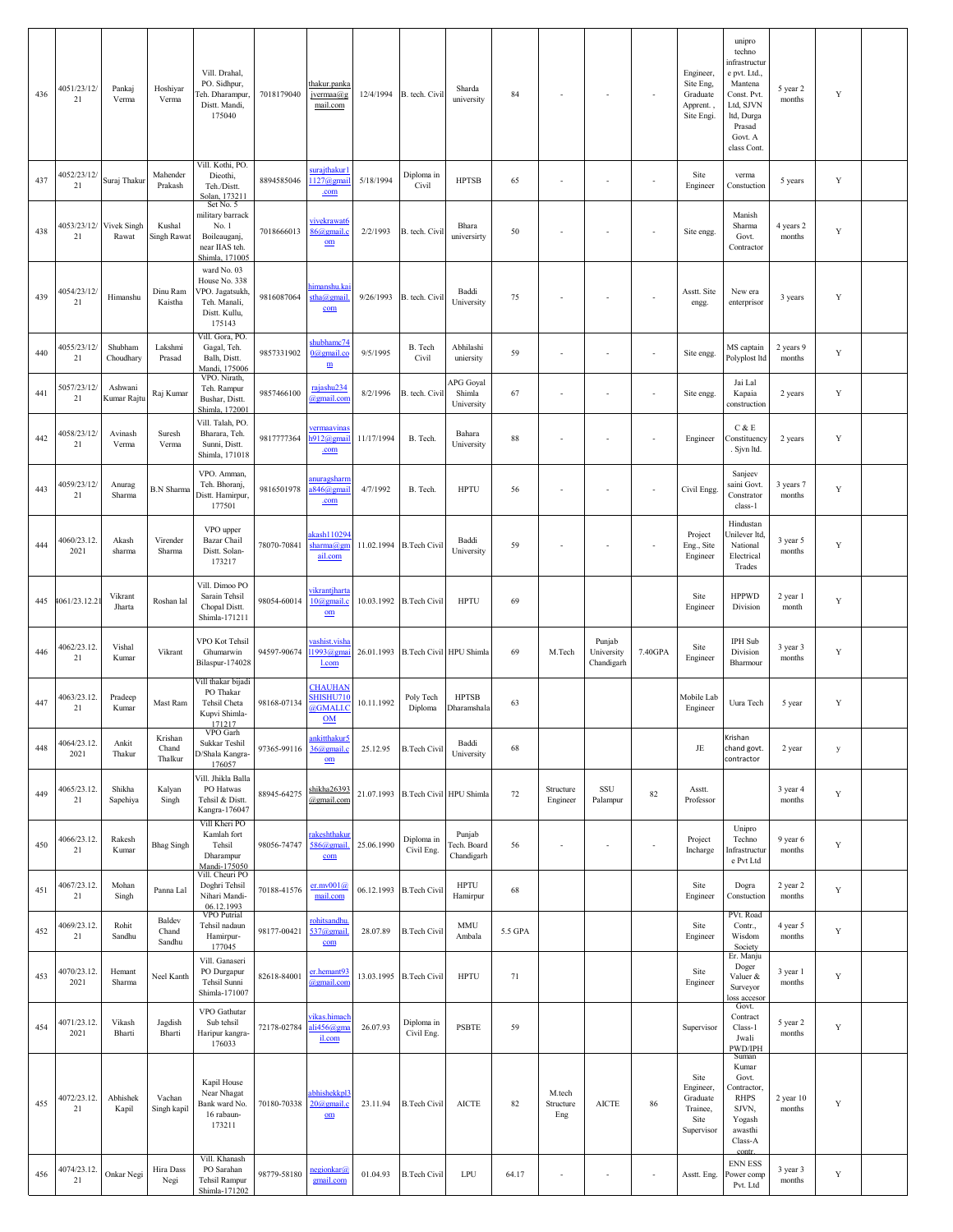| 457 | 4075/23.12.<br>21     | Mohit Singh         | Manmohan<br>Singh     | <b>Bishop Cotton</b><br>School Shimla<br>East-171002                                                                                               | 94595-38031               | nohit.devil4<br>32@gmail.c<br>$om$                      |            | 21.11.1994 B.Tech Civil         | JP<br>University                               | 61    |                          |                                |       | Site<br>Enginner,<br>Graduate<br>Eng. Trainee  | Varaha Infr.<br>Ltd, Tenzin                                                             | 2 year 2<br>month                            | Y           |  |
|-----|-----------------------|---------------------|-----------------------|----------------------------------------------------------------------------------------------------------------------------------------------------|---------------------------|---------------------------------------------------------|------------|---------------------------------|------------------------------------------------|-------|--------------------------|--------------------------------|-------|------------------------------------------------|-----------------------------------------------------------------------------------------|----------------------------------------------|-------------|--|
| 458 | 4076/23.12.<br>21     | Akshay<br>Rana      | Gulab Singh<br>rana   | Vill. Bhatwar-58<br>PO Sadyna<br>Tehsil Distt.<br>Mandi-175001                                                                                     | 85806-25497               | akshayinu88<br>8@gmail.co<br>${\underline{\bf m}}$      | 21.02.1994 | <b>B.Tech Civil</b>             | <b>HPTSB</b><br>Dharamshala                    | 58    |                          |                                |       | Site Eng.                                      | Saini Const.                                                                            | 2 year 8<br>months                           | Y           |  |
| 459 | 4077/23.12.<br>$22\,$ | Anshyl<br>Koundal   | Jiwan<br>Koundal      | Vill. OldMatour<br>PO Nandpur<br>Tehsil & Distt.<br>Kangra-176001                                                                                  | 94180-80444               | anshulkonda<br>$63$ @gmail.<br>$om$                     | 12.11.91   | <b>B.Tech Civil</b>             | Arni<br>University                             | 57    |                          |                                |       | Site Eng.                                      | Vinay Garg<br>Govt. Cont.                                                               | 3 year                                       | Y           |  |
| 460 | 4079/23.12.<br>21     | Manisha<br>negi     | Namgyal<br>Singh      | C/o Promila<br>Negi Block No.<br>25 phase-3<br>Sector-5 BCS                                                                                        | 98168-26679               | monikanegi4<br>3@gmail.co<br>$\underline{\textbf{m}}$   | 10.06.90   |                                 | <b>B.Tech Civil HPU Shimla</b>                 | 67    |                          |                                |       | Site<br>Engineer                               | Vidya<br>infrastructur<br>e &<br>Developers                                             | 3 year 11<br>months                          | $\mathbf Y$ |  |
| 461 | 4080/23.12.<br>21     | Akhilesh<br>Sharma  | Vijay Kumar           | Shimla<br>Village -<br>Ghalora <sub>,PO-</sub><br>Lower<br>Ghalora(410),Lo<br>wer Ghallour<br>Tehsil<br>,Jwalamukhi<br>Distt-Kangra -<br>176031 HP | 7018809492                | akhlsh004@<br>gmail.com                                 |            | 11/22/1993 B.Tech Civil         | <b>HPTU</b>                                    | 65    |                          |                                |       | Junior<br>Engineer                             | Ajay Kumar<br>Sood<br>Engineers<br>& Contractor                                         | 2 Years 6<br>Months                          | Y           |  |
| 462 | 4081/23.12.<br>$21\,$ | Shubham<br>Dogra    | Inder Singh           | Village -<br>Chhatter ,PO-<br>-Tehsil ,Tehsil<br>SunderNagar<br>.Distt. Mandi.<br>175002, HP                                                       | 9882854266                | shubhamdog<br>a48@gmail<br>com                          | 8/20/1997  | <b>B.Tech Civil</b>             | <b>HPTU</b>                                    | 55    |                          |                                |       | Civil Eng.                                     | Jam Jam<br>Construction<br>Co. Pvt. Ltd                                                 | 2 years                                      | Y           |  |
| 463 | 4084/23.12.<br>21     | Vivek<br>Saklani    | Ram Singh<br>Saklani  | Village-Trambi<br>,PO-Khalanoo<br>,Tehsil -Kotli,<br>Distt. - Mandi -<br>175003                                                                    | 9625311271.<br>7018401434 | <u>viveksaklan</u><br>97@gmail.c<br>$om$                | 9/2/1991   | AMIE In<br>Civil<br>Engineering | The<br>Institution<br>of Engineers<br>of India | 65    | Diploma in<br>Civil Eng. | HP Takniki<br>Shiksha<br>Board | 76    | Constructon<br>Engineer<br>/Design<br>Engineer | HP Crop<br>Diversificati<br>on<br>Promotion<br>Project<br>(HPCDP<br>JICA.ODA)           | 9 Years                                      | Y           |  |
| 464 | 4085/23.12.<br>21     | Rekha<br>Thakur     | Daleep<br>Singh       | Village - Ghalta<br>,PO-<br>Kummi, Tehsil<br>Balh, Distt-<br>Mandi,-175006<br>HP                                                                   | 7018883959<br>9459484948  | ekhathakur <sup>4</sup><br>$0@$ gmail.co<br>$\mathbf m$ | 8/15/1991  | <b>B.Tech Civil</b>             | <b>HPTU</b>                                    | 71.7  | Diploma In<br>Civil Eng. | HP Takniki<br>Shiksha<br>Board | 74    | Supervisor                                     | Narinder<br>Bali ,Govt.<br>Contractor<br>Pandoh<br>Mandi                                | 5 Years 2<br>Months                          | Y           |  |
| 465 | 4086/23.12.<br>21     | Chander<br>Bhanusen | Virender<br>Singh Sen | Village -Siharal<br>PO & Tehsil -<br>Sunder nagar<br>,Distt -Mandi -<br>175018 HP                                                                  | 9817402341                | chanderbhan<br>usen@gmail<br>com                        | 4/20/1987  | <b>B.Tech Civil</b>             | PTU                                            | 69    |                          |                                |       | Asst.<br>Professor<br>/Site<br>Engineer        | TR<br>Abhilashi<br>Memorial<br>nstitute/Ral<br>esh Sen<br>Class B<br>govt<br>Contractor | 1yr <sub>6</sub><br>Months /6<br>yr 4 Months | Y           |  |
| 466 | 4087/23.12.<br>21     | Pratibha<br>Thakur  | Krishan<br>Thakur     | Village -Kotli<br>PO-<br>Shayachabron, Te<br>hsil-Rajgarh<br>,Distt.-Sirmaur -<br>173101                                                           | 8894128261                | pratibhathak<br>$_{\rm ur}$<br>279@gmail<br>com         |            | 10/20/1997 B.Tech Civil         | PTU                                            | 82.7  | Diploma In<br>Civil Eng. | HP Takniki<br>Shiksha<br>Board | 83    | Counselor<br>(IELTS<br>,PTE)                   | Gratis<br>School of<br>Learning<br>PKL                                                  | 3 Years                                      | Y           |  |
| 467 | 4088/23.12.<br>21     | Sachin<br>Himral    | Yograj<br>Himral      | Village -<br>Nalah, PO-<br>Himri ,Tehsil<br>Sunni, Distt-<br>Shimla(HP) -<br>171019                                                                | 7876102178<br>9459127499  | <u>achinhimra</u><br>$788$ @gmail<br>com                | 3/29/1996  | <b>B.Tech Civil</b>             | <b>HPTU</b>                                    | 69.85 |                          |                                |       | Junior<br>Engineer                             | Himachal<br>Pradesh<br>Power<br>ransmission<br>Corp. Ltd.                               | $2 \text{ yr} 4$<br>Months                   | Y           |  |
| 468 | 4090/23.12.<br>21     | Yoginder<br>Singh   | Dina Nath             | Village - Dhrapra<br>,PO-Paliur<br>$(233)$ , Tehsil<br>Chamba - 176314                                                                             | 8219089208                | <u>pankukumar</u><br>$066$ @gmail.<br>com               | 9/15/1991  | Diploma in<br>Civil Eng.        | <b>PSBTE</b>                                   | 61.95 |                          |                                |       | Site<br>Engineer                               | Mohinder<br>Sharma<br>,Govt<br>Contractor<br>& General<br>Order<br><b>Suppliers</b>     | 6 Years                                      | Y           |  |
| 469 | 4091/23.12.<br>21     | Amit Kumar          | Madan Lal             | Village -<br>Hataun, Tehsil<br>Sadar Hataun<br>District Mandi<br>175124, HP                                                                        | 8580760632                | amit.shankh<br>$m1409$ @gm<br>ail.com                   | 3/5/1995   | <b>B.Tech Civil</b>             | <b>HPTU</b>                                    | 57.73 |                          |                                |       | Civil Eng.                                     | Ashok<br>Chauhan<br>and<br>Company                                                      | 3 Years 8<br>Months                          | Y           |  |
| 470 | 4093/23.12.<br>21     | Dinesh<br>Kumar     | <b>Bhim Singh</b>     | Village- Chowki<br>baldwara, PO-<br>Sajao ,Piplu<br>,Tehsil -<br>Dharampur<br>-, Distt -Mandi.<br>175025                                           | 9418642859                | rana.dinesh9<br>91@gmail.c<br>$_{\text{om}}$            | 5/16/1985  | <b>B.Tech Civil</b>             | <b>HPTU</b>                                    | 61    | Diploma In<br>Civil Eng. | <b>PSBTE</b>                   | 56.25 | Project<br>Assistant<br>/Engineer<br>Civil     | Wapcos<br>Limited /<br>Unipro<br>Techno<br>Infrastructur<br>e Pvt. Ltd.                 | 6 YEAR 2<br><b>MONTHS</b>                    | Y           |  |
| 471 | 4094/23.12.<br>21     | Mohit Jaryal        | Suresh<br>Jaryal      | H.No.-354<br>$A/11$ , PO-<br>Purana Bazar<br>,Tehsil<br>Sundernagar<br>,Distt - Mandi<br>HP-175018                                                 | 9882844426                | <u>mohitjaryal3</u><br>7@gmail.co<br>$\mathbf m$        | 3/7/1993   | <b>B.Tech Civil</b>             | PTU                                            | 64.6  |                          |                                |       | Junior<br>Engineer                             | Sanjay<br>Kumar Govt<br>Contractor<br>Municipal<br>Council<br>Sundernagar               | 4 year 4<br>Months                           | Y           |  |
| 472 | 4095/23.12.<br>21     | Ishan<br>Choudhary  | Kishori lal           | VPO-<br>Zamanabad, Tehs<br>1 and Distt-<br>Kangra (HP) -<br>176001                                                                                 | 8261949596                | ishan5253@<br>gmail.com                                 | 10/6/1990  | Diploma in<br>Civil Eng.        | <b>HPTSB</b><br>Dharamshala                    | 65.8  |                          |                                |       | Supervisor<br>/Civil<br>Engineer               | HPCDP-<br>JICA-ODA<br>Project /R.K<br>Engineers<br>Sales Ltd.                           | 7 year 8<br>Month                            | Y           |  |
| 473 | 4096/23.12.<br>21     | Bharat<br>Bhushan   | Surender Pal          | Village Baggi<br>,PO-Sehli<br>,Tehsil -Kotli<br>,Distt. Mandi -<br>VPO-Naggar<br>Tehsil and<br>District -Kullu -<br>175130                         | 7591897263                | bharatbhush<br>$an449$ @gma<br>il.com                   |            | 11/27/1992 B Tech Civil         | <b>HPTU</b>                                    | 60    |                          |                                |       | Site Incharge                                  | Harjeet<br>Singh<br>Contractor                                                          | 2 Years                                      | Y           |  |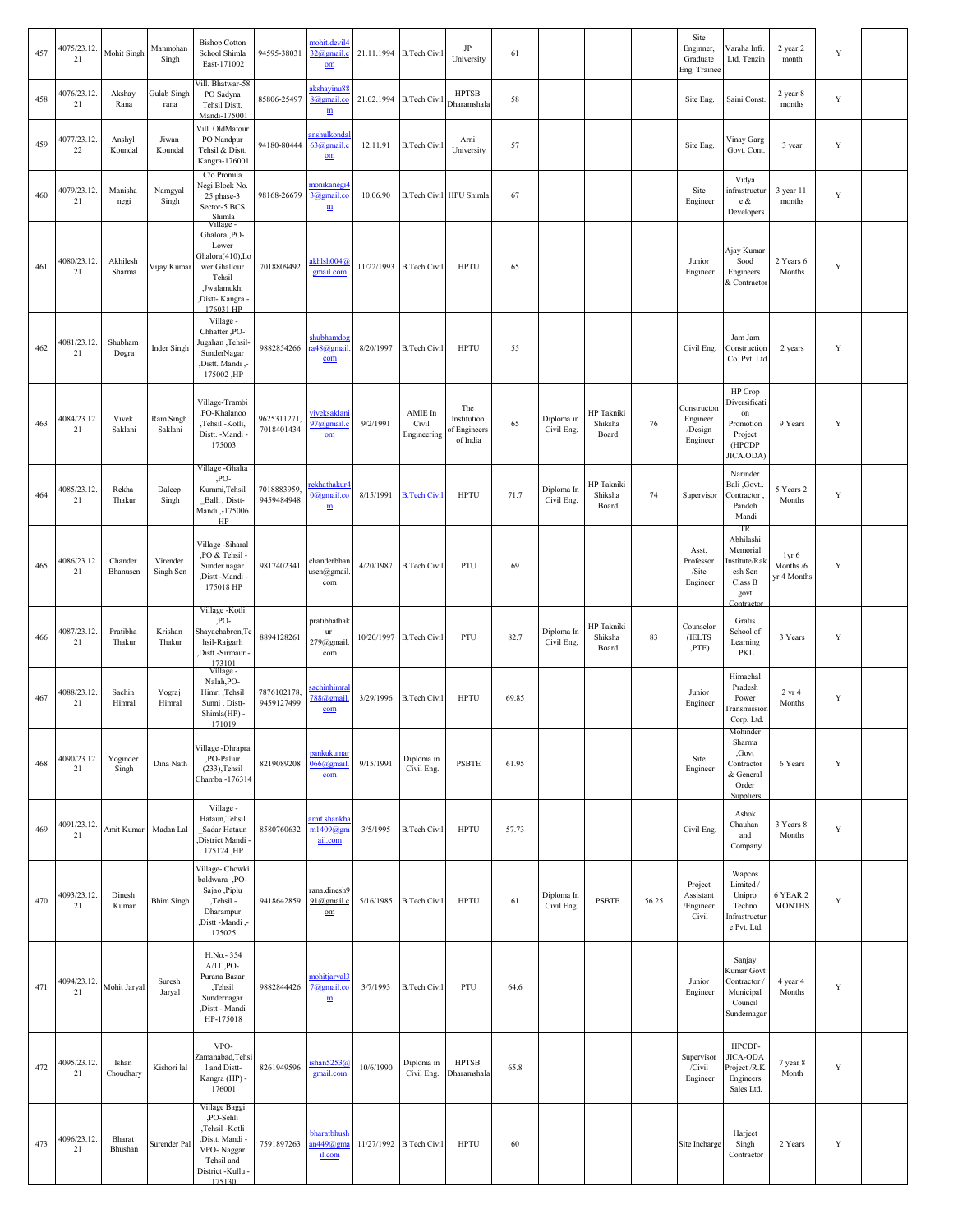| 474 | 4098/23.12.<br>21 | Nishu Devi         | Geeta Ram                  | Village -<br>Manjher ,PO-<br>Kutlehla ,Tehsil<br>Naina Devi<br>Distt-Bilaspur<br>174011 HP                  | 9599716134<br>6239869490  | <u>sharmanish</u><br>$116$ (agmai<br>.com            | 9/6/1994   | <b>B</b> Tech Civil      | <b>HPTU</b>                       | 69.1  |                                                                        |                                       |        | Design<br>Executive of<br>building<br>Construction<br>${\bf s}$ | Uniyal<br>Construction                                                                                        | 3 Years 1<br>Month                | Y           |  |
|-----|-------------------|--------------------|----------------------------|-------------------------------------------------------------------------------------------------------------|---------------------------|------------------------------------------------------|------------|--------------------------|-----------------------------------|-------|------------------------------------------------------------------------|---------------------------------------|--------|-----------------------------------------------------------------|---------------------------------------------------------------------------------------------------------------|-----------------------------------|-------------|--|
| 475 | 4100/23.12.<br>21 | Jatin              | Satpal Singh               | Village-Kalag<br>,PO-Lagdhar<br>,Tehsil -Kotli<br>,Distt.-Mandi -<br>175003 HP                              | 9459421862                | Jatin210419<br>98@gmail.c<br>$om$                    | 4/21/1998  | <b>Btech Civil</b>       | Maharaja<br>Agarsen<br>University | 66.6  |                                                                        |                                       |        | Engineer                                                        | Raj kumar<br>Thakur<br>,Govt<br>Contractor<br>and Supplier                                                    | 2 Years 5<br>Months               | Y           |  |
| 476 | 4101/23.12.<br>21 | Tarun              | Yadav Singh                | Village-<br>raopali, PO-<br>hunahan, Tehsil<br>-Balh ,Distt-<br>Mandi .HP-<br>175027                        | 7018034736                | rajputtarun.<br><u>nakur. 1@gn</u><br>ail.com        | 11/15/1996 | <b>Btech Civil</b>       | <b>HPTU</b>                       | 60.3  |                                                                        |                                       |        | Junior<br>Engineer                                              | vijay Kumar<br>Sharma<br>Class-A<br>Govt.<br>Contractor                                                       | 3 year 5<br>months                | $\mathbf Y$ |  |
| 477 | 4103/23.12.<br>21 | Aditya<br>Chauhan  | Roshan Lal<br>Chauhan      | Aditya Niwas<br>,Near Aditya<br>timber<br>,Panthaghati<br>Shimla-171009                                     | 7018634146                | aditya94cha<br>an@gmail.<br>$om$                     | 5/30/1993  | <b>Btech Civil</b>       | LPU                               | 52.02 | Mtech<br>Structure<br>Engineering                                      | APG Shimla<br>University              | 60.8   | Site<br>Engineer<br>/Juinor<br>Engineer                         | Kalyan<br>contractors<br>& Builder<br>Co Pvt<br>Ltd./HP<br>orest Deptt<br>Integrated<br>Developmen<br>Project | 2 yr 9<br>months                  | Y           |  |
| 478 | 4105/23.12.<br>21 | Navdeep<br>Ranta   | Ashok Ranta                | Village-Bijovi<br>,Rantari ,Rohru<br>Shimla-171207                                                          | 9816055531                | avdeeprant<br>$46$ ( $a$ ) gmail.<br>$om$            | 11/7/1991  | <b>Btech Civil</b>       | <b>HPU</b> Shimla                 | 62    |                                                                        |                                       |        | Junior<br>Engineer                                              | Jiya lal<br>Kapatiya<br>Class B<br>Contractor                                                                 | 3 year 7<br>months                | Y           |  |
| 479 | 4106/23.12.<br>21 | Shefali            | Kewal<br>Singh<br>Kandoria | Ward No.- 5<br>VPO-Kandoor<br>Tehsil-Nurpur<br>,Distt-Kangra<br>176022 HP                                   | 8427785478                | carmelsh8@<br>gmail.com                              | 10/12/1993 | <b>Btech Civil</b>       | Baddi<br>University               | 87.1  |                                                                        |                                       |        | Junior<br>Engineer                                              | Irrigarion<br>and Water<br>Resources<br>Depptt.<br>Haryana                                                    | 3 years 7<br>months               | Y           |  |
| 480 | 4107/23.12.<br>21 | Vijay kumar        | Amar Singh                 | Village<br>Dhalwani .PO-<br>Lagdhar, Tehsil<br>Kotli .Distt<br>Mandi -175003<br>$\rm{HP}$                   | 7018388513                | vijayvk7424<br>@gmail.com                            | 1/19/1992  |                          | Btech Civil HPU Shimla            | 70.72 | M.tech<br>Strucure<br>Engineering<br>and<br>Construction<br>Management | Bahra<br>University                   | 96     | Civil Engg.<br>/Teaching<br>Associate                           | M/s Pawan<br>Kumar<br>Class(B)<br>govt.<br>contractor/B<br>ahra<br>University                                 | 2 years 6<br>months $/+1$<br>year | Y           |  |
| 481 | 4113/23.12.<br>21 | Susheel<br>Kumar   | Raijnder<br>Kumar          | Village-Adarsh<br>Nagar ,PO and<br>Tehsil- Amb<br>District -Una<br>177203 HP                                | 9418532910                | b92susheel<br>@gmail.com                             | 7/3/1992   |                          | Btech Civil HPU Shimla            | 72.86 | Mtech<br>Structure<br>Engineering                                      | Kurukshetra<br>University             | 77.77  | Civil<br>Engineer                                               | Arya<br><b>Brothers</b><br>,Govt<br>contractor<br>and General<br>Order<br>Supplies                            | 3 years 5<br>months               | $\mathbf Y$ |  |
| 482 | 4114/23.12.<br>21 | <b>Amit Patial</b> | Jagdish<br>Chand           | /illage -Kakrina<br>,PO-Didwin<br>,Tehsil and<br><b>Distt.</b> - Hamirpur<br>,HP-177401                     | 7018155178                | $\text{partial}707@$<br>mail.com                     | 3/8/1990   |                          | Btech Civil HPU Shimla            | 57.8  |                                                                        |                                       |        | Site<br>Engineer<br>/JE Civil                                   | M/S Bansal<br>& Brothers<br>/Jai Gang a<br>Construction<br>/Utilituy<br>Services                              | 4 years 6<br>Months               | $\mathbf Y$ |  |
| 483 | 4115/23.12.<br>21 | Vivek<br>Bhardwaj  | Sant Ram<br>Bhardwaj       | H.No.-<br>212/11. Thanera<br>Mojalla Tarna<br>Road, PO -<br>Mandi, Tehsil<br>Sadar ,Distt.<br>Mandi -175001 | 9459943860                | vivek99y@g<br>mail.com                               | 5/4/1992   | <b>Btech Civil</b>       | <b>HPTU</b>                       | 64    |                                                                        |                                       |        | Site<br>Engineer                                                | Partap Rana<br>Govt<br>Contractor                                                                             | 2 Years 11<br>months              | $\mathbf Y$ |  |
| 484 | 4117/23.12.<br>21 | Piyush             | Pawan<br>Kumar             | Village -<br>panjethi, PO-<br>Talyahar, Tehsil<br>Sadar ,Distt.<br>Mandi -175001<br>HP<br>MC Ward No.-      | 9418978834                | piyush.chand<br>el34@gmail<br>com                    | 5/12/1992  | <b>Btech Civil</b>       | <b>MMU</b><br>Ambala              | 66.87 | Mtech<br>Structure<br>Engineering                                      | Bahra<br>University                   | $81\,$ | Civil<br>Engineer                                               | M.S Pawan<br>Kumar<br>Class B<br>Govtl<br>Contractor                                                          | 6 year 1<br>months                | $\mathbf Y$ |  |
| 485 | 4119/23.12.<br>21 | Nishant<br>Sharma  | Murari Lal<br>Sharma       | 14, Village<br>Malori <sub>,PO-</sub><br>Behana, Tehsil-<br>Sadar , Distt<br>Mandi, HP                      | 7500608008                | nishansharm<br>$10081$ @gm<br>il.com                 | 2/28/1989  |                          | Btech Civil HPU Shimla            | 60.86 |                                                                        |                                       |        | Project<br>engineer<br>/Engineer                                | MGI Infra<br>Pvt,<br>Ltd.,/SBP<br>Group                                                                       | 06 years 11<br>Months             | Y           |  |
| 486 | 4120/23.12.<br>21 | Devender<br>Kumar  | Gulab Chand                | Village -<br>Sandhari ,PO-<br>Udeen ,Tehsil<br>Pangi ,Distt.<br>Chamba -<br>176323 HP                       | 7876523402                | devendercha<br>uhan945@<br>mail.com                  | 6/9/1988   | Diploma in<br>Civil Eng. | PSBTE & IT                        | 67.28 |                                                                        |                                       |        | Supervisor                                                      | Man Singh<br>govt.<br>Contract<br>Class-A<br>Jwali with<br>IPH                                                | 6 years                           | Y           |  |
| 487 | 4122/23.12.<br>21 | Manish<br>Rangra   | Suncel<br>Rangra           | Village-Gorat<br>,P.O-Seoh<br>,Tehsil -<br>Dharmapur<br>,Distt. Mandi<br>$(HP) - 175001$                    | 8988225868,               | manishrang<br>a49@gmail<br>$om$                      | 8/13/1993  |                          | Btech Civil HPU Shimla            | 68.74 |                                                                        |                                       |        | Site<br>Engineer                                                | Kasli<br>Brothers /SP<br>Thakur<br>Construction<br>Pvt. Ltd.                                                  | 5 years 4<br>Months               | Y           |  |
| 488 | 4123/23.12.<br>21 | Parveen<br>Kumar   | Ram Sain                   | VPO Jhakri<br>Tehsil Rampur<br>,Distt. Shimla-<br>172201 HP                                                 | 8894195990,<br>8219439648 | pkumar0000<br>8@gmail.co<br>$\underline{\textbf{m}}$ | 3/8/1993   |                          | Btech Civil HPU Shimla            | 60.94 |                                                                        |                                       |        | Site<br>Engineer                                                | Dogra<br>Construction<br>Pvt Ltd<br>/Shrikhand<br>Construction<br>Complany<br>Pvt<br>Ltd/SJVNL                | 3 Years 8<br>Mnonths              | Y           |  |
| 489 | 4172/23.12.<br>21 | Om Prakash         | Nar Dass                   | Village-Shah,<br>Daran (79)<br>Bofda ,Shimla<br>172102, HP                                                  | 8219558632,<br>8628081108 | om.kash201<br>@gmail.com                             | 1/16/1987  | <b>Btech Civil</b>       | APG<br>University                 | 58    | Diploma In<br>Civil Eng.                                               | <b>HP</b> Takniki<br>Shiksha<br>Board | 58.95  | Architectural<br>Assistant                                      | Sharma $\&$<br>Associates<br>the Nest<br>Engine Ghar                                                          | 2 YEAR                            | Y           |  |
| 490 | 4189/23.12.<br>21 | Naveen<br>Kumar    | <b>Bhagat Ram</b><br>Hasta | VPO-<br>Mashnoo, Tehsil<br>Rampur , Distt-<br>Shimla-172102<br>HP                                           | 9817726676,<br>9418286869 | naveenhasta<br>@gmail.com                            | 11/3/1992  | Diploma in<br>Civil Eng. | <b>PSBTE</b>                      | 58    |                                                                        |                                       |        | Structure<br>Designer<br>Engineer                               | Vidhiti<br>Engineering<br>Services                                                                            | 5 Years                           | $\mathbf Y$ |  |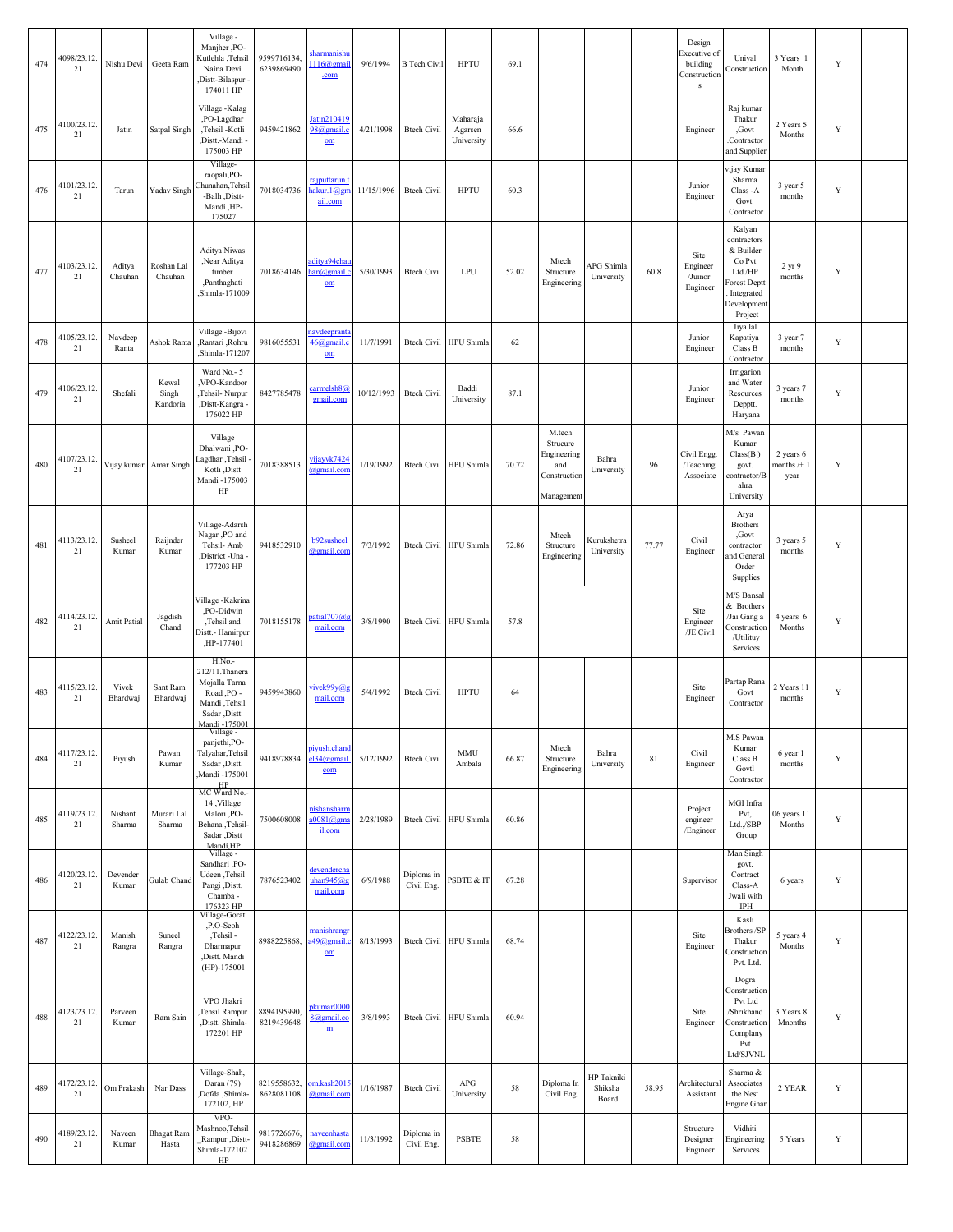| 491 | 4191/23.12.<br>21     | Nitesh Jistu         | Ajit Singh<br>Jistu             | Village-<br>Phaleli,PO-<br>Thanedhar<br>,Tehsil -<br>Kumarsain<br>Shimla-172030                                                          | 8894170031                | niteshjistu@<br>gmail.com                               | 4/6/1992   | <b>Btech Civil</b>       | JUIT                                  | 65    |                                     |                                       |          | Engineer<br>Tower/Site<br>Engineer/As<br>sistant<br>Manager | Kutumbh<br>Care/KB<br><b>Enterprises</b><br>ACC                                                     | 4 yr 9<br>Months      | $\mathbf Y$ |  |
|-----|-----------------------|----------------------|---------------------------------|------------------------------------------------------------------------------------------------------------------------------------------|---------------------------|---------------------------------------------------------|------------|--------------------------|---------------------------------------|-------|-------------------------------------|---------------------------------------|----------|-------------------------------------------------------------|-----------------------------------------------------------------------------------------------------|-----------------------|-------------|--|
| 492 | 4193/23.12.<br>21     | Rameshwar<br>Thakur  | Ram Krishan                     | Village- Khalair<br>,P.O- Urtoo<br>Tehsil -Nirmand<br>-, Distt-Kullu.<br>172023                                                          | 8219664854                | thakurrame:<br>$i$ war $07@gn$<br>ail.com               | 3/15/1995  | <b>Btech Civil</b>       | Baddi<br>University                   | 57.4  |                                     |                                       |          | Site<br>Engineer                                            | Gary Sons<br>Estate<br>Promoters<br>Pvt .Ltd.                                                       | 4 year 1<br>month     | $\mathbf Y$ |  |
| 493 | 4194/23.12.<br>21     | Jitender<br>Thakur   | Jagdish<br>Chand<br>Thakur      | Parimahal , Type-<br>II,SeT-<br>1,Kasumpti<br>Shimla-171009                                                                              | 7018163490                | thakursanju9<br>33@gmail.c<br>$\underline{\mathrm{om}}$ | 3/15/1996  | <b>Btech Civil</b>       | APG<br>University                     | 60    |                                     |                                       |          | Asst.<br>Engineer                                           | Airef Eng<br>Pvt. Limited                                                                           | 3 Years               | $\mathbf Y$ |  |
| 494 | 4198/23.12.<br>21     | <b>Hanish Panta</b>  | Hardyal<br>Singh Panta          | Village -Ghurla<br>,PO-Bamta<br>Tehsil-Chopal<br>,Distt-Shimla-<br>171009 HP                                                             | 8219181292                | hanishpanta<br>@gmail.con                               | 6/6/1996   | <b>Btech Civil</b>       | <b>UPES</b><br>Dehradun               | 65    |                                     |                                       |          | Senior QA<br>Engineer<br>/QC<br>Incharge                    | Vishal<br>Nirmiti Pvt<br>Ltd./ Patil<br>Rail<br>Infrastructur<br>e Pvt. Ltd                         | 3 Years               | Y           |  |
| 495 | 4201/23.12.<br>21     | Sunny                | Krishan<br>Chand<br>Chauhan     | Village-Chatter<br>,PO-Brang<br>,Tehsil<br>Dharampur<br>,Distt Mandi -<br>175024 HP                                                      | 7018517197                | punkrocker7<br>3@gmailc.c<br>$\underline{\mathbf{m}}$   | 1/22/1994  | <b>Btech Civil</b>       | <b>IKGPTU</b>                         | 64.4  |                                     |                                       |          | Site<br>Supervisor                                          | <b>MD Utility</b><br>Services<br>under<br>Central<br>Water<br>Commission                            | 2 Year 1<br>month     | $\mathbf Y$ |  |
| 496 | 4202/23.12.<br>21     | Madan lal            | Tek Singh                       | VPO-Panjain<br>,Tehsil -<br>Balichowki<br>District -Mandi<br>,-175106 HP                                                                 | 7018715486,<br>8219836569 | maddi4448<br>@gmail.com                                 | 1/20/1995  | <b>Btech Civil</b>       | <b>HPTU</b>                           | 66    |                                     |                                       |          | Construction<br>Engineer                                    | Kashmirilal<br>Construction<br>Pvt Ltd                                                              | 3 Years 1<br>month    | $\mathbf Y$ |  |
| 497 | 4203/23.12.<br>21     | Dheeraj<br>Sharma    | Suresh<br>kumar                 | VPO-Badhera<br>Tehsil -Nadaun<br>District-<br>Hamirpur -<br>177040                                                                       | 8837718930.<br>9805891833 | theerajshr00<br>79@gmail.c<br>$om$                      | 9/28/1996  | <b>Btech Civil</b>       | DAV<br>University                     | 74    |                                     |                                       |          | Site<br>Engineer                                            | Surinder<br>Kumar<br>(Govt.,<br>Contrator &<br>Supplier )                                           | 02 Years 03<br>Months | $\mathbf Y$ |  |
| 498 | 4204/23.12.<br>21     | Sandeep<br>kumar     | Hem Raj                         | Village -<br>Sayohali, Tehsil<br>Balh ,Distt<br>Mandi -175008<br>HP                                                                      | 6230330818                | andeep.sand<br>y665@gmai<br>.com                        | 2/20/1988  | <b>Btech Civil</b>       | PTU                                   | 64.4  |                                     |                                       |          | Site<br>Engineer<br>/Site<br>Incharge                       | Wisteria<br>Housing<br>Pvt. Ltd<br>/Global City                                                     | 05 Years 2<br>Months  | $\mathbf Y$ |  |
| 499 | 4207/23.12.<br>21     | Jaideep<br>Kanwar    | Herdayal<br>Singh<br>Kanwar     | Kanwar Cottage<br>,Behind SBI<br>Rajgarh Road<br>Solan ,Solan<br>173212 HP                                                               | 8580810153                | <u>jdkanwar19</u><br>@gmail.com                         | 8/19/1995  | <b>Btech Civil</b>       | Maharaja<br>Agarsen<br>University     | 62    | Mtech<br>Construction<br>Management | <b>JUIT</b>                           | pursuing | Junior<br>Engineer                                          | Er. Yogesh<br>Awasthy<br>Class-A<br>Govt.<br>Contractor<br>,/KNR<br>Construction<br>Ltd.            | 3 years 3<br>months   | $\mathbf Y$ |  |
| 500 | 4208/23.12.<br>21     | Shashi<br>Thakur     | Ranvir<br>Singh<br>Thakur       | Ward No.- 6<br>Tehsil Rajgarh<br>,Near Police<br>station , Rajgarh<br>$(122)$ , Sirmaur -<br>173101 HP                                   | 7876772342                | shashithaku<br>73@gmail.c<br>$om$                       | 8/15/1991  |                          | Btech Civil HPU Shimla                | 72.5  |                                     |                                       |          | Site<br>Engineer                                            | Smt<br>l.Pariksha<br>Chauhan<br>,Govt<br>Contract<br>Class -B                                       | 3 Years 4<br>Months   | Y           |  |
| 501 | 4209/23.12.<br>21     | Sunil<br>Sharma      | Rattan<br>Chand<br>Sharma       | <b><i><u>Fehsil</u></i></b> Hamirpur<br>,Tikker<br>,Hamirpur -<br>177401 HP                                                              | 7018010107                | $\overline{\phantom{a}}$                                | 1/10/1993  | Diploma in<br>Civil Eng. | <b>HP</b> Takniki<br>Shiksha<br>Board | 61;   |                                     |                                       |          | Site<br>Engineer                                            | <b>MSC</b> Road<br>and Bridges<br>Pvt ltd                                                           | 5 Years               | Y           |  |
| 502 | 4210/23.12.<br>21     | Aditya Dev<br>Bakshi | Rakesh<br>Bakshi                | Ward No.- 3<br>,Pratap Nagar<br>,Hamirpur ,Near<br>PWD Colony<br>,Hamirpur -<br>177001 HP                                                | 7018337129                | adityadevbak<br>shi@gmail.c<br>$om$                     | 6/8/1993   | Diploma in<br>Civil Eng. | HP Takniki<br>Shiksha<br>Board        | 67    |                                     |                                       |          | Civil<br>Engineer                                           | Himachal<br>Techno<br>Engineers<br>/Rajender<br>Sngh                                                | 5 Years               | Y           |  |
| 503 | 4212/23.12.<br>21     | Aman<br>Choudhary    | <b>Ishwar Dass</b><br>Choudhary | Village-Jaral<br>,PO-Jugahan<br>,Tehsil -<br>SunderNagar<br>,Distt.-Mandi -<br>175002 Hp                                                 | 8219403996                | amanc929@<br>gmail.com                                  | 1/16/1996  | <b>Btech Civil</b>       | <b>HPTU</b>                           | 56.46 |                                     |                                       |          | Site<br>Engineer                                            | Gaurav<br>Thakur<br>Class A<br>Govt<br>Contractor                                                   | 2 Years 4<br>months   | $\mathbf Y$ |  |
| 504 | 4295/23.12.<br>$21\,$ | Pooja Negi           | Pratap<br>Singh Negi            | Near Yongling<br>School, Ward<br>No.-3, House<br>No.- 69 ,Jogi<br>P.O. وWara Road<br>Mcleodganj<br>,Mcleodganj<br>,Kangra -<br>176219 HP | 8219368657                | negipooja07<br>8@gmail.co<br>$\mathbf m$                | 4/24/1993  | <b>Btech Civil</b>       | <b>HPTU</b>                           | 75    | Diploma In<br>Civil Eng.            | <b>HP</b> Takniki<br>Shiksha<br>Board | 75       | Junior<br>Engineer                                          | <b>HPPCL</b>                                                                                        | 2 Years               | $\mathbf Y$ |  |
| 505 | 4296/23.12.<br>21     | Ankush<br>Dhiman     | Pawan<br>Kumar                  | Village-Hira<br>Nagar ,PO-<br>Kalruhi ,Tehsil -<br>Amb, Distt.-<br>Una -177203 HP                                                        | 7986573885                | akdhiman76<br>@gmail.com                                | 6/27/1993  |                          | Btech Civil HPU Shimla                | 67    |                                     |                                       |          | Engineer                                                    | Surycon/Gan<br>esh Kumar<br>govt<br>Contractor<br>/Jagriti<br>Construction<br>${\bf s}$             | 3 year 6<br>months    | $\mathbf Y$ |  |
| 506 | 4298/23.12.<br>21     | Ankit<br>Choudhary   | Dev Raj<br>Choudhary            | H.No.-88/1KH<br>,Village<br>Makrahan<br>,Tehsil -Jawali<br>,Distt_Kangra<br>176023 HP                                                    | 9584310465                | er.ankitchou<br>dhary@outlo<br>ok.com                   | 12/16/1993 | <b>Btech Civil</b>       | <b>ITM</b><br>University              | 74.4  |                                     |                                       |          | Site<br>Engineer                                            | Kamal<br>Kishor<br>Mahajan<br><b>CPWD</b><br>Contractor<br>/Design<br>Arcads                        | 2 Years 1<br>month    | Y           |  |
| 507 | 4299/23.12.<br>21     | Pankaj<br>Kumar      | Bichitar<br>Singh               | VPO-Marhi<br>,Tehsil -<br>Dharmapur<br>-, Distt-Mandi,<br>175050 HP                                                                      | 8988368100                | balyani.pank<br>aj@gmail.co<br>${\bf m}$                | 6/26/1992  |                          | Btech Civil HPU Shimla                | 65    |                                     |                                       |          | Billing<br>Engineer<br>/Site<br>Engineer                    | Consort<br><b>Builders</b><br>Pvt.<br>LTd./Univer<br>sal<br>Contractors<br>& Engineers<br>Pvt. Ltd. | 3 years 5<br>months   | Y           |  |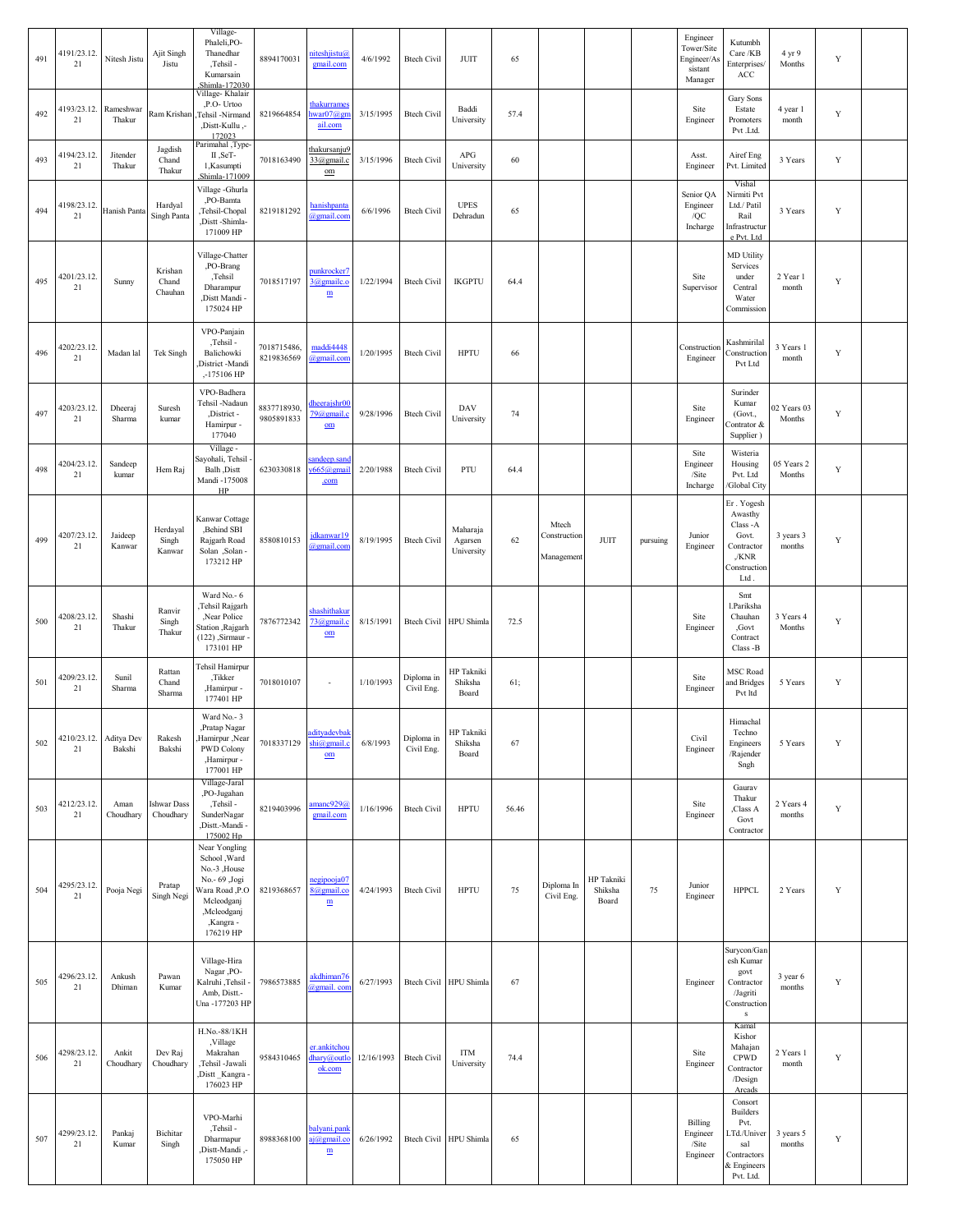| 508 | 4301/23.12.<br>21              | Ankita<br>Kumari      | Atma Ram                    | Village -<br>Kalehali, PO-<br>Bajaura (36/89)<br>Tehsil Kullu<br>,District Kullu-<br>175125 HP. | 8894397354                | hukralankita<br>92@gmmai<br>.com                                                            | 1/2/1993                |                          | Btech Civil HPU Shimla       | 77.3  | Mtech In<br>Environment<br>al<br>Engineering | JUIT                      | 82                       | Site<br>Engineer                                      | <b>SJPNL</b><br>,Shimla                                                                                                                                   | 2 Years               | Y           |  |
|-----|--------------------------------|-----------------------|-----------------------------|-------------------------------------------------------------------------------------------------|---------------------------|---------------------------------------------------------------------------------------------|-------------------------|--------------------------|------------------------------|-------|----------------------------------------------|---------------------------|--------------------------|-------------------------------------------------------|-----------------------------------------------------------------------------------------------------------------------------------------------------------|-----------------------|-------------|--|
| 509 | 4302/23.12.<br>21              | Attul Thakur          | Salinder<br>Singh           | Village-Karyal<br>,PO-Cholthara<br>,Tehsil -<br>Sarkaghat<br>,Distt_Mandi<br>HP-175037          | 8988337449                | attul.thakur1<br>4@gmail.co<br>$\underline{\textbf{m}}$                                     | 4/14/1992               | <b>Btech Civil</b>       | PTU                          | 68    | Mtech<br>Highway<br>Engineering              | Kurukshetra<br>University | 64.8                     | Site<br>Engineer                                      | Himachal<br>Techno<br>Engineers<br>/LR Group<br>of Institutes<br>/KTRC<br>Engineeering<br>Services                                                        | 4 years 6<br>months   | Y           |  |
| 510 | 4303/23.12.<br>21              | Mukesh<br>Kumar       | Jagdish                     | Village Jear ,PO-<br>Jambla, Tehsil<br>Sundernagar<br>,Distt .Mandi<br>$(HP)-175030$            | 8894460058.<br>7018405253 | n.kthakur.60<br>058@gmail<br>$com$                                                          | 11/1/1995               | <b>Btech Civil</b>       | <b>HPTU</b>                  | 60.82 |                                              |                           |                          | JE Civil                                              | Servitor<br>Intelligence<br>Services<br>(Dr. B. R)<br>Ambedkar<br>NIT<br>jalandhar<br>/IPE global<br>/Ahuja<br>Lubes and<br>Construction<br>Co.<br>Harvan | 04 years 4<br>Months  | $\mathbf Y$ |  |
| 511 | 4304/23.12.<br>21              | Vivek<br>Thakur       | Rajesh<br>Kumar             | Village - Bheri<br>,PO-<br>Sajaopiplu, Tehsil<br>Sarkaghat, Distt<br>Mandi -175025<br>HP        | 7807604977                | royalviki6@<br>gmail.com                                                                    | 4/11/1991               | <b>Btech Civil</b>       | Kurukshetra<br>University    | 65.92 |                                              |                           |                          | Civil<br>Engineer<br>(Execution)                      | Karam Dass<br>Niraash<br>govt<br>Contractor<br>/Alghanium<br>nternational<br>general<br>Trading<br>/Anshul<br>Gupt a Govt<br>Contractor                   | 6 years 5<br>months   | Y           |  |
| 512 | 4306/23.12.<br>21              | Khajan<br>Singh verma | Surat Ram                   | Village - Kotla<br>,PO-Churag<br>,Tehsil -<br>Karsog, Distt-<br>Mandi -171303<br>HP             | 8219984711                | khnna90@g<br>mail.com                                                                       | 4/29/1991               | <b>Btech Civil</b>       | PTU<br>Jalandhar             | 68.07 |                                              |                           |                          | Civil<br>Engineer                                     | Davinder<br>Rawar<br>Class A<br>Govt<br>Contractor.<br>/Eduzphere<br>reinforcing<br>Engineers                                                             | 03 years 09<br>Months | $\mathbf Y$ |  |
| 513 | 4307/23.12.<br>21              | Prem Lal              | Dev Raj<br>Sharma           | Village - Shakra<br>Tehsil -Karsog<br>,Distt-Mandi-<br>171302                                   | 9459194209                | thebhardwa<br>$009$ @gmail<br>com                                                           | 4/27/1991               |                          | Btech Civil HPU Shimla       | 67    |                                              |                           |                          | Senior Site<br>Engineer                               | <b>Rudra</b> design                                                                                                                                       | 2 Years 5<br>Months   | Y           |  |
| 514 | 4308/23.12.<br>21              | Ankush<br>Mehta       | Sharwan<br>Kumar<br>Mehta   | Village, Addu<br>,VPO-<br>Dhanawaloi, Tehs<br>il Nankhari<br>,Distt .Shimla-<br>172021 HP       | 8219574228                | <b>nkushmeht</b><br>$06$ @gmail.c<br>$\underline{\mathbf{om}}$                              | 9/11/1992               | <b>Btech Civil</b>       | Baddi<br>University          | 80.9  |                                              |                           |                          | Site Incharge                                         | Er Naresh<br>K.Vij<br>Engineers<br>,contractors<br>and suppliers                                                                                          | 4 years 6<br>months   | $\mathbf Y$ |  |
| 515 | 4309/23.12.<br>21              | Pooja thakur          | Jitender<br>Kumar           | Vill. Jharag PO<br>Mnali Distt.<br>Kullu-175131                                                 | 70189-29313               | poojathakui<br>du@gmail.<br>$om$                                                            |                         | 08.08.1996 B.Tech Civil  | <b>HPTU</b>                  | 83    |                                              |                           |                          | Asstt. Fied<br>Engineer,<br>Apprenticesh<br>i Trainee | APS Hydro<br>Pvt. Ltd &<br><b>SJVN</b>                                                                                                                    | $\overline{c}$        | $\mathbf Y$ |  |
| 516 | 4310/23.12. Baneet Singh<br>21 |                       | Kalyan<br>Singh             | Vill. Thall PO<br>Thakri Matti<br>lehsil salooni,<br>Chamba-176308                              |                           | thakurvinit6<br>79736-62162 19@gmail.c 02.04.1994 B.Tech Civil<br>$\underline{\mathbf{om}}$ |                         |                          | <b>HPTU</b>                  | 58    |                                              |                           |                          | Site Eng                                              | Harinder<br>Singh Maan<br>Govt. Cont                                                                                                                      | 2 year 4<br>months    | Y           |  |
| 517 | 4311/23.12.<br>21              | Deepak<br>Kumar       |                             | VPO Batuhi<br>Kamal Singh Tehsil & Distt.<br>Jna-174302                                         | 70180-33889               | deeps.kuma<br>$56$ @yahoo.<br>$om$                                                          | 25.06.1996              | Diploma in<br>Civil Eng. | PSBOTE &<br>IT<br>Chandigarh | 51    |                                              |                           |                          | Vivil trainer                                         | CADESK<br>Kangara                                                                                                                                         | 5 year 7<br>months    | Y           |  |
| 518 | 4312/23.12.<br>2021            | Rohit Jaswal          | Raashpal<br>Singh           | Vill Bhalair PO<br>Kalruhi Tehsil<br>Amb Distt. Una-<br>177203                                  | 70184-96669               | rohitjaswall<br>p@gmail.co<br>m                                                             | 18.10.1987              | Diploma                  | HPTech<br>Board              | 62    |                                              |                           |                          | Supervisor                                            | Unique<br>architects &<br>Consultant                                                                                                                      | 5 year 5<br>months    | Y           |  |
| 519 | 4313/23.12.<br>21              | Kamal Kant            | Ramesh<br>Thakur            | Vill Surajpur PO<br>Piplughat Tehsil<br>Arki-171102                                             | 70180-12885               | Kamalkant5<br>30@gmail.c<br>$om$                                                            | 25.07.1995 B.Tech Civil |                          | Bahar<br>University          | 46    |                                              |                           |                          | Site<br><b>Incharge Eng</b>                           | Rattan lal<br>sharma<br>Govt.<br>Contractor                                                                                                               | 5 year 7<br>months    | $\mathbf Y$ |  |
| 520 | 4315/23.12.<br>21              | Dinesh<br>Kumar       | Resh Kumar                  | Vill Parua PO<br>MD Gaoo Tehsil<br>Sundarnagar,<br>Mandi-175031                                 | 94590-74114               | lk5422704.<br>k@gmail.co<br>$\mathbf{m}$                                                    |                         | 03.01.1997 B.Tech Civil  | <b>HPTU</b>                  | 61    |                                              |                           |                          | Project<br>Engineer                                   | M/S<br>Subhash C<br>Kumar                                                                                                                                 | 2 year 2<br>months    | y           |  |
| 521 | 4316/23.12.<br>21              | Vikash<br>sharma      | Rajender<br>Kumar<br>Sharma | Vill. Tikker PO<br>& Tehsil<br>Ghumarwin<br>Distt. Bilaspur-<br>174021                          | 94597-72497               | vikash30193<br>@gmail.com                                                                   |                         | 31.01.1997 B. Tech Civil | <b>HPTU</b>                  | 75    | <b>CTM</b>                                   | PU                        | 76                       | Civil Eng                                             | Gandharvi<br>Builder                                                                                                                                      | 5 year 1<br>months    | y           |  |
| 522 | 4317/23.12.<br>21              | Vijay Kumar           | Tek Chand                   | Vill. Trigambli<br>PO Tandoo<br>Tehsil sadar,<br>Mandi-175001                                   | 91077-11420               | vijayrana88<br>mnd@gmail<br>com                                                             | 07.12.1995 B.Tech Civil |                          | Chitkara<br>University       | 60    | $\sim$                                       | $\overline{\phantom{a}}$  | ÷,                       | Billing<br>Engineer                                   | Dinesh<br>Kumar<br>Sharma<br>Construction                                                                                                                 | 3 year<br>months      | y           |  |
| 523 | 4318/23.12.<br>21              | Anil Kumar            | Omi Dutt                    | Vill. Kanair PO<br>Kuftu Tehsil<br>kandaghat,<br>Solan-173207                                   | 98828-84003               | <b>eranilshandi</b><br>@hotmail.co<br>m                                                     |                         | 14.11.1991 B.Tech Civil  | <b>HPU</b>                   | 64    | $\sim$                                       | $\overline{\phantom{a}}$  | ÷,                       | Civil Eng,<br>Site Incharge                           | MS Amar<br>Construction<br>, MS<br>Devender<br>Singh<br>Kanwar,<br>Suman<br>Fabrication                                                                   | 5 year 3<br>months    | y           |  |
| 524 | 596/23.12.2<br>1               | Arun                  | Tara Chand                  | VPO Jhakand<br>Tehsil Shillai<br>Distt. Sirmour-<br>173027                                      | 62302-03211               | <u>ırun@gmai</u><br>com                                                                     | 14.02.92                | Pol Tech                 | <b>HPSTB</b>                 | 56    | $\sim$                                       | $\sim$                    | $\overline{\phantom{a}}$ | Civil Eng                                             | Chamoli<br>Associate,<br><b>TOP</b><br>constrruction<br>, Kanwar<br>Ent.                                                                                  | 5 year 6<br>months    | y           |  |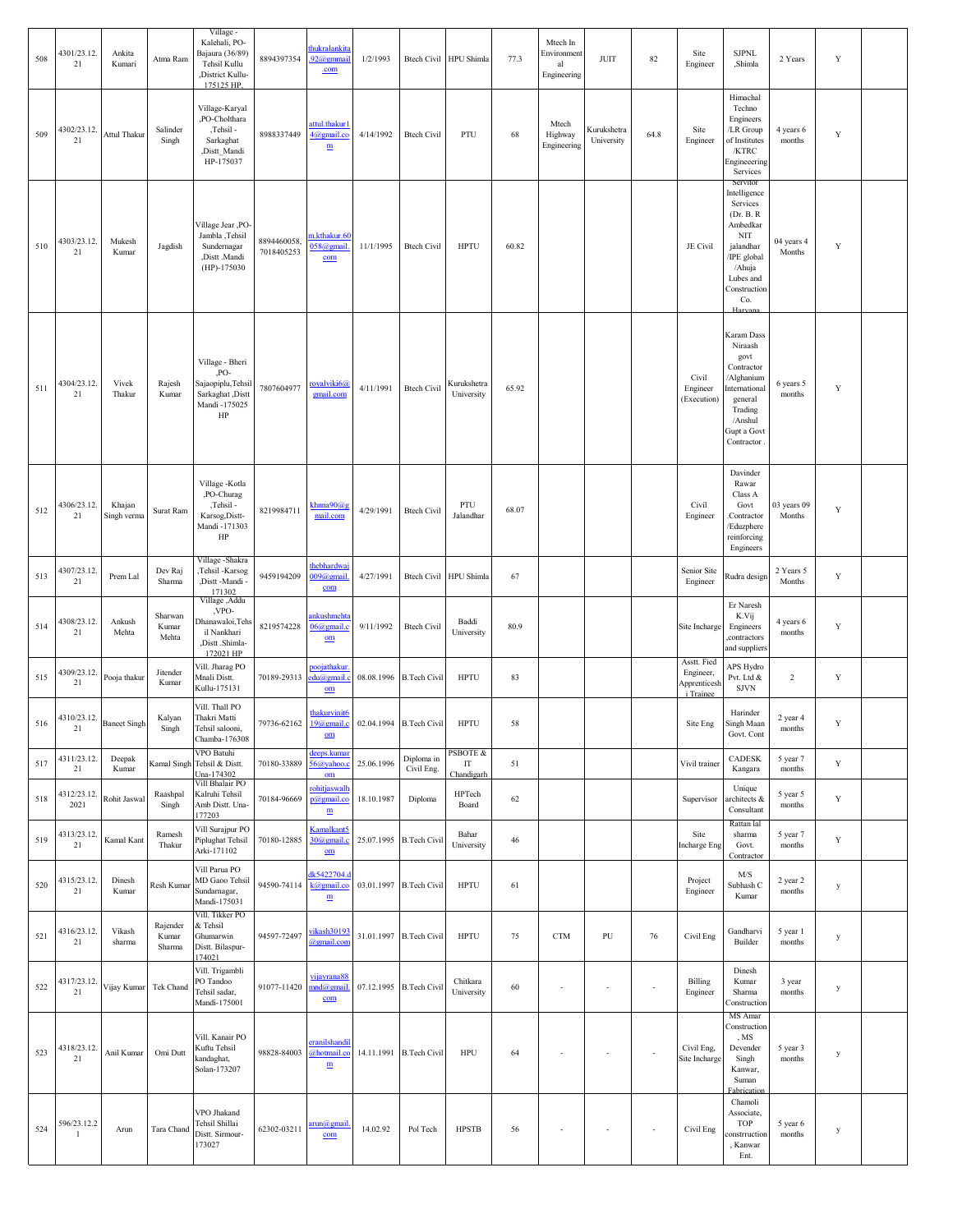| 525 | 4322/23.12.<br>21        | Shemsher<br>Singh         | Chanav<br>Singh                | Vill. Chhaprot<br>PO Bassi Tehsil<br>Jogindernagar,<br>Mandi-175015                      | 96259-93318               | shemshert02<br>@gmail.com                             |                         | 11.12.1990 B.Tech Civil   | <b>HPU</b>                      | 71    | $\sim$                             | $\blacksquare$                  | $\overline{\phantom{a}}$ | Site Eng., JE                    | MS Ved<br>Kumar<br>Sharma,<br>Yigesh<br>Gupta &<br>Directorate<br>of Eng                 | 5 year               | Y           |  |
|-----|--------------------------|---------------------------|--------------------------------|------------------------------------------------------------------------------------------|---------------------------|-------------------------------------------------------|-------------------------|---------------------------|---------------------------------|-------|------------------------------------|---------------------------------|--------------------------|----------------------------------|------------------------------------------------------------------------------------------|----------------------|-------------|--|
| 526 | 4323/23.12.<br>21        | Aditya<br>Pathak          | Nageshwar<br>Pathak            | VPO ispur,<br>Subteh ispur<br>PIn177207<br>old Hospital<br>road una                      | 70180--99597              | adityarulz62<br>$61$ (a) gmail.c<br>$om$              | 04.08.1993 B.Tech Civil |                           | <b>HPU</b>                      | 71    | M.Tech<br>STR eng                  | Kurushetra<br>University        | 79                       | Site eng,<br>Asstt. Prof         | MS Thakur<br>Const.<br>Global<br>College of<br>Eng<br><b>GNA</b><br>University<br>MC Una | 4 year               | у           |  |
| 527 | 4324/23.12.<br>21        | Sobhit<br>Kumar<br>Sharma | Tilak Raj                      | Village -<br>Karangora ,P.O<br>Barimajherwan, T<br>ehsil Ghumarwin<br>Distt.- Bilaspur   | 7018548432                | shobhit345<br>@gmail.com                              |                         | 3/21/1993 Btech Civil     | <b>HPU</b>                      | 70.67 | ÷,                                 | ÷,                              | $\sim$                   | Site<br>Enigneer                 | Kansal<br>Infrastec<br>LLP /M.s<br>Narender<br>Pandit & Co.                              | 5 yr 6<br>months     | у           |  |
| 528 | 4326/23.12.<br>21        | Ivan<br>Chauhan           | <b>Balbir Singh</b><br>Chauhan | Village - Bharot<br>PO-Mahasu<br>Tehsil -Kotkhai<br>District -Shimla-<br>171202          | 9816777783                | <b>ivanchauhar</b><br>07@gmail.c<br>$om$              |                         | 4/27/1989 Btech Civil     | PTU                             | 56    | $\overline{\phantom{a}}$           | $\sim$                          |                          | Site<br>Enigneer                 | CPWD/<br>IPH/<br><b>HPPTCL</b>                                                           | 5 Years 4<br>Months  | Y           |  |
| 529 | 4327/23.12.<br>21        | Mayank<br>Thakur          | JagMohan<br>Thakur             | Village-<br>Patiala, P.O<br>Sehli, Tehsil<br>Sunder Nagar<br>Distt. Mandi -<br>174401    | 8262964719                | mayankisver<br>ybusy@gma<br>l.com                     |                         | 6/14/1998 Btech Civil     | <b>HPTU</b><br>Hamirpur         | 71.53 | Diploma in<br>Civil Engg           | HP Tech<br>Board<br>Dharamshala | 72.78                    | Site<br>Enigneer                 | Tek Singh<br>Raghav                                                                      | 2 Year 1<br>Month    | Y           |  |
| 530 | 4328/23.12.<br>21        | Abhinav<br>Kaushal        | Pawan<br>Kaushal               | Village-Mamel<br>PO & Tehsil -<br>Karsog ,Distt-<br>Mandi -175011<br>ЧP                  | 8699204373.<br>8679394598 | abhinavkaus<br>nal273@er<br>ail.com                   | 3/15/1994               | <b>Btech</b><br>Civil     | PTU                             | 68    |                                    |                                 |                          | Site<br>Enigneer                 | Nitin<br>Bhardwaj<br>Govt.<br>Contractor                                                 | 4 Years              | Y           |  |
| 531 | 4329/23.12.<br>21        | Charan Dass Layak Ram     |                                | Village - Khali<br>P.O -Piplughat<br>Tehsil Arki<br>Distt. Solan -<br>171102             | 7018969127                | dbhalti005:<br>@gmail.cor                             | 8/9/1993                | <b>Btech</b><br>Civil     | <b>HPTU</b><br>Hamirpur         | 72.87 |                                    |                                 |                          | Junior<br>Engineer               | Directorate<br>of Energy<br>Shimla                                                       | 2 year 6<br>Months   | Y           |  |
| 532 | 4330/23.12.<br>21        | Sunil<br>Kumar<br>Verma   | Ram Gopal<br>Verma             | Village-Trambla<br>PO.- Longani<br>Tehsil -<br>Dharampur<br>Distt.Mandi -<br>175025 HP   | 9459909971                | sunil246kun<br>arverma@s<br>mail.com                  |                         | 1/8/1994 Btech Civil      | Kurukshetra<br>University       | 70    | Mtech<br>Structural<br>Engineering | Kurukshetra<br>University       | 73                       | Civil<br>Engineer                | KSSS &<br>GG /Vishal<br>Rajput<br>Govt.<br>Contractor                                    | 2 Year 1<br>Month    | Y           |  |
| 533 | 4331/23.12.<br>21        | Dushyant<br>Singh         | Aeinder<br>Singh               | VPO- Upper<br>- Behli ,Tehsil<br>SunderNagar<br>Distt Mandi<br>174401 HP                 | 7018801159                | dsnr.1994@<br>gmail.com                               |                         | 2/13/1994 Btech Civil     | HPTU<br>Hamirpur                | 55    | Diploma in<br>Civil Engg           | HP Tech<br>Board<br>Dharamshala | 57                       | Site<br>Enigneer                 | Vijay<br>Kumar<br>Sharma                                                                 | 2 Years 2<br>Months  | Y           |  |
| 534 | 4332/23.12.<br>21        | Surinder<br>Kumar         | Chainlal                       | Village Thalla<br>P.O-Rajera<br>Tehsil and Distt-<br>Chamba -<br>176310 HP               | 8894913569                | arinderk367<br>@gmail.com                             | 4/5/1989                | Diploma in<br>Civil       | HP Tech<br>Board<br>Dharamshala | 62.52 |                                    |                                 |                          | Junior<br>Engineer<br>(QA/QC)    | Sadbhav<br>Engineering<br>Ltd./C & C<br>Construction<br>s Ltd.                           | Years                | Y           |  |
| 535 | 4333/23.12.<br>21        | Kavita                    | Dinesh                         | Village-Taroon<br>$P.O$ -<br>Samour,Tehsil-<br>Dharampur<br>.Dıstt.Mandı -<br>175050 HP  | 8580563428                | senkavita27<br>@gmail.com                             |                         | 7/27/1992 Btech Civil     | <b>HPU</b>                      | 70.54 |                                    |                                 |                          | Civil<br>Enginee r<br>/Associate | Pawan<br>Kumar<br>Class -B<br>Govt<br>Contractor<br>/O.P &                               | 2 Years 2<br>Months  | Y           |  |
| 536 | 4334/23.12. Hemant<br>21 | Thakur                    | Mahinder<br>thakur             | Vill -Darbathu<br>P.O-Lohara<br>Tehsil-Balh<br>Lohara (234)<br>Mandi -175027             | 7018801485                | erhemantcivi<br>l@gmail.co<br>m                       |                         | 1/10/1993 Btech Civil HPU |                                 | 72    |                                    |                                 |                          | Site<br>Enigneer                 | Associates<br>Satya Sai<br>Hydel<br>Projects Pvt.<br>Ltd.                                | 3 Years              | $\mathbf Y$ |  |
| 537 | 4335/23.12.<br>21        | Yunesh<br>Kumar           | Himmat<br>Ram                  | Village - Gawar<br>P.O -Sianj<br>Tehsil Chachyot<br>Distt. Mandi<br>175029               | 7018821232                | yuneshkmr0<br>34@gmail.c<br>$\underline{\mathbf{om}}$ | 10/26/1993 Btech Civil  |                           | <b>HPTU</b><br>Hamirpur         | 68    |                                    |                                 |                          | Site<br>Enigneer                 | <b>DKS</b><br>Construction 2 Years                                                       |                      | Y           |  |
| 538 | 4336/23.12.<br>21        | Satish<br>Kumar           | Tula Ram                       | VPO-Sangna<br>Tehsil -Sangrah<br>Distt. Sirmaur -<br>173023                              | 7018643997                | kstrajput369<br>@gmail.com                            | 10/28/1990              | Diploma in<br>Civil       | HP Takniki<br>Shiksha<br>Vibhag | 57.59 |                                    |                                 |                          | site enginer                     | KE Pvt.<br>LTd Kanpur<br>UP /Top<br>Construction                                         | 5 Years              | $\mathbf Y$ |  |
| 539 | 4337/23.12.<br>21        | Ankit<br>Dhillon          | Madan Lal                      | House No.-3<br>Village-Padyoll<br>PO-Kohdrh<br>Tehsil Bangana<br>District Una-<br>174308 | 9816865703                | ankit-<br>dhillon@yal<br><u>oo.in</u>                 |                         | 8/4/1995 Btech Civil      | Amity<br>University             | 75.5  |                                    |                                 |                          | Intern<br>Research               | <b>CSIR</b>                                                                              | 2 Yeas               | Y           |  |
| 540 | 4338/23.12.              | Amandeep<br>Singh         | Harjeet<br>Singh               | VPO-<br>Nangoli, Tehsil<br>Ispur ,Distt-<br>Una .177208                                  | 8628838455                | er.amand006<br>@gmail.com                             |                         | 11/6/1996 Btech Civil     | <b>HPTU</b>                     | 63.48 |                                    |                                 |                          | Civil<br>Engineer                | Ajay Kumar<br>Govt.<br>Contractor                                                        | 2 Years 6<br>Months  | $\mathbf Y$ |  |
| 541 | 4339/23.12.              | Deepak                    | Ramanand                       | Village -Gudi,<br>-PO. Manpur<br>Sharlimanpur<br>Tehsil - Kamrau<br>Sirmaur -173029      | 9882694157                | dpchauhan99<br>@gmail.com                             |                         | 2/16/1991 Btech Civil     | <b>HPTU</b>                     | 69    | Diploma in<br>Civil Engg           | HP Tech<br>Board<br>Dharamshala | 68                       | Site<br>Supervisor               | <b>IIIT</b> Una                                                                          | 04 Years 9<br>Months | $\mathbf Y$ |  |
| 542 | 4340/23.12.<br>21        | Vishal<br>Sharma          | Mohinder<br>Lal                | Ward No.-3,P.O<br>& Tehsil -Banjar<br>Distt.-Kullu -<br>175123                           | 8628949747.<br>8894106865 | ishalsharm<br>$06865$ @gma<br>il.com                  |                         | 12/6/1995 B.tech Civil    | Shoolini<br>University          | 69.4  |                                    |                                 |                          | Honorary<br>JE Civil             | Ashadeep<br>Construction<br>Pvt. LTd.                                                    | Years 2<br>months    | Y           |  |
| 543 | 4343/23.12.<br>21        | Apil Rana                 | Desh Raj<br>Rana               | Vill Jasai PO &<br>Tehsil Sarkaghat<br>Mandi 175024                                      | 70187-32829               | pilrana33<br>gmail.com                                | 10.01.1994              | <b>B.tech Civil HPTU</b>  |                                 | 65    |                                    |                                 |                          | Supervisor                       | Pankaj<br>Kumar<br>Govt.<br>Contractor                                                   | 2 year               | $\mathbf Y$ |  |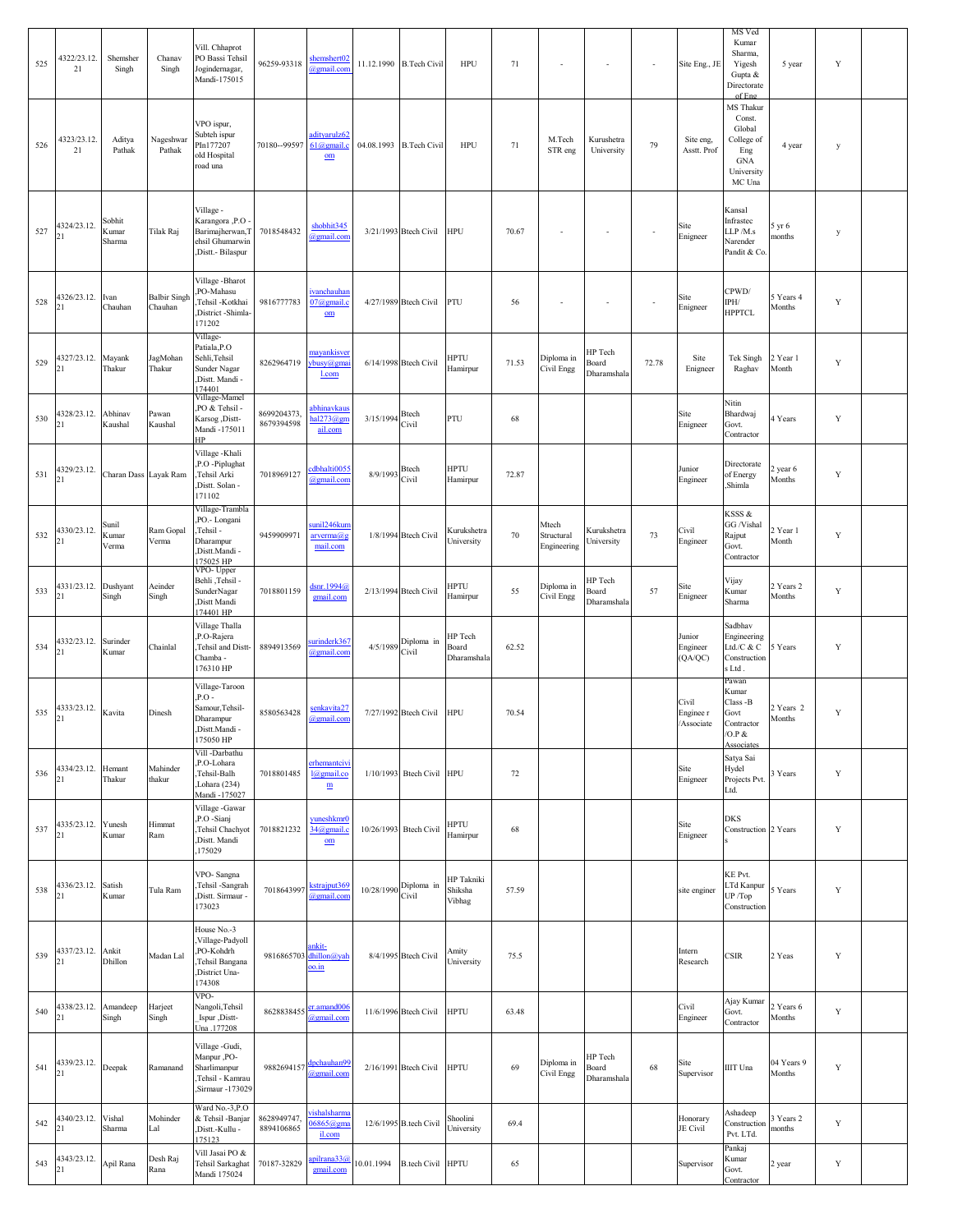| 544 | 4344/23.12.2                  | Umesh<br>Kumar            | Prakash<br>Chand         | Vill. Lalsa PO<br>Danga Tehsil<br>Rampur Distt.<br>Shimla-172001                                                     | 72178-03521               | umisharma5<br>552gmail.co 21.03.1991<br>$\underline{\textbf{m}}$ |                                       | Diploma in<br>Civil        | HP Takniki<br>Shiksha<br>Vibhag              | 66     |                            |                                 |      | Sr. Engineer                                                     | SS<br>Constructio/<br>$BL$ $Gc$<br>Construction<br>Bharat<br>Hydro<br>Project Pvt.<br>ht.                                                                     | 6 year                    | Y           |  |
|-----|-------------------------------|---------------------------|--------------------------|----------------------------------------------------------------------------------------------------------------------|---------------------------|------------------------------------------------------------------|---------------------------------------|----------------------------|----------------------------------------------|--------|----------------------------|---------------------------------|------|------------------------------------------------------------------|---------------------------------------------------------------------------------------------------------------------------------------------------------------|---------------------------|-------------|--|
| 545 | 4345/23.12.<br>21             | Pankaj<br>Gautam          | Teja Singh<br>Gautam     | Vill. Narholi PO<br>Thatibir Tehsil<br>Banjar Kullu -<br>175123                                                      | 82195-77801               | pankaigauta<br>n258@gmai<br>.com                                 |                                       | 1/13/1900 B.tech Civil HPU |                                              | 69     |                            |                                 |      | Site<br>Engineer                                                 | Goesi<br>Const. Pvt.<br>Ltd                                                                                                                                   | year 6<br>nonths          | $\mathbf Y$ |  |
| 546 | 4346/23.12.<br>21             | Deepak                    | Hukam<br>Chand<br>Thakur | Vill. Kasan PO<br>Saigaloo Tehsil<br>Kotli Mandi-<br>175052                                                          | 70184-40090               | dpak. $2101(a)$<br>gmail.com                                     | 21.01.92                              | <b>B.tech Civil</b>        | Chitara<br>University                        | 59     |                            |                                 |      | Asstt.<br>Bridge Engi.<br>JE expert,<br>Site<br>Engineer         | GEO<br>Design &<br>Research/W<br>APCOS,<br>MS AV<br>Const. AKS<br>Const.<br><b>IL&amp;FS</b><br>const. Ltd                                                    | 6 year 5<br>months        | Y           |  |
| 547 | 4348/23.12.<br>21             | Sonali Pandit             | Yadvinder<br>Sharma      | VPO Talyahar<br>Tehsil Sadar<br>Mandi, 175001                                                                        | 70187-84543               | sonalisharma<br>$26994$ @gma<br>l.com                            | 26.02.1994                            | <b>B.tech Civil HPTU</b>   |                                              | $72\,$ | M.Tech                     | Chandigarh<br>University        | 76   | Engineer                                                         | DKS Pvt.<br>Ltd                                                                                                                                               | 2 year 3<br>months        | Y           |  |
| 548 | 4350/23.12.<br>2021           | Rajat Thakur Dola Ram     |                          | Village-Lahsani<br>PO - Sandhole<br>Tehsil-<br>Sandhole, Distt.-<br>Mandi -176090                                    |                           | <u>bharmoriajt7</u><br>7807604732 32@gmail.c<br>$_{\rm om}$      |                                       | 3/3/1996 Btech Civil       | Chitkara<br>University                       | 57.4   |                            |                                 |      | Site<br>Engineer                                                 | Om Prakash<br>Sharma and<br>Sons<br>Contractor                                                                                                                | 3 Years 1<br>Month        | $\mathbf Y$ |  |
| 549 | 4351/23.12.<br>2021           | Harish<br>Kumar<br>Sharma | Ghanshyam<br>Sharma      | Village-Sakrah,<br>P.O. Chambi<br>,Tehsil -<br>Sundernagar<br>Distt.-Mandi -<br>174401                               | 8261003700                | hs.hrthkr@g<br>mail.com                                          | 1/18/1990                             | Diploma in<br>Civil        | HP Takniki<br>Shiksha<br>Vibhag              | 61     |                            |                                 |      | Project<br>Engineer<br>/Site<br>Enginneer/Ju<br>nior<br>Engineer | _eigan<br>India<br>Ltd./Tek<br>Singh<br>Raghav<br>Classs"A"<br>Govt.<br>Contractor<br>Zanders<br>Engineers<br>Ltd ./Tek<br>Singh<br>Raghav<br>ClassA<br>Govt. | 5 Years 4<br>Months       | Y           |  |
| 550 | 4352/23.12.<br>2021           | Sudhanshu<br>Gautam       | Om Prakash<br>Gautam     | Village-<br>Sakrah, P.O<br>Chambi, Tehsil<br>Sundernagar<br>,Distt. Mandi -<br>174401                                | 7018102306,<br>9459767754 | sudhanshuga<br>$atam93$ ( $a$ ) gm<br>ail.com                    |                                       | 3/20/1993 Btech Civil      | Maharaja<br>Agarsen<br>University            | 72.29  | Diploma in<br>Architecture | HP Tech<br>Board<br>Dharamshala | 58.6 | Junior<br>Engineer                                               | Pankaj<br>Gupta Govt. 3 years 5<br>Contractor<br>& Supplier                                                                                                   | nonths                    | $\mathbf Y$ |  |
| 551 | 4354/23.12.<br>2021           | Rajat Sheetal Sada Ram    |                          | VPO -<br>Behnajattan<br>,Tehsil-<br>Jhandhuta<br>,District -<br>Bilaspur ,HP-<br>174001                              | 8219114394                | san <mark>khyanraja</mark><br>@gmail.com                         | 2/13/1996                             | Diploma in<br>Civil        | HP Takniki<br>Shiksha<br>Vibhag              | 77.95  |                            |                                 |      | Site<br>Engineer                                                 | Vastu<br>Consultancy<br>the Mall<br>Road Solan                                                                                                                | 5 Years                   | Y           |  |
| 552 | 4355/23.12.<br>2021           | Rahul<br>Kashyap          | Rajiv                    | VPO-Nagehala<br>"Tehsil Balh<br>Distt.Mandi -<br>175021 HP                                                           | 9459804101                | rkashyap201<br>@gmail.com                                        |                                       | 1/8/1992 Btech Civil       | <b>HPU</b>                                   | 60     |                            |                                 |      | Site<br>Engineer                                                 | Vidya<br>Infrastructur<br>e $\&$<br>Developers                                                                                                                | 5 Years                   | Y           |  |
|     | 553 4358/23.12. Raman<br>2021 | Kumar                     | Ramesh<br>Chand          | Vilage-Tokion<br>,P.O -Sainwala<br>Mubarakpur<br>$(151)$ , Tehsil-<br>Paonta Sahib<br>,Distt.- Sirmaur,<br>HP-173021 | 7018584027                | kumarrmn04<br>m                                                  | 5@gmail.co 9/22/1995 Btech Civil HPTU |                            |                                              | 66.19  |                            |                                 |      | Civil<br>Engineer                                                | Siddhi<br>Vinayak<br>Power &<br>Infra<br>Engineering<br>Co.                                                                                                   | 03 years 2<br>Months      | Y           |  |
| 554 | 4359/23.12. Rahul<br>2021     | Kumar                     | Surender<br>Kumar        | Village- Kyarda<br>$-$ O.q.<br>Misserwala<br>Tehsil- Paonta<br>Sahib ,Distt.-<br>Sirmaur -173021<br>HP<br>village -  | 8679381531                | rdhiman022<br>@gmail.con                                         | 10/20/1995                            | Btech Civil HPTU           |                                              | 72.31  |                            |                                 |      | Civil<br>Engineer                                                | Satish<br>Kumar<br>Aggarwal<br>class-A<br>govt.<br>Contractor                                                                                                 | 03 years 3<br>Months      | $\mathbf Y$ |  |
| 555 | 4360/23.12. Pankaj<br>2021    | Kumar                     | Hari Singh               | Bhavran PO-<br>Kitpal<br>,Bhabhrean<br>(18/7)<br>Hamirpur -<br>177038 HP                                             | 6230289105                | bt4010364@<br>gmail.com                                          | 2/10/1997                             | Btech Civil HPTU           |                                              | 55.32  |                            |                                 |      | Junior<br>Engineer                                               | <b>MCC Power</b><br>Project Pvt.<br>Ltd                                                                                                                       | 2 YEAR 8<br><b>MONTHS</b> | Y           |  |
| 556 | 4361/23.12.<br>2021           | Ankush<br>Sharma          | Tilak Raj<br>Sharma      | VPO-<br>Thanakalan<br>Tehsil-<br>Bangana, Distt-<br>Una-174321 HP                                                    | 9625743068                | ankush0068<br>agmail.com                                         | 11/20/1994                            | Btech Civil HPTU           |                                              | 66.83  |                            |                                 |      | Site<br>Engineer                                                 | Davinder<br>Kumar IPH<br>and PWD<br>Govt.<br>Contractor                                                                                                       | 3 Years 3<br>Months       | Y           |  |
| 557 | 4362/23.12.<br>2021           | Hemlata                   | Paras Ram<br>Thakur      | Village-<br>Paplehara ,PO-<br>Marathu, Tehsil<br>Sadar ,Distt-<br>Mandi -175001                                      | 8219795207,<br>9817434055 | <b>a</b> cenathakur<br>907@gmail.<br>com                         | 7/28/1995                             | Btech Civil HPTU           |                                              | 68     |                            |                                 |      | Site<br>Engineer                                                 | Naryan &<br>Associates<br>Architech<br>Engineer &<br>Planner                                                                                                  | 2 Years                   | Y           |  |
| 558 | 4364/23.12.<br>2021           | Neeraj                    | Gian Chand               | VPO-Dohag<br>Tehsil -Joginder<br>Nagar , Distt-<br>Mandi ,HP-<br>175015                                              | 8679989655                | naikneeraj53<br>$1$ ( $\alpha$ gmail.co<br>m                     | 8/3/1994                              | <b>Btech Civil</b>         | SSU<br>Palampur                              | 82     | Mtech                      | SSU<br>Palampur                 | 85.8 | Site<br>Engineer                                                 | Ranjeet<br>Thakur<br>Class-A<br>Govt.<br>Contractor                                                                                                           | 3 Years                   | Y           |  |
| 559 | 4366/23.12. Sandeep<br>2021   | Kumar                     | Late Sh.<br>Suni Ram     | Village - Kumsu<br>PO.- Nogli<br>Tehsil -Rampur<br>Distt-Shimla-<br>172022                                           | 9857555013                | kashyapsand<br>i10@gmail.c 4/5/1990<br>$_{\text{om}}$            |                                       | Diploma in<br>Civil        | Punjab<br>Board of<br>Technical<br>Education | 58     |                            |                                 |      | Site<br>Engineer                                                 | Ajay Mehta<br>Govt.<br>Contractor<br>Naresh<br>Kumar<br>Govt.<br>Contractor                                                                                   | 5 Years 10<br>Months      | Y           |  |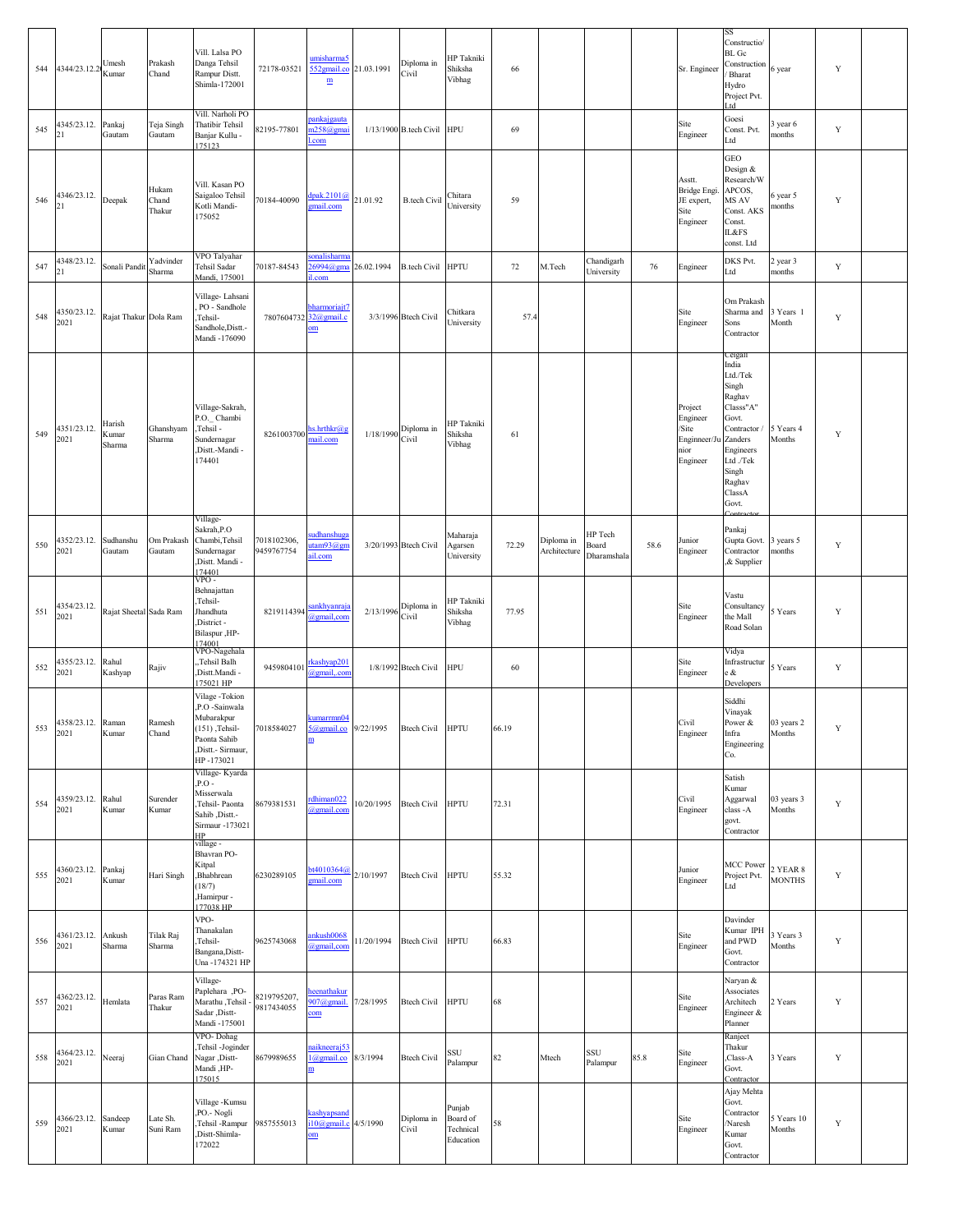| 560 | 4368/23.12. Mahender<br>2021  | Bandhu                 | Late Sh.<br>Prem<br>Bandhu | VPO-Durah<br>Sub Tehsil-<br>Nithar ,Distt.-<br>Kullu, 172033<br>HP                                          | 9129515000                | mahenderbar<br>dhu@gmail.c<br>om             | 10/12/1992 | Diploma in<br>Civil     | HP Takniki<br>Shiksha<br>Vibhag | 67.74 |                                       |                                                     |    | Site<br>Engineer                                                  | Soigne<br>Engineering<br>Consultants/<br>Surender<br>Kumar<br>Sharma<br>Govt.<br>Contractor<br>/Shree<br>Krishna<br><b>Builders</b><br>Govt.<br>Contractor | 5 Years 2<br>Months  | Y           |  |
|-----|-------------------------------|------------------------|----------------------------|-------------------------------------------------------------------------------------------------------------|---------------------------|----------------------------------------------|------------|-------------------------|---------------------------------|-------|---------------------------------------|-----------------------------------------------------|----|-------------------------------------------------------------------|------------------------------------------------------------------------------------------------------------------------------------------------------------|----------------------|-------------|--|
| 561 | 4369/23.12.<br>2021           | Shivam<br>Dhiman       | Raj Kumar                  | Village -Manoh<br>PO-Karohta<br>,Tehsil -Bhoranj<br>Distt-Hamirpur<br>$-176044$ (HP)                        | 7650002690                | emoxxshiva<br>m@gmail.co 5/13/1997<br>m      |            | <b>Btech Civil</b>      | <b>HPTU</b>                     | 65    |                                       |                                                     |    | Site<br>Engineer                                                  | <b>JMM</b><br>Infracon                                                                                                                                     | 2 Years 1<br>Month   | Y           |  |
| 562 | 4370/23.12.<br>2021           | Anku<br>Dhiman         | Rajesh<br>Kumar            | Village -Hatli<br>Patialan,P.O<br>Hatli ,Tehsil -<br>Bangana , Distt-<br>Una-174307 HP                      | 8894071940                | anku1996dhi<br>man@gmail.<br>com             | 12/30/1996 | Diploma in<br>Civil     | <b>PSBOTE</b><br>Chandigarh     | 65    |                                       |                                                     |    | Site<br>Engineer,<br><b>APPRENTI</b><br>CE<br>TRANEE              | Midha<br>Engineering, 5 YEAR<br>sjvn                                                                                                                       |                      | y           |  |
| 563 | 4378/23.12.<br>2021           | Naresh<br>Kumar        | Rattan Lal                 | $V.P.O$ -<br>Bhangrotu<br>,Tehsil - Balh<br>Distt.- Mandi<br>,HP-175021                                     | 9816923526                | hkdhiman <sup>83</sup><br>agmail.com         | 4/6/1983   | Diploma in<br>Civil     | HP Takniki<br>Shiksha<br>Vibhag | 55.13 |                                       |                                                     |    | Site<br>Engineer                                                  | Shivalaya<br>Construction<br>Pvt. Ltd<br>/Negi<br><b>Builders Ltd</b><br>/Shukdev<br>Berojgar<br>Navyuvak 1<br>& c Co-op<br>Society.<br>(ltd.)             | Years 9<br>Months    | Y           |  |
| 564 | 4379/23.12.<br>2021           | Pramod<br>Kumar        | Sarswati<br>Nandan         | Village-<br>Banerdhi, PO-<br>Pehad ,Tehsil-<br>Dharampur<br>,Distt.- Mandi +-<br>175040 HP                  | 8219294968,<br>9418167054 | <b>oramodprash</b><br>r45115@g<br>nail.com   | 12/19/1993 | b.TECH                  | hptu                            | 64    |                                       |                                                     |    | Site<br>Engineer                                                  | Kalpatru<br>Power<br>Transmission<br>Ernst and<br>Young<br>/Kasmiri<br>Lal Pvt. Ltd.                                                                       | years 4<br>Months    | Y           |  |
| 565 | 4380/23.12.<br>2021           | Asnish<br>Sharma       | Subhash<br>Chand<br>Sharma | Village -<br>Jachh, P.O -<br>Basssa Waziran<br>,Tehsil Nurpur<br>,Distt.- Kangra<br>,HP-176201              | 9816708963                | ashish996<br>@gmail.com                      | 5/6/1991   | <b>Btech Civil</b>      | Arni<br>University              | 63.55 |                                       |                                                     |    | Junior<br>Engineer                                                | JJ Engineer<br>and<br>Contractor                                                                                                                           | years 4<br>Months    | y           |  |
| 566 | 4381/23.12.<br>2021           | Gulzari Lal            |                            | Village-<br>Kadhyan, P.O -<br>Hari Krishan Boching , Tehsil-<br>Padhar , Distt.-<br>Mandi,-175013           | 9459430973                | <u>eulzarilal777</u><br>@gmail.con           | 4/15/1996  | <b>Btech Civil</b>      | NIT<br>Hamirpur                 | 76.6  |                                       |                                                     |    | Engineer-<br>Quantity<br>Survey                                   | Afcons<br>Infrastructur 2 Years<br>e LTd                                                                                                                   |                      | y           |  |
| 567 | 4382/23.12.<br>2021           | Radhe<br>Shyam         | Moti Lal                   | Village - Dhar<br>,P.O-Dansa<br>,Tehsil-Rampur<br>,Distt. Shimla--<br>172001                                | 9625080900                | er.radheshya<br>m7@gmail.c<br>om             | 10/31/1991 | Diploma in<br>Civil     | HP Takniki<br>Shiksha<br>Vibhag | 62    |                                       |                                                     |    | Site<br>Engineer,                                                 | Garg Sons<br>Estate<br>Promoters<br>Pvt. Ltd<br>Naresh<br>Kumar<br>Govt.<br>Contracto                                                                      | 5 years 11<br>Months | y           |  |
| 568 | 4383/23.12.<br>2021           | Shivankur<br>Sharma    | Anil Kumar<br>Sharma       | Near DFO<br>Office, VPO and<br>Tehsil-<br>Dehragopipur<br>,Distt. Kangra -<br>177101 HP                     | 8278722932                | shivankur.sh<br>arma@gmail 12/5/1996<br>.com |            | <b>Btech Civil</b>      | Chikara<br>Uninversity          | 63    |                                       |                                                     |    | Site<br>Engineer                                                  | Deepak<br>Joshi ,Govt.<br>Contractor                                                                                                                       | 3 years 5<br>months  | y           |  |
| 569 | 4384/23.12.<br>2021           | Saurabh<br>Sharma      | Manoj<br>Sharma            | Village-Seri ,PO-<br>Bakhalag, Teshil<br>Arki ,Distt.<br>Solan, -173208<br>HP                               | 8628815530,<br>9418815530 | <b>saurabhshar</b><br>na6052@g<br>mail.com   | 1/21/1994  | <b>Btech Civil</b>      | Shoolini<br>University          | 76.8  |                                       |                                                     |    | Site<br>Engineer<br>/Project<br>Coordinator<br>Junior<br>Engineer | Shoolini<br>University<br>/Ganpati<br>Eductional<br>Society<br>/Ceigall<br>India<br>Limited                                                                | 3 years 5<br>months  | y           |  |
| 570 | 4386/23.12.<br>2021           | Ashish<br>Kumar        | Jagdev<br>Chand            | Village -Baru<br>PO-Mohin<br>Ward No.-11<br>House No.-305<br>,Tehsil and<br>Distt. - Hamirpur<br>-177001 HP | 7018866750                | dhimanabhi8<br><b>@gmail.com</b>             | 5/7/1998   | <b>Btech Civil</b>      | <b>HPTU</b>                     | 74    | Diploma in<br>Civil Engg              | HP Tech<br>Board<br>Dharamshala                     | 76 | Junior<br>Engineer                                                | Govt.<br>Contractor<br>Prateek<br>Dhiman                                                                                                                   | 2 Years 3<br>Months  | Y           |  |
| 571 | 4387/23.12. Vikas<br>2021     | Kaushal                | Mangat Ram                 | Village-<br>Khakhrola, P.O-<br>Nogali ,Tehsil -<br>Rampur Bsr<br>,Distt.-Shimla-<br>172022                  | 7018017665                | vikasksh1009<br>@gmail.com                   | 1/28/1991  | <b>Btech Civil</b>      | Baddi<br>University             | 54    |                                       |                                                     |    | Supervisor<br>and Civil<br>Engg.                                  | Milap Singh<br>Thakur<br>Construction<br>Shree<br>Bhavani<br>Power<br>Projects Pvt.<br>LTd                                                                 | 06 years             | Y           |  |
| 572 | 4388/23.12. Akashdeep<br>2021 | Singh                  | Manjeet<br>Singh           | Near PNB<br>Kotwali Bazar<br>D/Shala Kangra                                                                 | 76500-02513               | p13552@g<br>nail.com                         | 29.11.1997 | Diploma in<br>Civil Eng | <b>PSBTE &amp; TI 75</b>        |       | <b>B.Tech</b><br>Civil<br>Engineering | Thapan<br>Institute of<br>Eng. And<br>Tech. Patiala | 86 | training/Site<br>Engineer                                         | Water<br>resource<br>Deptt.<br>Punjab, MC<br>Dharam<br>Shala                                                                                               | 2 Year 1<br>months   | y           |  |
| 573 | 4390/23.12.<br>2021           | Tanmay<br>rajin Banyal | Sansar<br>Chand            | Ser No-4 Type<br>IV Govt. Colony<br><b>Brockhost</b><br>Shimla-2                                            | 70189-11706               | anmaybanya<br>$118$ @gmail.c<br>$om$         | 18.12.1996 | <b>B.tech Civil</b>     | University                      | 73    |                                       |                                                     |    | Site Eng                                                          | Rajesh<br>Sahni<br>Contractor                                                                                                                              | 2 year 6<br>Months   | $\mathbf Y$ |  |